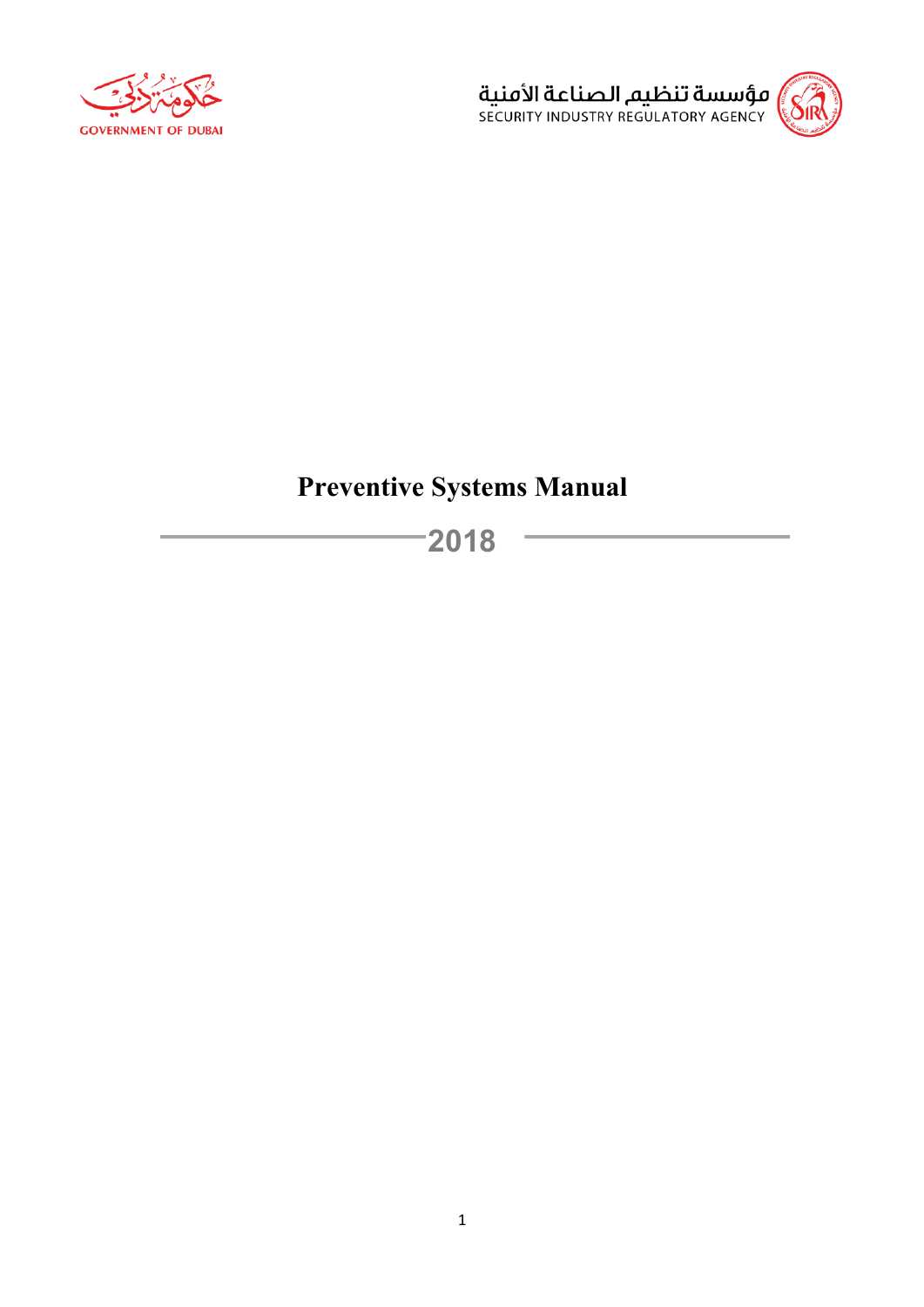



First: Security Requirements and General Technical Specifications

• **VSS Systems**

# *1.1 General Specifications*

- 1.1.1 VSS Cameras:
	- 1. They must be colored.

2. They must be visible rather than hidden. If it is not possible for them to be visible, a special approval must be first obtained from SIRA.

3. Cameras must be intended for security applications only and are manufactured to work for extended periods without interruption.

4. Outdoor cameras, they must be of at least IP66 rating, or they must be placed in a container dedicated for surveillance cameras that are not less than IP66 rating and are suitable for the conditions of the Gulf environment, i.e. high temperatures, humidity and dust.

5. It is required that any camera facing a natural or artifical light source, whether directly or reflected from polished surfaces, must be a Wide Dynamic Range (WDR) camera, with at least 110 dB gain ratio, or equivalent.

6. Auto Iris must be used for sites where the lighting varies according to the time.

7. IR Cut Filter is required with the ability to self-switch to monochromatic night imaging when the visible light disappears.

8. Cameras installed 4 meters and above must have remote zoom and focuse ability.

9. Cameras fitted with audio microphone recording cannot be used unless permitted from SIRA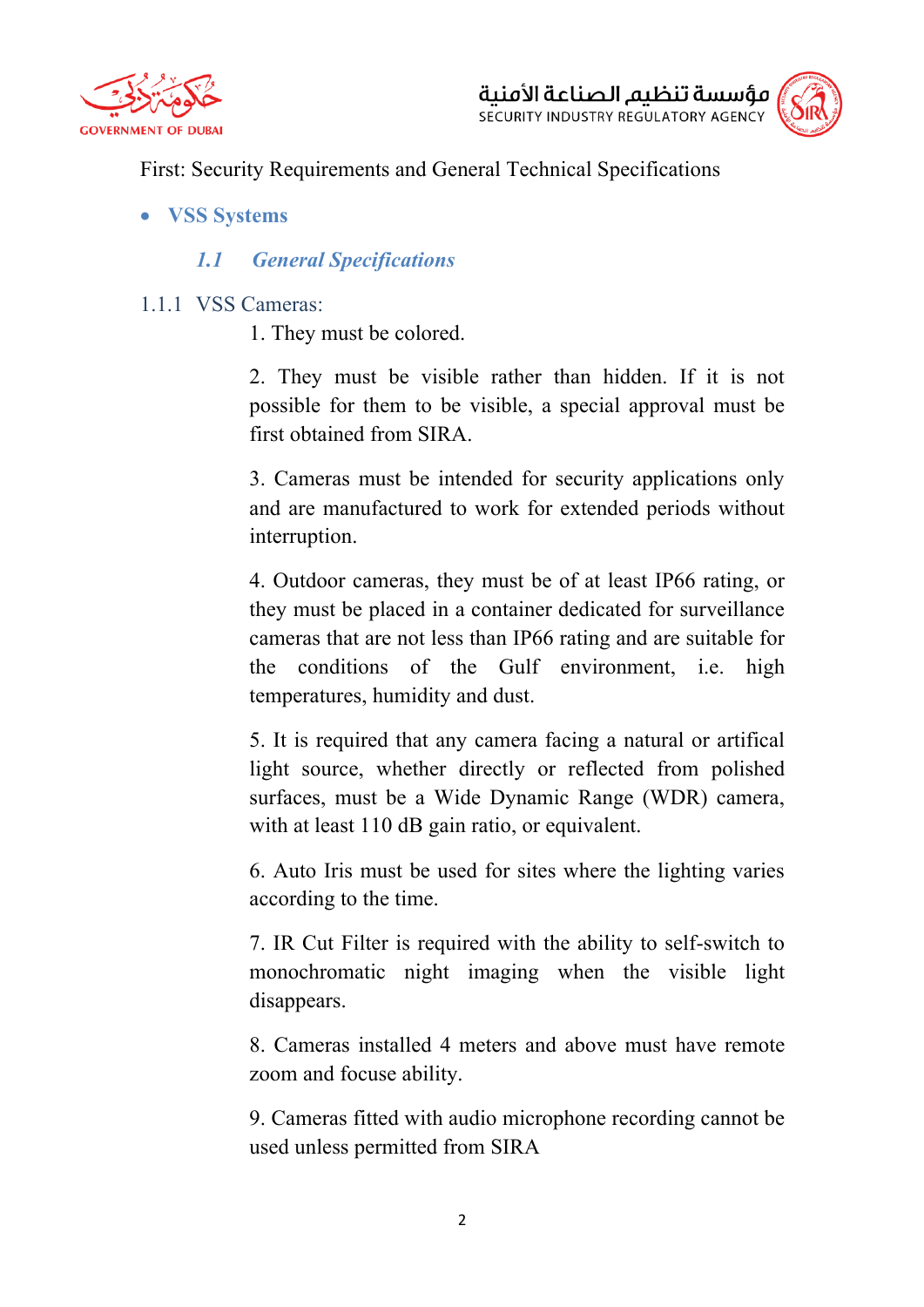



#### 1.1.2 VSS Recording Devices:

1. Only digital recording devices may be used.

2. They must be able to do the three basic functions simultaneously: (1) live display; (2) recording; and (3) playback with the performance of any of these functions is neither impaired nor adversely affected.

3. The number of frames per second for the live display must be at least 25 FPS for each camera.

4. Copy feature must be provided for some or all of the recorded clips and for any required period whether for one camera, for a set of or for all cameras connected to a recording device, with converting them to standard storage media. The copy format must also be standard so that it can be displayed using standard player.

5. The maximum period for transmission of the recorded video to the standard medium must be ratio of 1/10 of the time of displaying the same recording at the normal speed.

6. Effective and efficient search tools must be provided to quickly and simply access-desired clips, including the search through the compound selection for both date and time with specifying the cameras included in the search. Search results for all cameras included in the search are displayed simultaneously. Fast and slow viewing, with progressive and reverse time directions, must be provided.

7. Continuous and non-continuous recording must be provided (non-continuous recording is associated with a specific event such as motion or a signal from an external device such as sensors or signal from intruders detection systems). In the case of non-continuous recording, the device must be able to record the previous and subsequent scenes of the event by at least ten (10) seconds. These features must be available so that all cameras connected to the recording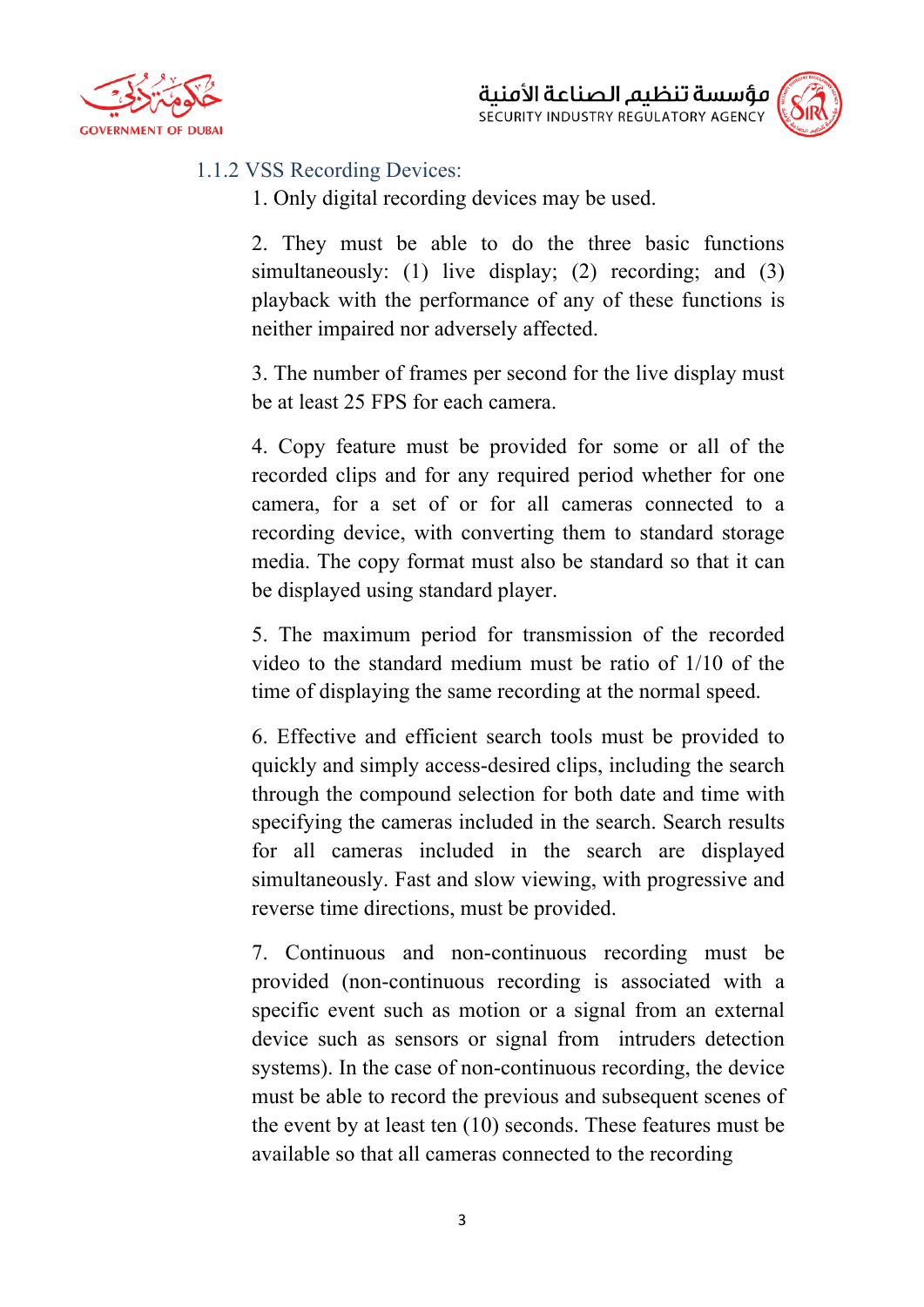

device can be operated individually (i.e. they can be operated separately for each camera).

8. The minimum recording setting is non-continuous and motion-related recording at a rate of not less than 70% of day per camera, not less than 10 frames per second for each camera and not less than 31 days.

9. The storage capacity of the recording devices must be computed to meet the recording setting requirements with 20% increase as backup.

10. The device must accept the addition of external storage devices for increasing the total storage capacity.

11. The device must be able to display the name of the camera and the real time and date clearly and without affecting the scene. (The system should preferably accept Arabic letters). The name of the camera should be expressive and refer to the location being monitored by the camera. It should not be vague symbols and do not make sense.

12. The device must feature automatic self-recording if the device is turned on after it is turned off for any reason. This feature must be effective even if the device is not turned off properly (for example, misuse of the device or an error when turned off or at maintenance, or when the device is at operational downtime).

13. Only variable bit rate must be enabled. Fixed bit rate is not accepted.

14. The device must be equipped with software development kit (SDK) for SIRA to be provided to SIRA upon request.

15. It must be compatible with ONVIF 2.0 standards.

16. It must support live streaming through the Real Time Streaming Protocol (RTSP).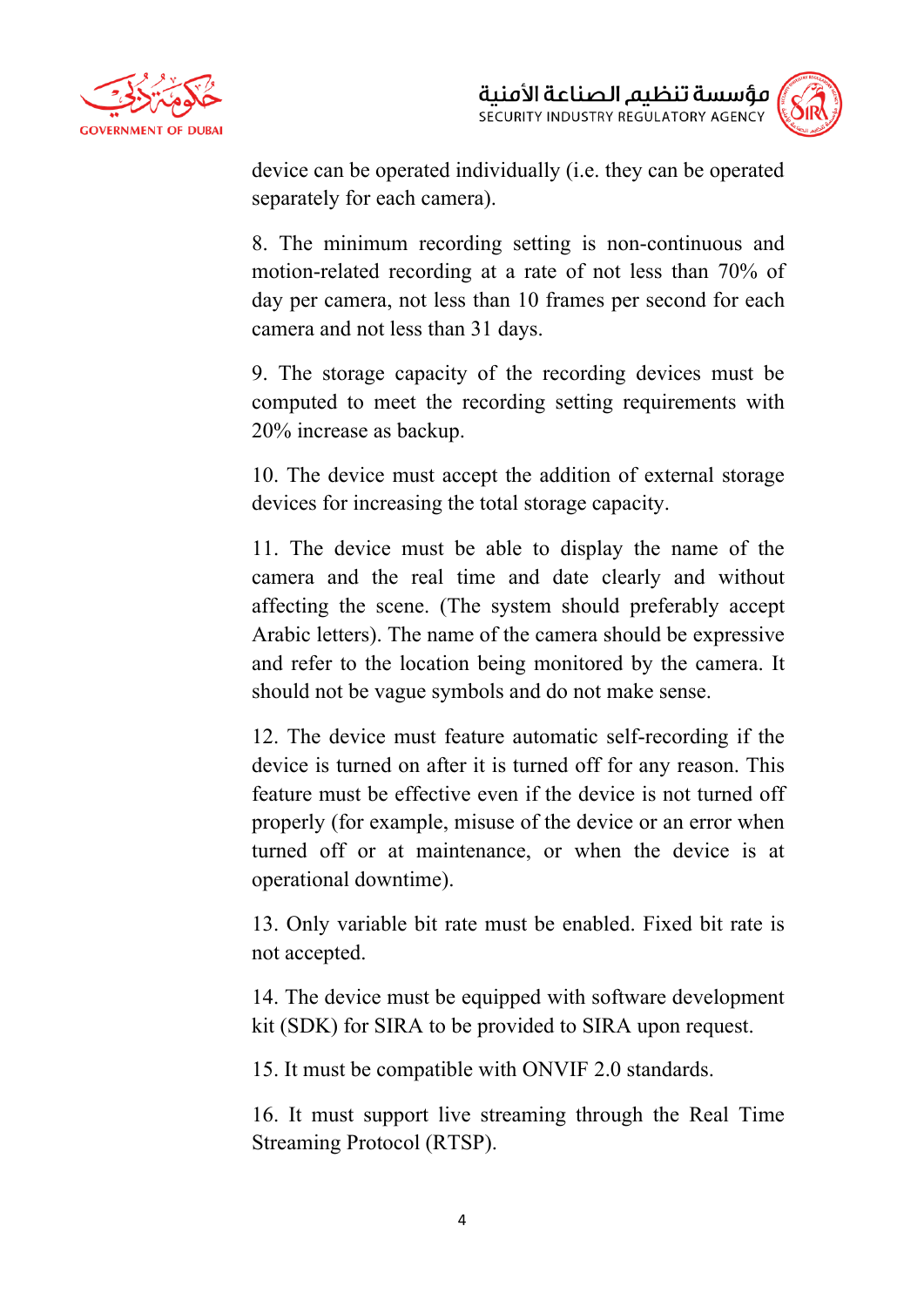



17. It must support the Central Time feature (Network Time Protocol (NTP)).

18. It must support the feature of sending an alarm in case of storage disk failure.

19. It must support a warning feature if the hard drive is full and overwriting the data is not activated.

20. It must support sending a status notification of turning off and on the recording.

21. It must support sending a status notification of changing the recording schedule.

22. It must support sending a warning notification in case of the interruption or malfunction of the VSS camera.

23. It must support sending a status notification of a user login to the device with identification of the user.

24. It must support sending a pulse signal that the device is running.

25. It must be able to recognize and store on the storage media compatible with the operating system (Windows), with their various capacities.

26. Recording files must be in standard formats that can be viewed directly on the multimedia player software available in the operating system (Windows).

27. In the case of recording file formats for the system or factory or file formats that are encrypted or non-standard, software for viewing them must be offered on standard Windows-operated computers.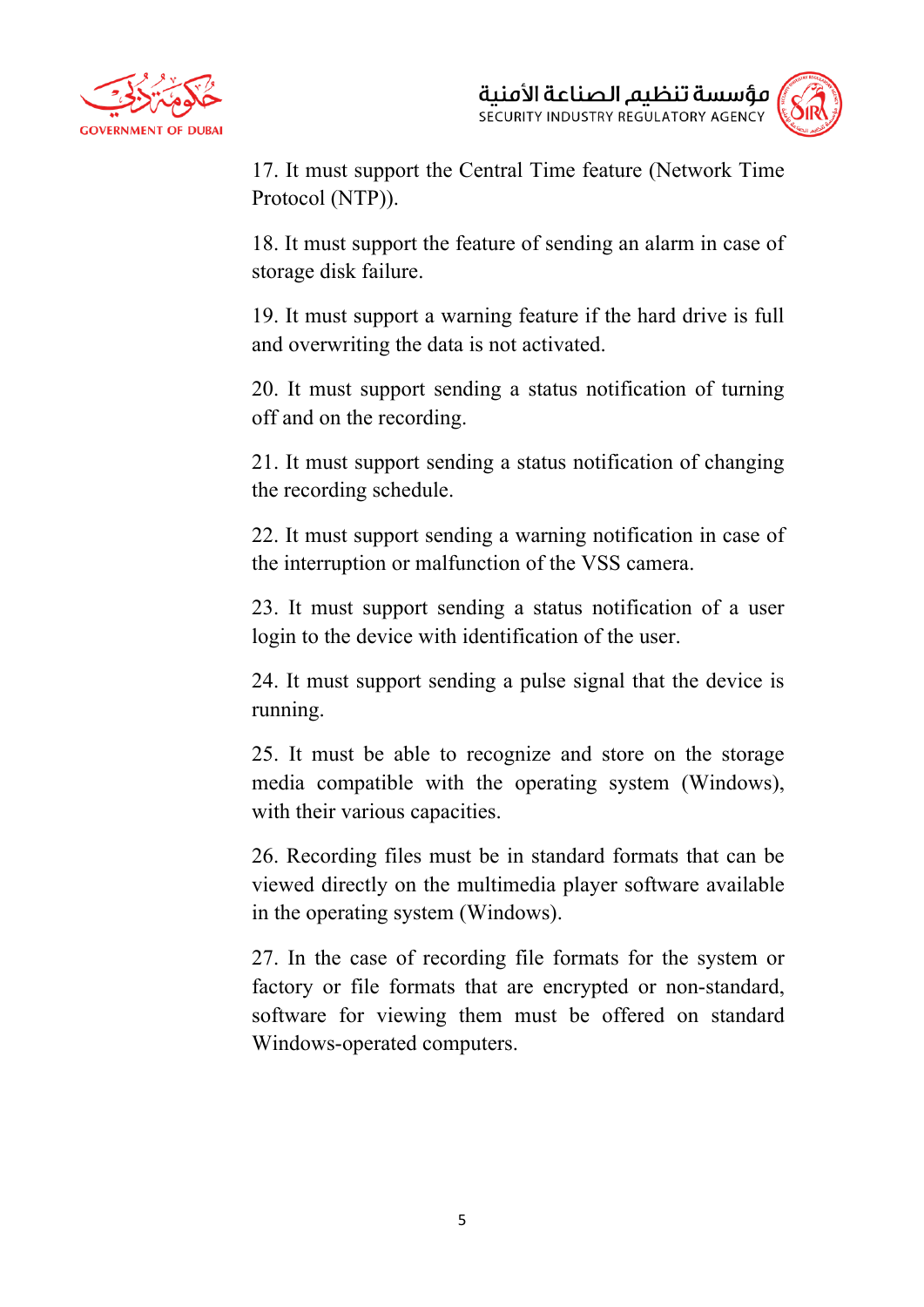



#### 1.1.3. Monitors:

1. At least two monitors must be available to each security systems operator, the size of each must be at least 21 inches.

2. Wall monitors must be provided in the operations rooms. The number of monitors required for displaying cameras' imaging must be calculated with taking into account critical and normal cameras in accordance with Part 2 (Monitors Specifications) of this document.

3. Monitors must be dedicated to surveillance and not television screens.

4. All monitors must be of high operational specifications to be suitable for continuous operation for long periods without interruption for at least three consecutive years.

#### 1.1.4. Connectors:

1. All connectors must be kept away from tampering, manipulation and unauthorized connection.

2. High quality cables and connectors must be used.

3. The aesthetic appearance of the connection should be taken into account and visible connectors should be avoided as much as possible.

4. The visible connectors must be protected by plastic pipes for indoors and metal pipes specially designed for outdoors use and specially manufactured for wiring.

5. The connectors must be numbered, defined and labeled at all ends of the wires.

6. All plans, charts, device schedules, name tables, and wiring schedules must match the devices that are actually installed.

7. It is prohibited to use wireless communications except with the prior written consent of SIRA.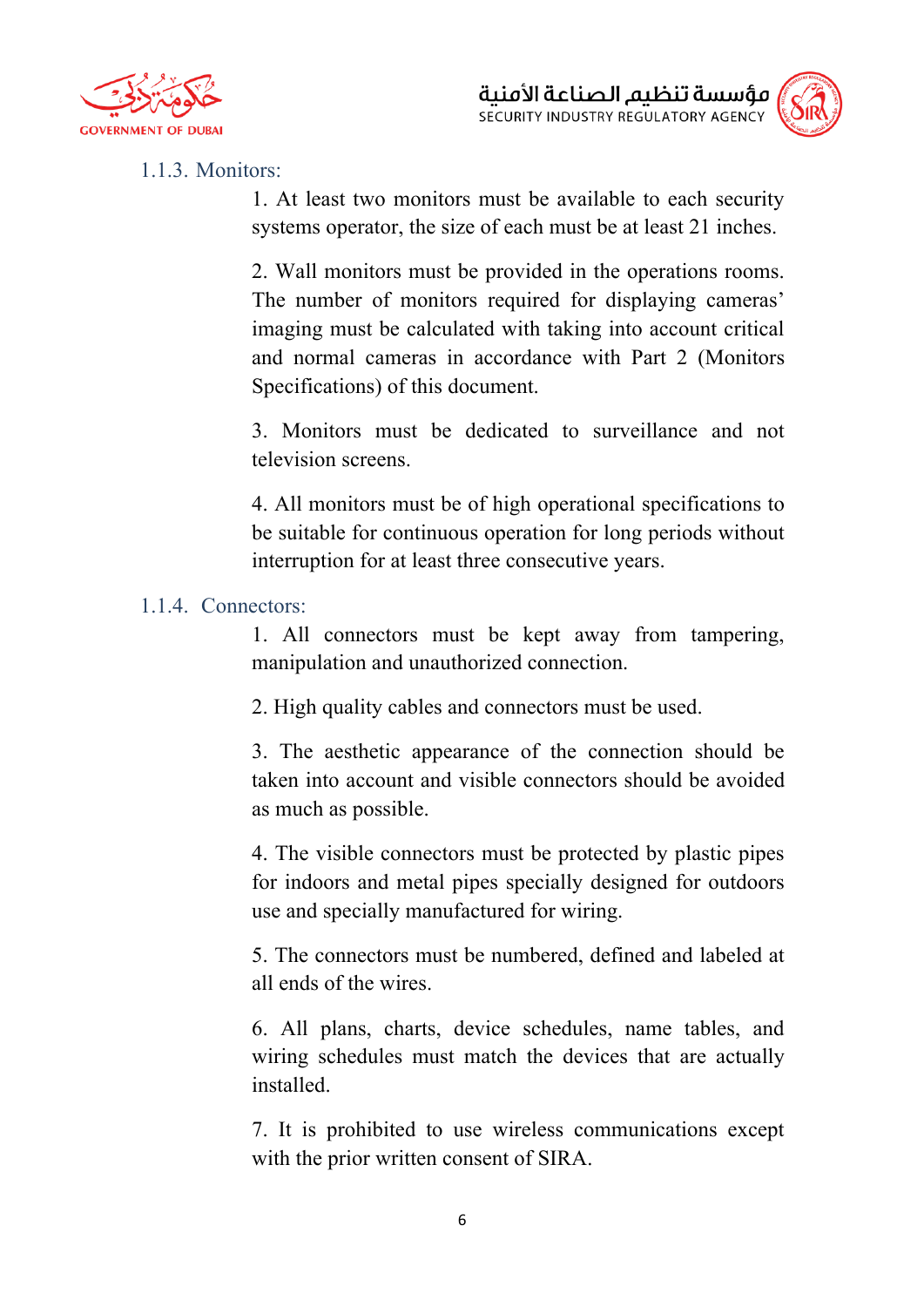

8. Standards and the international engineering and technical requirements must be followed in the extension, installation, numbering and management of connectors.

#### 1.1.5 Network:

1. An independent private network dedicated to security systems must be established and installed.

2. The network must have the characteristics of abundance and sustainability to avoid single main breakpoints that are irreplaceable.

3. The main connection of the network (backbone) must have a secondary backup line to replace it when it stops or is cut off.

4. The network thatis bigger than 200 divices must be equipped with a network management system, provided that this system must include all means of monitoring the network's work, identifying the interruptions and selfreporting them.

5. The network should be divided into segments and clusters if the number of networked devices exceeds 200 devices to avoid the formation of a big flat network.

6. The network must be compatible with both IPv4 and IPv6, the existing standard IP and management systems.

#### 1.1.6 Power Supply:

1. Security systems must be powered by uninterruptible power supply (UPS) devices, so that the systems can operate on their own when the main power supply is cut, and for at least 30 minutes.

2. All recording devices in VSS systems must be connected to UPS devices. The connection of the rest of the VSS devices to the UPS devices is detailed in the specialized annexes.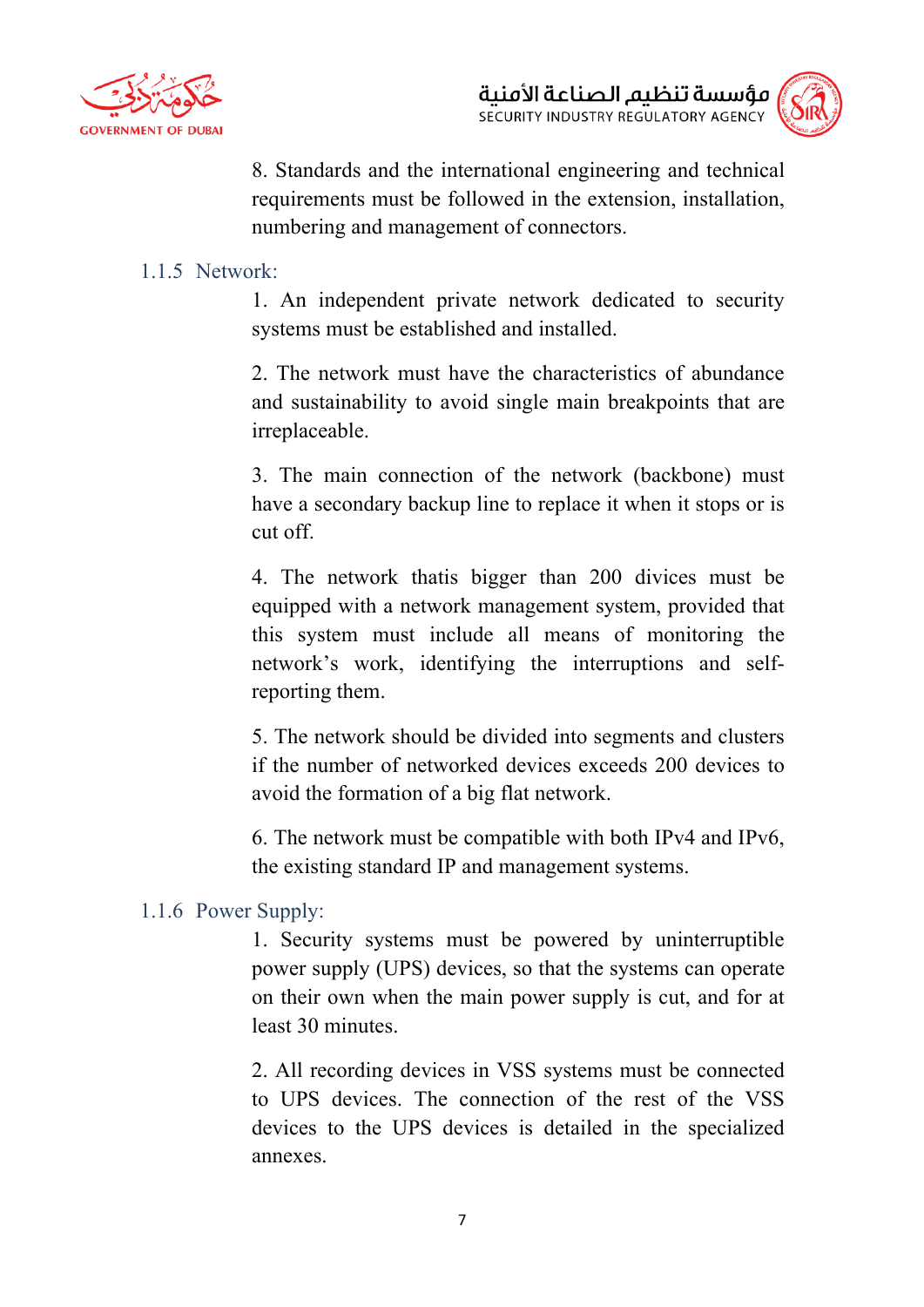

3. The recording devices and UPS devices must be integrated so that UPS devices can signal for shut down once the remainder of the UPS power supply batteries reaches 25% of the total charge.

# 1.1.7 Control and Management:

1. Video management system (VMS) software must be provided in any VSS system with 64 or more connected cameras or 4 or more recording devices.

2. Control security features must be provided through passwords and with diferent rights.

3. Control workstations must be ready, efficient and dedicated to these tasks only.

4. When it is necessary to integrate different systems with security systems (such as the integration of VSS with access control, alarms and BMS), Physical Security Information Management (PSIM) should be used after obtaining the prior written consent of SIRA

## *2.1 Analog Systems Specifications:*

#### 2.1.1 Cameras

1. Must be colored.

2. The resolution of cameras must not be less than FullHD1080p on the analogous system.

3. Its color scheme must be compatible with the PAL color scheme adopted in the UAE.

4. The signal-to-noise ratio must not be less than 48dB.

## 2.1.2. Recording Devices:

1. The recording accuracy should not be less than FullHD1080p.

2. The live streaming resolution should not be less than 2CIF for each camera in multi-display mode on a single monitor, and at least FullHD1080p in single-display mode for one camera.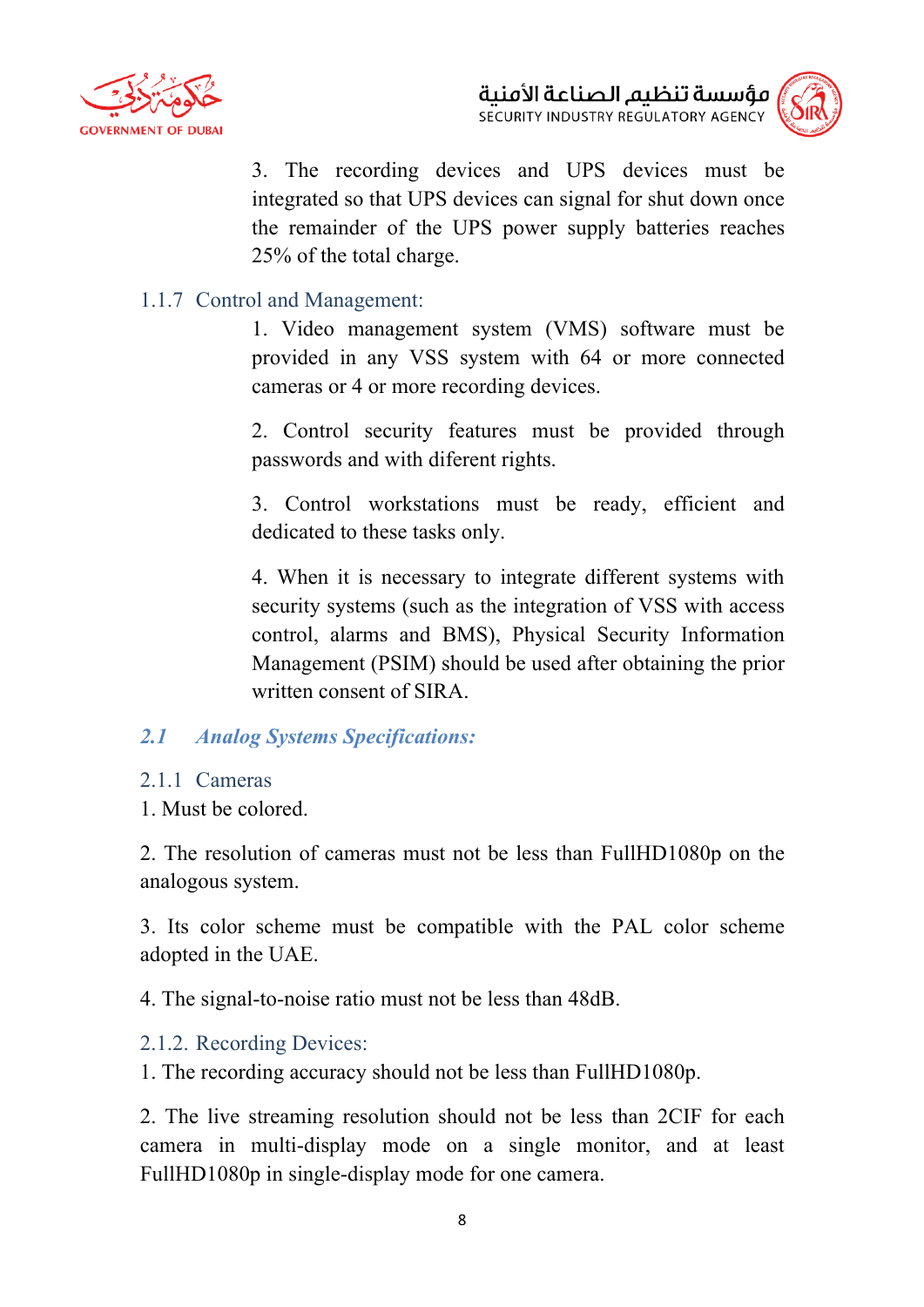



3. The recording device should have connection to digital information networks.

## 2.1.3. Monitors:

1. The resolution of monitors must be at least a FullHD1080p and must have PAL color scheme.

2. Aspect ratio should be taken into consideration for the images and scenes displayed so that they match. Images and scenes with a 4:3 ratios must be displayed on a monitor with the same 4: 3 aspect ratio. The same also applies to images and scenes with 16:9 ratio and other standard ratios. In addition, images and scenes must be displayed on monitors that are have similar aspect ratios.

#### 2.1.4. Connectors:

1. When using coaxial cables to transmit the analogous signal to the VSS cameras, these cables must be 75 Ohm in impedance (such as RG59, RG6, RG11) and must be completely made of copper.

2. When using coaxial cables to transmit the analogous signal from VSS cameras, termination connectors must be 75 Ohm in impedance and must be high quality Crimping Type BNC.

3. When using twisted pairs to transmit the balanced signal or to transmit the control signal to the mobile cameras through the serial port, they must be made of copper and not less than Cat6.

## 2.1.5. Network:

1. When connecting to a digital network for any reason, the network recommendations and requirements as detailed in Section 1.1.5 must be considered.

## 2.1.6. Control and Management:

1. Video management system (VMS) software must be provided in any VSS analogous system with 64 or more connected cameras or 4 or more recording devices.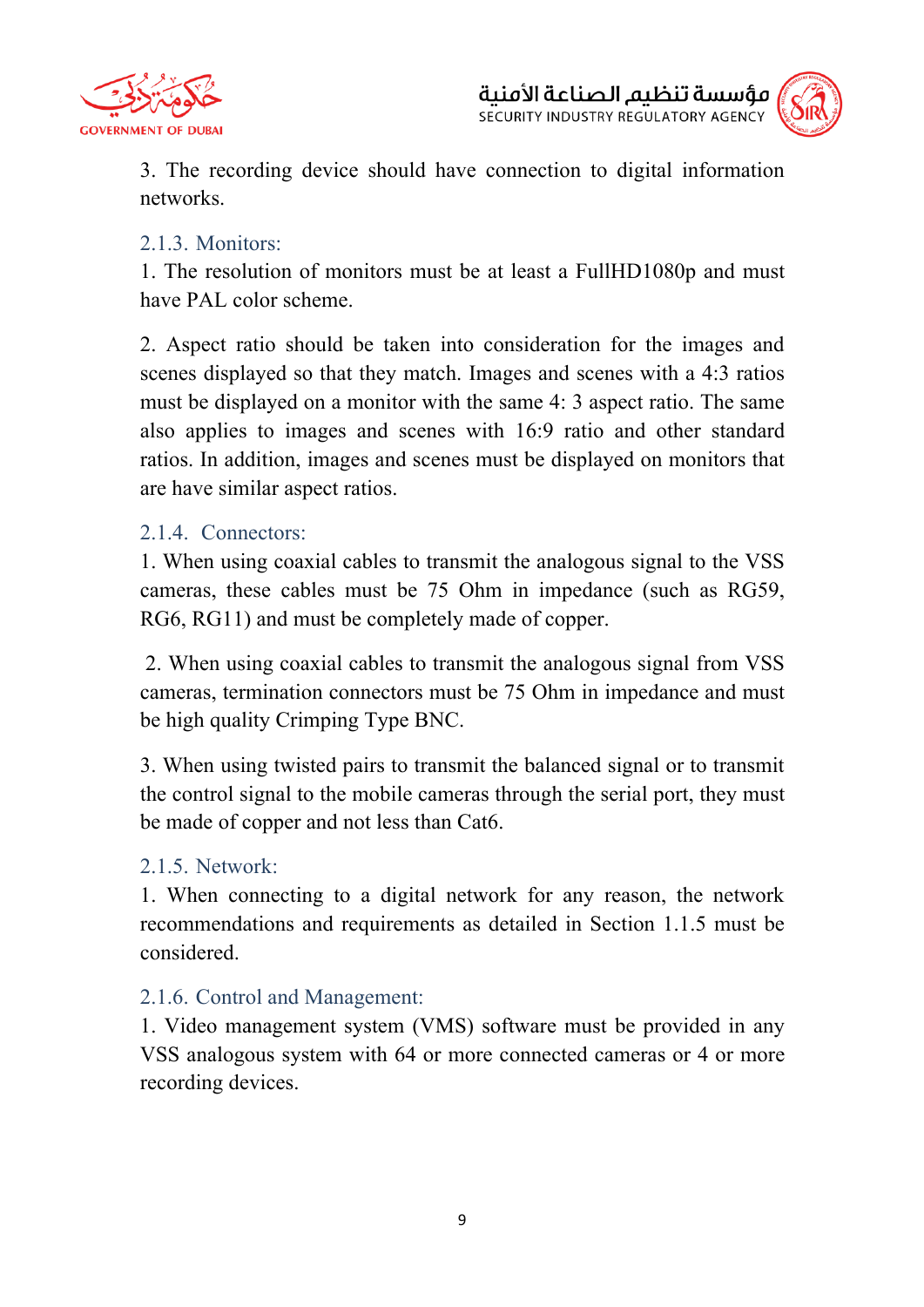



2. Control of mobile cameras through serial ports is achieved through serial ports RS-232, RS-422, RS-485, with compatibility among all analog devices and equipment associated with this serial analog network.

# *1.3 Digital Systems Specifications:*

#### 3.1.1 Cameras

1. They must be colored.

2. The resolution of cameras must not be less than FullHD1080p.

3. Variable bit rate must be activated. Fixed bit rate must not be used or activated, without maximum speed limits

4. They must be compatible with all standard security systems management software operating in the market or capable of linking directly with well-known standard systems.

5. The signal-to-noise ratio must not be less than 48dB.

#### *2.1.3 Recording Devices*

1. The recording accuracy should not be less than FullHD1080p.

2. The live streaming resolution should not be less than 2CIF for each camera in multi-display mode on a single monitor, and at least FullHD1080p in single-display mode for one camera.

Recording devices must be expandable to accommodate an increase in the number of VSS cameras, so that they are at least 20% of the number for which they were designed.

## *3.1.3. Monitors:*

1. The resolution of monitors must be at least FullHD1080p.

## *3.1.4. Connectors*

1. Where twisted pairs are used without interfering with the interconnection system, the quality of twisted pairs used should contain the minimum high quality copper known as cat6. Aluminum-coated copper cables and copper-coated steel cables are not allowed.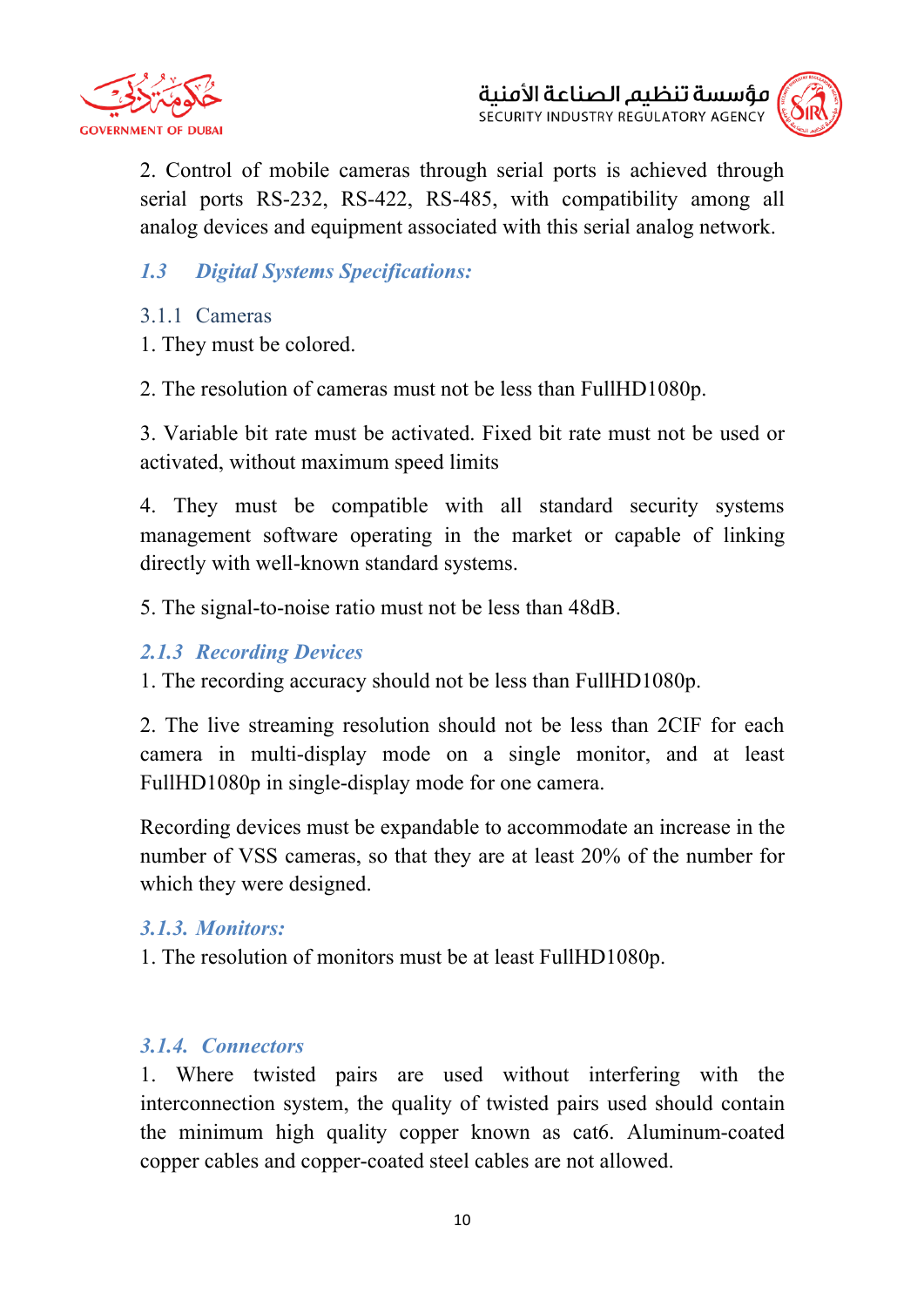



2. Range extenders may be used only if the image quality and signal are not adversely affected.

3. All system connections must be secured against tampering or accidental interruptions. This may be done by placing a lockable tray. Sockets / R.145 sockets may not be connected.

# *3.1.5 Network*

1. Any method of connection to the network infrastructure (Topology) can be used in accordance with the technical design and the security systems requirements. The requirement should be applied in accordance with Section 1.1.5.5 on the networks requirements if more than 200 devices are installed on the system.

# *2. Access Control Systems:*

# *2.1 General Specifications:*

1. They should be integrable with all fire alarm systems adopted by the Civil Defense.

- 2. They should be central.
- 3. They should be able to deal with analogous and digital systems.

## *2.2 Lock Mechanisms:*

2.2.1 Lock mechanisms should open automatically in emergency. The use of electromagnetic or electromechanical locks is allowed.

2.2.2 They should be self-locking in emergency. Only electromechanical locks may be used if installed on the following doors:

- Treasury Safes;
- Safes with precious contents;
- Safes containing hazardous substances;
- Safes containing narcotic and specialized substances;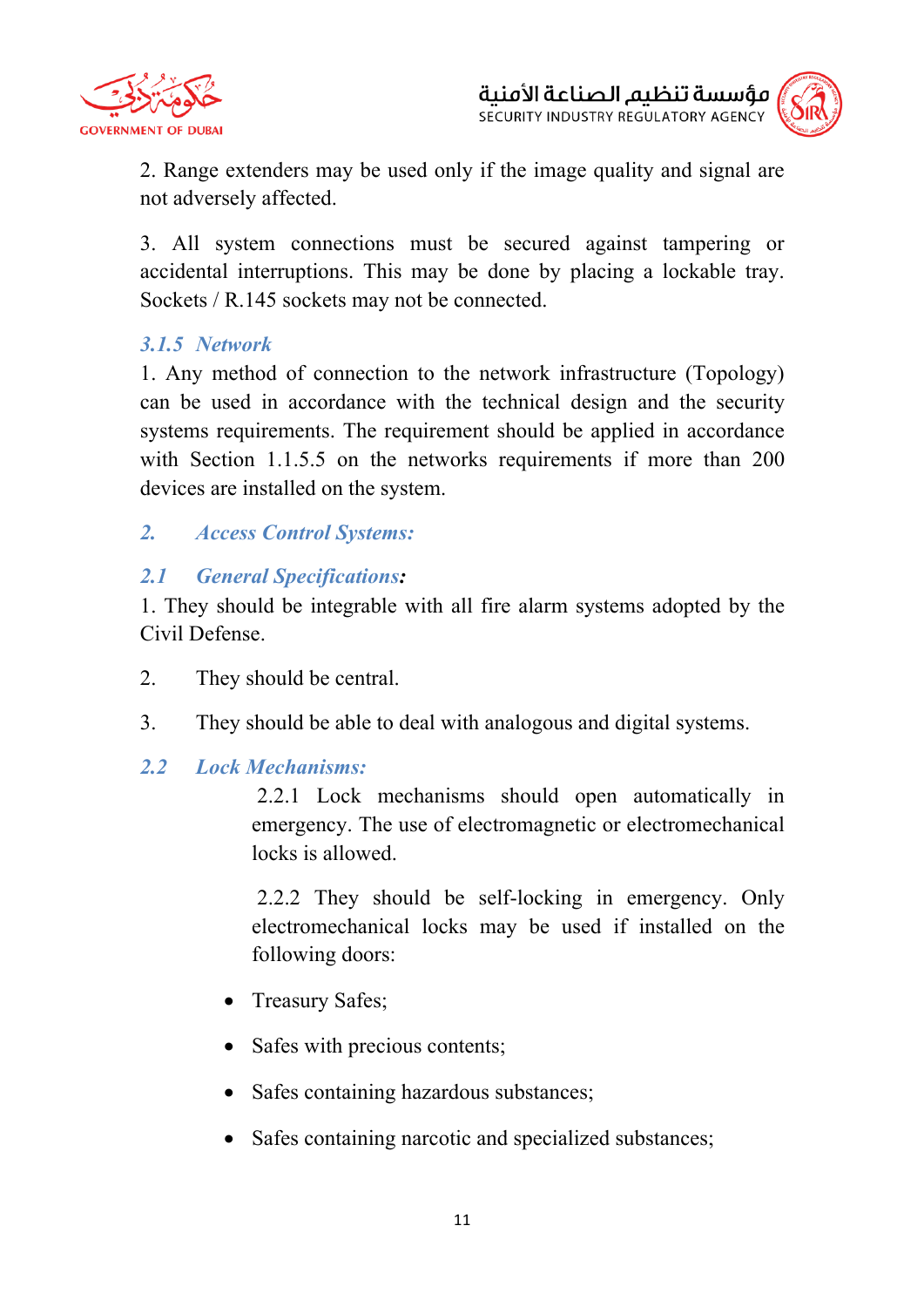



- Arms and ammunition safes;
- Detention and restraint sites:

2.2.3 Any place that uses self-locking locks in emergencies and it is possible that people will operate it. The lock should have a manual opening function in case of emergency and this feature should be limited to the protected area of the lock.

# *2.3 Identification Devices*

- 1. All of the following identification methods are acceptable:
	- PIN Number panel;
	- Electronic identification such as online and offline ID cards;
	- Biometric Readers provided that they are fingerprint readers, retinal scanners or vascular network reader. No other readers may be used without prior written consent of SIRA.
- 2. It is not acceptable to rely on the secret code alone.
- 3. Wireless identification devices must not be relied on.

## *2.4 Connectors*

- All calls to the system must be routed.
- Wireless connections may not be used without the consent of SIRA.
- All interconnection cables must be standerd except if the manufacturer recommends otherwise.
- Aluminum-coated copper cables and copper-coated steel cables are not allowed.
- All internal connections of the system must be secured against tampering or damage.
- All cables must be hidden or routed in electrical containment (plastic internally, galvanized metal externally).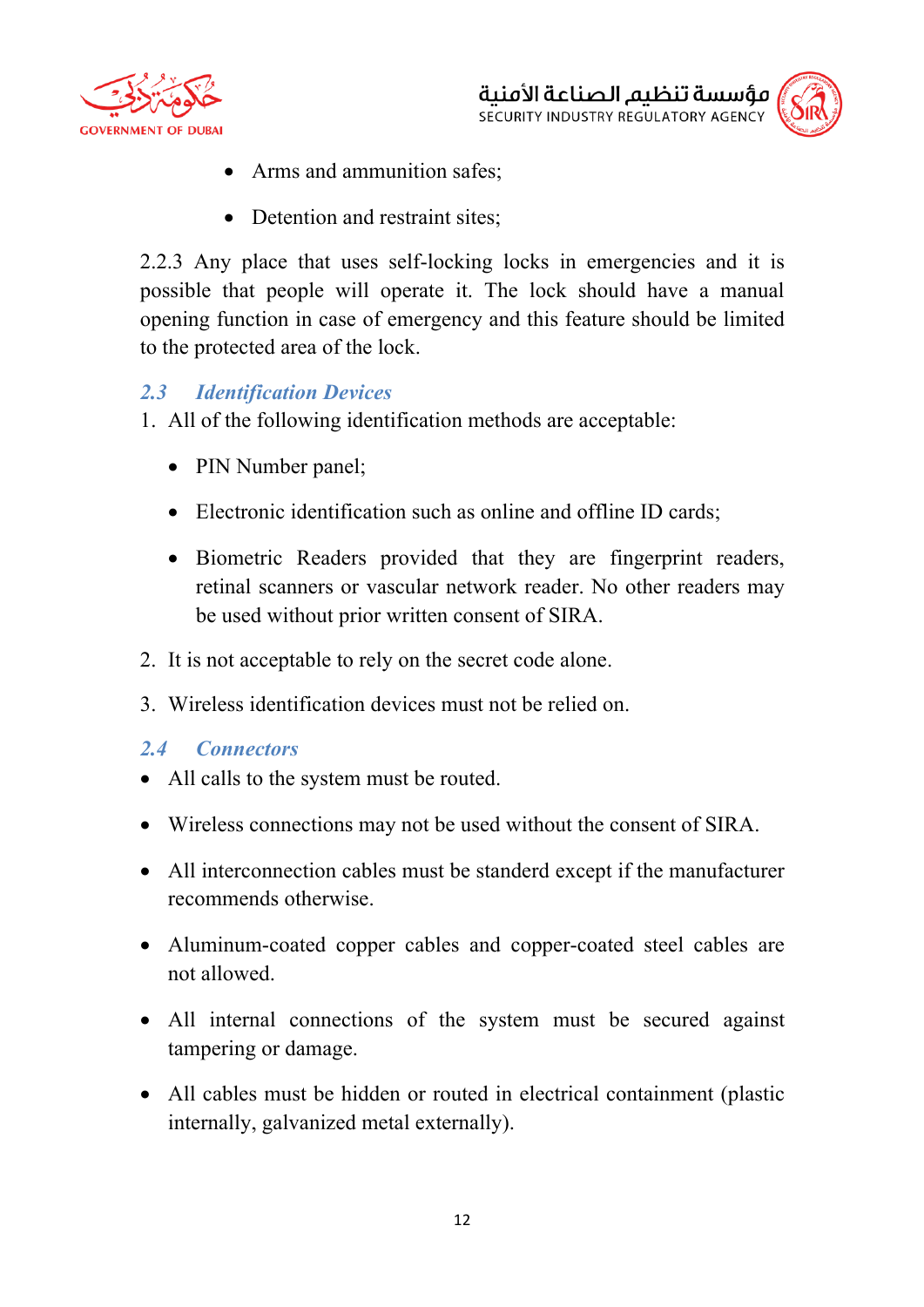



- All cables must be numbered, labeled and specified on both ends. All system plans, charts, and schedules must be consistent with what is already installed.
- All cables and connectors must be installed according to cable-type standards, in accordance with international specifications and standards.

# *2.5 Control Panel*

- All control panels must be provided with a spare battery that ensures continuity of operation at the main power failure for at least 4 hours.
- Systems must be based on IT network connectivity.
- They must be equipped with the ability to save all operations internally when the central controller is disconnected and to complete the data update automatically when the connection is back.

# *2*.*6 Management and Control Software*

- It must work on various platforms and operating systems.
- It must maintain entry and exit login details for all connected devices for at least one year.
- The enrollment station must be installed in a secure place.
- It must contain an interactive electronic map of system control.
- Full software development kit (SDK) must be provided for all parts of the access control systems, which enables effective integration with any other systems.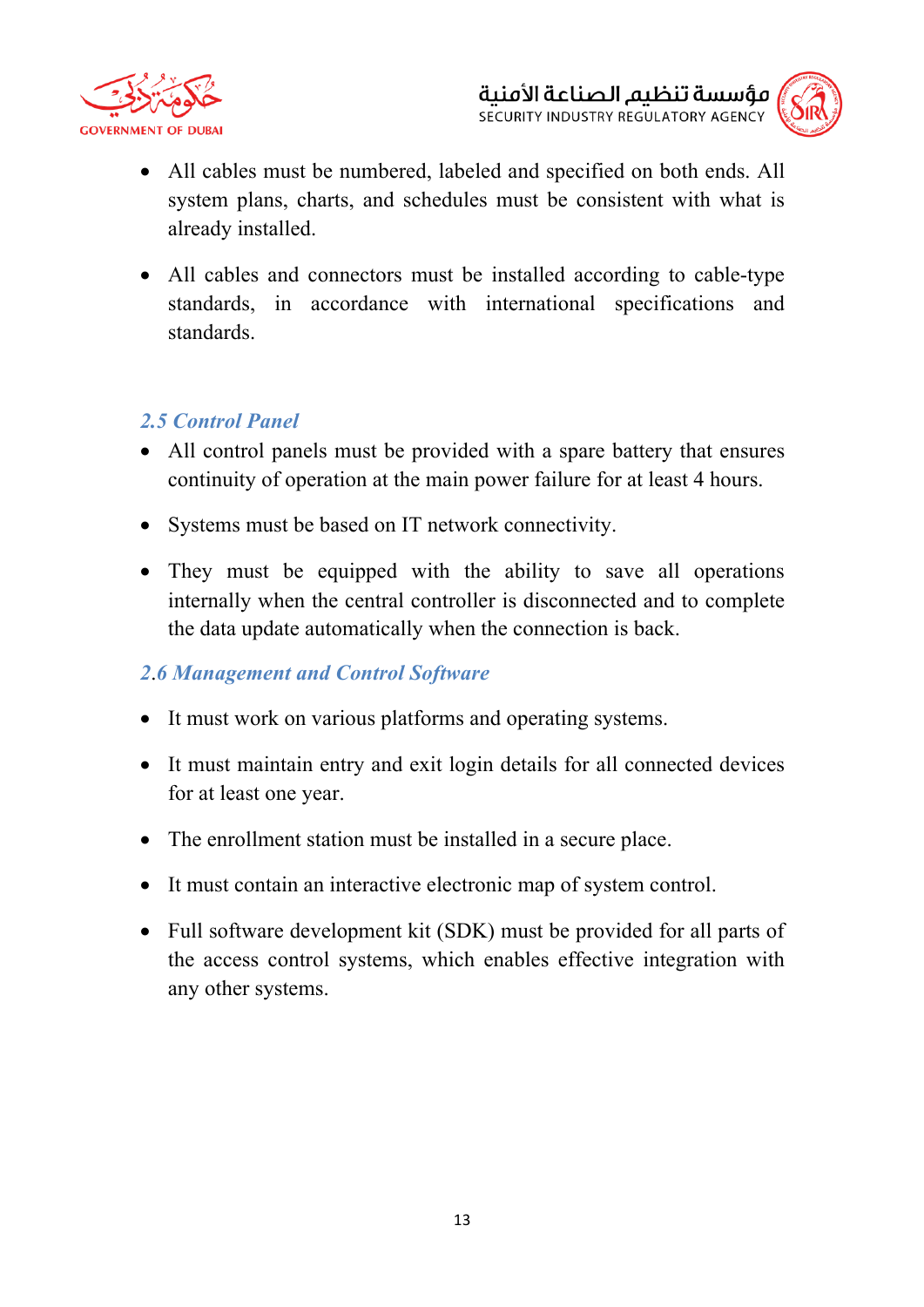



## **3. Alarm and Intruders Detection Systems**

*3.1 All parts of the system must be of the third generation as a minimum requirement.*

#### *2.3 Sensors:*

- The sensors field must cover protected areas so that there is no zone that is breakable to disrupt or disable the security system.
- Dual motion detector sensors (by infrared and microwave) must be used.
- Seismic detection sensors must be used.
- Drilling detectors must be used.
- Glass break detectors must be used.
- Panic buttons and keys must be supplied for the persons concerned with the establishment to be used in case of any emergency so that they are at a level that is easily accessible and is not visible at the same time.
- Door locking sensor (for both normal and fortified doors)

#### *3.3 Audio-Visual Alarms*

- A siren with a specialized loud speaker should be installed, with a strope light that attracts attention.
- The siren must be equipped with an internal power source that will run it if the power cord is disconnected from the control panel for at least 8 hours.
- The siren (minimum 110dBA at 1m) must be installed so that it is audible and its flash is visible from outside.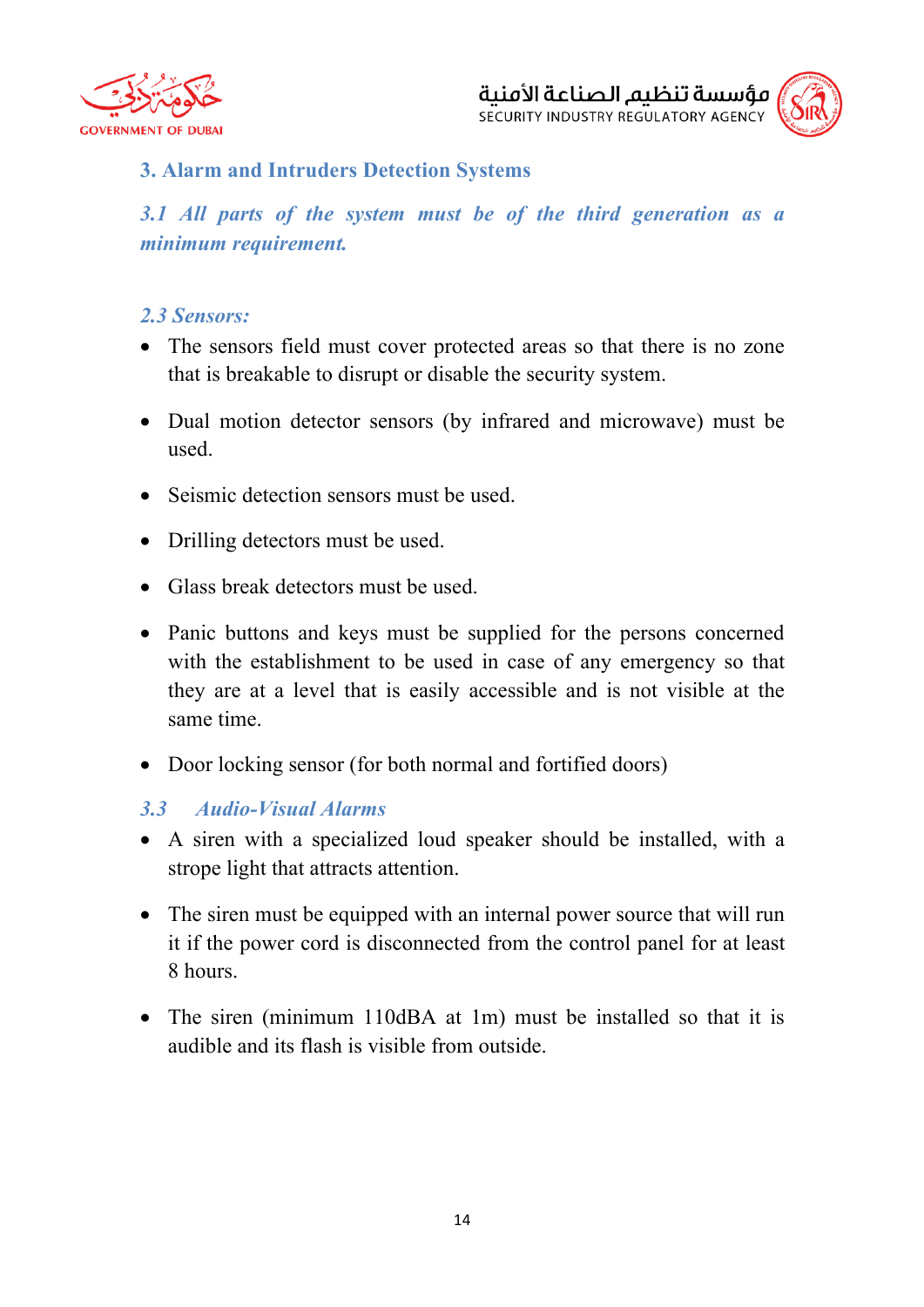



#### *3.4 Connectors*

- Connectors must be wired. Wireless connectors of sensors may be used only after obtaining the prior written consent of SIRA.
- Each sensor should be connected to the control and alarm panel and alarm and in one zone.
- All system wires must be extended by dedicated wire cases.
- Except for strope light and sirens, no alarms shall be installed outside the establishment.
- The entire system must be equipped with an internal power source that will run it if the power is cut off for at least 8 hours.
- Each interconnection cable must be stranded except if the manufacturer recommends otherwise. Aluminum-coated copper cables and copper-coated steel cables are not allowed.
- All cables must be numbered, labeled and specified on both ends.
- All system plans, charts, and schedules must be consistent with the devices that are already installed.

All inter-connectors must be installed according to relevant standards, in accordance with international specifications and standards.

#### *3.5 Control and Alarm Panels*

- The alarm control panel must be approved by SIRA.
- The control panel must be connected to the central alarm station.
- Each sensor must be programmed separately on a separate zone, and named according to the installation location.
- They must have the communication devices approved by SIRA.
- They must be connected to the lighting control system in the establishment so that they can operate the lighting in the location when the alarm goes off.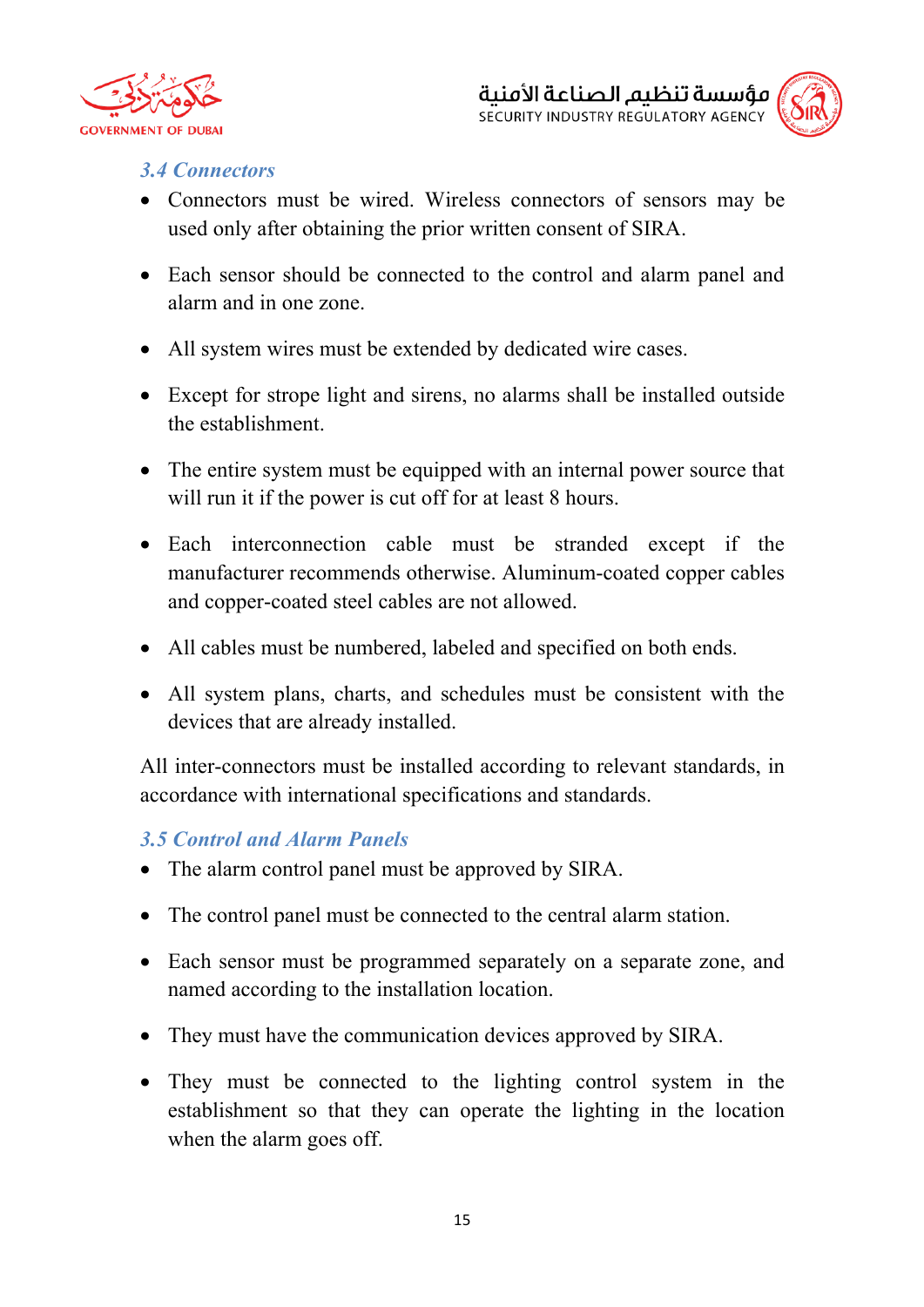



- The control panel must be installed in a secure, invisible and inaccessible place.
- The operational keypad must be installed away from the control panel and preferably near the entry and exit doors.
- All parts of the alarm systems must feature damage or tamper detection so that the alarm signal goes off when any part is opened, removed, disconnected, or when there is failure in the power supply.
- The time prescribed to disarm the alarm system should not exceed one minute. If a longer period is required, the prior written consent of SIRA must be obtained.
- The number of wrong attempts to disarm the alarm system should not exceed three (3) successive attempts.
- The establishment administrator must arm the alarm system after the end of work time or evacuate the building.
- The establishment administrator must immediately respond to the police call upon receiving any warning.

# **Third: Operational Controls**

## **1. Image Operational Requirements**

## 1.1 *Definitions*

- Camera view: the view captured by the camera and displayed on the monitor
- Standard target: the body visibility scale at a height of 1.6 meter as represented by a human body or a standard test target
- Pixel density: The calculation of the number of pixels per meter at the standard target
- Number plate visibility: The visibility of the plate number of a vehicle with a size of 330 x 160 mm.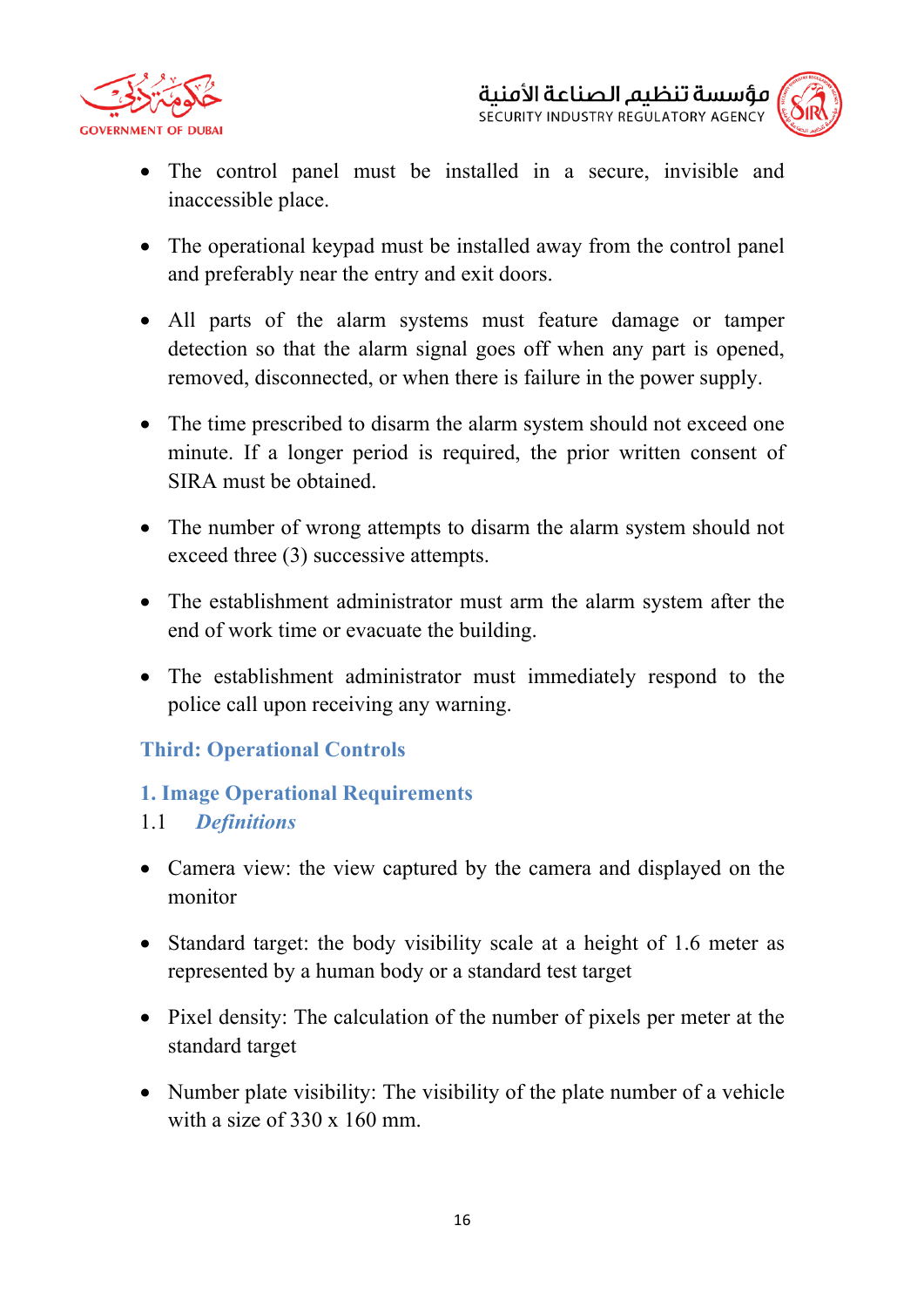



*1.2 Inspection: it is used to study expressions on the face of people (targets). That is why faces must be the most important part of the image. The image size of the target must not be less than 400% and the pixel density should not be less than 1000 pixels per meter. The size of the target image is proportional to the resolution of the imaging used as follows:*

• Full HD 1080p: 400%

• It is required to install the camera exactly in front of the object (target) so that the center of the image is the spot between the eyes of the "standard target", which has a length rate of 1.6 meter. The camera can be installed at a horizontal angle not exceeding 10 degrees to the right or left and a vertical angle not exceeding 10 degrees above or below the horizon line unless otherwise specified by SIRA.

*1.3 Identification*: it is used to identify the persons (targets) that are not previously identified when they enter the establishment. So, faces must be the most important part of the image. The size of the target image must not be less than 120% of the display size on the monitor. In exceptional cases, and with the approval of SIRA, the pixel density of the image should not be less than 300 pixels per meter.

It is required to install the camera exactly in front of the person (target). The camera can be installed at a horizontal angle not exceeding 45 degrees to the right or left and a vertical angle not exceeding 20 degrees above or below the horizon line unless otherwise specified.

The wide dynamic range (WDR) is also required in these cameras, which is used for identification regardless of the location in which the cameras are installed. WDR ratio should not be less than 110dB.

*1.4 Recognition*: it is used to recognize and follow the persons (targets) that are previously identified. That is why the whole body and the surrounding area must be the most important part of the image. The size of the target image must not be less than 50% of the display size on the monitor. In exceptional cases, and with the approval of SIRA, the pixel density of the image should not be less than 125 pixels per meter.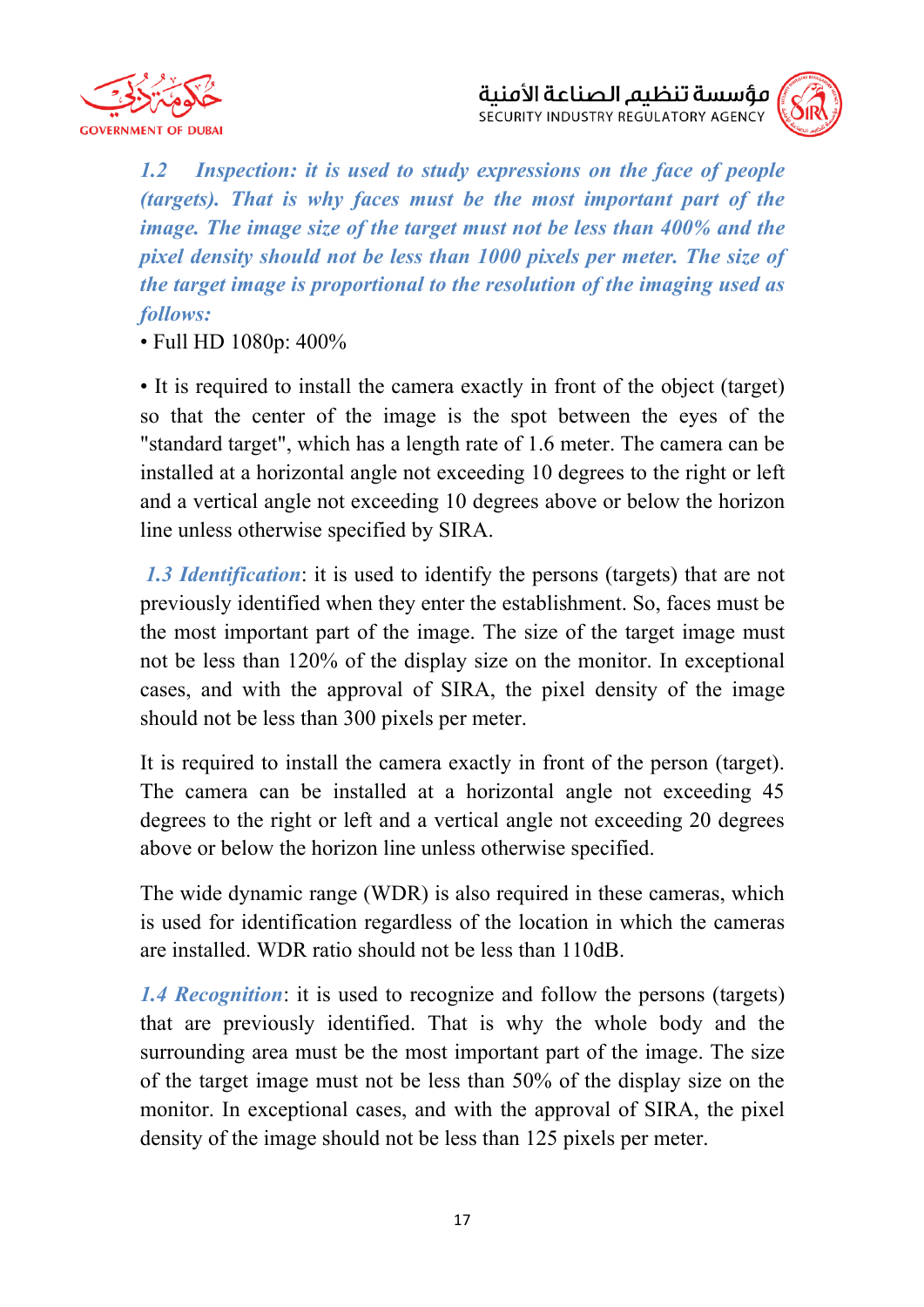



The camera should be installed to monitor a 1.6-meter "standard target" from any left or right angle and a vertical angle not exceeding 45 degrees above the horizon line unless otherwise specified by SIRA.

*1.5 Observation:* it is used to control and guide crowds, gatherings and observe public events of people. That is why the whole body and the surrounding area must be the most important part of the image. The size of the target image must not be less than 25% of the display size on the monitor. In exceptional cases, and with the approval of SIRA, the pixel density of the image should not be less than 63.5 pixels per meter. The camera can be installed to monitor a 1.6-meter "standard target" from any left or right angle and a vertical angle not exceeding 45 degrees above the horizon line unless otherwise specified.

*1.6 Detection :* they are used to detect key events such as the nature of movement, direction and overall appearance. That is why the whole body and the surrounding area at an average distance must be the most important part of the image. The size of the target image must not be less than 10% of the display size on the monitor. In exceptional cases, and with the approval of SIRA, the pixel density of the image should not be less than 25 pixels per meter.

The camera can be installed to monitor a 1.6-meter "standard target" from any left or right angle and a vertical angle not exceeding 75 degrees above the horizon line unless otherwise specified.

*1.7 Monitoring:* it is used to detect the existence of targets without recognition for early warning purposes. That is why the whole body and the wide and distant surrounding area must be the most important part of the image. The size of the target image must not be less than 5% of the display size on the monitor. In exceptional cases, and with the approval of SIRA, the pixel density of the image should not be less than 12.5 pixels per meter.

The camera can be installed to monitor a 1.6-meter "standard target" from any left or right angle and a vertical angle above the horizon line unless otherwise specified by SIRA.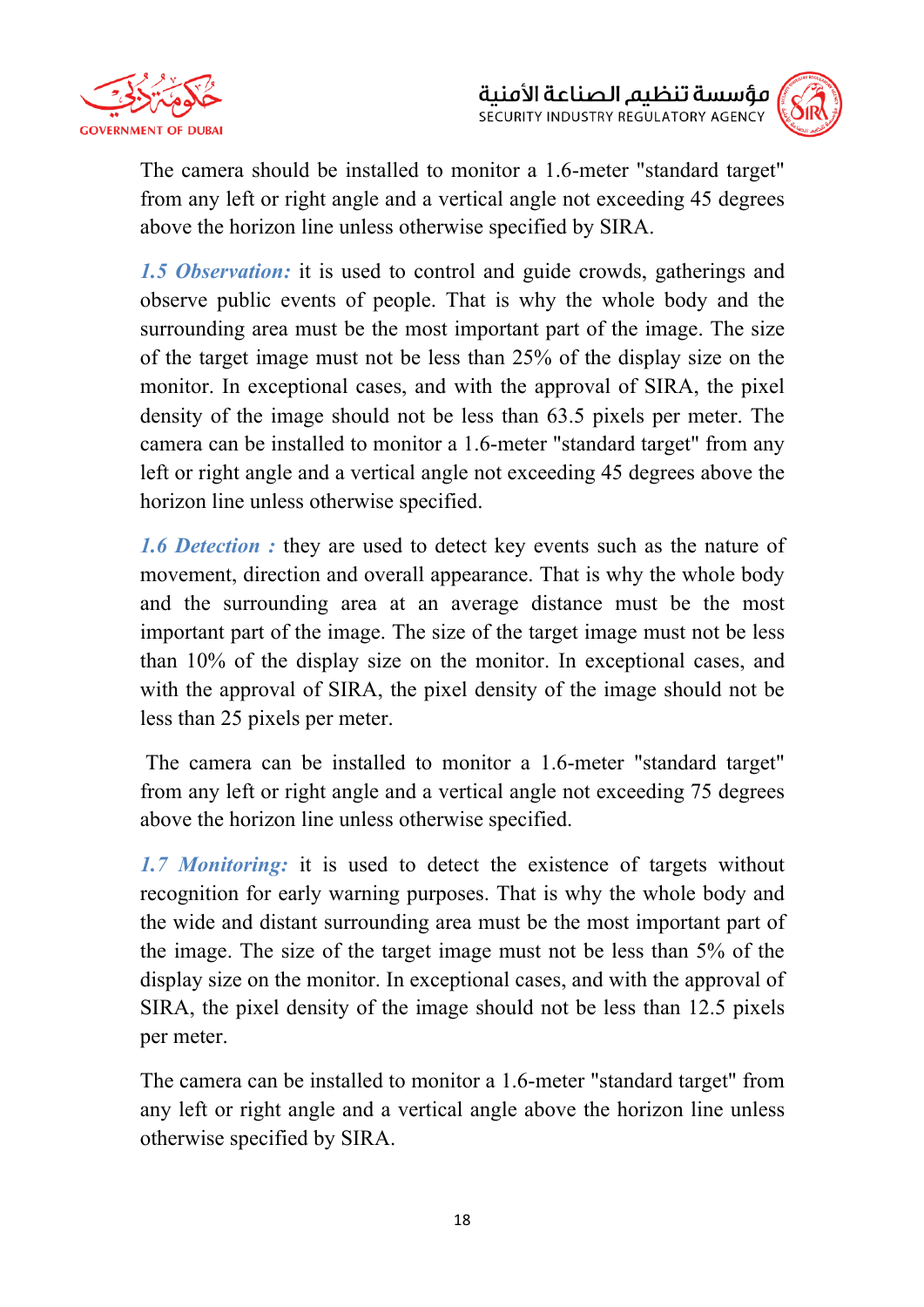



# *1.8 Reading Vehicle Plate Numbers*

A. Automatic Electronic Methods

To install the system approved by SIRA.

B. Visual Methods

Visual methods are used to provide a clear image enabling the operator to read the vehicle registration plate accurately. That is why the height of the apparent letters and numbers (the target) must be completely displayed on the screen and must not be less than 20% of the display size on the monitor. In exceptional cases, and with the approval of SIRA, the pixel density of the image should not be less than 400 pixels per meter.

2. The camera can be installed for surveillance at an angle not exceeding 30 degrees above the horizon line and a horizontal angle not exceeding 30 degrees unless otherwise specified by SIRA.

# **2. Monitors Specifications**

## *2.1 General Specifications*

- C. Monitors must be designed for continuous work 24/7/365.
- D. The monitors' resolution should not be less than FullHD1080p.
- E. The image size of each camera should not be less than 12 x 6.7 cm in the display monitor.
- F. Monitors must be provided to display all cameras feeds, except for the establishment that do not require the provision of an operations room and where the number of cameras is less than 64 or the number of recording devices is less than 4, and where one monitor can be provided with a KVM switch.

## *2.2 Monitors at Workstations*

- The monitor should not be less than 21 inches.
- For each workstation, there must be at least 2 monitors.
- The aspect ratio of the display on the monitor must be compatible with the aspect ratio of the capturing view of the camera (4:3, 16:9, 16:10).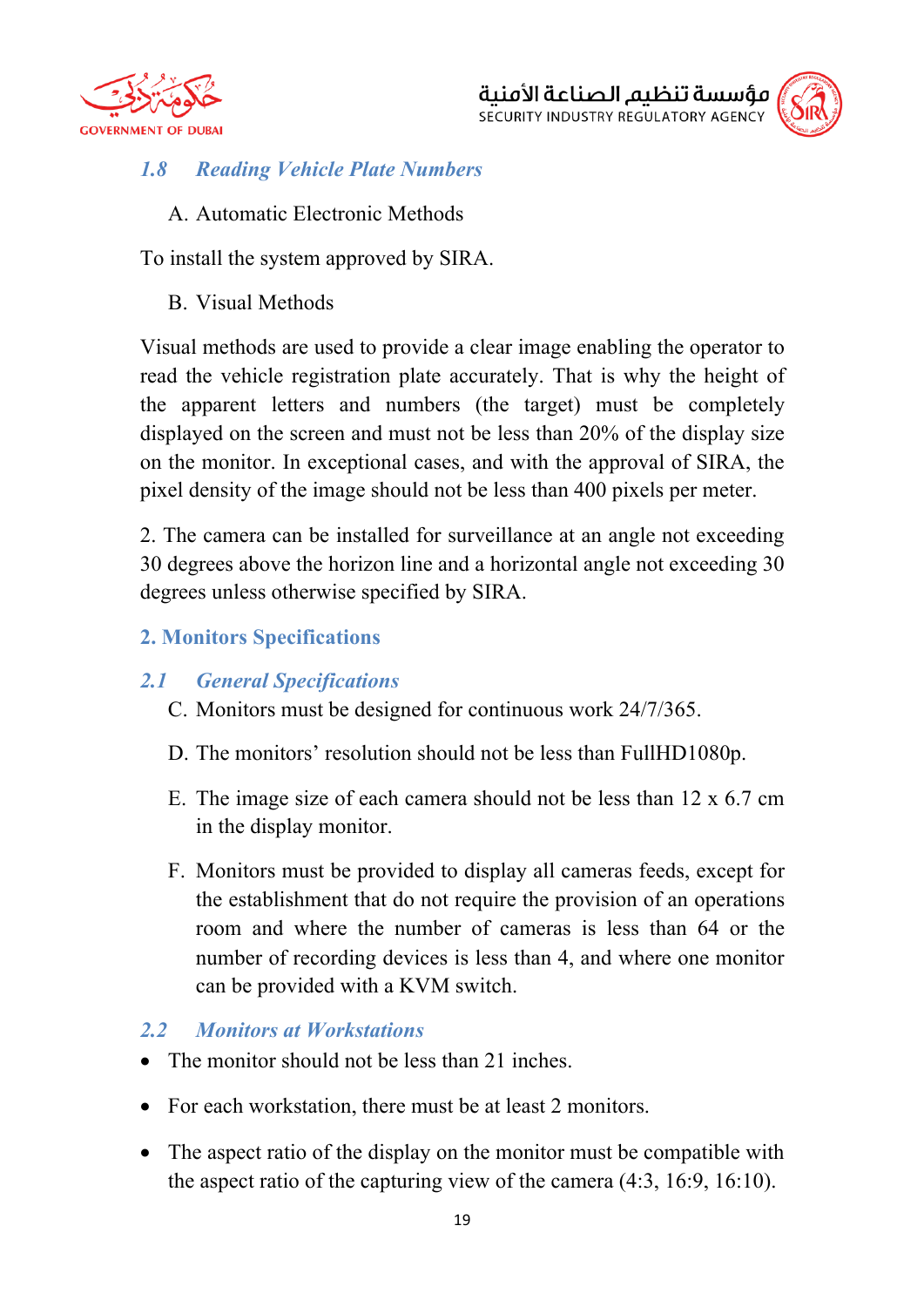



# *2.3 Wall Monitors*

- The thickness of the outer frame of wall monitors must not exceed 4 mm.
- Wall monitors must allow the control of the display modes (number of cameras to display).
- Wall monitors must allow the display of data and maps.
- Important cameras imaging must be displayed in the central area of the full wall monitor continuously, including cameras on entrances, reception, help desks, passengers disembarkation areas, elevator lobby , staircases in the main floors, main lobby and any other cameras deemed as important by the security officer or as per the instructions of SIRA.
- Standard cameras imaging must be displayed in the terminal areas of the full wall monitor in the form of sets of serial cameras, provided that the total cycle time does not exceed 60 seconds and the number of sets does not exceed 6 sets. Then, the serial cycle returns to the first set of cameras. (Definition of "set": A matrix of different cameras arranged to occupy the display space on the monitor).

## **3. Remote Connectivity Requirement**

- The VSS system must be connected to the Video Gard system. A complete software development kit (SDK) for all parts of the VSS systems must be provided, which enables effective integration with any other systems.
- Alarm systems and intruders' detection systems must be connected with the central alarm system.
- Electronic registration systems for vehicles' plate numbers must be connected with City Ring System approved by SIRA.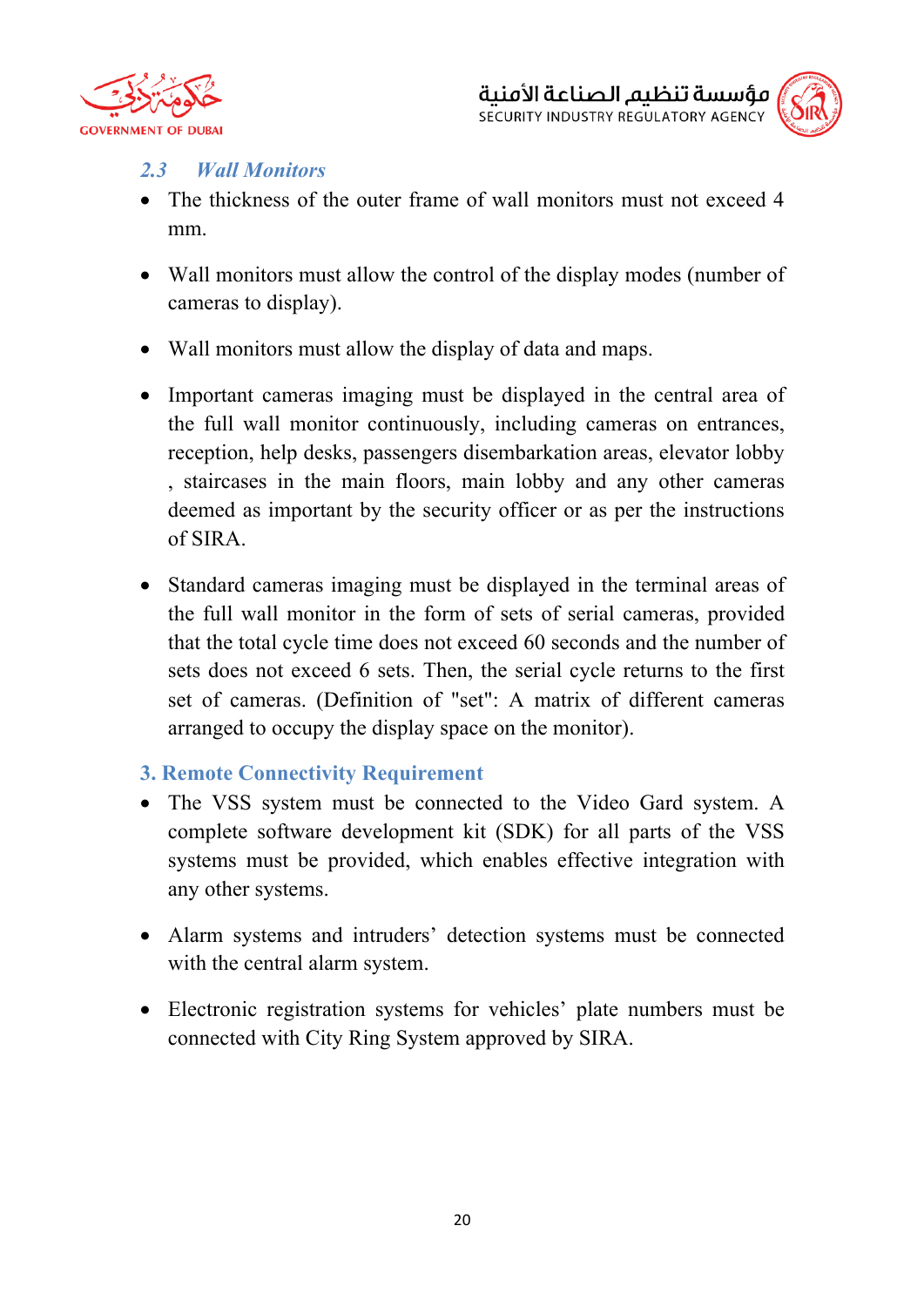



## **4. Security of the External Surrounding Area**

# *4.1. Hostile vehicle metigation (HVM)*

- 1. These are used to control the movement of vehicles and resist breakthrough. They are based on two standards:
	- PAS68:2013 Impact test specifications for vehicle security barriers
- PAS69:2013 Guidance for the selection, installation and use of vehicle security barrier systems
- 2. In terms of shape, they are of different shapes and patterns designed for this purpose, including:
	- Strong fortified fences;
	- Bollards;
	- Road Blockers;
	- Planter Boxes;
	- Assets and equipment of road reserve;
	- Water basins and fountains.
	- Columns, whatever their use is; and
- 3. Landscape elements such as rocks, highlands, dunes and water bodies.

In terms of operation:

- They are controllable barrier, i.e. barriers that can be temporarily removed (by moving, folding or pulling them out) to allow vehicles to pass through them, and then return them back to their position, either manually or automatically.
- They are fixed barriers, i.e. permanent non-removable barriers.
- 4. Any security barrier listed in item 4.1.2 above must fulfill the following requirements: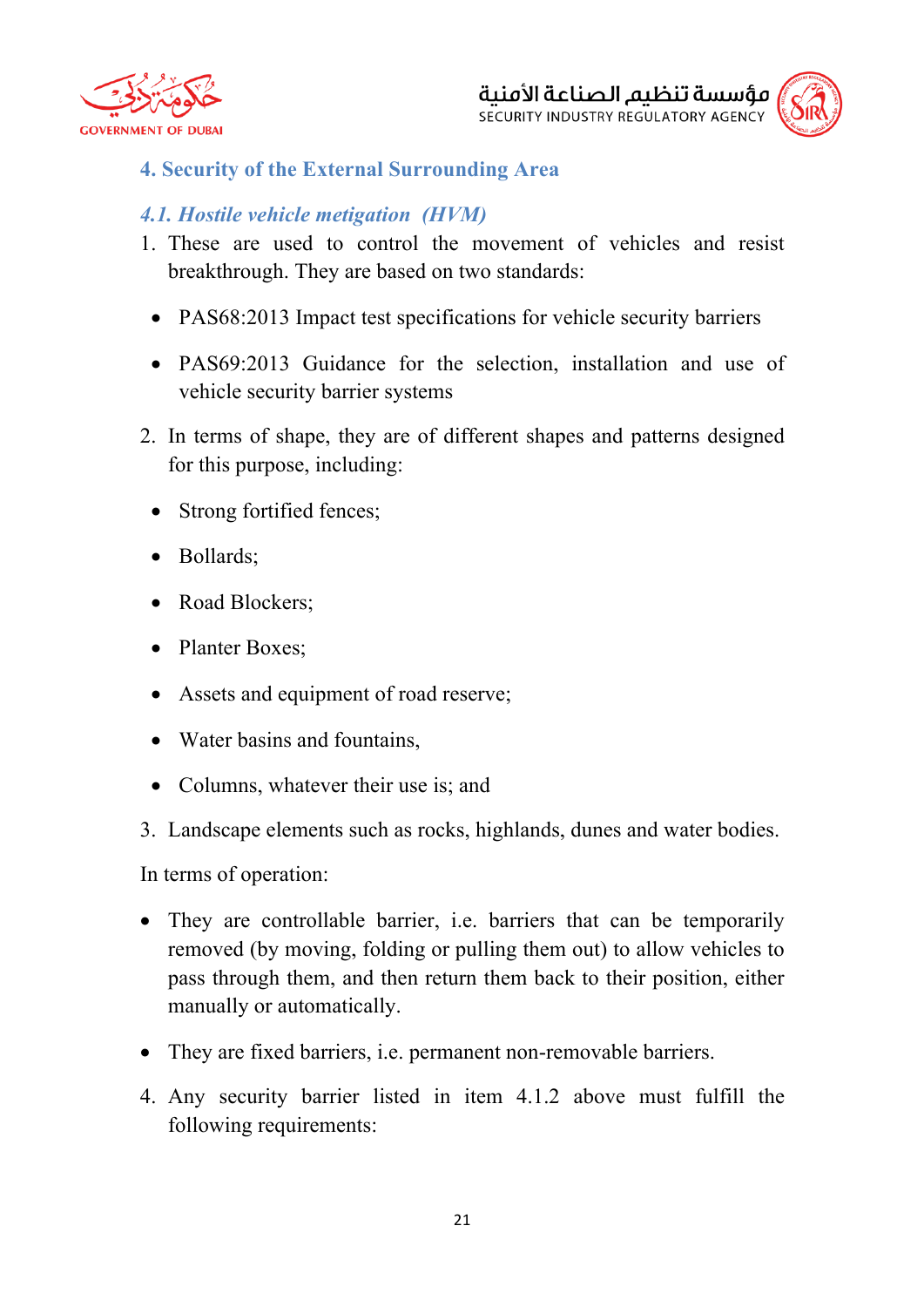



- Controllable barriers: they must have a certificate of compliance with international standards from authorized entities. This certificate must be certified and approved by SIRA according to the regulations in force for this purpose, taking into consideration the minimum shock resilience required under item 4.2.
- Fixed barriers: they must have a certificate of compliance with international standards from authorized entities. This certificate must be certified and approved by SIRA according to the regulations in force for this purpose. Otherwise, the full engineering calculations under which these barriers are designed and implemented must be provided as issued by a security-engineering consultant, taking into consideration the minimum shock resilience required under item 4.2.
- The prior written consent of SIRA must be obtained about the locations, design and calculation of all types of barriers for each project.
- *2.4 Classification of Strength for Vehicle Resistance*
- 1. Light
- Vehicle weight: 1,500 kg
- Vehicle description: Light, 4x2, with 1 rigid axle
- Collision speed: 110 km/h
- Collision angle: 90 degrees
- Breakthrough distance: 1.7 meter
- 2. Average
	- Vehicle weight: 7,500 kg
	- Vehicle description: Average, 4x4, with 2 rigid axles
	- Collision speed: 80 km/h
	- Collision angle: 90 degrees
	- Breakthrough distance: 2 meter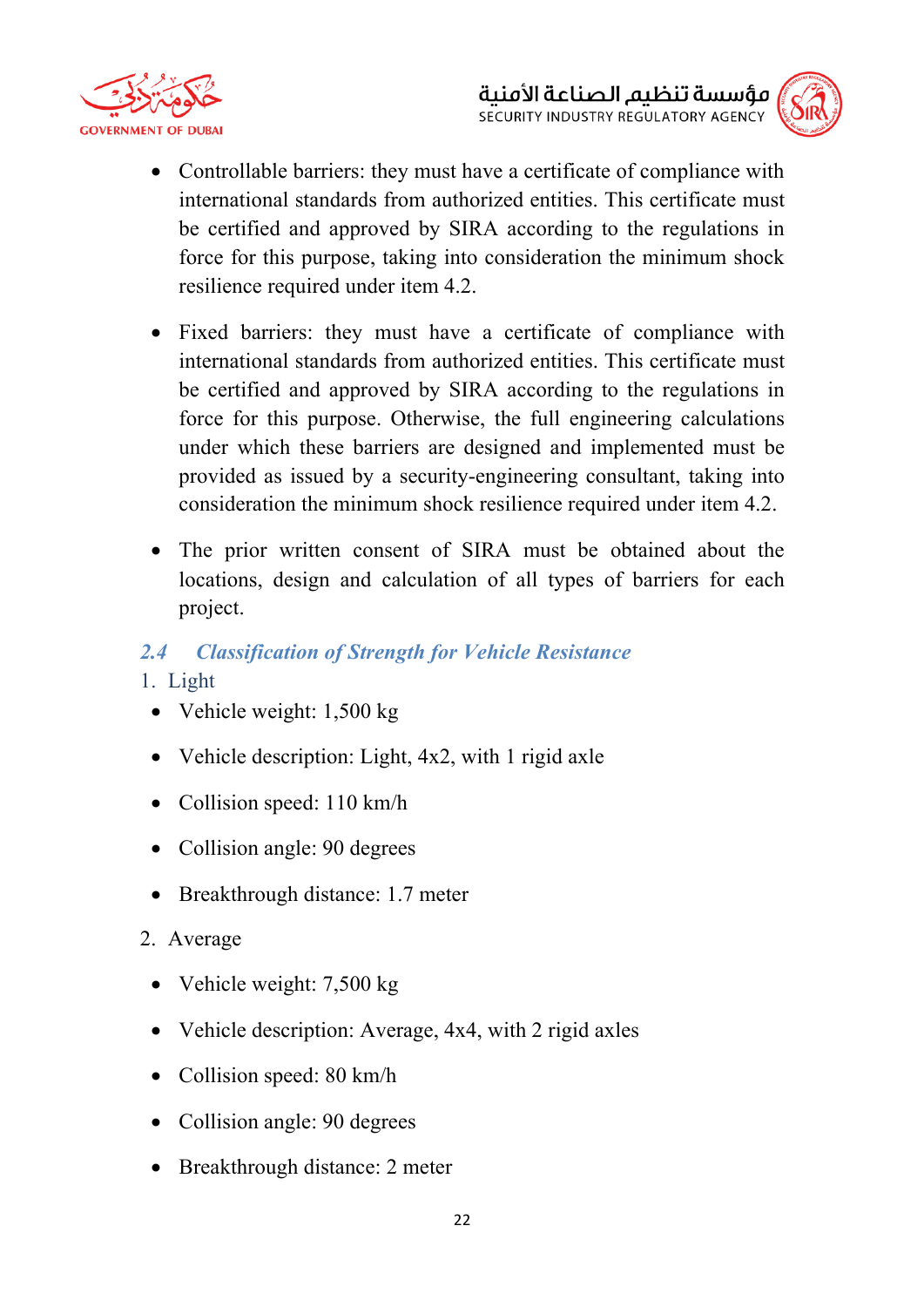



- 3. Heavy
- Vehicle weight: 32,000 kg
- Vehicle description: Heavy, 6 x 6, with 4 rigid axles
- Collision speed: 80 km/h
- Collision angle: 90 degrees
- Breakthrough distance: 2.5 meter

# **Third: Other Requirements and Controls**

- **1. Management and Operation**
- An official must be present continuously. He should be familiar with the use and operation of the systems and the implementation of all operational processes such as copying, searching, downloading clips and dealing with the parts of the systems efficiently. This official should also be responsible for ensuring that the systems are functioning properly and that any malfunctions are reported promptly according to the established procedure.
- SIRA-approved standard warning banners and signs to indicate that there is VSS surveillance operational and must be placed at all main entrances and inside the elevators.
- A record of each copying process must be provided so that it contains all data related to the copying process, who conducted it, where it was saved, and who received it, according to the approved form.
- The time and date in which all security systems operate must be true, correct and corresponding to reality. All different parts of systems must be synchronized and update the time and date in an automatic manner that is consistent with the relevant systems operating in SIRA.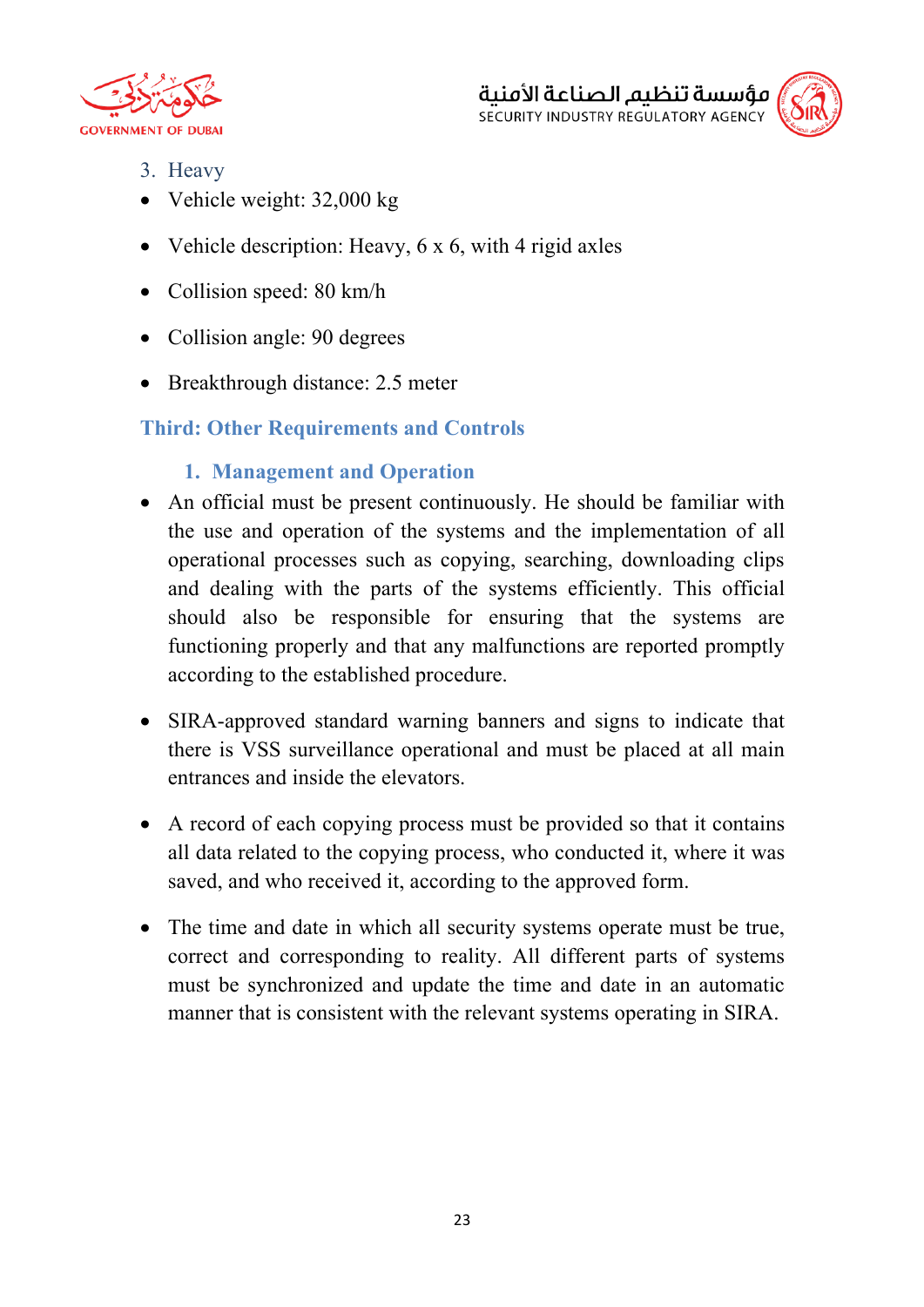



# **2. Security Lighting**

- Scenes within the range of the VSS cameras must be fully visible and have no dark spots.
- Invisible infrared security light may be used in secondary surrounding areas that are not primarily used or where visible light is not sufficient for surveillance by VSS cameras so that the infrared light covers the range of VSS cameras and no infrared light is reflected in the camera.
- The use of security lighting must not result in a negative impact on the safety of others (such as the impact of lighting on drivers' vision).

## **3. Image acceptance**

- The image must be clear and can be interpreted and read easily by the observer and straight lines must be recognized without any distortions of the image.
- The image must be stable and should not vibrate even in moderate wind conditions
- The camera's field of view must be clear and free from obstructions that blocks a part of the image. If the blocking ratio exceeds 5% of the total image area, the image must be considered unacceptable. The center of the image should be free from any blocking or obstructions and the sides of the image must not exceed 5% of the total area of the image.

#### **4. Connection to VideoGuard**

- All video surveillance systems must be remotely connected via VideoGuard, which is approved by SIRA.
- Full software development kit (SDK) must be provided for all parts of the VSS systems, which enables effective integration with any other systems.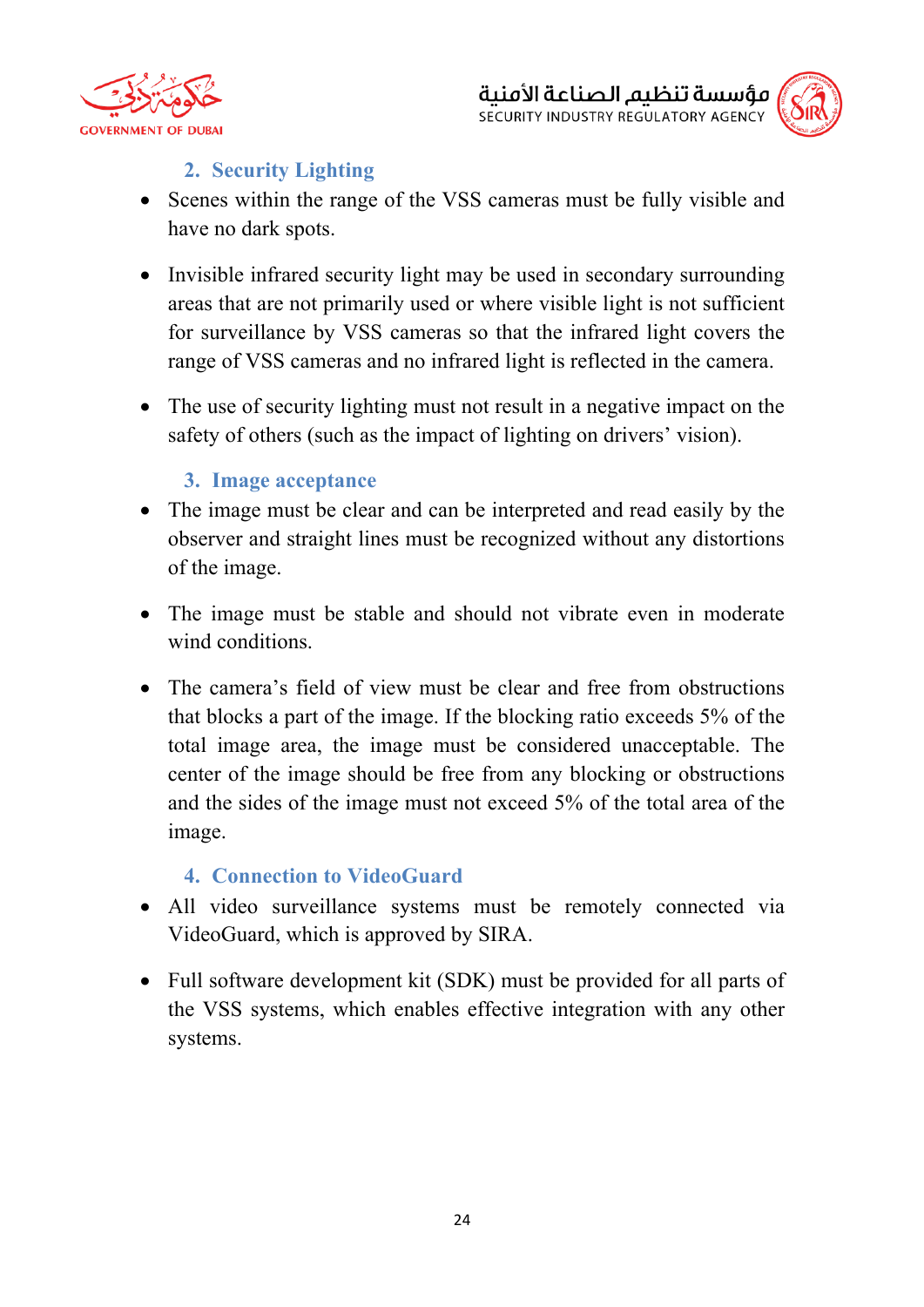



### **5. Electronic Registration of Vehicle Plate Numbers**

A system approved by SIRA and connected to its central system must be used.

#### **6. Maintenance and Sustainability of Security Systems**

- All digital recording devices must be installed in secured, clean, and continuously controlled locations. The access to them must be limited authorized personnel and tampering with them must be prevented. The establishment is fully responsible for providing a sustainable and audited record of entry and exit details and events related to the location where these devices are installed. The establishment is fully responsible for reporting immediately when any incident prevents the functioning of the security systems. SIRA must be notified by e-mail and the registered maintenance company must be notified by such means of communication as agreed upon in the official maintenance contract registered at SIRA.
- All security system connectors must be independent and dedicated only to the security systems. These connectors may not be part of an external network or may be connected to only if the connection is for integration purposes. If so, a firewall must be provided to secure it after obtaining a prior written consent from SIRA.
- All active parts of the IT network that serve the security systems must be installed in secure, clean locations. Access to them must be limited to authorized personnel only and tampering with them must be prevented (whether the main and secondary zoning and distribution rooms or the dedicated shelves). The establishment is fully responsible for providing a sustainable and audited record of entry and exit details and events related to the location where these devices are installed. The establishment is fully responsible for reporting immediately when any incident prevents the functioning of the security systems. SIRA must be notified by e-mail and the registered maintenance company must be notified by such means of communication as agreed upon in the official maintenance contract registered at SIRA.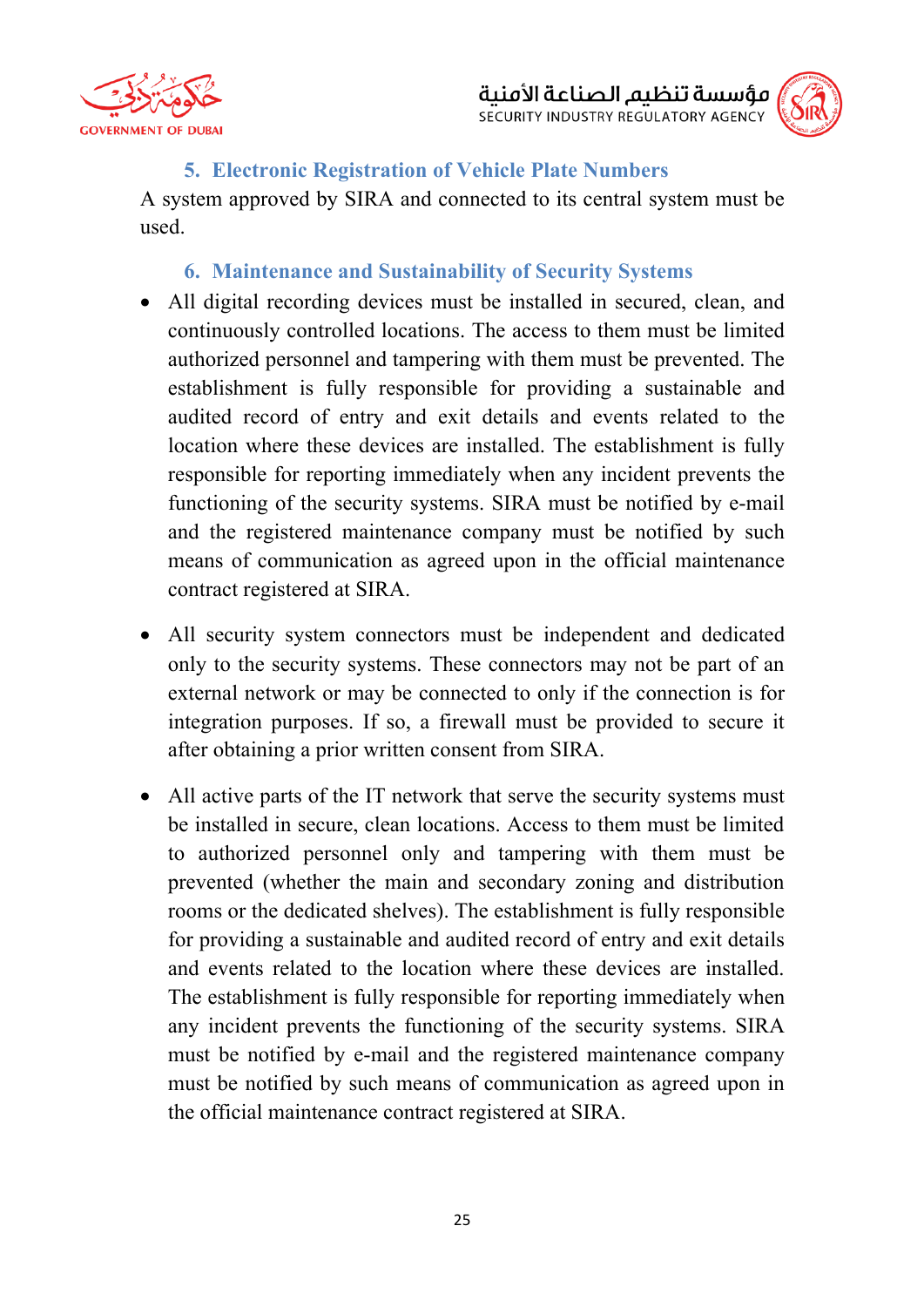



- All wires and connectors must be invisible, contained within containment devices for wires, and they must be extended such as pipes, ducts, buried vessels and others. Wires must not be exposed.
- Power sockets that supply the security systems and their terminals of camera, controls and others must be protected from tampering to avoid getting them intentionally turning off by intruders.
- If the building or establishment is likely to be exposed to lightning, security systems must be fully protected against lightning and the charges reflected from ground connections.
- The installation of security equipment and devices must be in secure locations away from tampering, damage or accidents such as objects falling on or colliding with them.
- If the installation conditions require that the security equipment and devices be accessible to standard persons (i.e. persons who are 1.6 meter-tall and not equipped with additional equipment), these security equipment and devices must be equipped with features of protection against tampering and damage (less than 2.5 meters) and with shock resistant features not less than IK10 according to the international standard classification.

# **7. Maintenance, Development and Modification of Security Systems**

- The establishment must be bound to have an annual maintenance contract with one of the companies registered at SIRA. The contract must include the response program and the legal penaltyes in case of any breach thereof. The establishment will be responsible for notifying SIRA when the execution of the provisions of the maintenance contract fails.
- The user, the establishment and the maintenance and installation service provider must provide a sustainable record and must inform SIRA in the event of any action, procedure or event that leads to a complete or partial change, even if it is simple, including without limitation the following: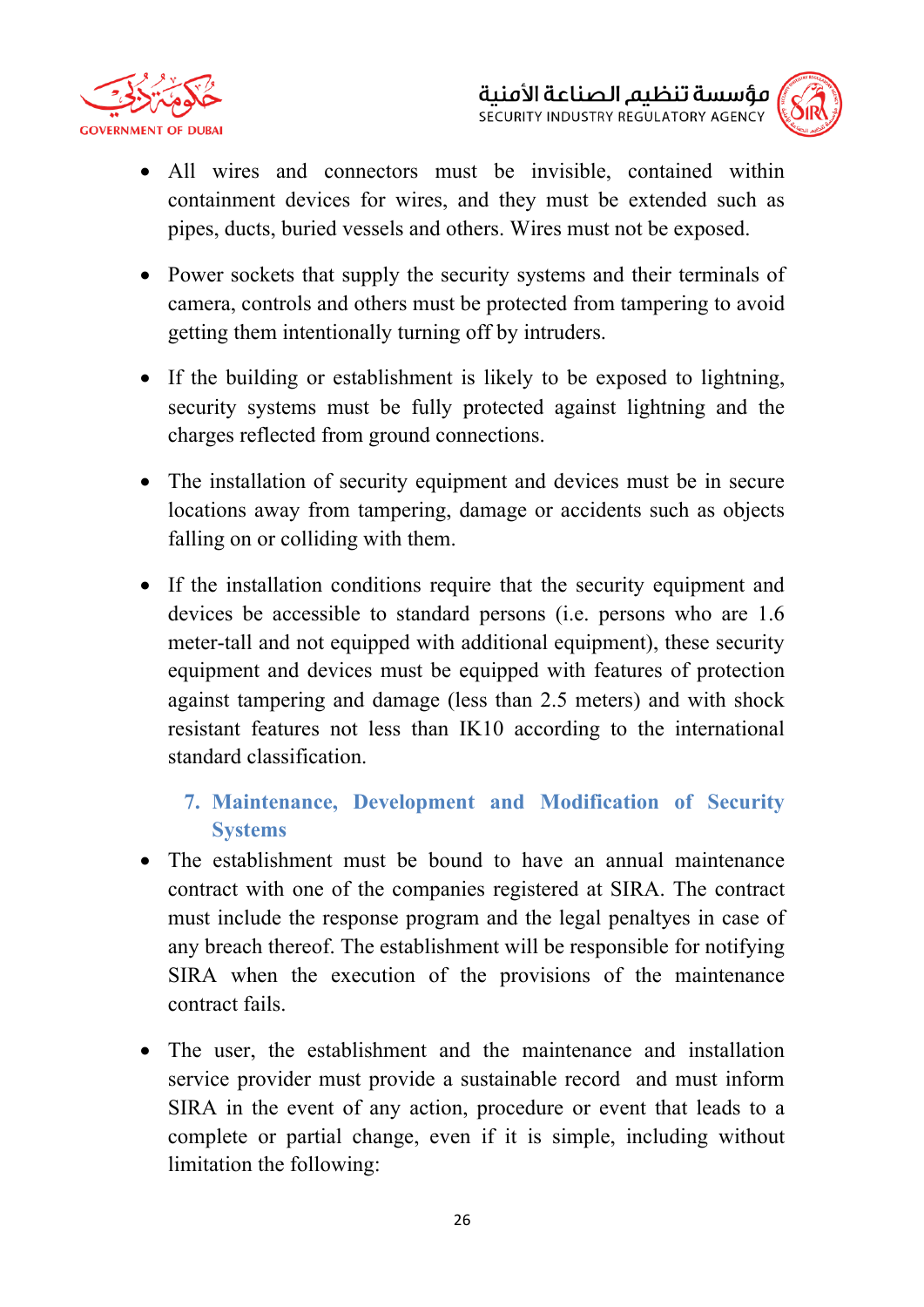





1. The design of security systems;

2. Specifications or components of the security systems;

3. Arrangement, definition and programming of the security systems' devices;

4. Maps of the site monitored by the security systems;

5. The levels of lighting that affect the security systems;

6. The presence or addition of obstacles impeding the operation of security systems;

7. Expanding or shrinking the establishment in terms of buildings and spaces, and adding or merging buildings or commercial licenses;

8. Adding or removing entrances, exits, fences or open areas to external public spaces;

9. Changing activities or business;

10. The existence of adjacent projects of facilities that have an impact on the security systems; and

11. Any other action not mentioned here but has an impact on the efficiency, comprehensiveness or effectiveness of the security systems.

• The entire technical maintenance staff must be registered at SIRA, and the service providers must update the information of their technical staff directly and continuously at SIRA.

# **8. Prohibitions**

- It is prohibited to use cameras with zoom in and out on places of privacy except after obtaining the approval of SIRA.
- It is prohibited to use hidden cameras except after obtaining the approval of SIRA.
- It is prohibited to install external cameras on the roof whose monitoring view exceeds the boundaries of the concerned establishment except after obtaining the approval of SIRA.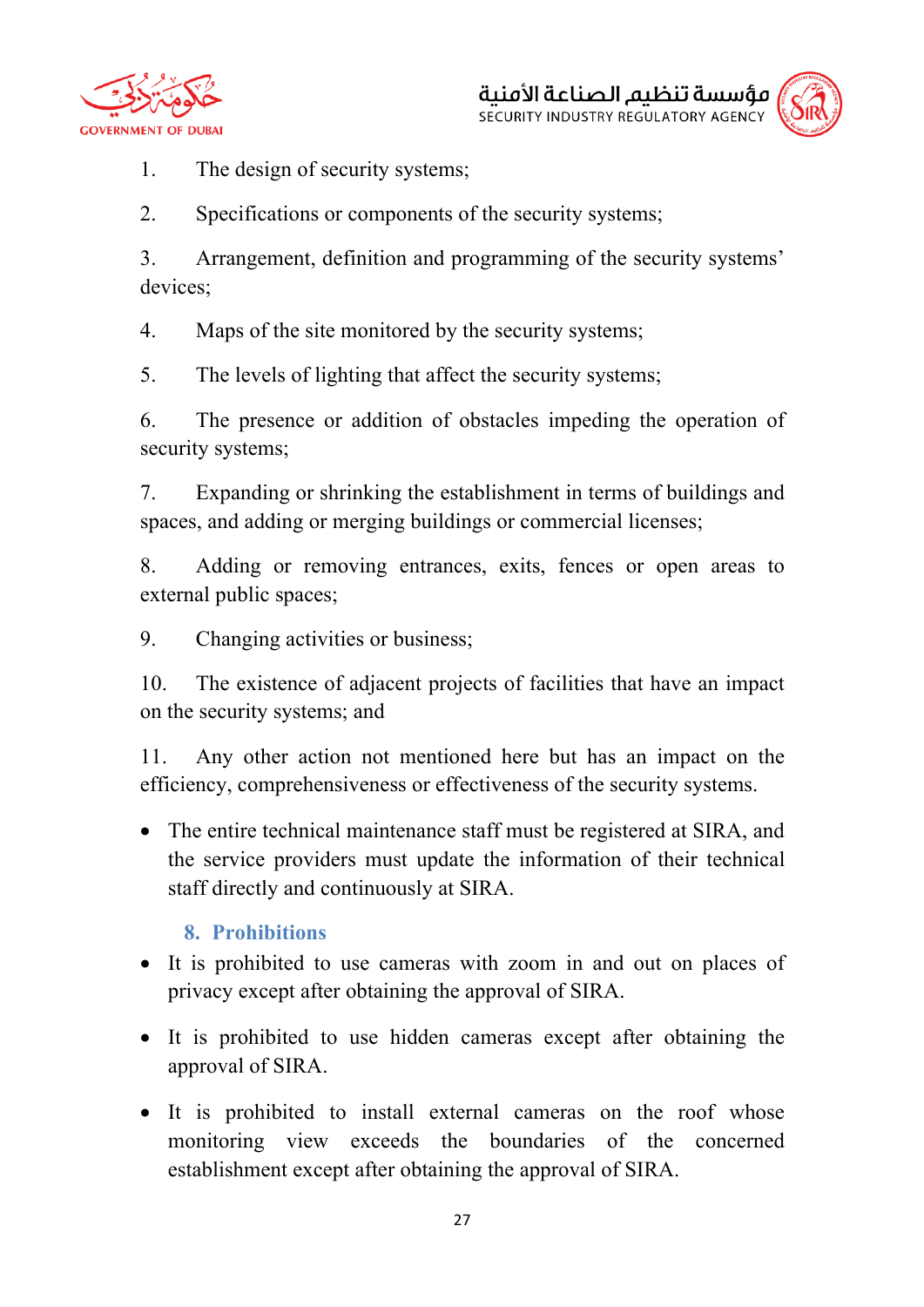



• It is prohibited to install and use cameras with sound capturing feature except after obtaining the approval of SIRA.

# **9. Exceptional Cases**

- If there are facilities or common premises in a establishment that has more than one activity, the maximum requirements must be applied to them.
- All that is provided for in the Standard Specifications and Criteria Manual is the minimum specifications and requirements with which must be complied. In no case shall the equipment, installation or implementation be carried out with less than the minimum specifications or requirements. Failure to comply with any of its provisions is not allowed except with the formal written consent of SIRA.
- SIRA may impose any additional security measures, services, study, analysis, evaluation, specifications, requirements, design or modification of security, engineering and architectural designs as required by the security situation and as it deems fit.
- Installation of security equipment and devices must not result in the loss of the features approved by the Civil Defense such as fireresistant doors or service outlets designated to prevent the spread of flame and fire and other specialized equipment. The Civil Defense vehicles may not be obstructed.
- The maximum standards and requirements are applied to the areas and services that are common to facilities of different activities or uses within a single compound.

## **10.Work and Installation Quality**

• The appearance should not be distorted by messy security systems. The installation must be carried out within the standard formal controls in terms of hiding or encasing wires and the use of installation footing specially designed for the installation of security equipment.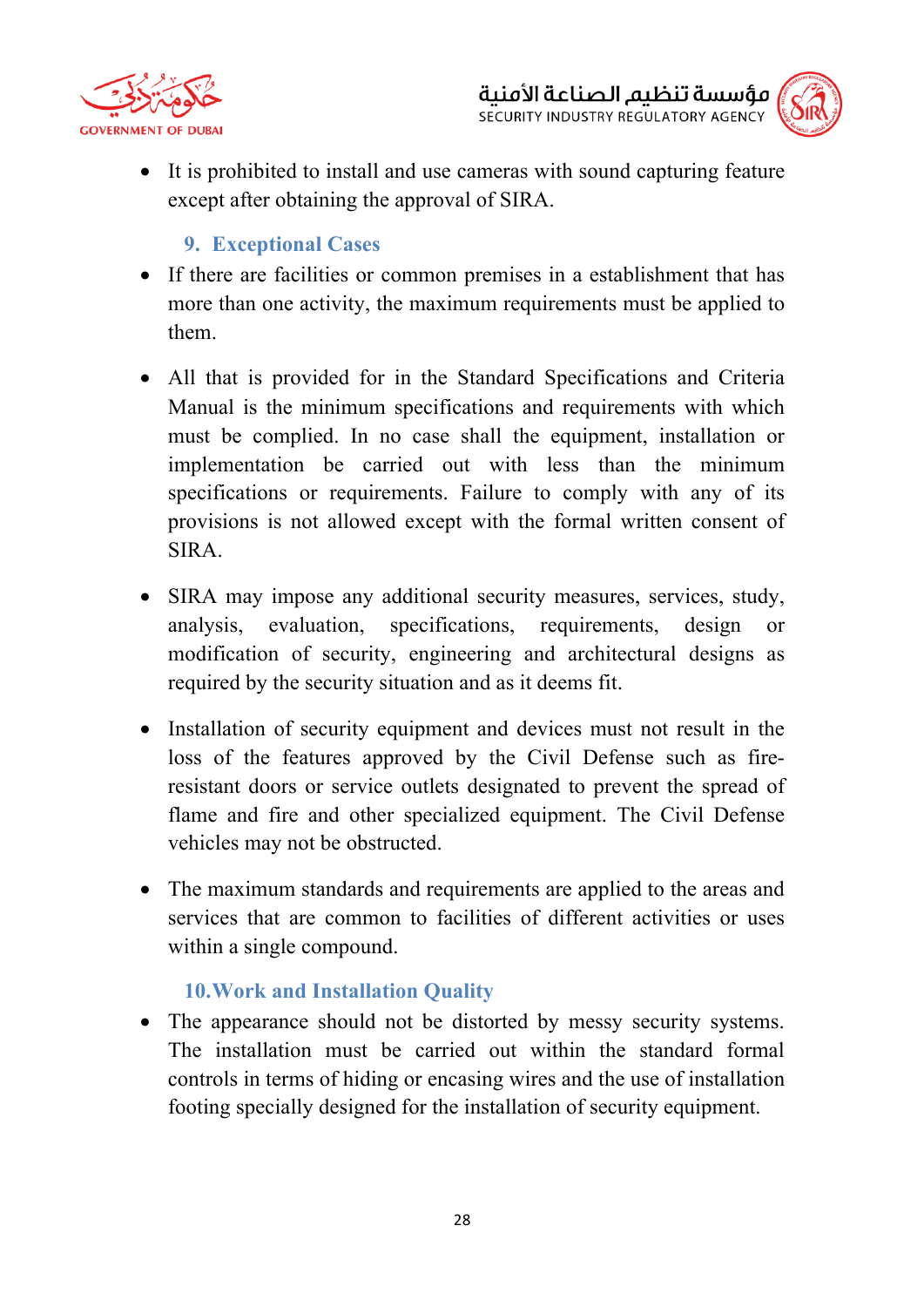



- All connectors and wires on both sides must be numbered and marked with standard marks and numbers that are specifically made for this purpose.
- Safety procedures must be observed. Individuals and properties must not be harmed. Warning and guiding signs must be placed to avoid harming others.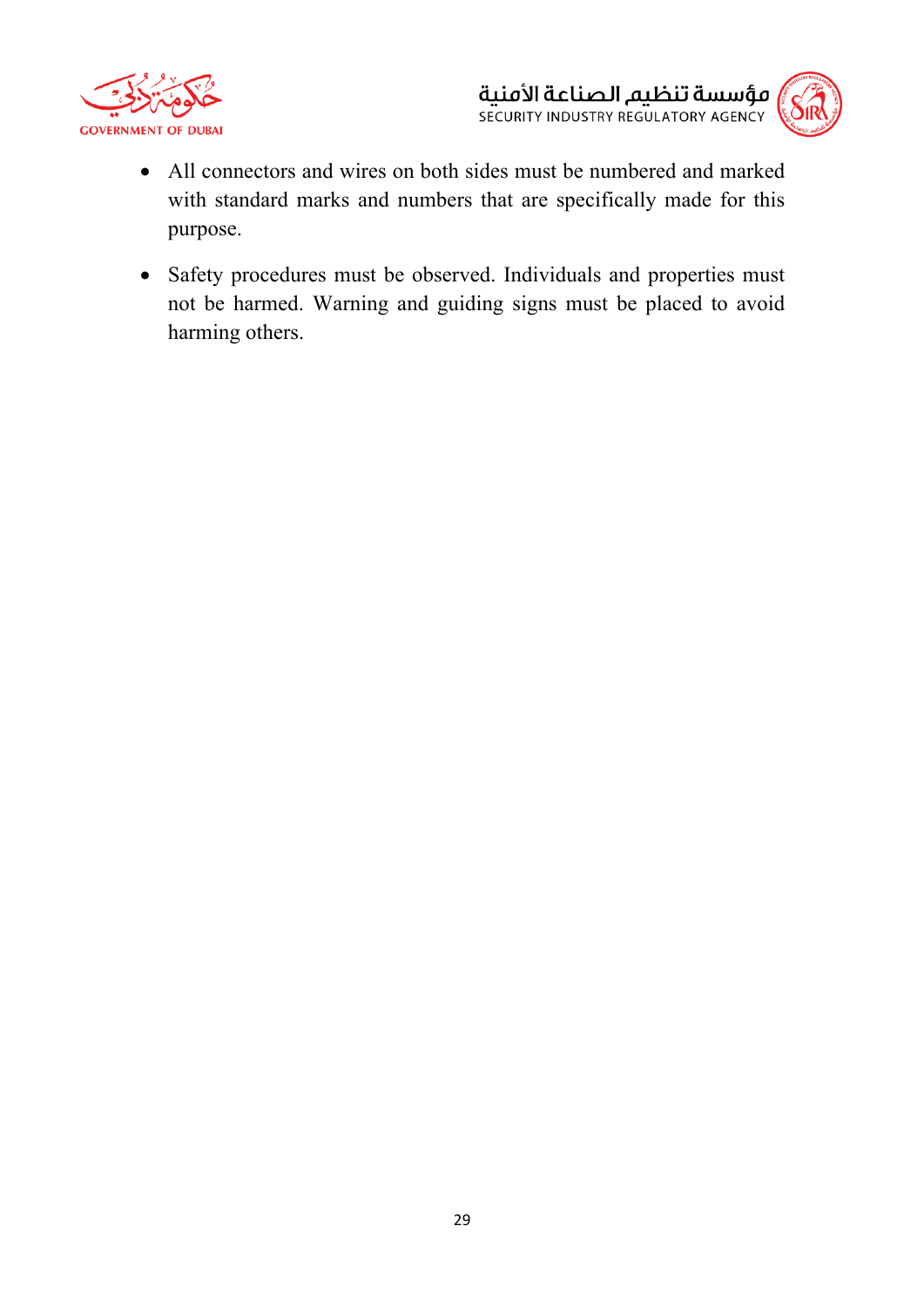



# **Special Security Requirements and Technical Specifications**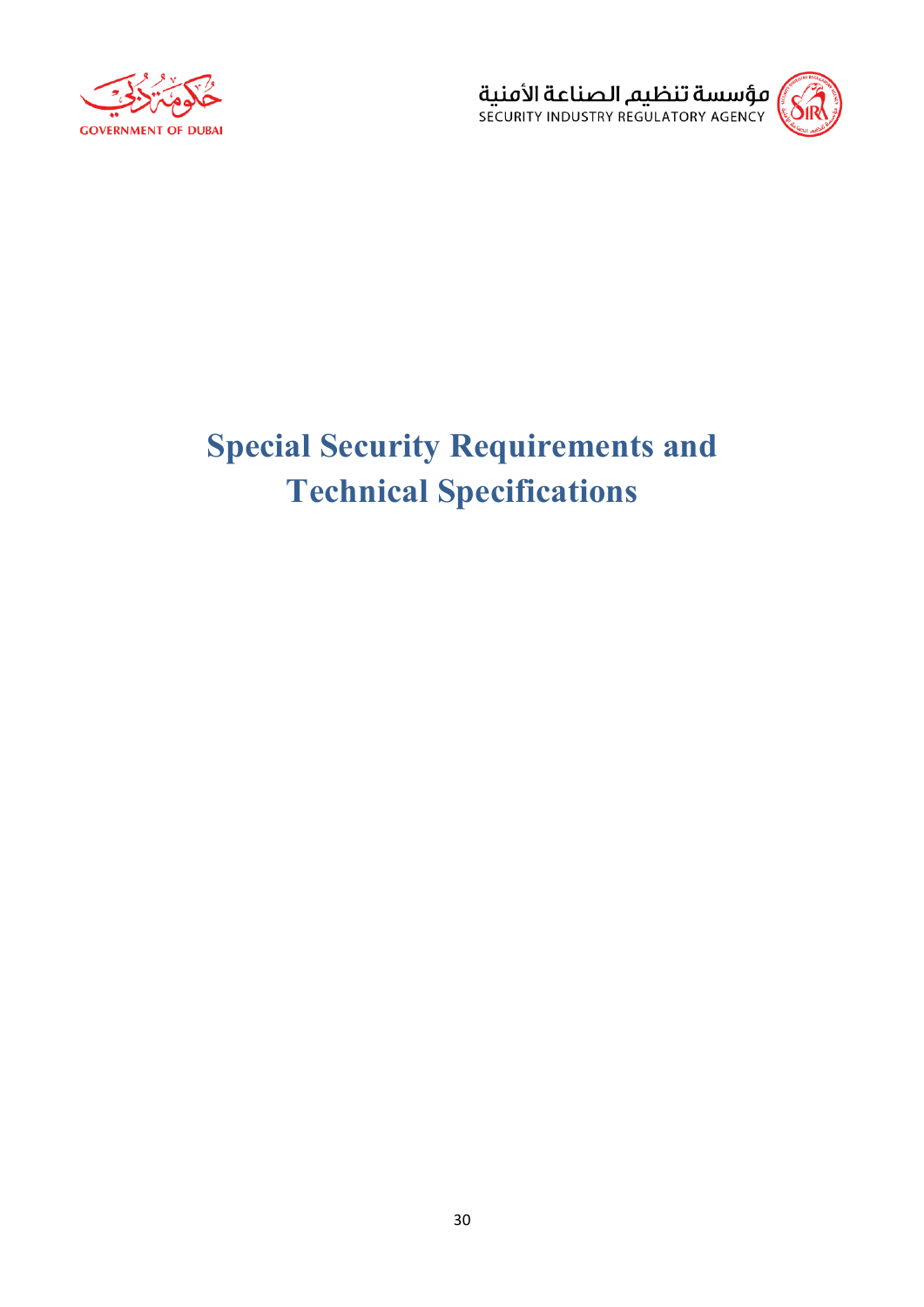





# **1- Hotels and Similar Facilities First: Hotels and Similar Facilities include:**

- a) Five stars hotels;
- b) Four stars hotels;
- c) Three stars hotels;
- d) Two stars hotels;
- e) One star hotels;
- f) Hostels;
- g) Floating hotels;
- h) Resort;
- i) Vacation homes; and
- j) Hotel apartments, including:
	- 1. Luxury
	- 2. Tourist
	- 3. Listed.

# **Second: Technical Specifications and Requirements**

a) Fixed colored cameras must be provided in the following locations:

1. On all entrances to the establishment so that a person's image is within the identification view.

2. On all reception desks so that a person's image is within the recognition view.

3. In the elevator doors hall for all floors within the recognition view.

4. Inside elevators within the recognition view with an angle shows the floor number, and using a lens with a wide angle so that it covers all parts of the elevator.

5. On all emergency exit doors on the ground floor and parking lots that lead outside the building within the identification view.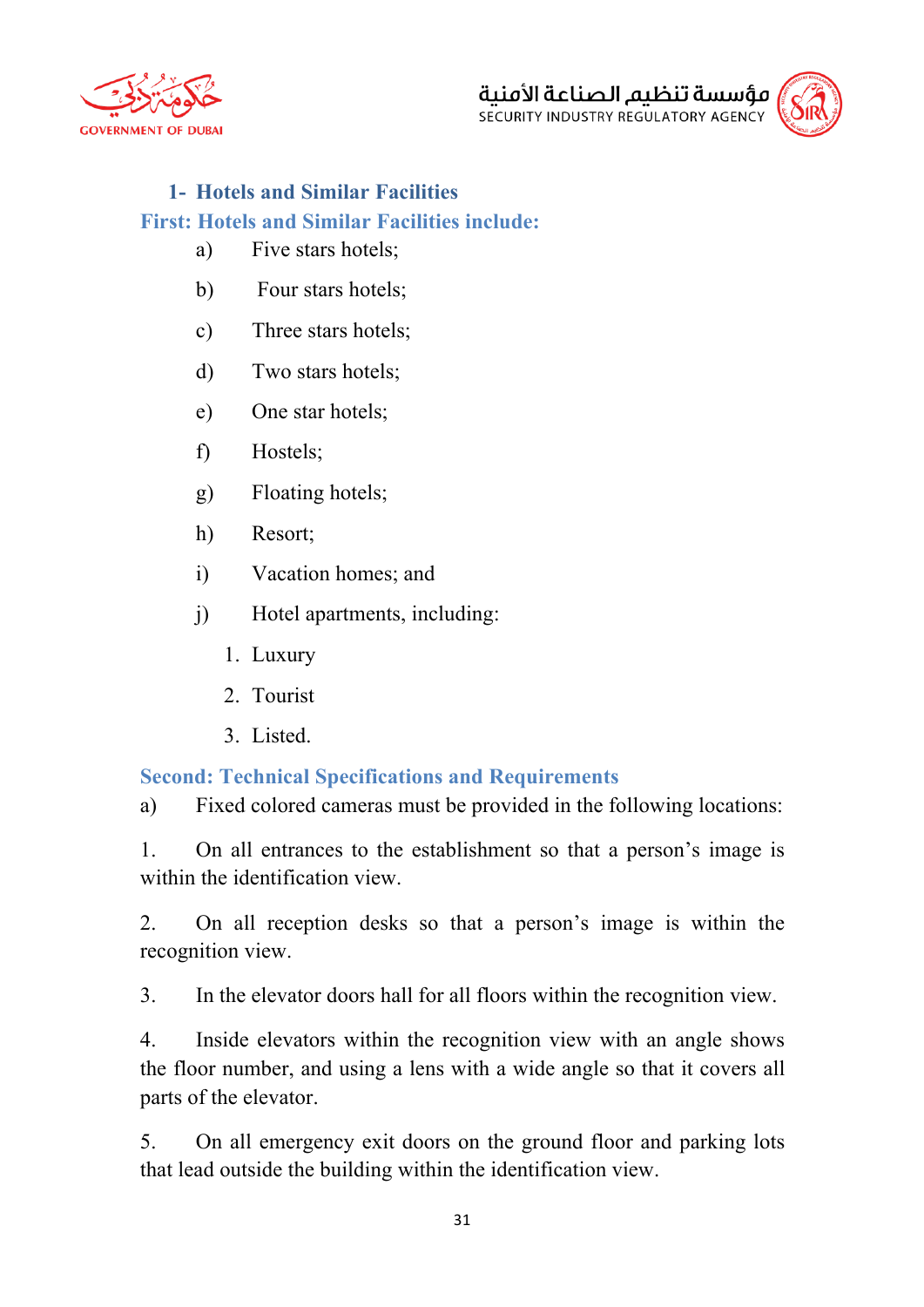



6. On all emergency exit doors among floors within the recognition view.

7. At the entrances and exits of the vehicles of the establishment within the recognition view.

8. On safe and bag deposit rooms within the recognition view.

9. On all the entrances leading to the bars, discos, nightclubs and the doors of ballrooms within the identification view.

10. On all entrances to business centers within the recognition view.

11. inside the business center within the monitoring view

12. On all discharge and loading areas within the monitoring view.

13. On guests dropoff area within the monitoring view.

14. On all the corridors overlooking the rooms within the monitoring view.

15. Cameras on ATMs must be installed within the recognition view.

16. On all outdoor corridors within the monitoring view, and all cameras must be with IR to provide night vision.

17. Residential units that have a back entrance overlooking a garden or a basin; public areas outside the area designated for these units must be covered within the monitoring view.

18. On the corridors that have restaurants or shops within the monitoring view.

19. On the entrances of restaurants, cafes and shops that have an outside entrance and are within the boundaries of the establishment within the identification view.

20. In the pathways of parking lots within the monitoring view.

21. In the main lobby area within the monitoring view.

22. On the gas tanks storage area within the recognition view.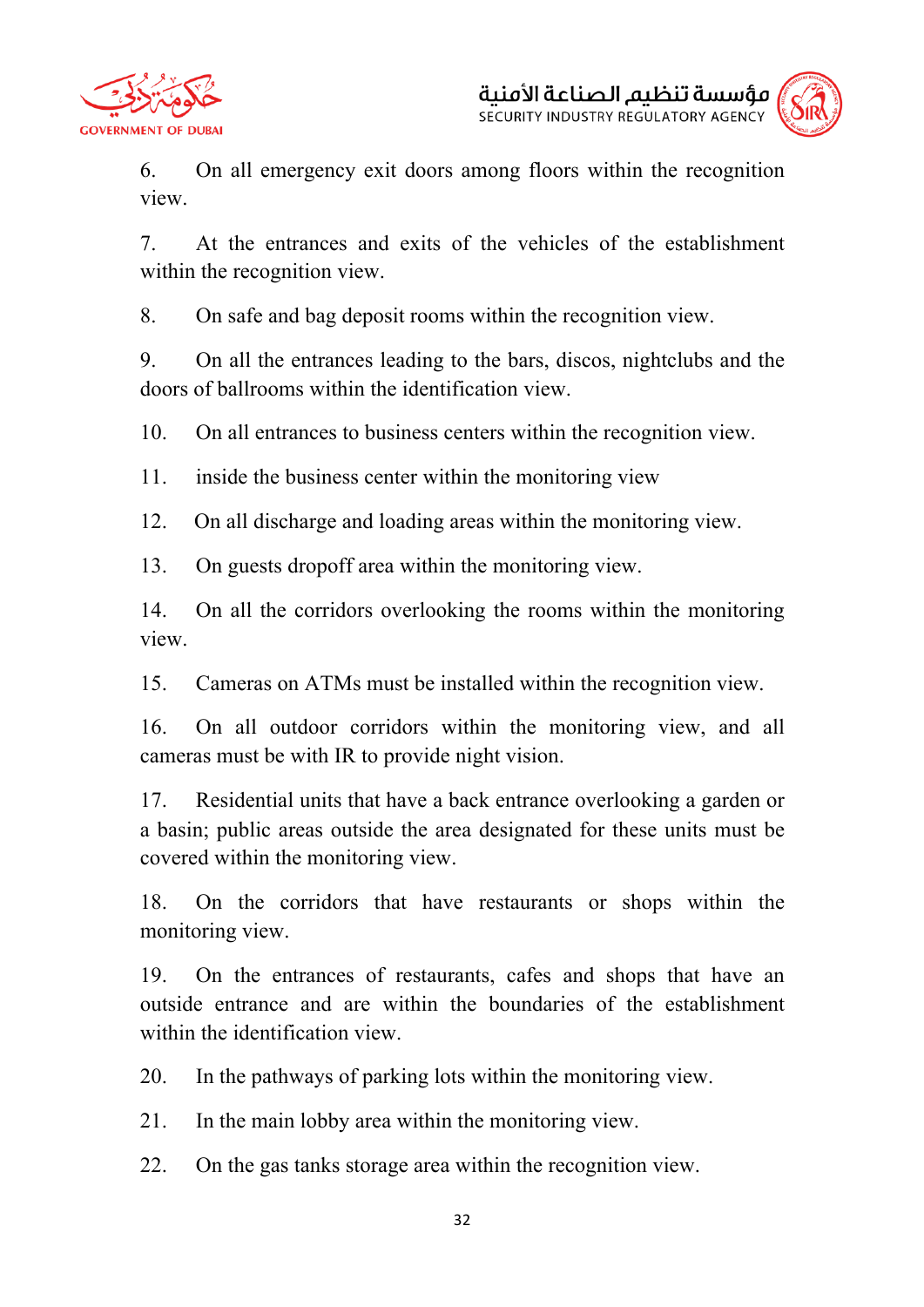



23. On the entrance to the electricity room within the recognition view.

24. In the water tanks room within the recognition view.

25. On the entrances to the fresh air treatment units of the air conditioning system within the recognition view.

26. On the fuel tanks of backup generators within the monitoring view.

b) Automatic car plate numbers reading cameras approved by SIRA must be installed on entrances of the establishment's vehicles (if there is more than one entrance, the cameras must be installed in the following locations):

1. Entrances and exits of the establishment's vehicles.

2. Entrances and exits of vehicles' parking lots

3. Entrances and exits of passengers' disembarkation areas

c) Digital recording must be kept for at least 31 days for all cameras.

d) Recording quality and cameras must not be less than 1080P.

e) The recording mode must be set to at least 10 frames per second per camera.

f) The VSS surveillance system must be maintained and managed where there is mobile network coverage.

g) An incoming and outgoing calls record system and among internal units must be provided for a period of not less than six months.

h) A central monitoring system (VideoGuard) must be installed.

i) Five, four and three star hotels and luxury and tourist hotel apartments must provide:

1. electronic system for entering rooms with the following features:

1.1 Log in and out on the lock with at least 3000 actions.

1.2 Linking all locks to a central system and keeping records of actions for at least six months.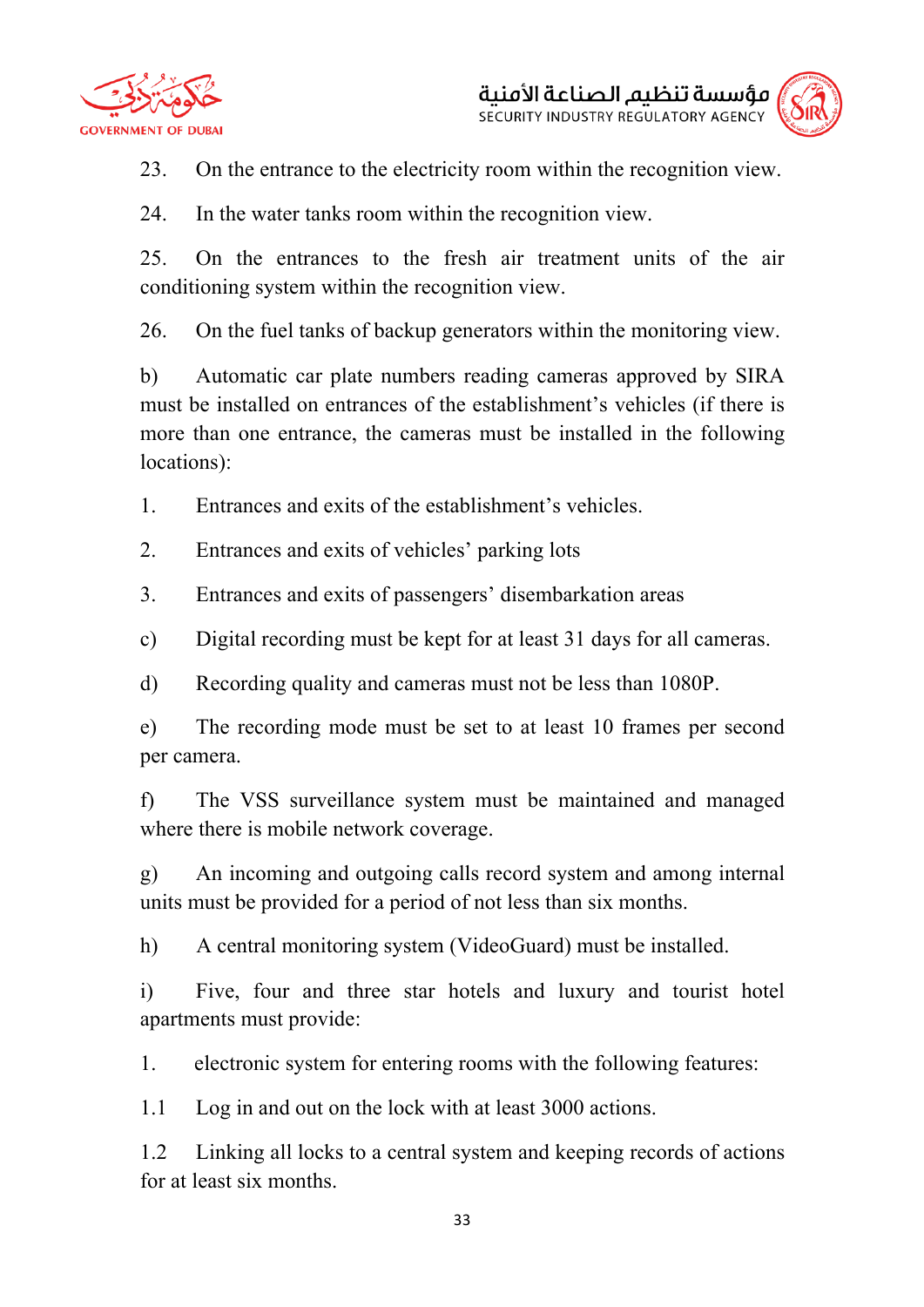



2. An independent, closed VSS surveillance room that is non-exposed from outside must be provided.

j) The five, four and three star hotels and luxury and tourist hotel apartments must use only digital VSS surveillance system.

k) Luxury and tourist hotel apartments must fulfill the following requirements:

1. Providing security guards 24/7.

2. Providing a security operations manager or security supervisor 24/7.

l) The following requirements must be met for the five and four-stars hotels and the hotels specified by the competent department:

1. A special operations room to control and manage cameras, which is equipped with all means of communication with guards and officials of the hotel, emergency and rescue entities, the ambulance and all means of assistance to manage or control the security system must be provided, with a security systems supervisor.

2. A security manager must be provided.

3. A security operations manager or security supervisor must be provided 24/7.

4. Security guards must be provided 24/7.

5. The female guards must also be provided.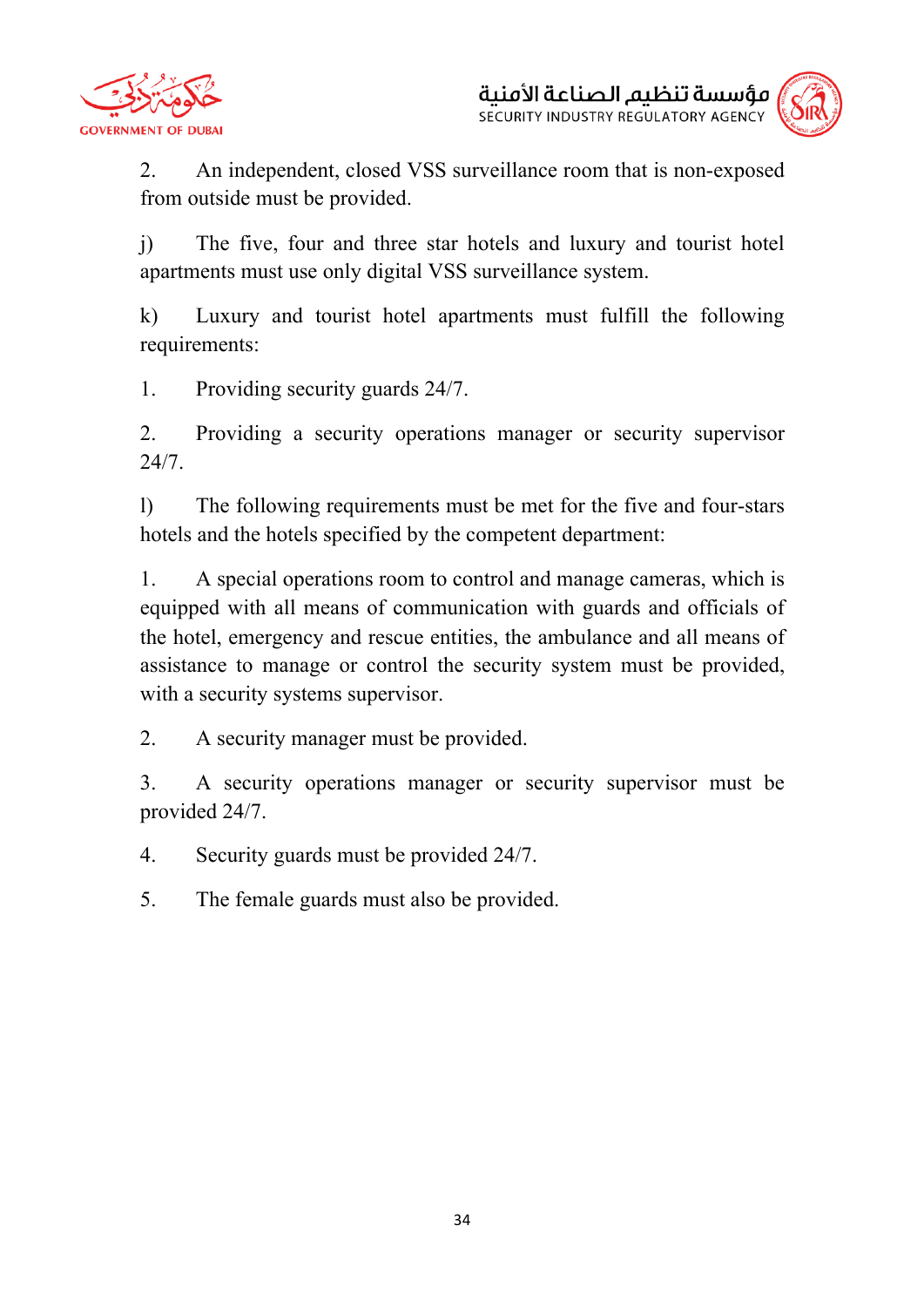



# **2. Shopping Centers**

#### **First: Shopping centers include the following economic activities**

- 1. Shopping centers
- 2. Shopping malls.

#### **Second: Technical Specifications and Requirements**

- 1. Fixed colored cameras must be installed in the following locations:
- All entrances to the establishment so that a person's image is within the identification view.
- All assisted desks and reception desks so that a person's image is within the recognition view.
- In the elevator doors hall within the recognition view.
- Inside elevators within the recognition view with an angle that shows the floor number, and using a lens with a wide angle so that it covers most parts of the elevator.
- All ATMs, public phones and public phone charging stations within the recognition view.
- Landing area of the stairs and escalators within the recognition view.
- All emergency exit doors on the ground floor and parking lots that lead outside the building within the identification view.
- All emergency exit doors among floors within the recognition view.
- At the entrances and exits of vehicles within the recognition view.
- Safe and bag deposit rooms and temporary storage service within the recognition view.
- all discharge and loading areas within the monitoring view.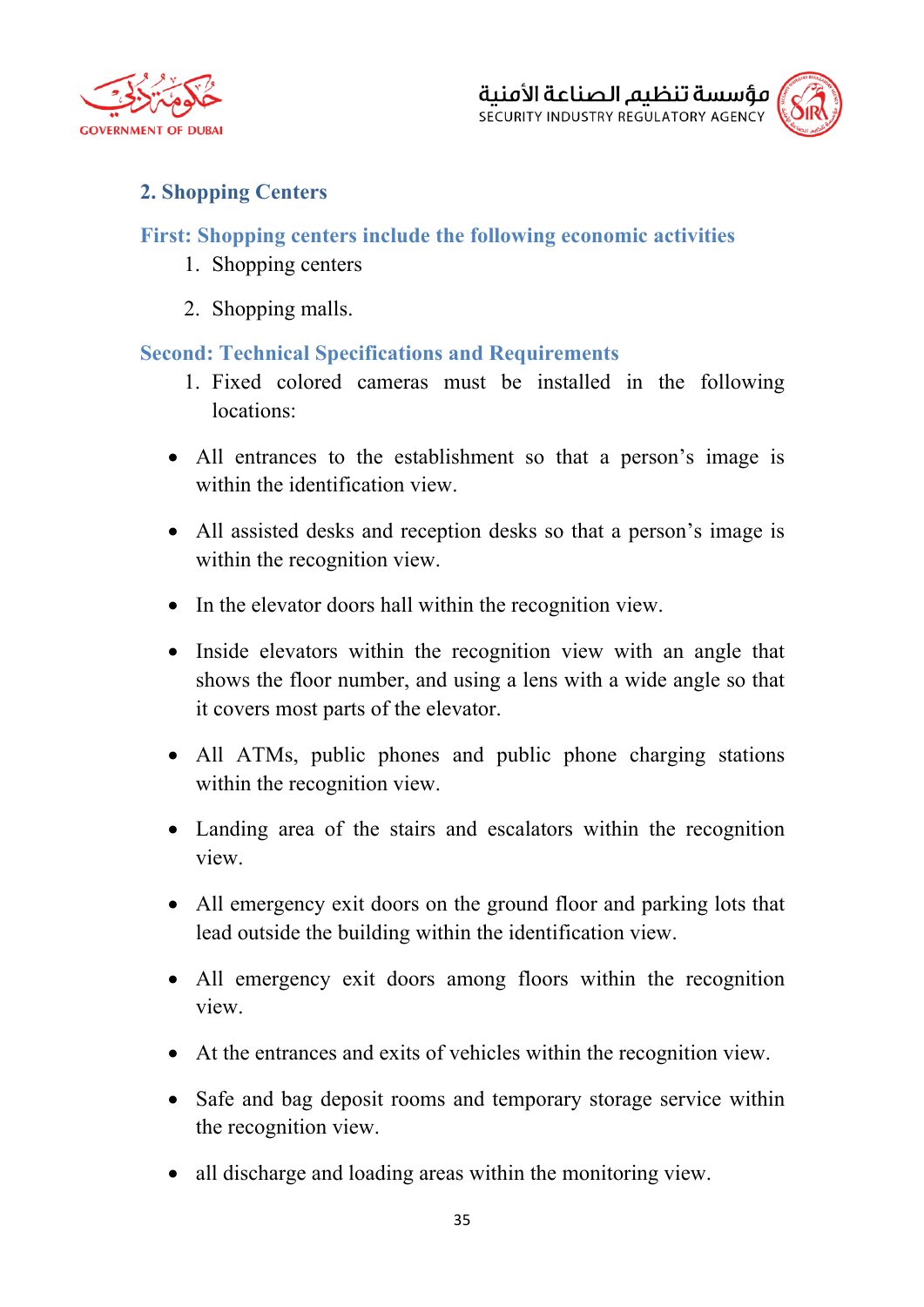



- guests dropoff within the monitoring view.
- all corridors (for visitors and service) within the monitoring view.
- In seating areas within the monitoring view
- the corridors of prayer rooms within the monitoring view
- Installing cameras inside men's prayer rooms within the monitoring view
- In the pathways of parking lots within the monitoring view.
- In the main lobby area within the monitoring view.
- In outdoor spaces, performance areas and crowd gatherings areas within the monitoring view and PTZ cameras to support
- liquefied gas storage area and filling areas within the recognition view.
- the entrance to the electricity room within the recognition view.
- the entrance to the water tanks room within the recognition view or on water tanks within the monitoring view
- the entrances to the fresh air treatment units of the air conditioning system within the recognition view or on the fresh air treatment units of the air conditioning system within the monitoring view.
- the fuel tanks of backup generators within the monitoring view.
- Automatic car plate numbers reading cameras approved by SIRA must be installed on entrances of vehicles (if there is more than one entrance, the cameras must be installed in the following locations):
	- 1. Entrances and exits of vehicles;
	- 2. Entrances and exits of vehicles' parking lots;
	- 3. Entrances and exits of passengers dropoff areas;
	- 4. The entrance and exit of the discharge and loading area.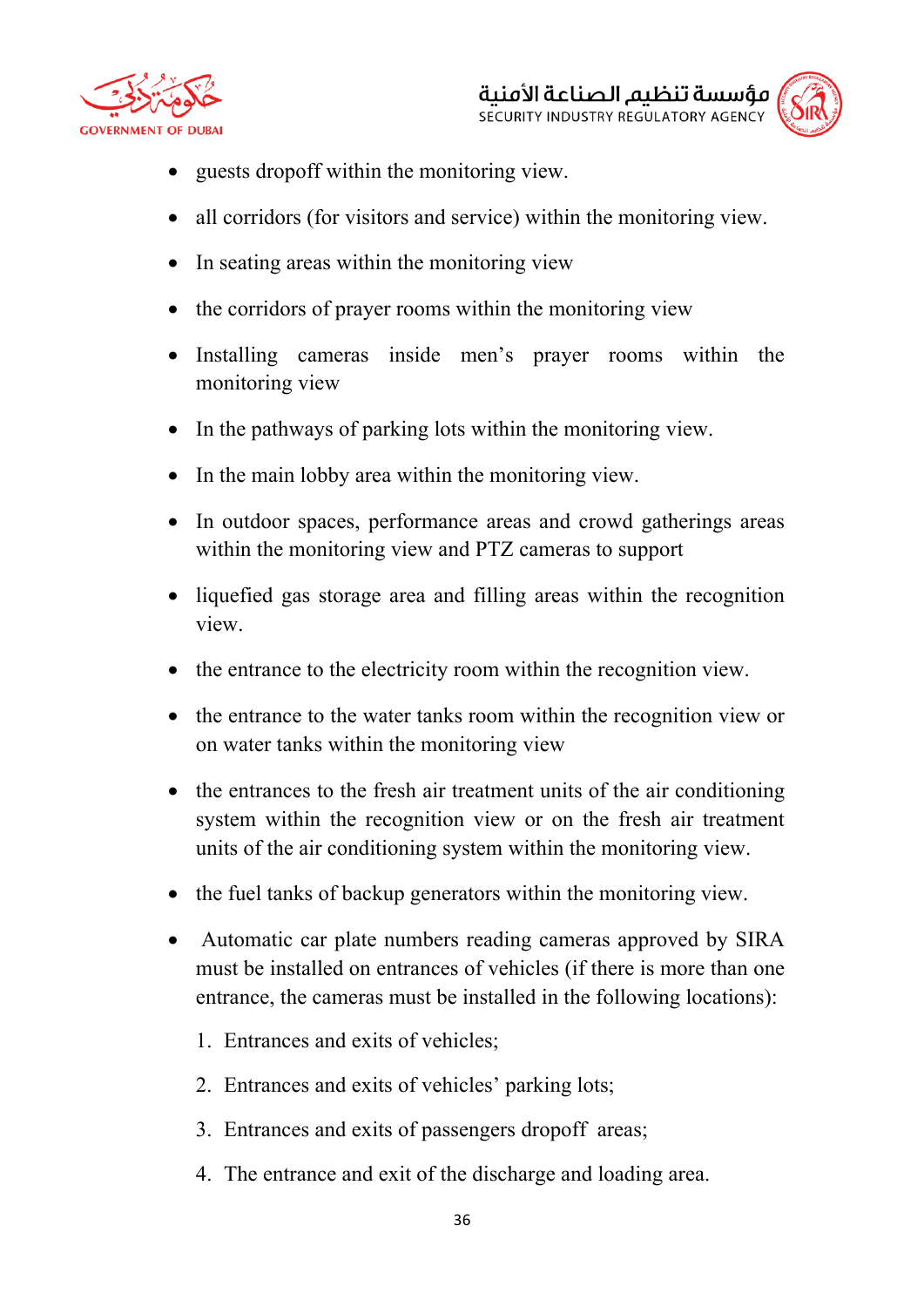



- 2. Only the digital system should be used and the quality of the recording and cameras should not be less than 1080P.
- 3. A central monitoring system (VideoGuard) must be installed.
- 4. A special operations room to control and manage cameras, which is equipped with all means of communication with guards and officials, emergency and rescue entities, the ambulance and all means of assistance to manage or control the security system must be provided, with a security systems supervisor.
- 5. A security manager must be provided.
- 6. A security operations manager or security supervisor must be provided 24/7.
- 7. Security guards must be provided 24/7.
- 8. Female guards must also be provided during the official working hours.

#### **Third: Special Security Requirements:**

- 1. Fixed or HVM barriers that are approved must be installed in front of the main gates and the areas where guests and visitors gather.
- 2. Fixed secure guarding on areas or corridors where shops of gold, jewelry and precious goods are located must be provided.

#### **Fourth: Special Cases:**

If the establishment is open air, which means that the entrances and the lobby areas are unspecified, the pixel density method can be used after obtaining the approval of SIRA.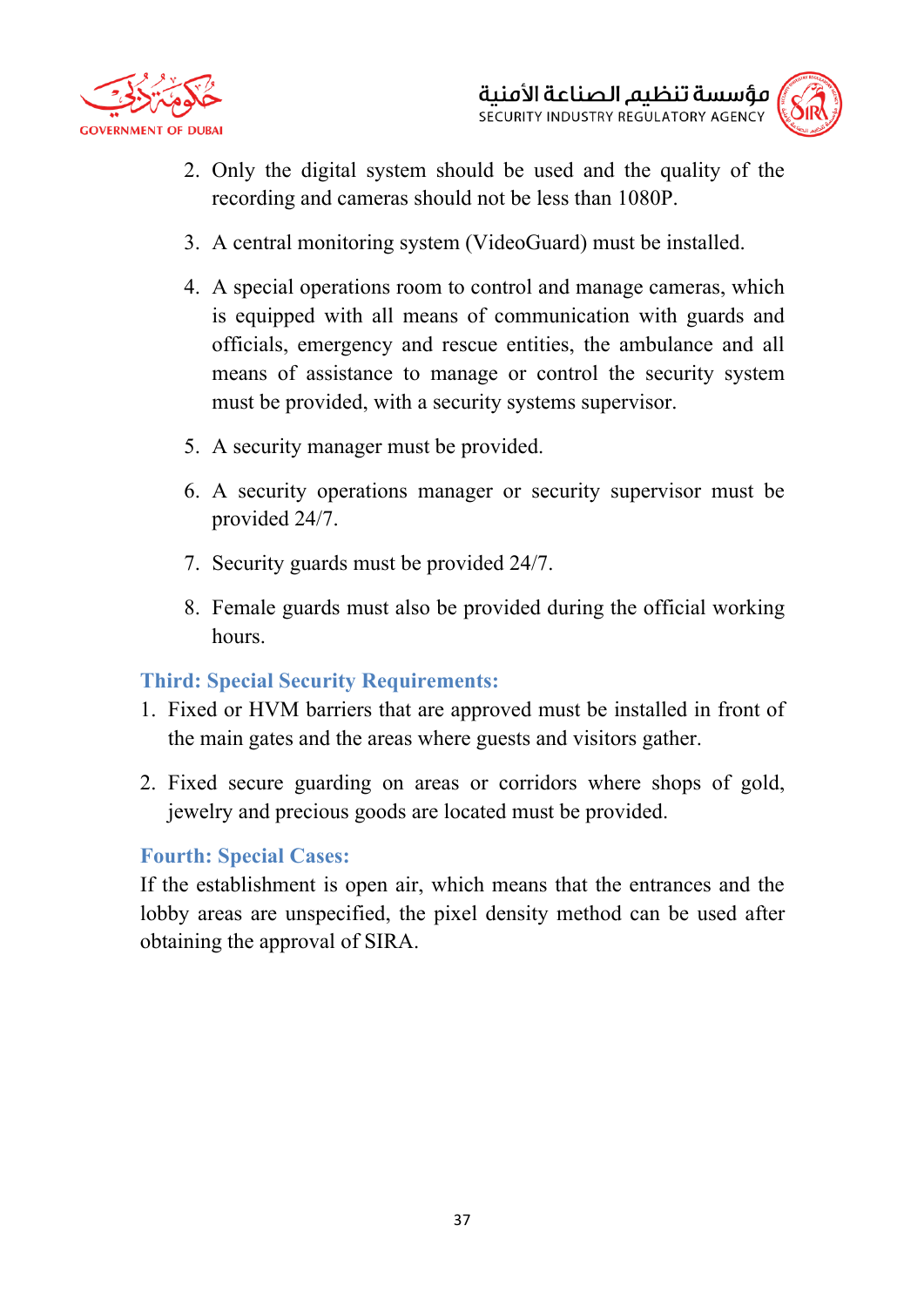



# **3. Recreation Parks**

### **First: Recreation parks include the following economic activities**

- 1. Amusement park
- 2. Aqua parks.

### **Second: Technical Specifications and Requirements**

- 1. Fixed colored cameras must be installed in the following locations:
- all entrances to the establishment so that a person's image is within the identification view.
- all assisted desks and reception desks so that a person's image is within the recognition view.
- In the elevator doors hall within the recognition view.
- Inside elevators within the recognition view with an angle that shows the floor number.
- all ATMs and public phones within the recognition view.
- Landing area of the stairs and escalators within the recognition view.
- all emergency exit doors on the ground floor and parking lots that lead outside the building within the identification view.
- all emergency exit doors among floors within the recognition view.
- At the entrances and exits of vehicles within the recognition view.
- On all discharge and loading areas within the monitoring view;
- guests dropoff area within the monitoring view;
- all corridors (for visitors and service) within the monitoring view;
- In seating areas within the monitoring view;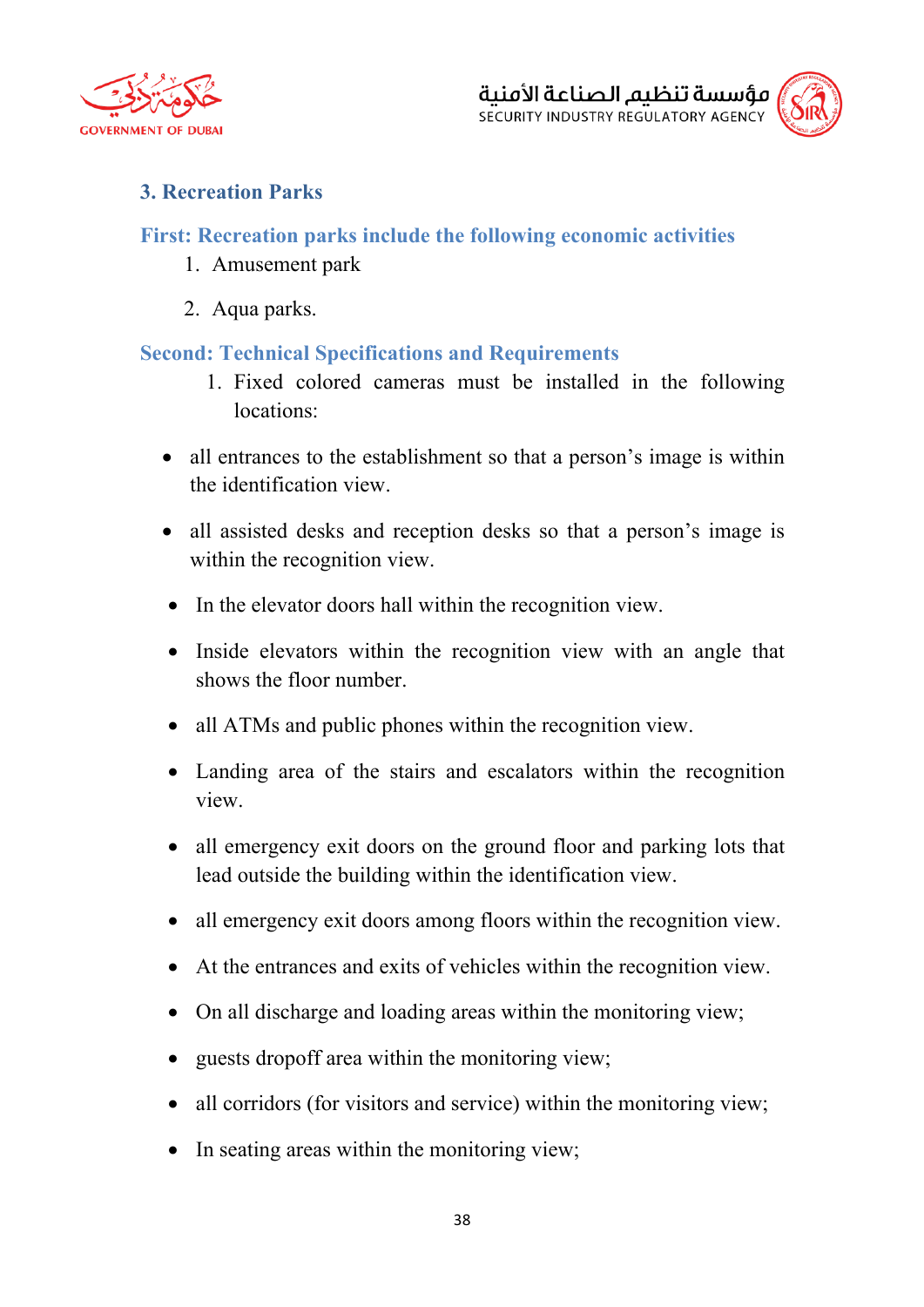



- the corridors of prayer rooms within the monitoring view;
- Installing cameras inside men's prayer rooms within the monitoring view
- In the pathways of parking lots within the monitoring view.
- In the main lobby area within the monitoring view.
- In outer spaces, performance areas and crowd gatherings areas within the monitoring view; and PTZ cameras to support
- liquefied gas storage area and filling areas within the recognition view;
- the entrance to the electricity room within the recognition view;
- In the water tanks room within the recognition view;
- the entrances to the fresh air treatment units of the air conditioning system within the recognition view;
- the fuel tanks of backup generators within the monitoring view;
- Automatic car plate numbers reading cameras approved by SIRA must be installed in the following locations:
- a) Entrances and exits of the vehicles to establishment;
- b) Entrances and exits of vehicles' parking lots;
- c) guests dropoff areas;
- d) Discharge and loading area;
	- 2. Only the digital system should be used and the quality of the recording and cameras should not be less than 1080P.
	- 3. A central monitoring system (VideoGuard) must be installed.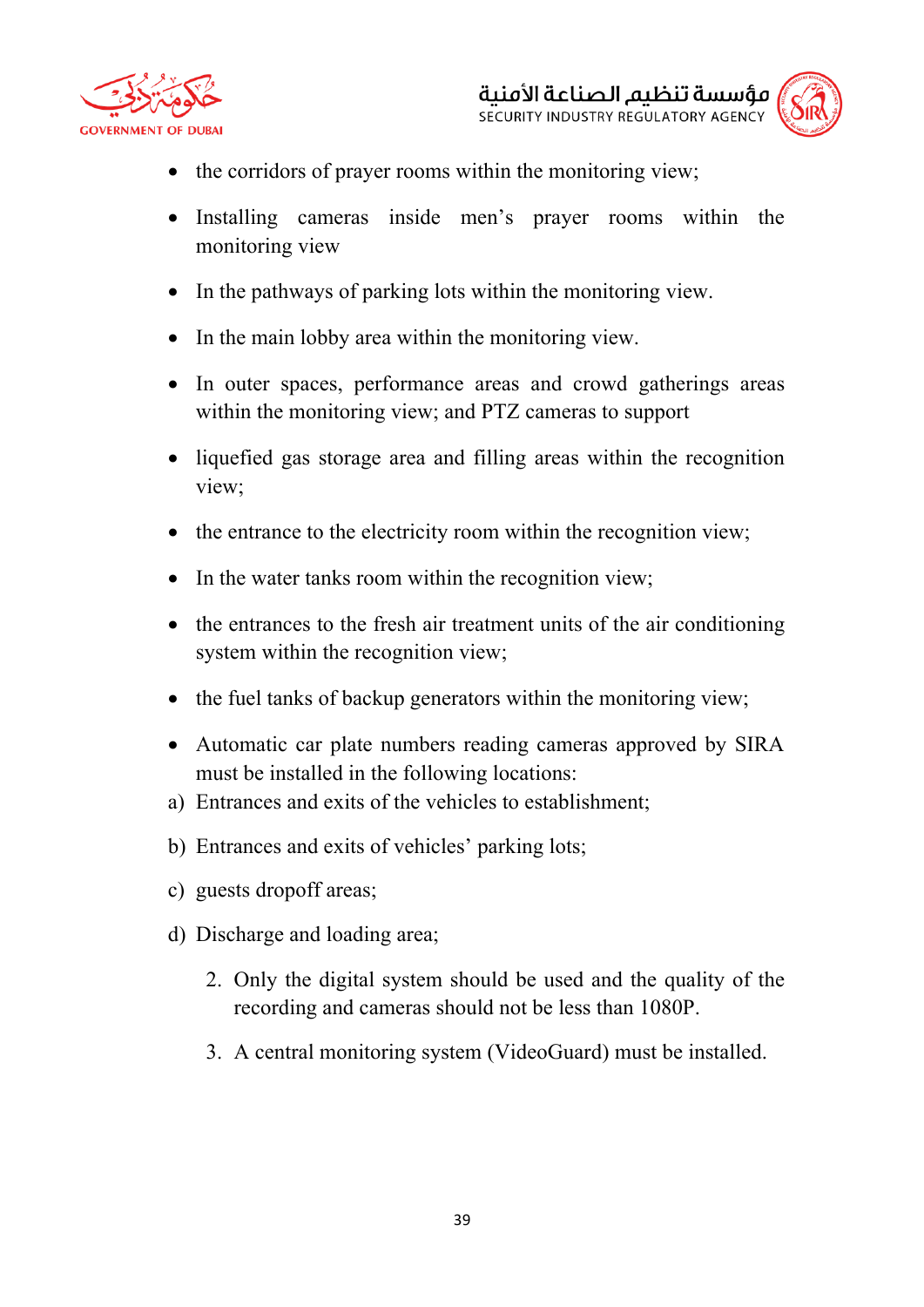



- 4. A special operations room to control and manage cameras, which is equipped with all means of communication with guards and officials, emergency and rescue entities, the ambulance and all means of assistance to manage or control the security system must be provided, with a security systems supervisor.
- 5. A security manager must be provided.
- 6. A security operations manager or security supervisor must be provided 24/7.
- 7. Security guards must be provided 24/7.
- 8. Female guards must also be provided during the official working hours.

### **Third: Special Security Requirements:**

Fixed or automated HVM that are approved must be installed in front of the main gates and the areas where guests and visitors gather.

#### **Fourth: Special Cases:**

- 1. If the establishment is open air, which means that the entrances and the lobby areas are unidentified, the pixel density method can be used after obtaining the approval of SIRA.
- 2. In aqua parks, cameras within the recognition view must be installed, with access control system installed in the following locations:
- Chemicals storage rooms; and
- Water treatment rooms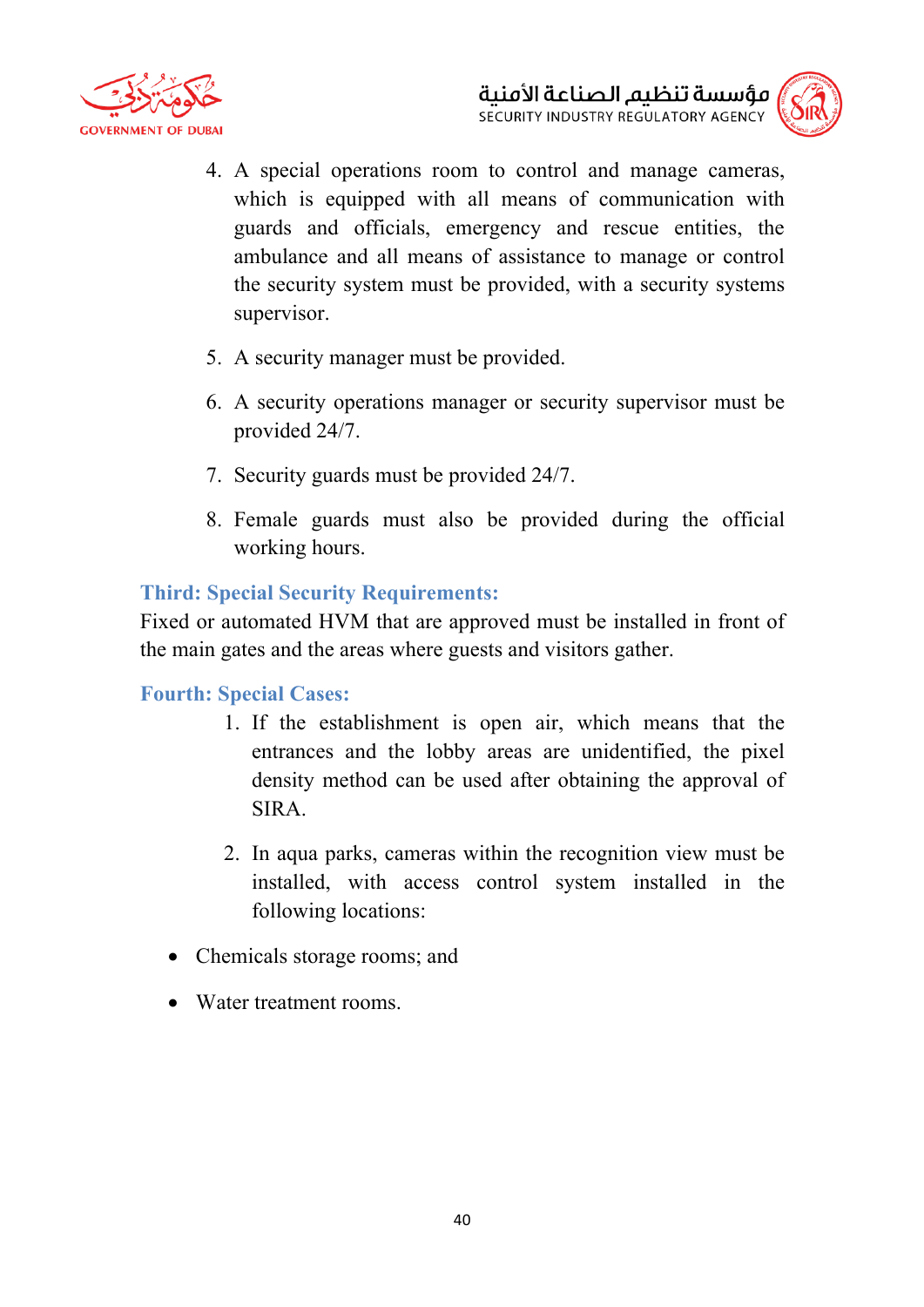

# **4. Financial and Monetary Institutions**

# **First: Financial and monetary institutions include the following economic institutions:**

- 1. Banks;
- 2. Currencies exchange.
- 3. Travelers checks trading.
- 4. Carrying out transfers in local and foreign currencies.

### **Second: Technical Specifications and Requirements**

- 1. Fixed colored cameras must be provided in the following locations:
- all entrances to the establishment and emergency exits so that a person's image is within the identification view;
- all cash trading desks and tables so that a person's image is within the recognition view;
- All safe rooms within the recognition view;
- On the lobby within the monitoring view;
- Inside all ATMs;
- all ATMs in the establishment within the recognition view;
- On safe deposit rooms within the recognition view.
- The external area of the establishment within the monitoring view, provided that the camera's angle of view is not less than 110 degrees.
	- 2. All cameras and recording devices must be connected to uninterruptible power supply (UPS).
	- 3. The recording mode must be set to at least ten frames per second per camera.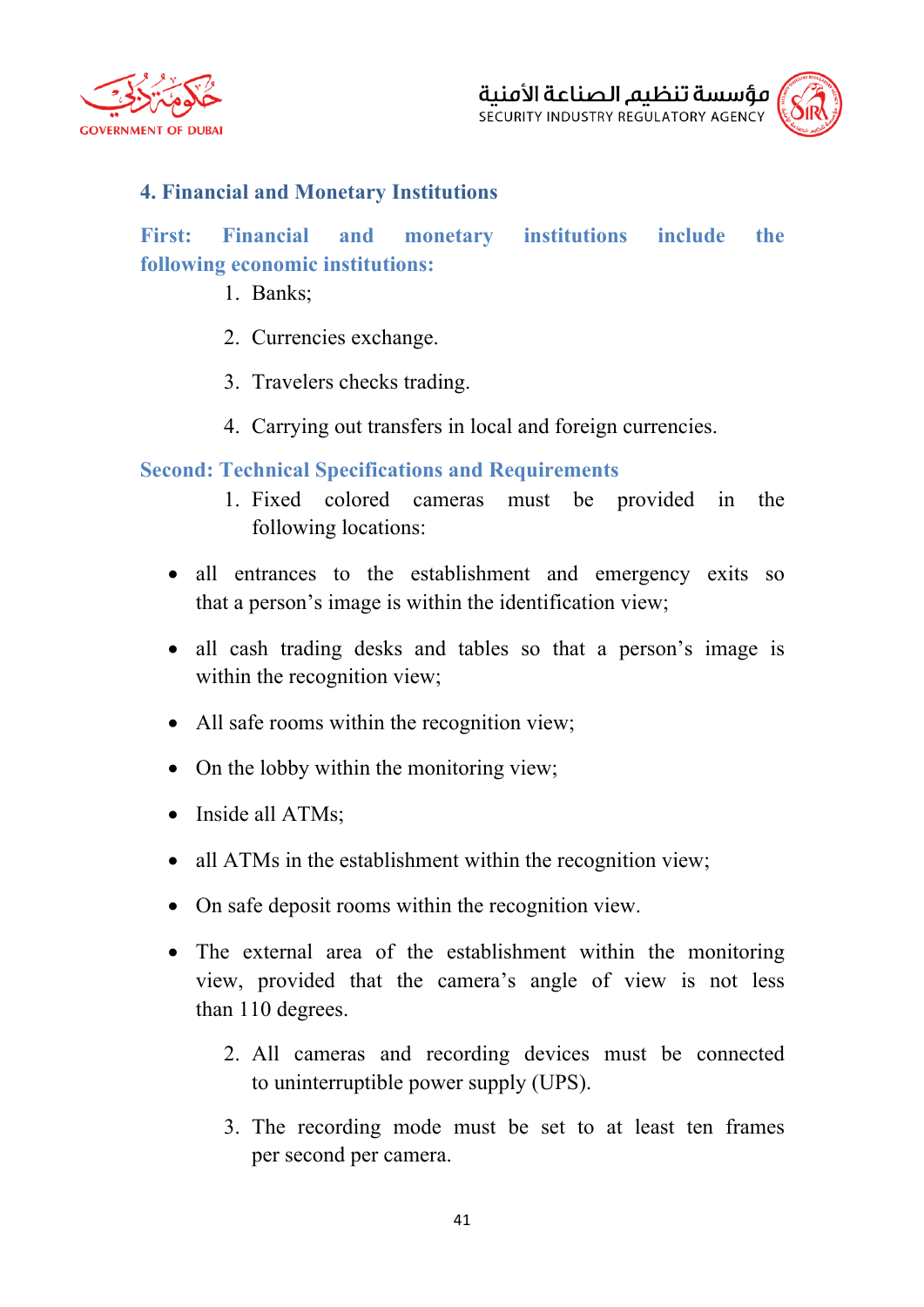

مؤسسة تنظيم الصناعة الأمنية SECURITY INDUSTRY REGULATORY AGENCY

- 4. Recordings must be kept for at least 31 days for all cameras.
- 5. Recordings must be kept for at least 75 days for all ATM cameras.

**Third: An alarm system must be installed in the establishment under the following conditions:**

- 1. The requirements and standards of the General Specifications (Part 3) on alarm and intruders detection systems must be applied.
- 2. The sensors field must cover the protected areas so that there is no zone that can be penetrated to disrupt or disable the security system.
- 3. All glass facades of the establishment must be equipped with glass break detectors or motion detectors.
- 4. The main and secondary entrances and emergency exits, if any, must be equipped with magnetic keys or motion detectors.
- 5. The safe must be equipped with a seismic detector sensor or motion detector sensor.
- 6. The cashier, seller and manager must be provided with panic butten to be used in case of any emergency so that the panic butten must be at a level that is easily accessible and is not visible at the same time for the visitors.
- 7. The control panel must be installed in a secure, invisible and inaccessible place.
- 8. The alarm keypad should not be installed near the alarm control panel and should preferably be installed near the entry door.
- 9. The control panel must be connected to the central alarm station.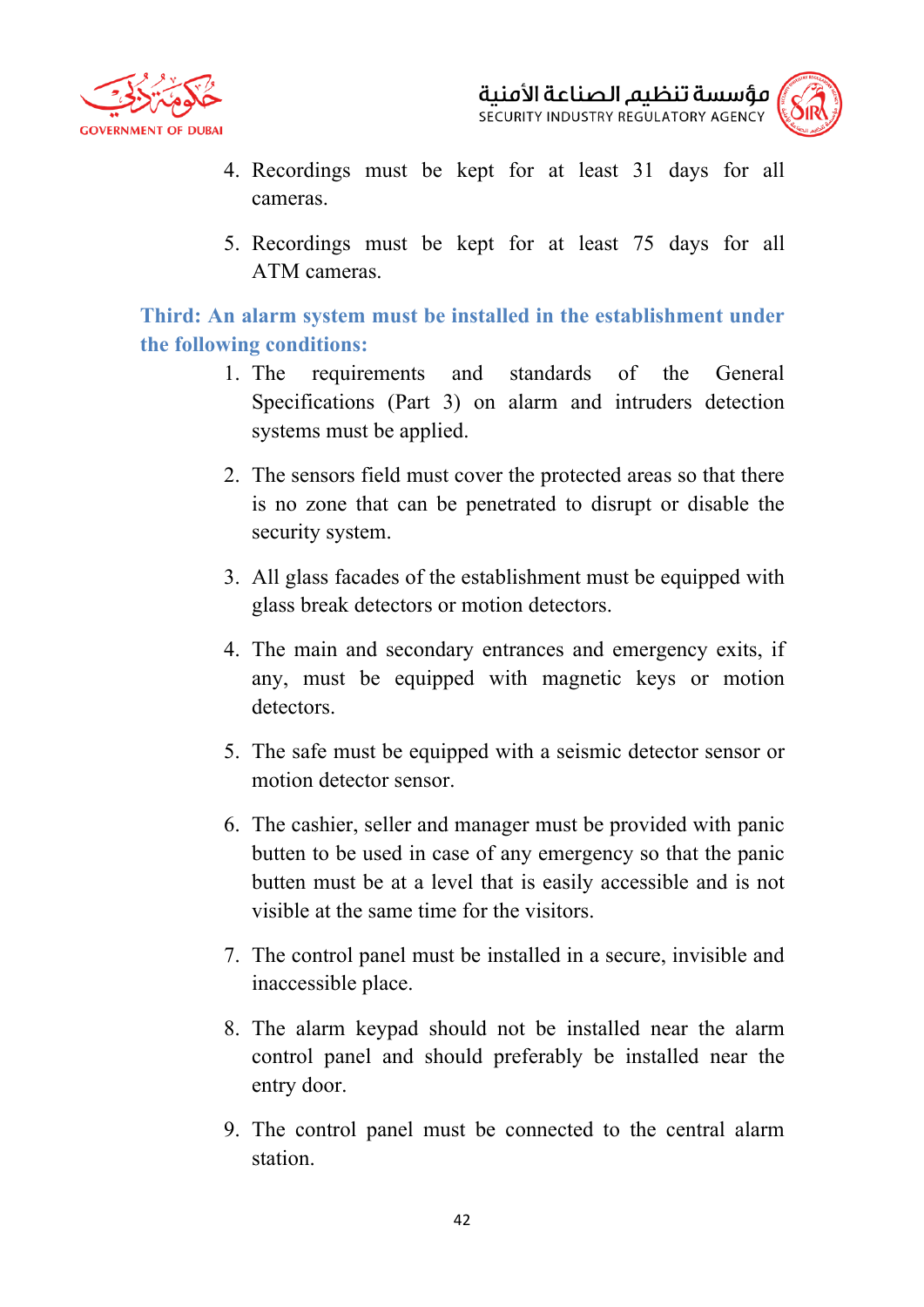



- 10.Except for strope light and sirens, no alarms shall be installed outside the establishment.
- 11.The control panel and the siren or strope light must be equipped with a backup battery that operates for 8 hours continuously.
- 12.All parts of the alarm systems must feature damage or tampering detection.
- 13.The establishment administrator must activate the alarm system after the end of the working hours and evacuation of the establishment.
- 14.The establishment administrator must respond to the police call by moving to the establishment for inspection and ensuring the safety of the site in the event of an intrusion or theft warning.
- 15.The alarm must immediately activate the establishment's lighting system in the event of a theft warning or an intrusion into the establishment.

#### **Fourth: General Requirements**

- 1. Security guards must be provided during the official working hours.
- 2. A central monitoring system (VideoGuard) must be installed.
- 3. A fixed iron window grill must be installed on all external vents (which are not in the display area such as the windows of service rooms, bathrooms and ventilation rooms).
- 4. Iron shutters that are closed after the official working hours must be installed.
- 5. Penetration-resistant glass or films installed on the outside frame must be used on the glass facades of the establishment to prevent penetration of the glass for at least 3 minutes.
- 6. Locks that are resistant to puncture, knocking off, and cutting off and high quality lock keys for the iron shutters must be installed.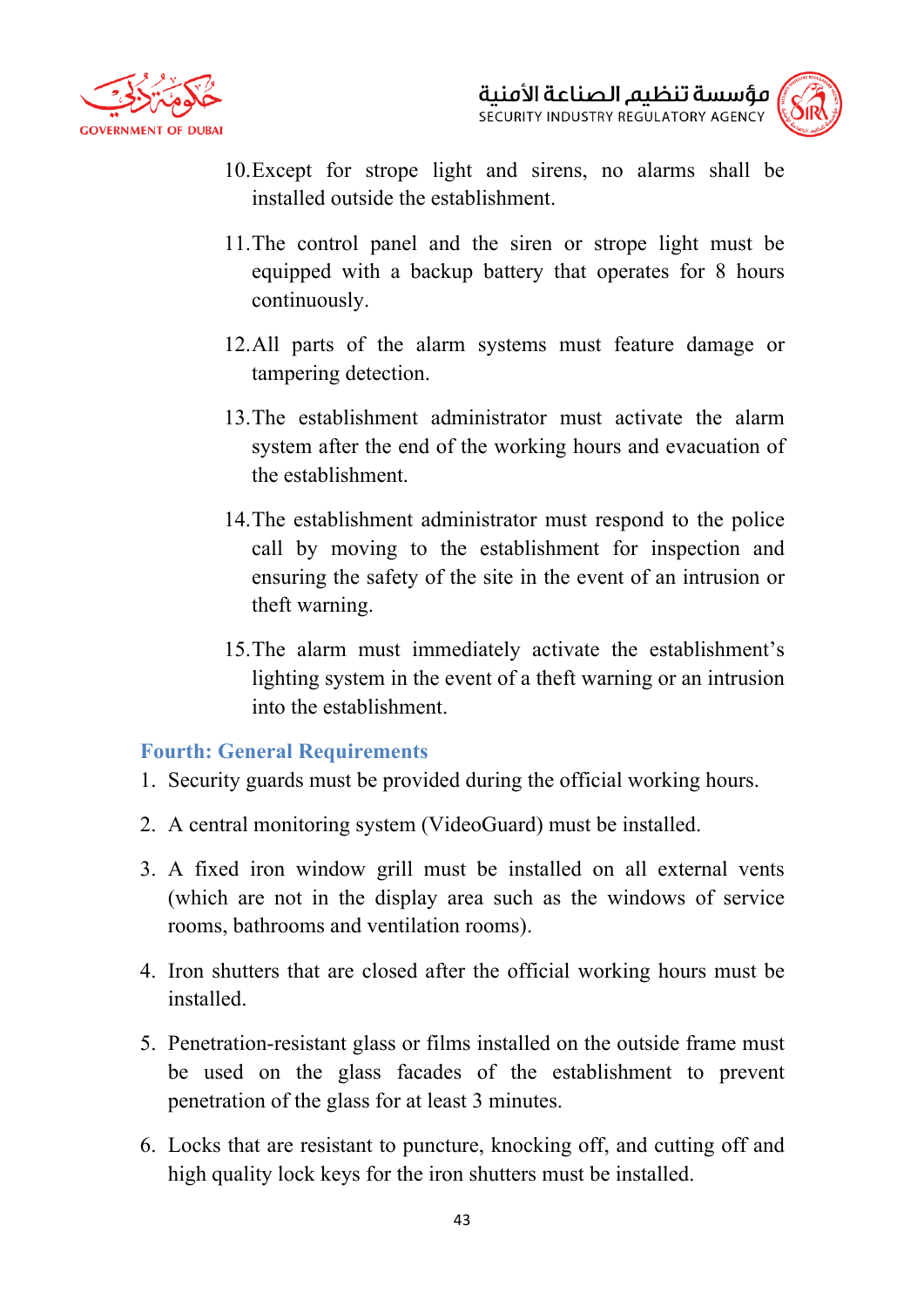



- 7. The glass separator between the employee and the client must reach up to the ceiling.
- 8. An access control system must be installed in the cashier areas and its affiliated rooms.

# **5- Manufacture and Sale of Precious Metals and Precious Stones**

**First: The manufacture and sale of precious metals and precious stones include the following economic activities:**

- 1. Trade in gold trade and fine jewelry;
- 2. Trade in metal alloys.
- 3. Trade in gold and silver jewelry;
- 4. Trade in pearls and precious stones;
- 5. Foundry of gold and precious metals;
- 6. Manufacture of jewelry made of gold and precious metals;
- 7. Manufacture of precious jewelry;
- 8. Jeweler of gold and precious jewelry;
- 9. Repair of jewelry, jewels and artifacts.

**Second: Technical Specifications and Requirements**

- 1. Fixed colored cameras must be installed in the following locations:
- All entrances to the establishment and emergency exits within the identification view;
- Display and sale tables within the recognition view;
- casher within the recognition view;
- The safe within the recognition view;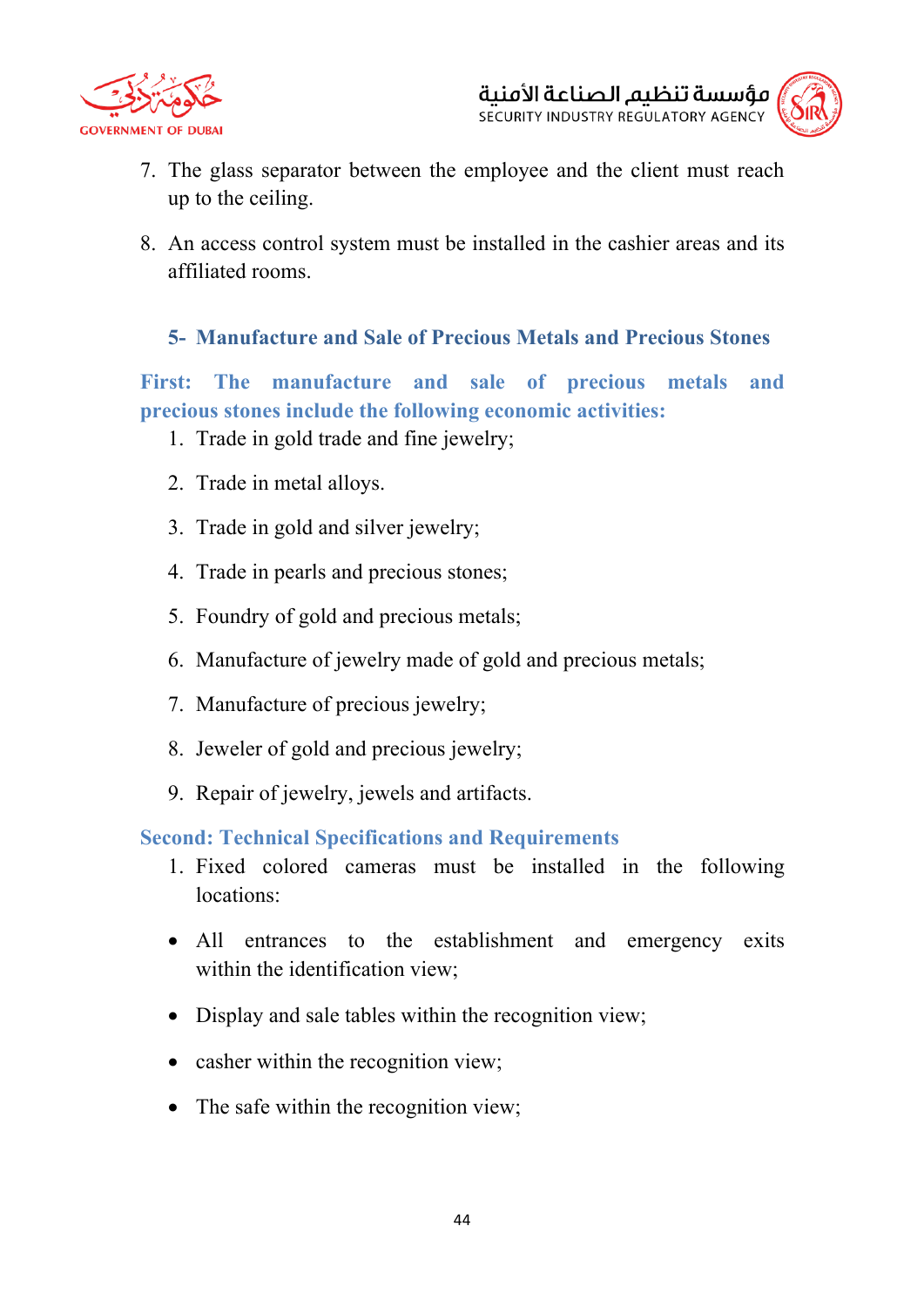



- All display tables and boxes extending beyond the boundaries of the establishment or displayed elsewhere within the recognition view;
- The outdoor area of the establishment within the monitoring view, provided that the camera's angle of view is not less than 110 degrees;
- The lobby within the monitoring view.
- 2. All cameras and recording devices must be connected to uninterruptible power supply (UPS).
- 3. The recording mode must be set to at least ten frames per second per camera.
- 4. The recordings must be kept for at least 31 days for all cameras.
- 5. An alarm system must be provided in the establishment, subject to the following conditions:
- The requirements of Part (3) of (1) on alarm and intruders detection systems must be applied.
- All areas must be covered by motion detectors, including without limitation, the protected areas, offices and management spaces directly related to the shop so that there are no zones that can be penetrated to switch off or disable the security system.
- All glass facades of the establishment must be equipped with glass break sensor.
- The main and secondary entrances and emergency exits, if any, must be equipped with magnetic door contact or motion detectors.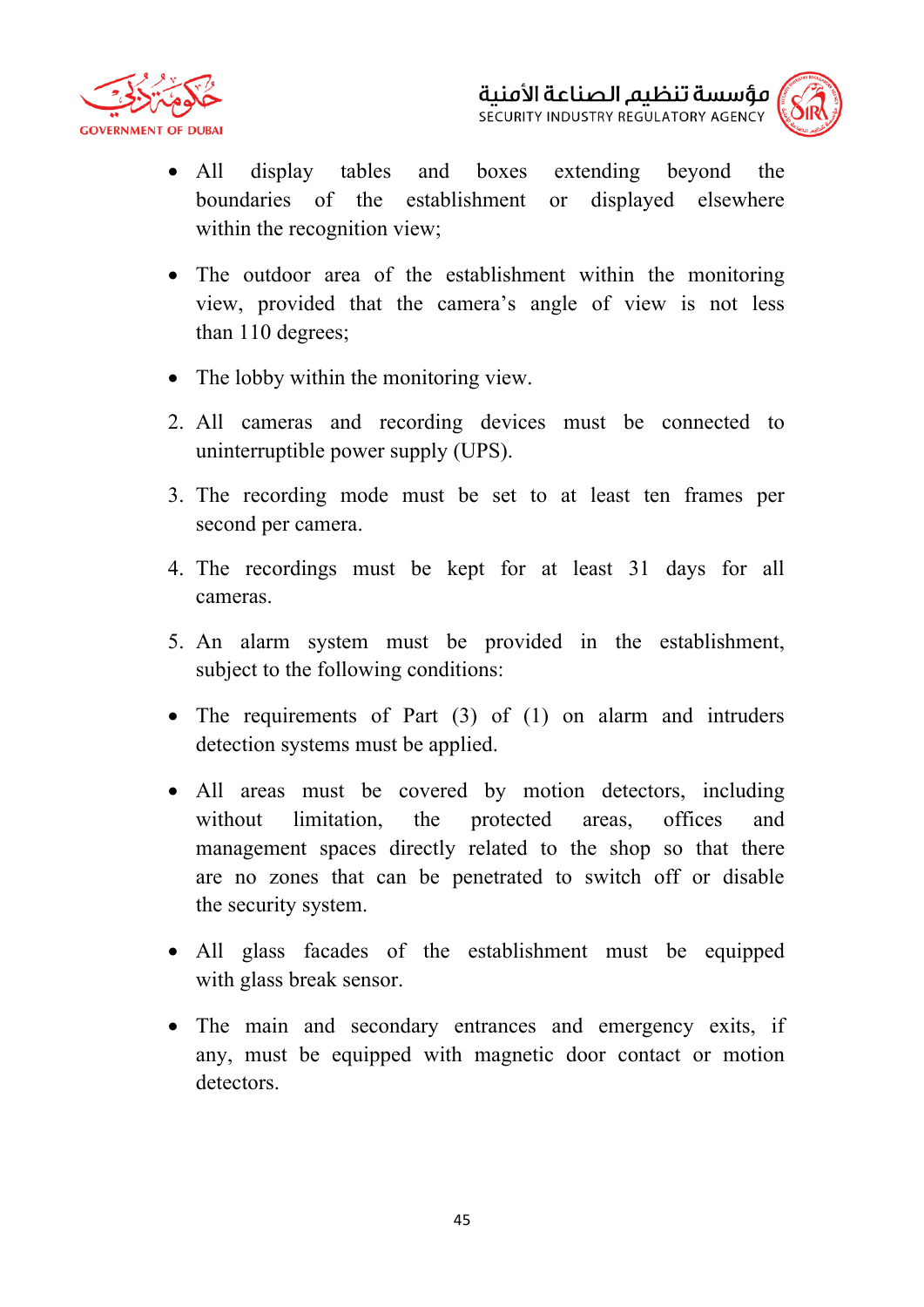



- The safe must be equipped with a seismic detector sensor or motion detector sensor.
- The cashier, seller and manager must be provided with panic butten to be used in case of any emergency so that the panic butten must be at a level that is easily accessible and is not visible at the same time for the visitor.
- The control panel must be installed in a secure, invisible and inaccessible place.
- The alarm keypad should not be installed near the alarm control panel and should preferably be installed near the entry door.
- The control panel must be connected to the central alarm station.
- Except for strope light and sirens, no alarms shall be installed outside the establishment.
- The control panel and the siren or strope light must be equipped with a spare battery that operates for 8 hours continuously.
- The establishment administrator must activate the alarm system after the end of the working hours and evacuation of the establishment.
- The establishment administrator must respond to the police call by moving to the establishment for inspection and ensuring the safety of the site in the event of an intrusion or theft warning.
- The alarm must immediately activate the establishment's lighting system in the event of a theft warning or an intrusion into the establishment.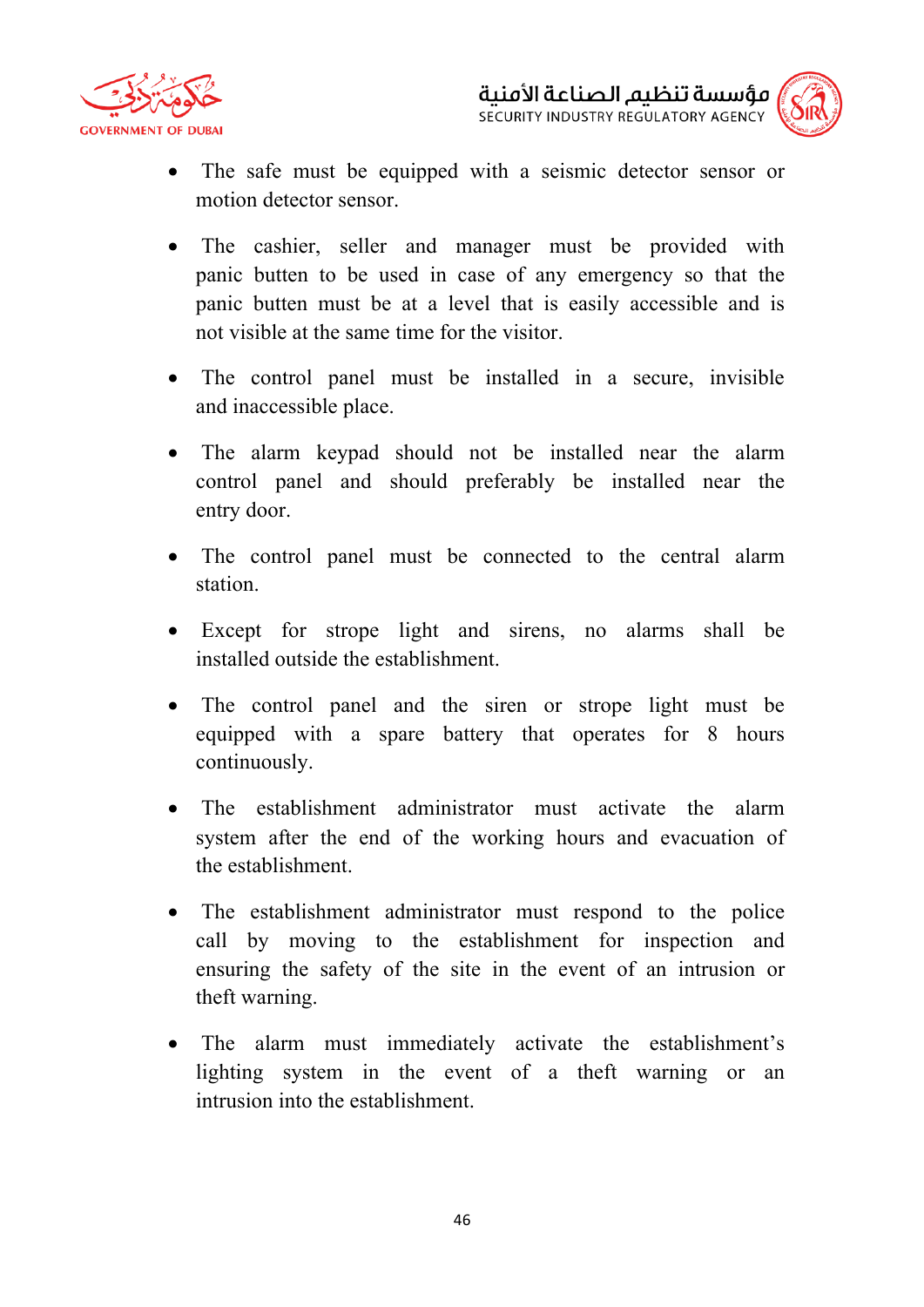



- 6. A security guard must be provided during the official working hours for places containing pieces that are worth more than one million dirhams.
- 7. A central monitoring system (VideoGuard) must be installed.
- 8. A fixed iron grill must be installed on all external vents (which are not in the display area such as the windows of service rooms, bathrooms and ventilation rooms).
- 9. Iron shutter that are closed after the official working hours must be installed.
- 10. Penetration-resistant glass or films installed on the outside frame must be used on the glass facades of the establishment to prevent penetration of the glass for at least 3 minutes.
- 11. vision blocking system should be used only after obtaining the approval of SIRA.(optional)
- 12. Locks that are resistant to puncture, knocking off and cutting off and high quality lock keys for the iron shutter must be installed

# **6- Cinemas and Theaters**

**First: Cinemas and theaters include the following economic activities:**

- 1. Cinemas.
- 2. Theaters.

#### **Second: Technical Specifications and Requirements**

- 1. Fixed colored cameras must be installed in the following locations:
- all entrances to the establishment so that a person's image is within the identification view;
- all help desks and reception and sale tables so that a person's image is within the recognition view;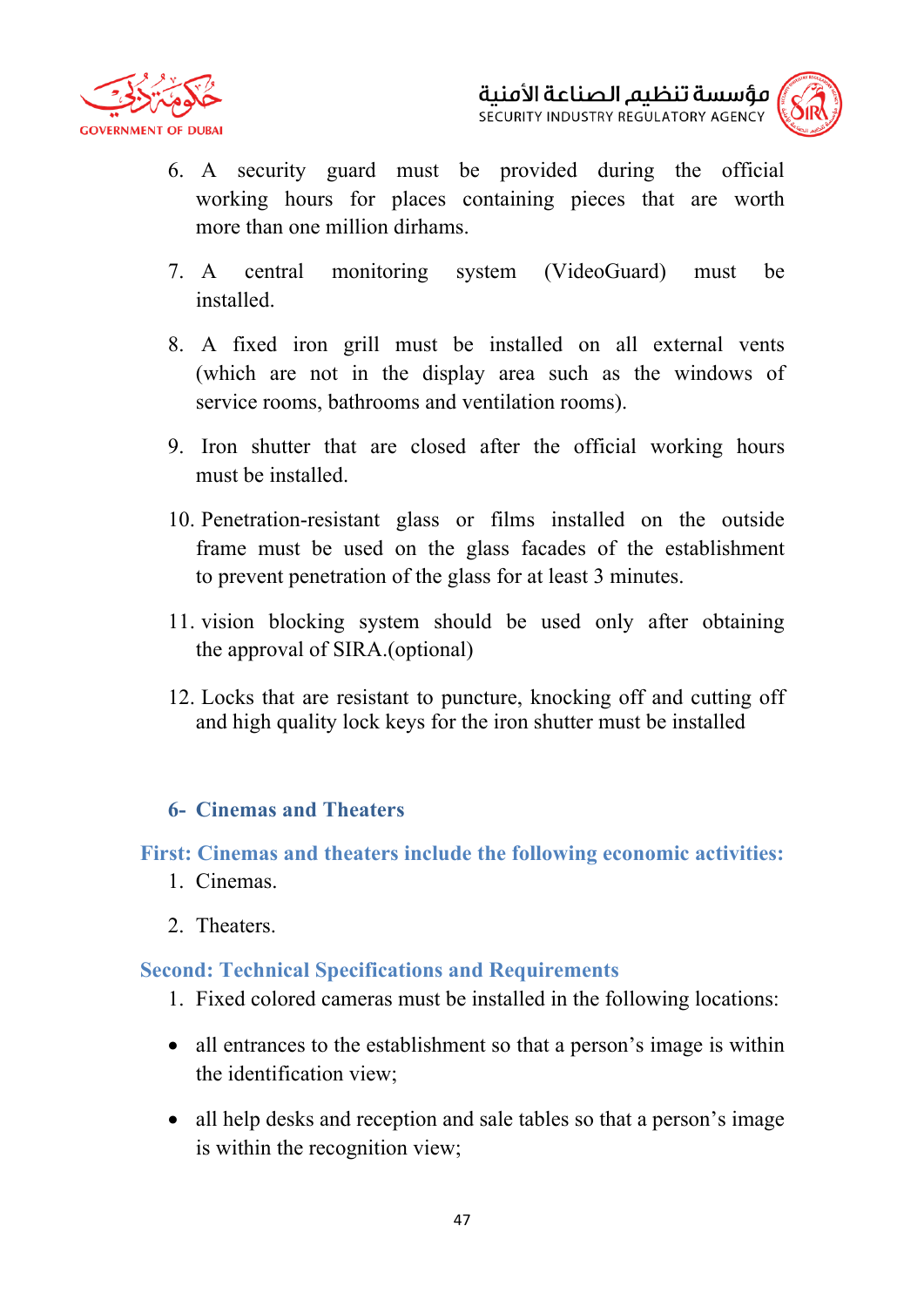



- money deposit rooms within the recognition view;
- Inside elevators within the recognition view with an angle that shows the floor number, and using a lens with a wide angle so that it covers all parts of the elevator;
- In the lift loopy hall within the recognition view;
- all ATMs and public phones within the recognition view;
- the landing area of the stairs and escalators within the recognition view;
- all emergency exit doors on the ground floor and parking lots that lead outside the building within the identification view;
- all emergency exit doors among floors within the recognition view;
- the corridors of the establishment within the monitoring view;
- the seating and streaming areas within the monitoring view;
- At the entrances and exits of the vehicles of the establishment within the recognition view;
- On all discharge and loading areas within the monitoring view;
- Dropoff area within the monitoring view;
- Parking lots drive way within the monitoring view;
- the main lobby area within the monitoring view;
- the gas tanks storage area within the recognition view;
- the corridors of prayer rooms within the monitoring view;
- Installing cameras inside men's prayer rooms within the monitoring view.
- Automatic car plate numbers reading cameras approved by SIRA must be installed in the following locations: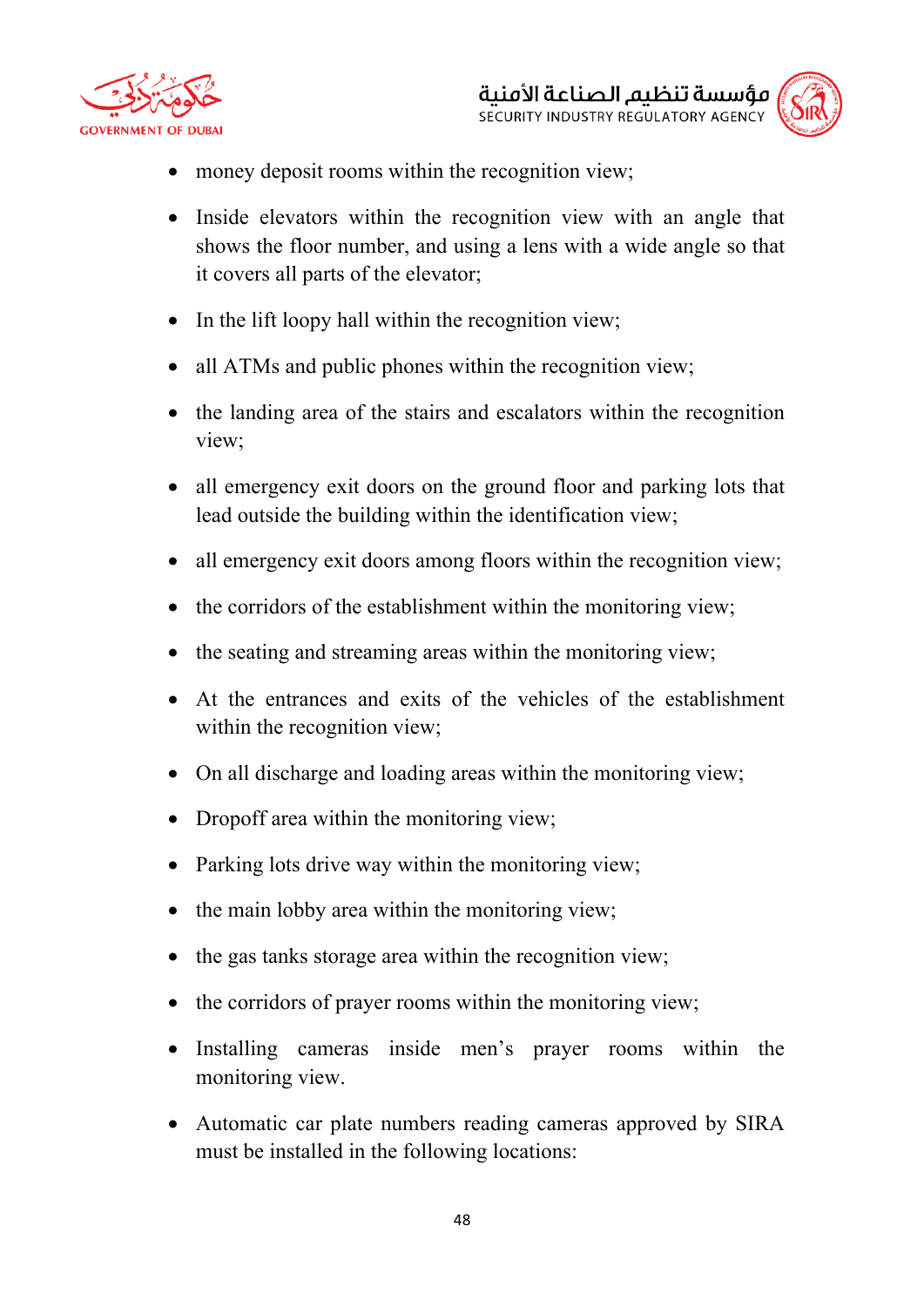



- 
- a) Entrances and exits of the vehicles to the establishment's;
- b) Entrances and exits of the parking lots of the vehicles;
- c) dropoff areas;
	- 2. Digital recording must be kept for at least 31 days for all cameras.
	- 3. The quality of the recording and cameras must not be less than 1080P.
	- 4. A central monitoring system (VideoGuard) must be installed.
	- 5. An independent, closed VSS operation room that is non-exposed from outside must be provided.
	- 6. Security guards must also be provided during the official working hours.
	- 7. Female guards must also be provided during the official working hours.

# **7- Important complexes**

**First: Important complexes include any clusters of residential or office units, including buildings, towers and villa compounds.**

**Second: Technical Requirements for the VSS System**

- 1. The following areas must be covered with fixed VSS systems as follows:
- all entrances to the establishment so that a person's image is within the identification view;
- all main and secondary emergency exits leading inside or outside the establishment so that a person's image is within the identification view;
- all the lobby areas within the monitoring view;
- In the elevator lobby so that a person's image is within the recognition view;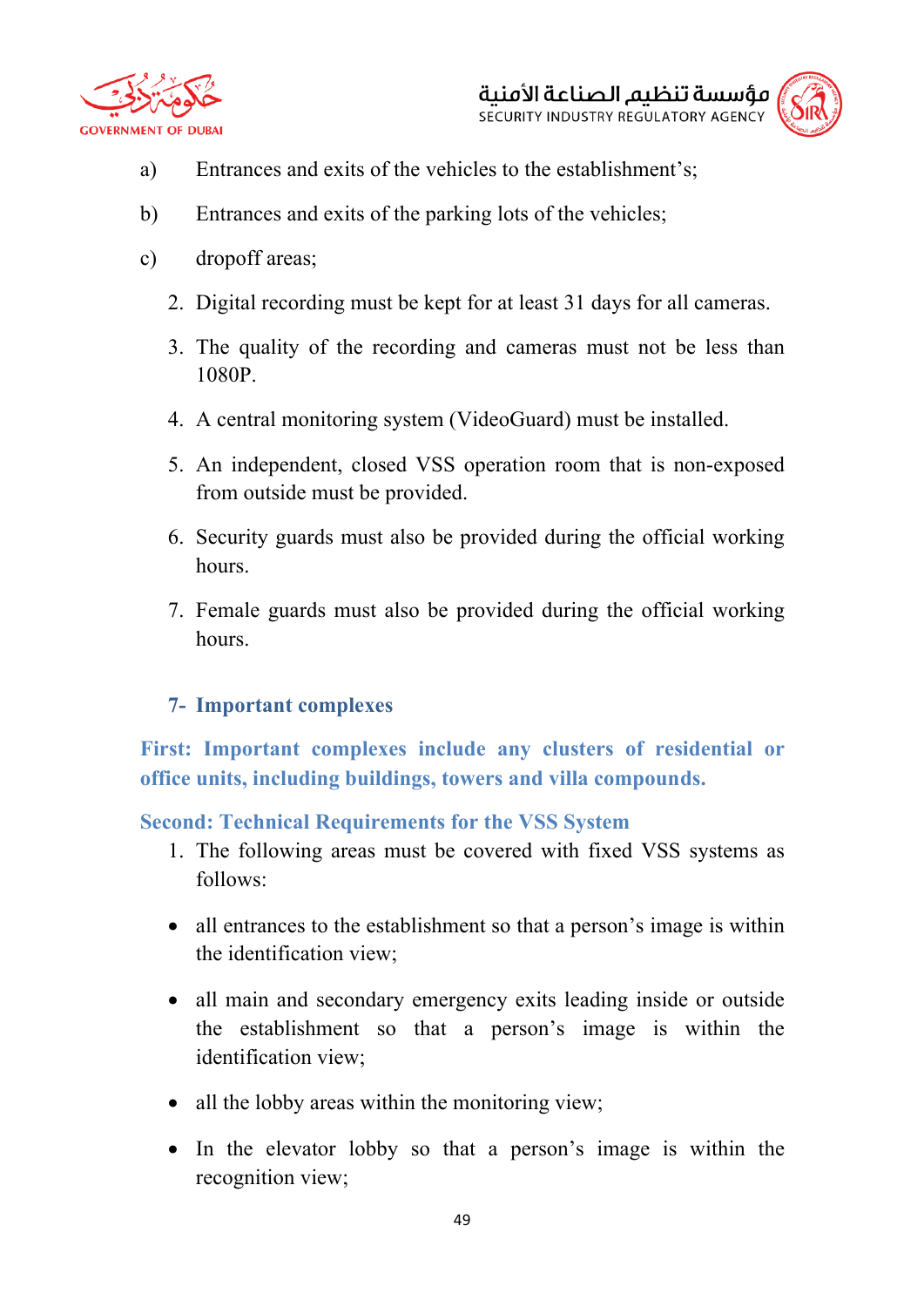



- all reception areas so that a person's image is within the recognition view;
- Inside elevators within the recognition view with an angle shows the floor number, and using a lens with a wide angle so that it covers all parts of the elevator;
- all emergency exit doors among floors within the recognition view;
- the corridors leading to the residential units withen monitoring view;
- all entrances of gyms within the recognition view;
- all swimming pools within the monitoring view;
- all entrances and exits of parking lots within the view of reading plate numbers;
- In the parking drive way within the monitoring view;
- Outdoor cameras in the surrounding area of the building must be installed within the monitoring view.
- 2. The recordings must be kept for at least 31 days for all cameras.
- 3. A central monitoring system (VideoGuard) must be installed.

# **Third: Security Guarding**

Security guards must be provided for all buildings, towers and villa compounds, except for buildings used for housing only, with a total number of units less than 50 residential units.

# **forth: A central monitoring system (VideoGuard)**

A central monitoring system (VideoGuard) must be provided for all buildings, towers and villa compounds, except for buildings used for housing only, with a total number of units less than 50 residential units.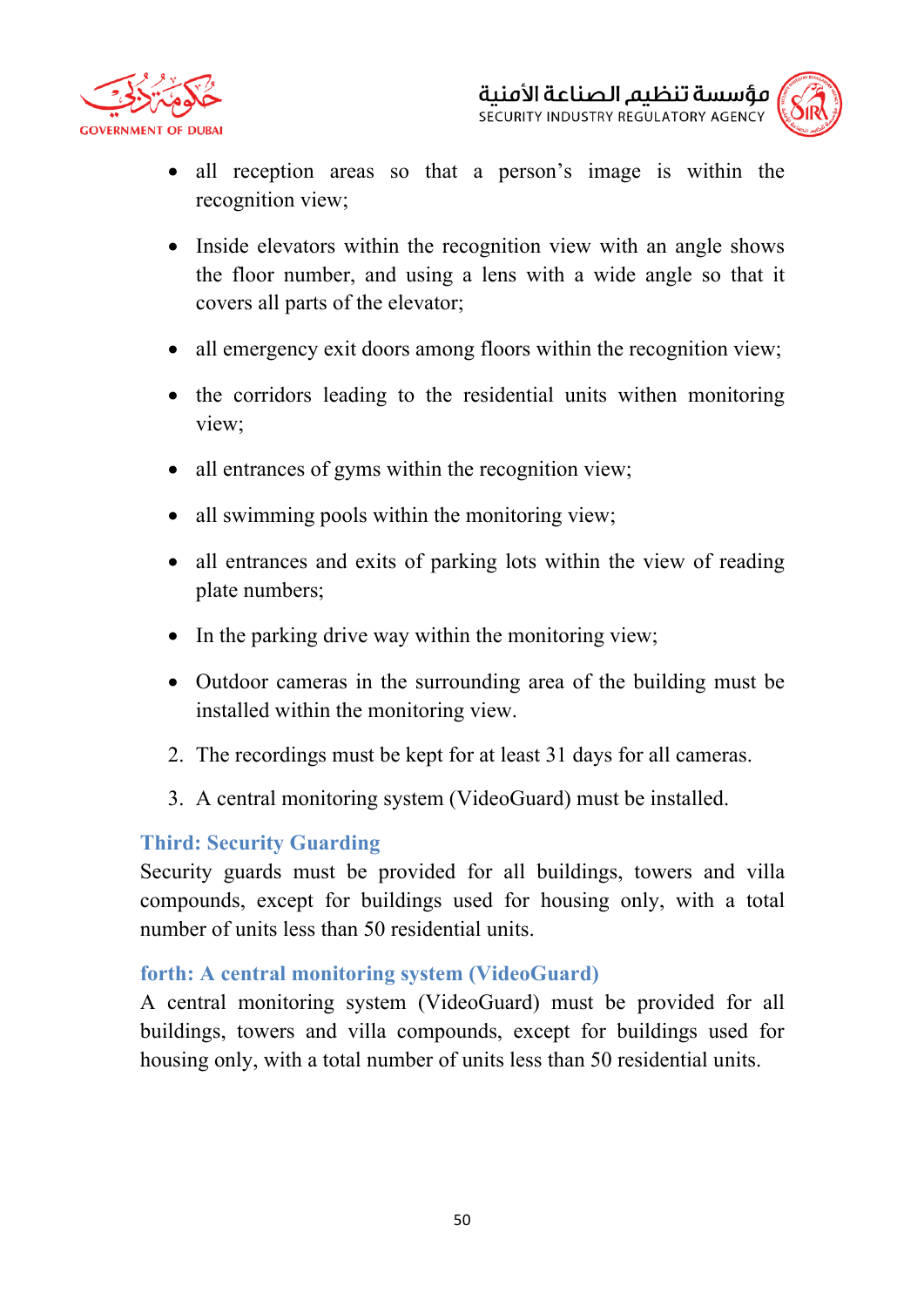



# **8- Workers' Housing**

### First: Technical Requirements for the VSS System

- 1. The following areas must be covered with fixed VSS systems as follows:
- all entrances to the establishment so that a person's image is within the identification view;
- all main and secondary emergency exits leading inside or outside the establishment so that a person's image is within the identification view;
- all the lobby areas within the monitoring view;
- In the elevator lobby and stairs so that a person's image is within the recognition view;
- Inside elevators within the recognition view with an angle that shows the floor number, and using a lens with a wide angle so that it covers all parts of the elevator;
- In all reception areas so that a person's image is within the recognition view;
- all emergency exit doors among floors within the recognition view;
- In the corridors of the building within the monitoring view;
- all entrances of gyms within the recognition view;
- all swimming pools within the monitoring view;
- all entrances and exits of parking lots within the view of reading plate numbers;
- In the parking lots drive way within the monitoring view;
- the outdoors surrounding areas of the building within the monitoring view;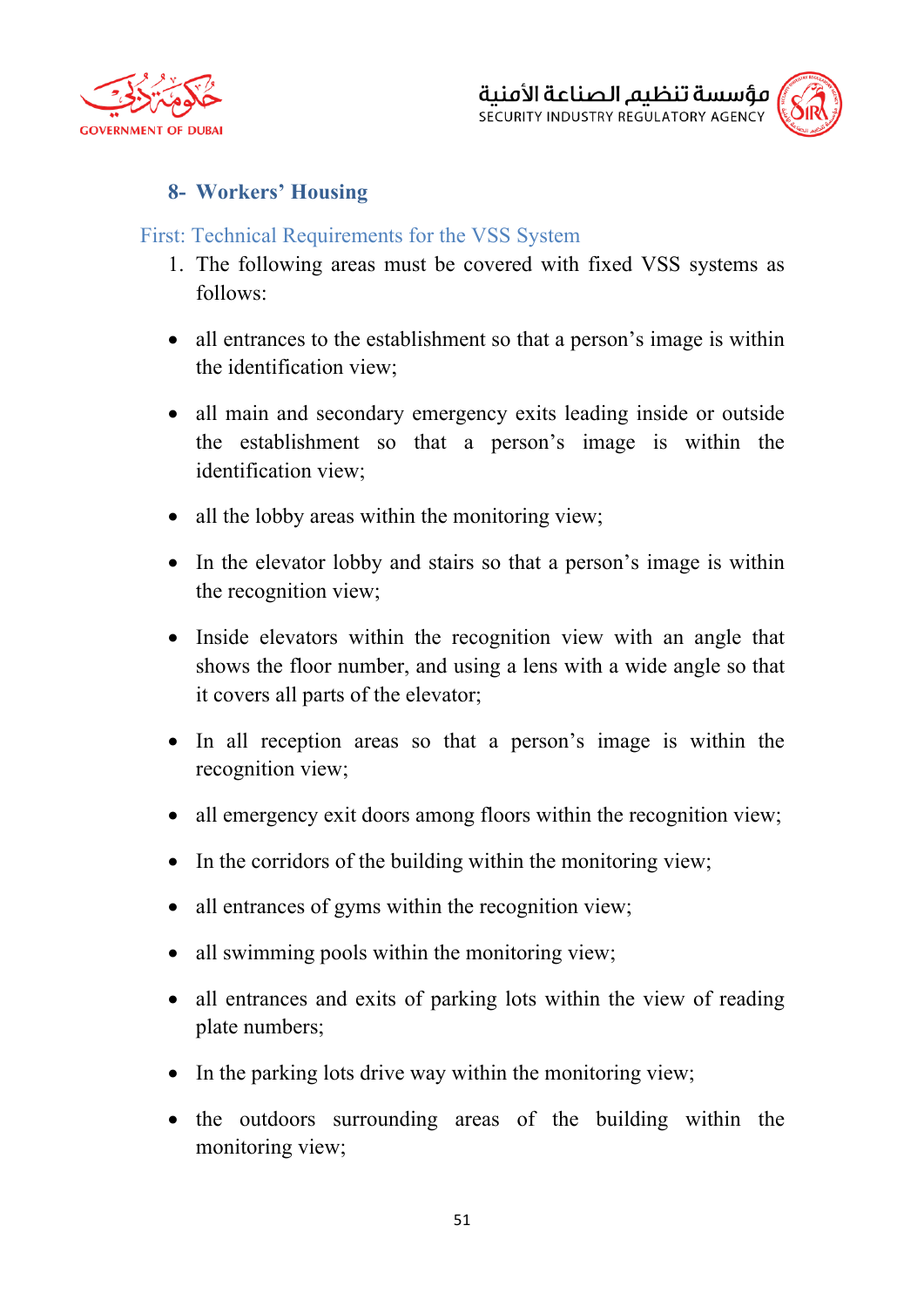



- In outdoor yards within the monitoring view.
- 2. The recordings must be kept for at least 31 days for all cameras.
- 3. A central monitoring system (VideoGuard) must be installed.
- 4. Security guards must be provided

#### **9- Art Galleries**

**First: Art galleries include the following economic activities:** Art galleries.

#### **Second: Technical Specifications and Requirements**

- 1. Fixed colored cameras must be installed in the following locations:
- all entrances to the establishment and emergency exits so that a person's image is within the identification view;
- all reception and display tables and showrooms so that a person's image is within the monitoring view;
- the collection tables within the recognition view;
- At the entrances and exits of the vehicles of the establishment within the view of reading plate numbers;
- the main lobby area within the monitoring view.
- 2. Digital recording must be kept for at least 31 days for all cameras.

**Third: Special security requirements for a establishment that contains a piece that is worth more than one million dirhams**

- 1. An alarm system must be provided in the establishment, subject to the following conditions:
- The sensor field coverage must be secured in the protected areas, offices and the management areas directly related to the establishment so that there are no zones that can be penetrated to switch off or disable the security system.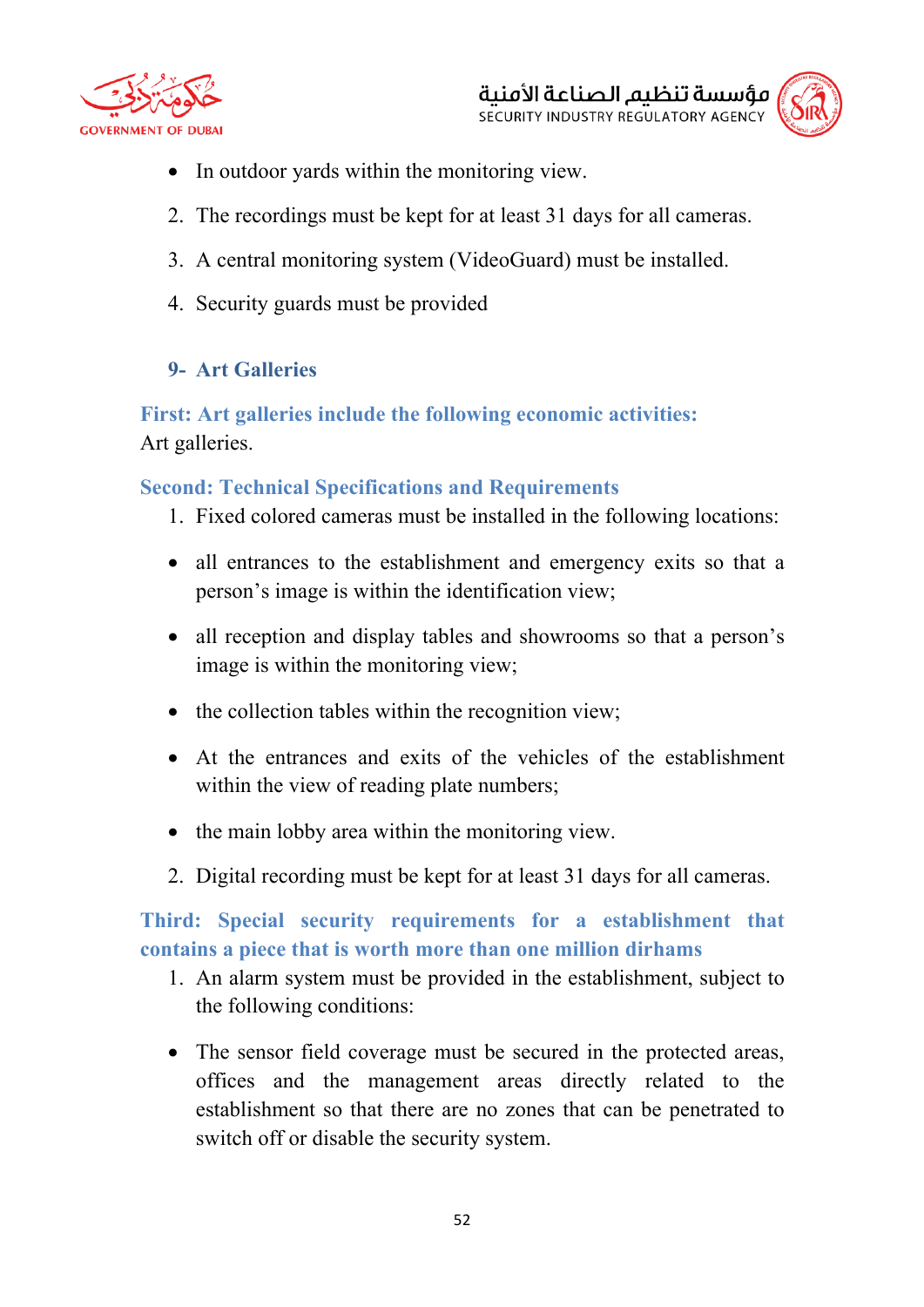



- All glass facades of the establishment must be equipped with glass break detectors or motion detectors.
- The main and secondary entrances and emergency exits, if any, must be equipped with magnetic door contact or motion detectors.
- The safe must be equipped with a seismic detector sensor or motion detector sensor.
- The cashier, seller and manager must be provided with panic button to be used in case of any emergency so that the panic button is at a level that is easily accessible and is not visible at the same time for the visitors.
- The control panel must be installed in a secure, invisible and inaccessible place.
- The alarm keypad should not be installed near the alarm control panel and should preferably be installed near the entry door.
- The control panel must be connected to the central alarm station.
- Except for strobe light and sirens, no alarms shall be installed outside the establishment.
- The control panel and the siren or strobe light must be equipped with a backup battery that operates for 8 hours continuously.
- All sensors must be equipped with tamper detection.
- The establishment administrator must activate the alarm system after the end of the working hours and evacuation of the establishment.
- The establishment administrator must respond to the police call by moving to the establishment for inspection and ensuring the safety of the site in the event of an intrusion or theft warning.
- 2. Security guards must be provided during the official working hours.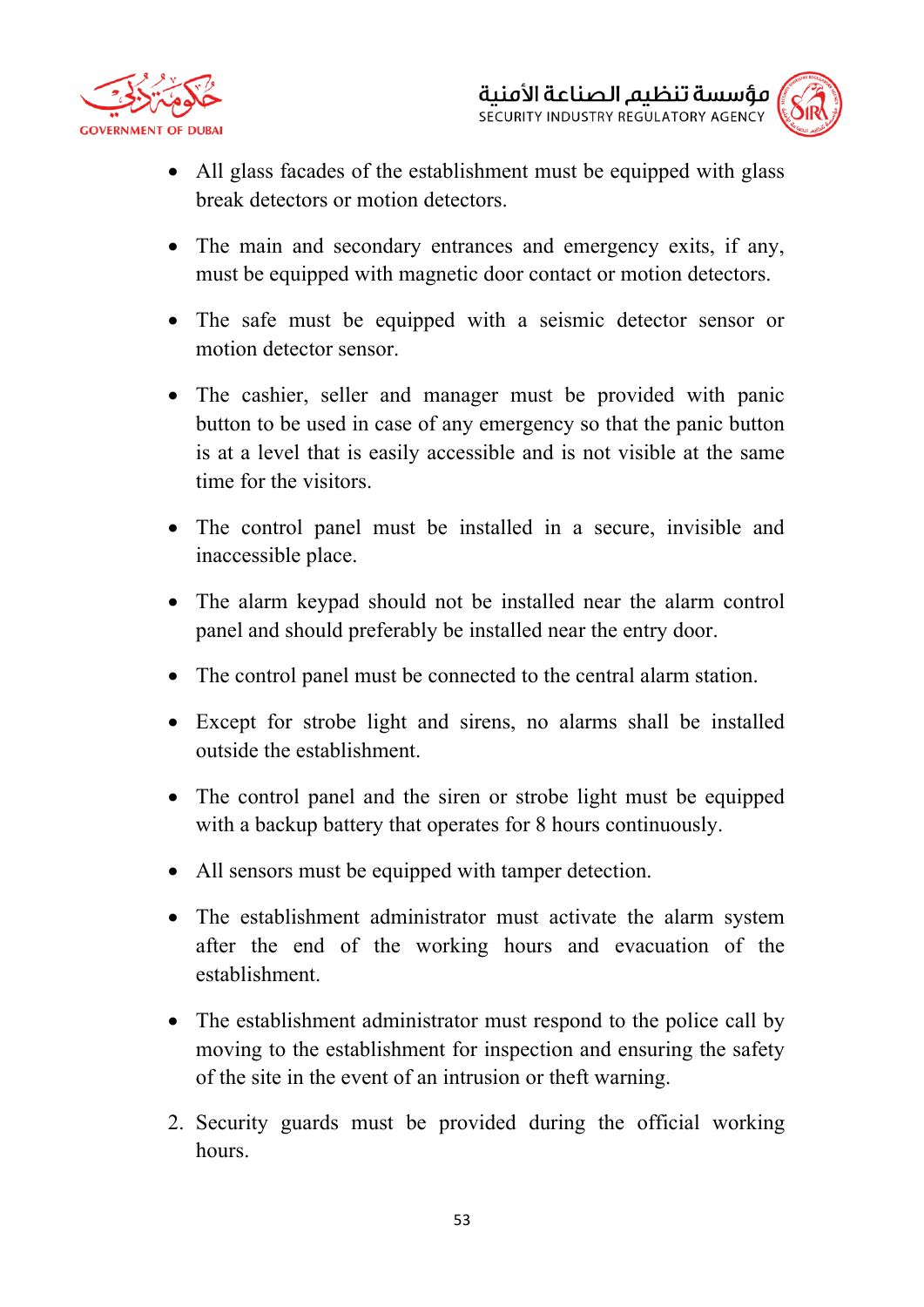



**Fourth: A central monitoring system (VideoGuard) must be installed.**

### **10- Warehouses**

## **First: Technical Requirements for the VSS System**

Fixed cameras must be installed in the following locations:

- all entrances within the identification view.
- all emergency exits, if any, within the identification view.
- reception desks must be installed within the recognition view.
- all entrances and exits of the vehicles within the view of reading plate numbers.
- loading and discharge area within the monitoring view.
- shelving aisles within the monitoring view.
- surrounding area of the warehouse within the monitoring view.

# **Second: Alarm System**

An alarm system must be installed in the establishment, subject to the following conditions:

- All areas and rooms that have windows in the establishment must be secured with motion detectors.
- The entrances and emergency exits must be equipped with magnetic door contact.
- The control panel must be installed in a secure, invisible and inaccessible place.
- The alarm keypad must not be installed near the alarm control panel and should be installed near the entry door.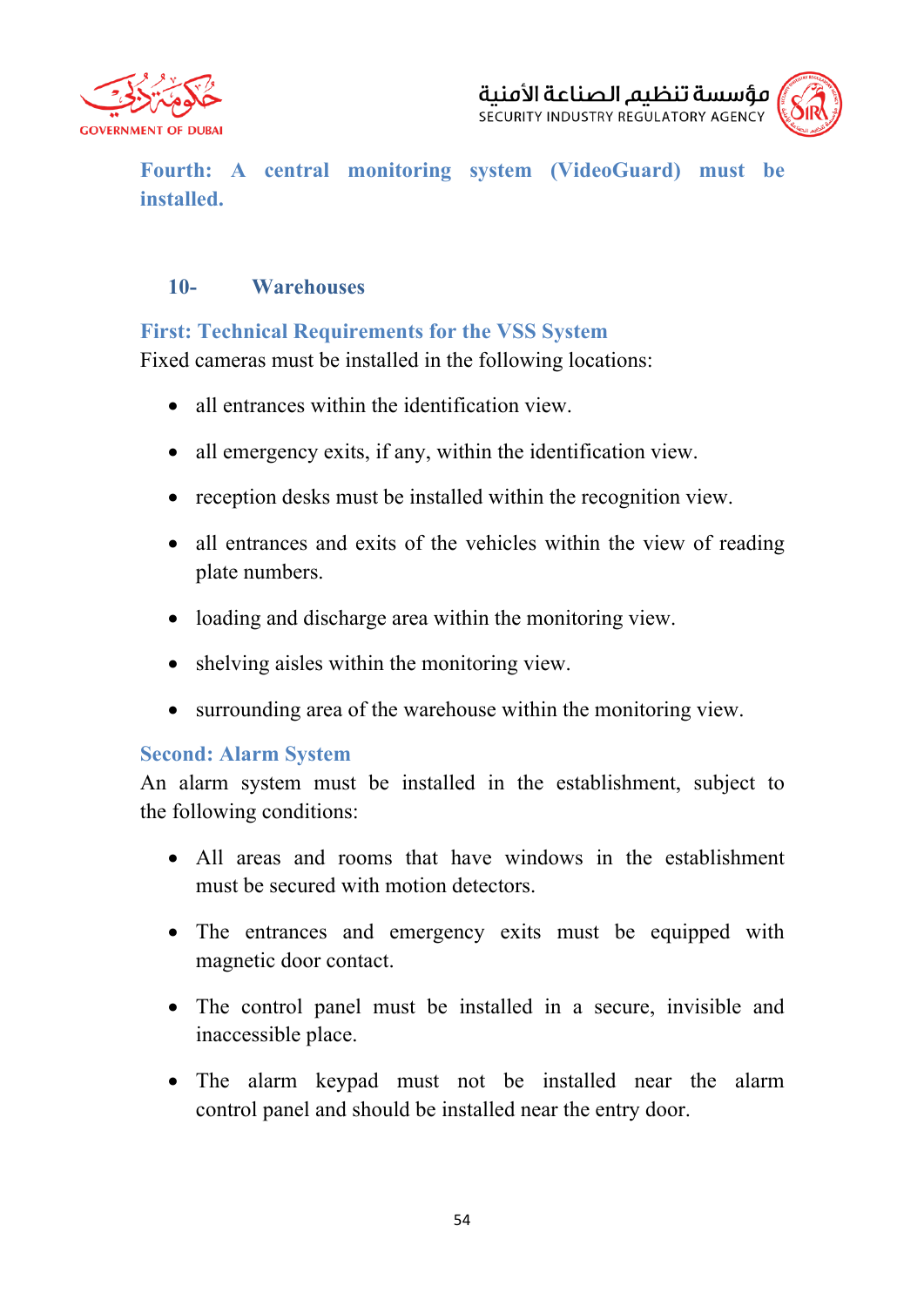

مؤسسة تنظىم الصناعة الأمنىة SECURITY INDUSTRY REGULATORY AGENCY

- The control panel must be connected to the central alarm station.
- Except for strebe light and sirens, no alarms shall be installed outside the establishment.
- The control panel and the siren or strebe light must be equipped with a backup battery that operates for 8 hours continuously.
- All sensors must be equipped with tamper detections.
- The establishment administrator must activate the alarm system after the end of the working hours and evacuation of the establishment.
- The establishment administrator must respond to the police call by moving to the establishment for inspection and ensuring the safety of the site in the event of an intrusion or theft warning.
- The alarm must immediately activate the establishment's lighting system in the event of a warning or an intrusion into the establishment.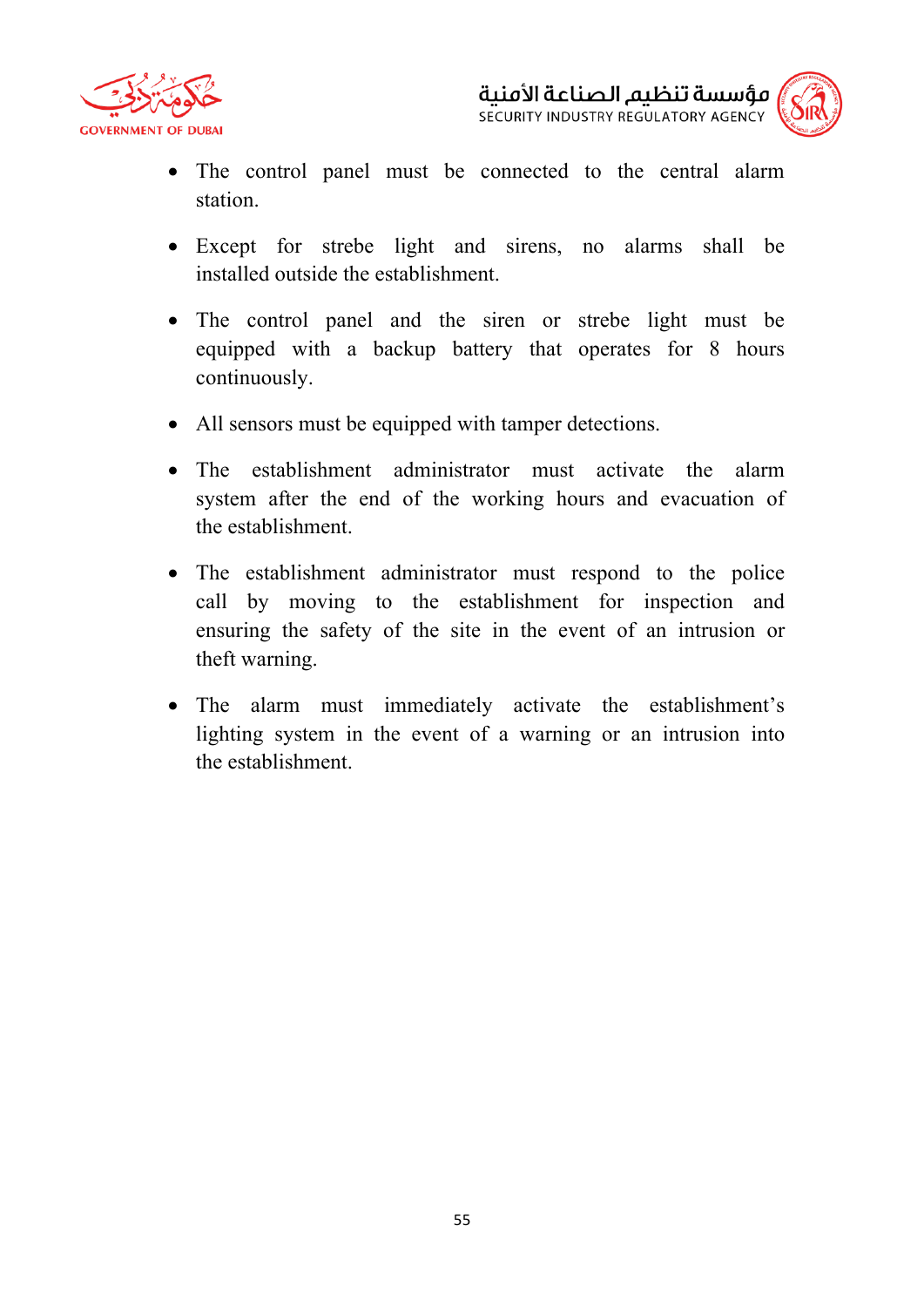



**thired: A central monitoring system (VideoGuard) must be installed.**

# **11- Warehouses of Hazardous and Precious Substances First: Technical Requirements for the Alarm System of the VSS System**

- 1. Cameras must be installed in the following locations:
- all entrances within the identification view.
- all emergency exits, if any, within the identification view.
- reception desks must be installed within the recognition view.
- all entrances and exits of the vehicles within the view of reading plate numbers.
- loading and discharge area within the monitoring view.
- all indoor area of the warehouse within the monitoring view.
- shelving aisles within the monitoring view.
- the surrounding area of the warehouse within the monitoring view.
- 2. A central monitoring system (VideoGuard) must be installed.

#### **Second: Alarm System**

An alarm system must be installed in the establishment, subject to the following conditions:

- All areas and rooms that have windows in the establishment must be secured with motion detectors.
- The entrances and emergency exits must be equipped with magnetic door contact.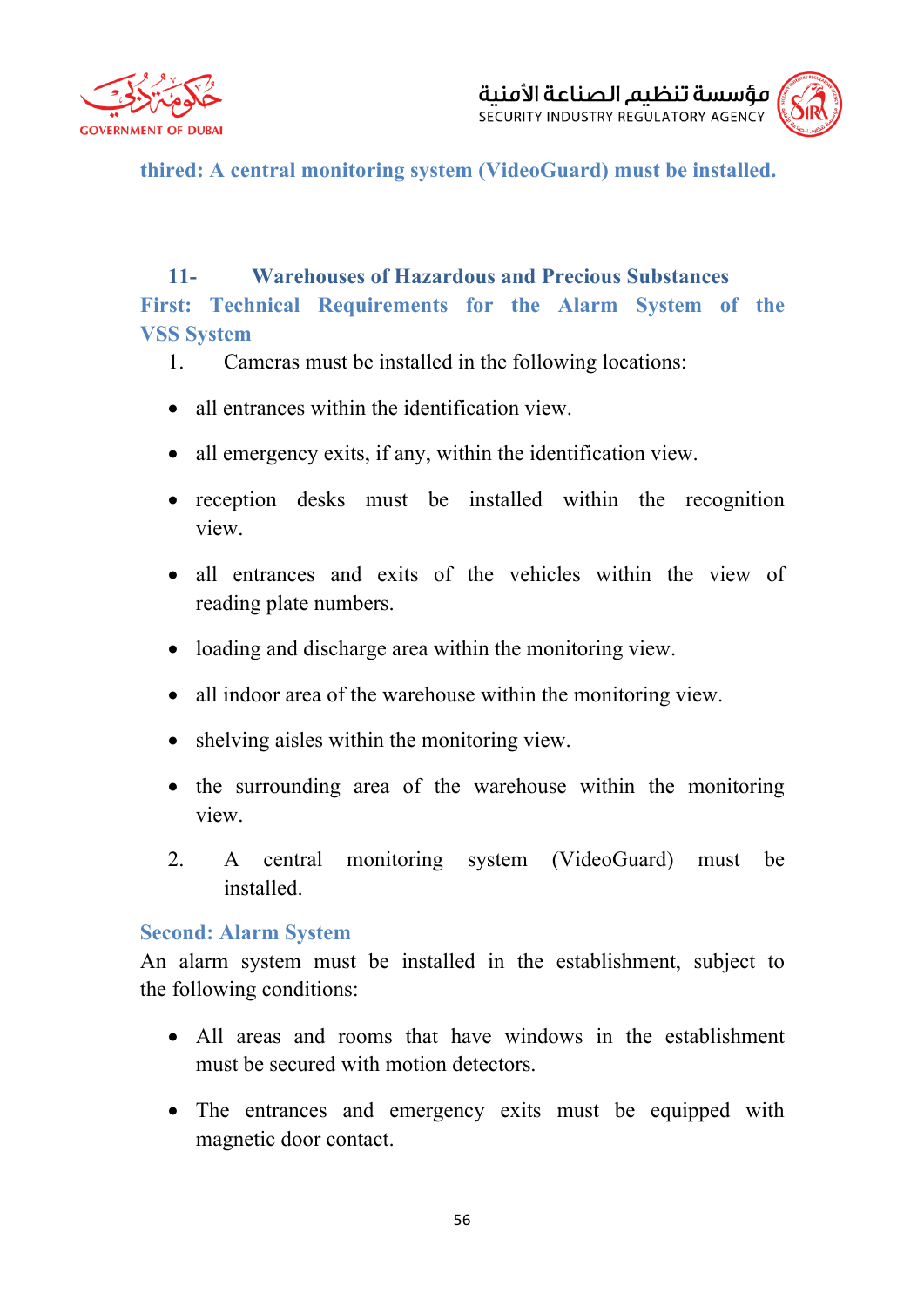



- The control panel must be installed in a secure, invisible and inaccessible place.
- The alarm keypad must not be installed near the alarm control panel and should be installed near the entry door.
- The control panel must be connected to the central alarm station.
- Except for strebe light and sirens, no alarms shall be installed outside the establishment.
- The control panel and the siren or strebe light must be equipped with a backup battery that operates for 8 hours continuously.
- All sensors must be equipped with tamper detections.
- The establishment administrator must activate the alarm system after the end of the working hours and evacuation of the establishment.
- The establishment administrator must respond to the police call by moving to the establishment for inspection and ensuring the safety of the site in the event of an intrusion or theft warning.
- The alarm must immediately activate the establishment's lighting system in the event of a warning or an intrusion into the establishment.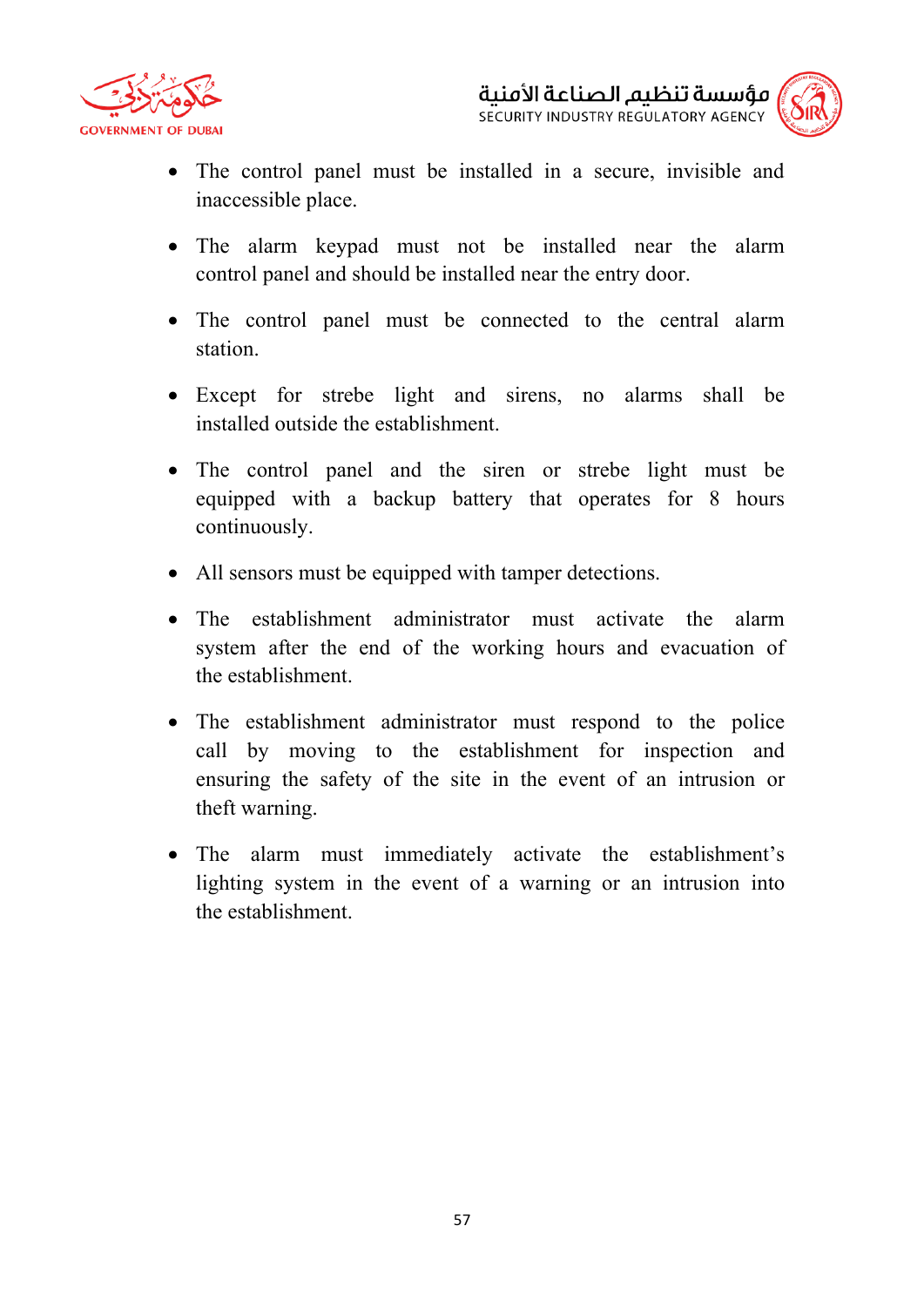



**Third: Other Requirements for Warehouses of Hazardous Substances**

• Cameras must be provided on the doors of hazardous substances containers within the recognition view.

# **12- Hazardous Substances Factories**

#### **First: Requirements for the VSS System**

Fixed cameras must be installed in the following locations:

- all entrances within the identification view.
- all emergency exits, if any, within the identification view.
- reception desks within the recognition view.
- all entrances and exits of the vehicles within the view of reading plate numbers.
- the loading and discharge area within the monitoring view.
- the indoor area of the factory within the monitoring view.
- the corridors within the monitoring view.
- the surrounding area of the factory within the monitoring view.
- doors of hazardous substances containers within the recognition view.

#### **Second: Alarm System**

An alarm system must be installed in the establishment, subject to the following conditions:

- All areas and rooms that have windows in the establishment must be secured with motion detectors.
- The entrances and emergency exits must be equipped with magnetic door contact.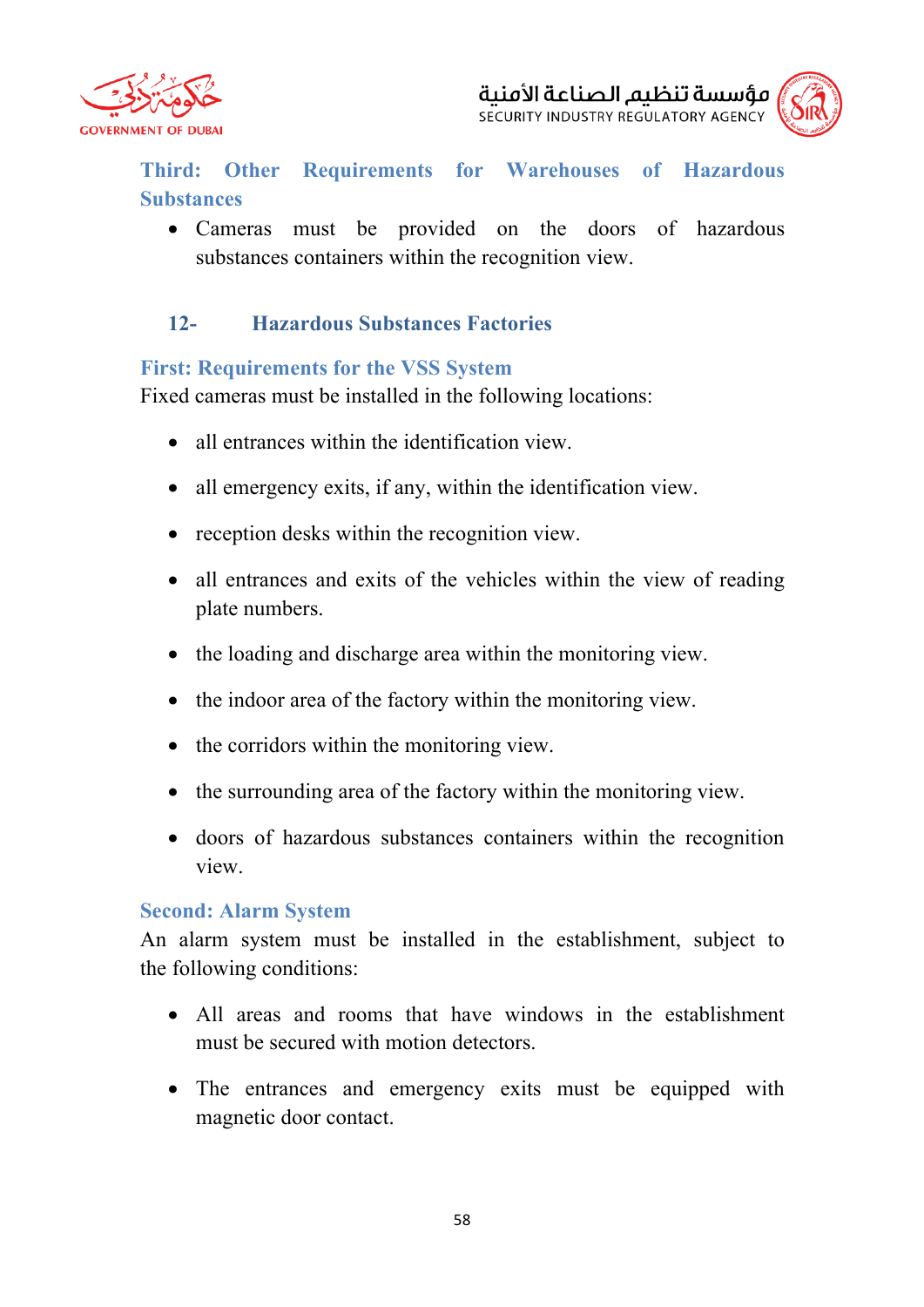



- The control panel must be installed in a secure, invisible and inaccessible place.
- The alarm keypad must not be installed near the alarm control panel and should be installed near the entry door.
- The control panel must be connected to the central alarm station.
- Except for strebe light and sirens, no alarms shall be installed outside the establishment.
- The control panel and the siren or strebe light must be equipped with a backup battery that operates for 8 hours continuously.
- All sensors must be equipped with tamper detections.
- The establishment administrator must activate the alarm system after the end of the working hours and evacuation of the establishment.
- The establishment administrator must respond to the police call by moving to the establishment for inspection and ensuring the safety of the site in the event of an intrusion or theft warning.
- The alarm must immediately activate the establishment's lighting system in the event of a warning or an intrusion into the establishment.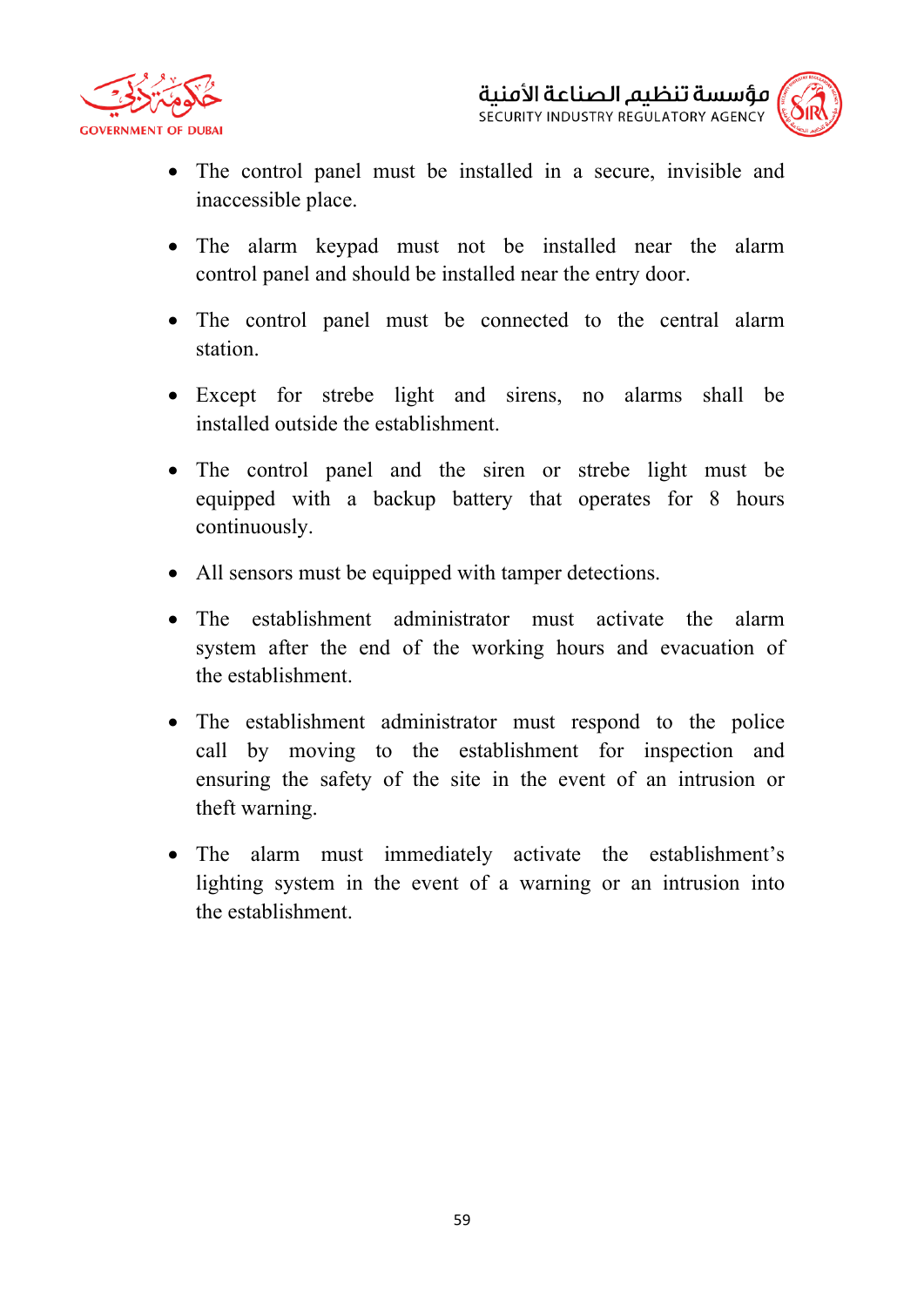



**Third: A central monitoring system (VideoGuard) must be installed.**

# **13- Gas Stations First: Technical Requirements for the VSS System**

- 1. VSS cameras must be installed and distributed as follows:
- the vehicle fuel supply lines within the monitoring view.
- station fuel supply lines within the monitoring view.
- Automatic plate numbers reading cameras, which are approved by SIRA, must be installed on the entrances and exits of gas stations.
- all parking lots within the monitoring view.
- all entrances to outdoor toilets within the recognition view.
- all entrance to the convenience store so that a visitor's image is within the identification view.
- cashier desk within the recognition view.
- ATMs within the recognition view.
- 2. The recordings must be kept for at least 31 days for all cameras.
- 3. The recording speed of outdoor cameras must not be less than 25 frames per second and the indoor cameras must not be less than 10 frames per second.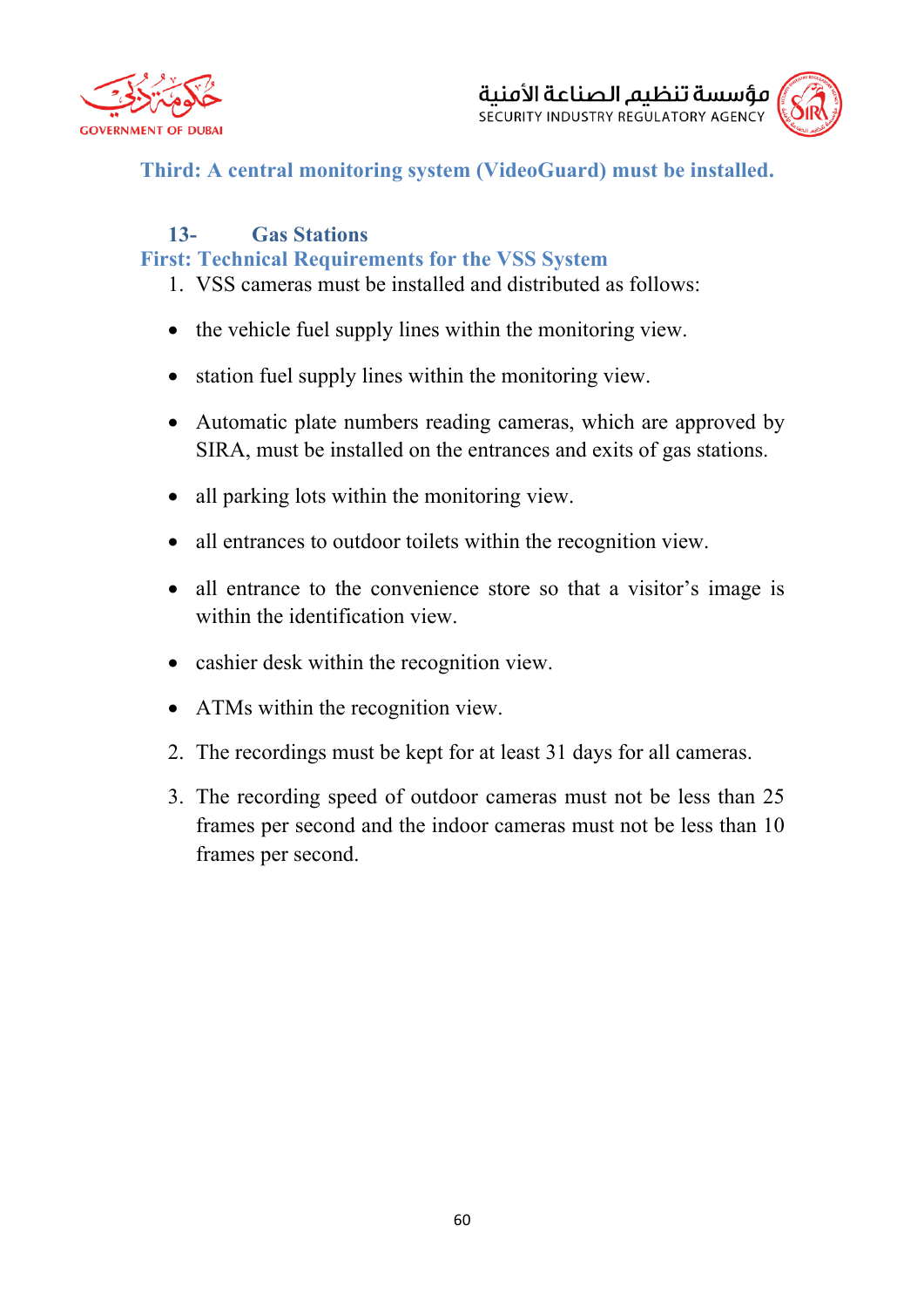



**Second: A central monitoring system (VideoGuard) must be installed.**

## **14- Internet Services Shops**

**First: Internet services include establishment that provide Internet services to the public and the establishment that have internet services** 

**Second: Technical Requirements for the VSS System**

- 1. Fixed VSS cameras must be installed and distributed as follows:
- all entrances within the identification view.
- all computer use locations within the monitoring view.
- the seating and waiting areas within the monitoring view.
- games tables within the monitoring view.
- cashier box within the recognition view.
- 2. The recordings must be kept for at least 31 days for all cameras.
- 3. A central monitoring system (VideoGuard) must be installed.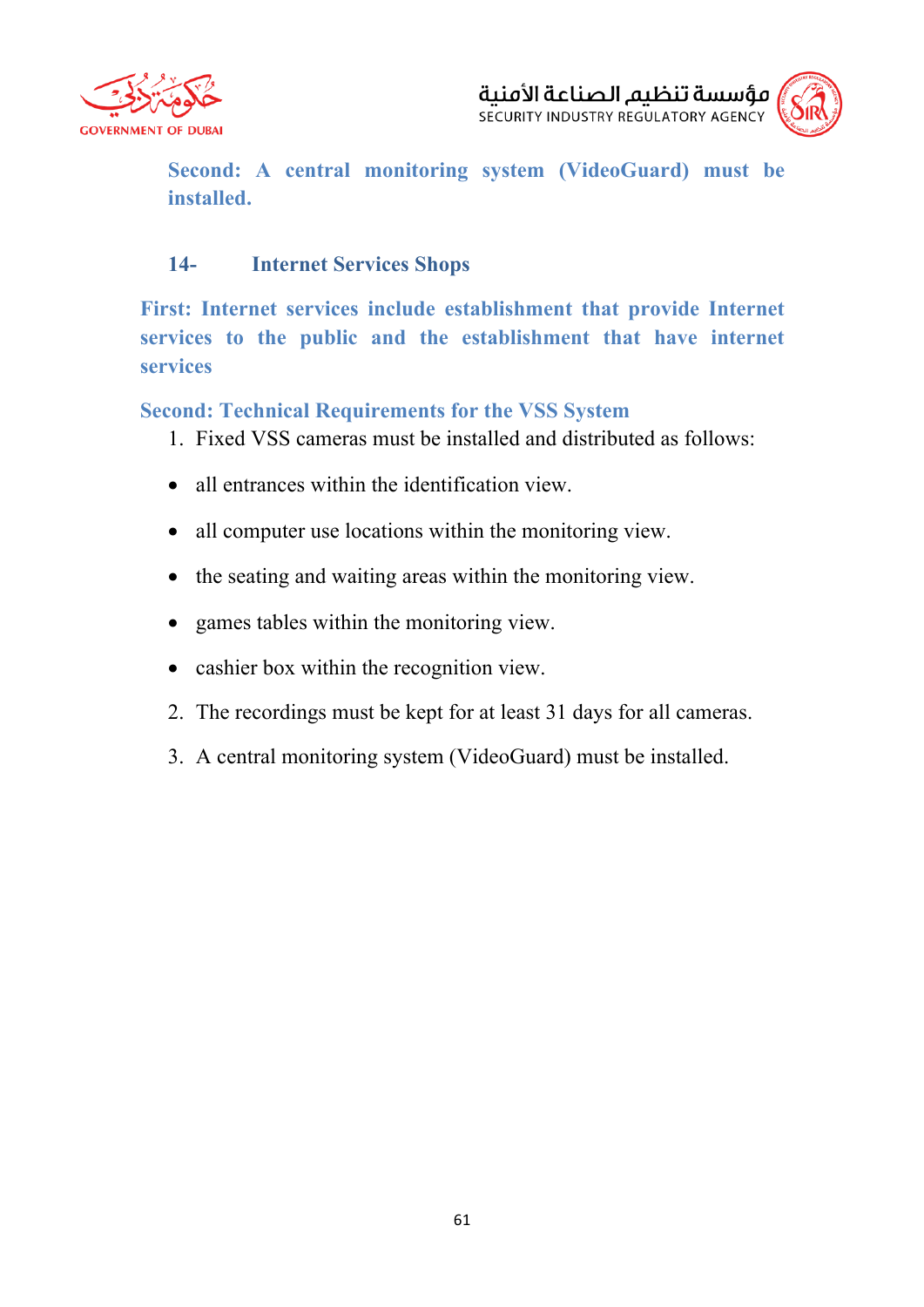



#### **15- storage**

#### **First: Deposit services include the following economic activities**

- 1. self storage
- 2. Rental of safes to save precious deposits.

#### **Second: Definitions:**

- 1. Safes area: is the area that contains the iron safes and which is surrounded by a concrete wall.
- 2. Storerooms area: is an area that contains a group of storerooms.
- 3. Reception and waiting area: is the area where customers are received and dealt with or the area where they wait to be served.
- 4. Viewing area: is the area where the client views his items privately and is within the protected area.
- 5. secure area: is the area that separates the safes area from the rest of the areas and is its only outlet.

#### **Third: General Specifications of the Facilities**

- 1. Deposit facilities for the deposit of precious items must contain the following divisions:
- Reception and waiting area;
- Safes area:
- Viewing area;
- secure area;
- Management area.
- 2. Automatic deposit facilities must contain the following divisions:
- Reception and waiting area;
- Storerooms area;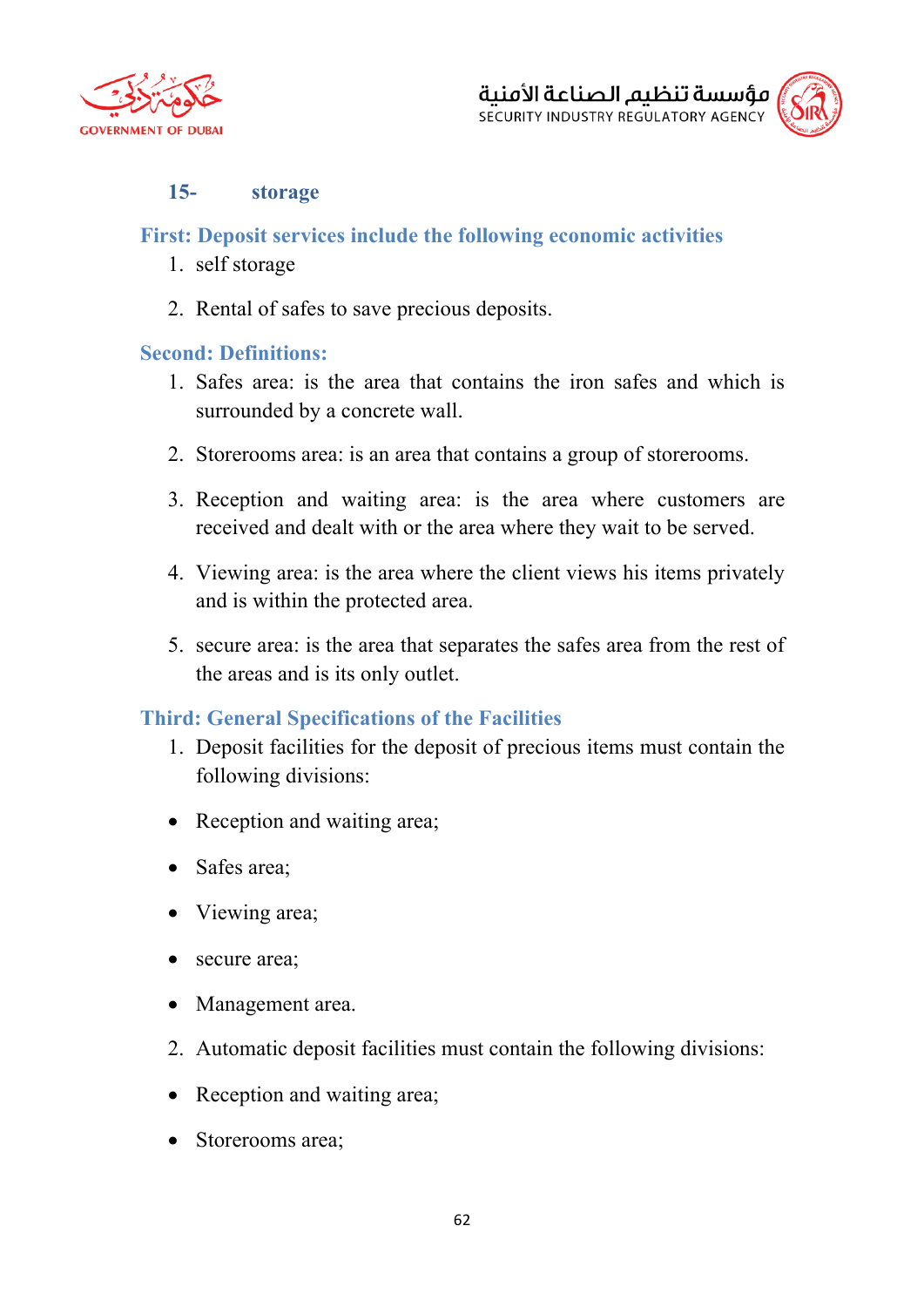



- Management area.
- 3. The lock area must contain at least two doors that are opened alternately, where the door cannot be opened until after the other door is closed.
- 4. Doors should have electric locks to open doors when supplied with electricity.
- 5. There must be spare power supply to operate the systems in case of power failure as follows:
- Alarm system: 8 hours;
- VSS system: 8 hours; and
- Doors system: 8 hours.

#### **Fourth: Specifications of the VSS System**

- 1. Fixed colored cameras must be installed in the following areas:
- all entrances to the establishment and emergency exits within the identification view;
- the reception area within the recognition view;
- the lobby within the monitoring view;
- the lock area within the recognition view;
- the safes area, including all spaces withen monitoring view
- the viewing area within the monitoring view.
- 2. The recordings must be kept for at least 90 days.
- 3. Recording speed must be at least 10 frames per second.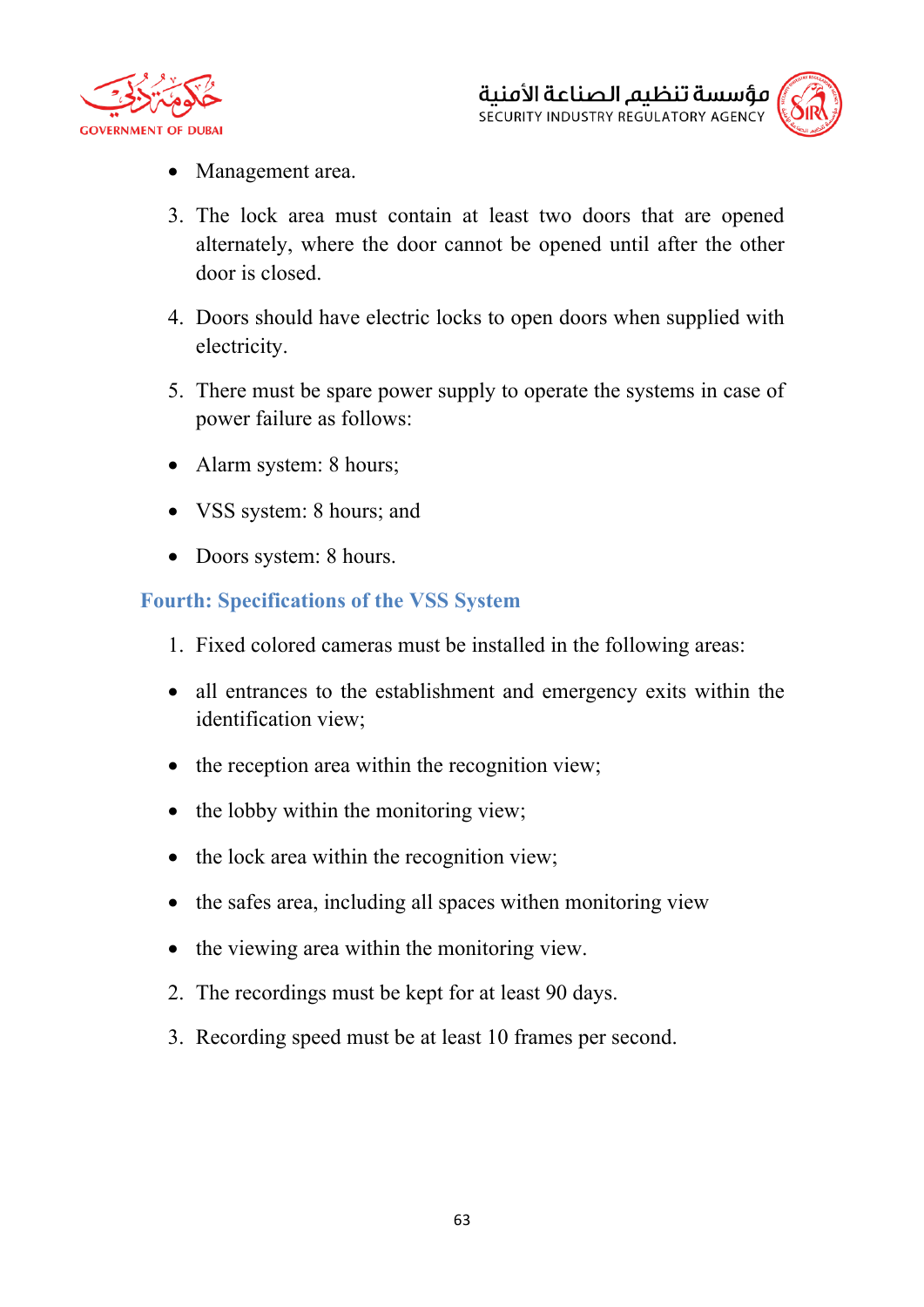



#### **Fifth: Alarm System**

- The requirements of Part  $(3)$  of  $(1)$  on alarm and intruders detection systems must be applied
- The safes room must feature motion and seismic detectors.
- The main door must have magnetic door contact.
- The reception area, lock area and safes room must have motion detectors.
- A panic butten or emergency call must be provided at the reception desk, the manager's office and the security guard.

**Sixth: Security Procedures and Requirements:**

- Security guards must be provided 24/7.
- A central monitoring system (VideoGuard) must be installed.
- The data of safe renters must be obtained with a copy of their identity proof (such as ID cards or passports).
- There must be a system to verify the identity of the safe renter.
- All renters must be bound by contracts in which they are committed to:
- 1. Refrain from storing any harmful or prohibited substances;

2. Refrain from storing any substances that are flammable or explosive.

3. Refrain from storing stolen goods or goods that are obtained as a result of a crime.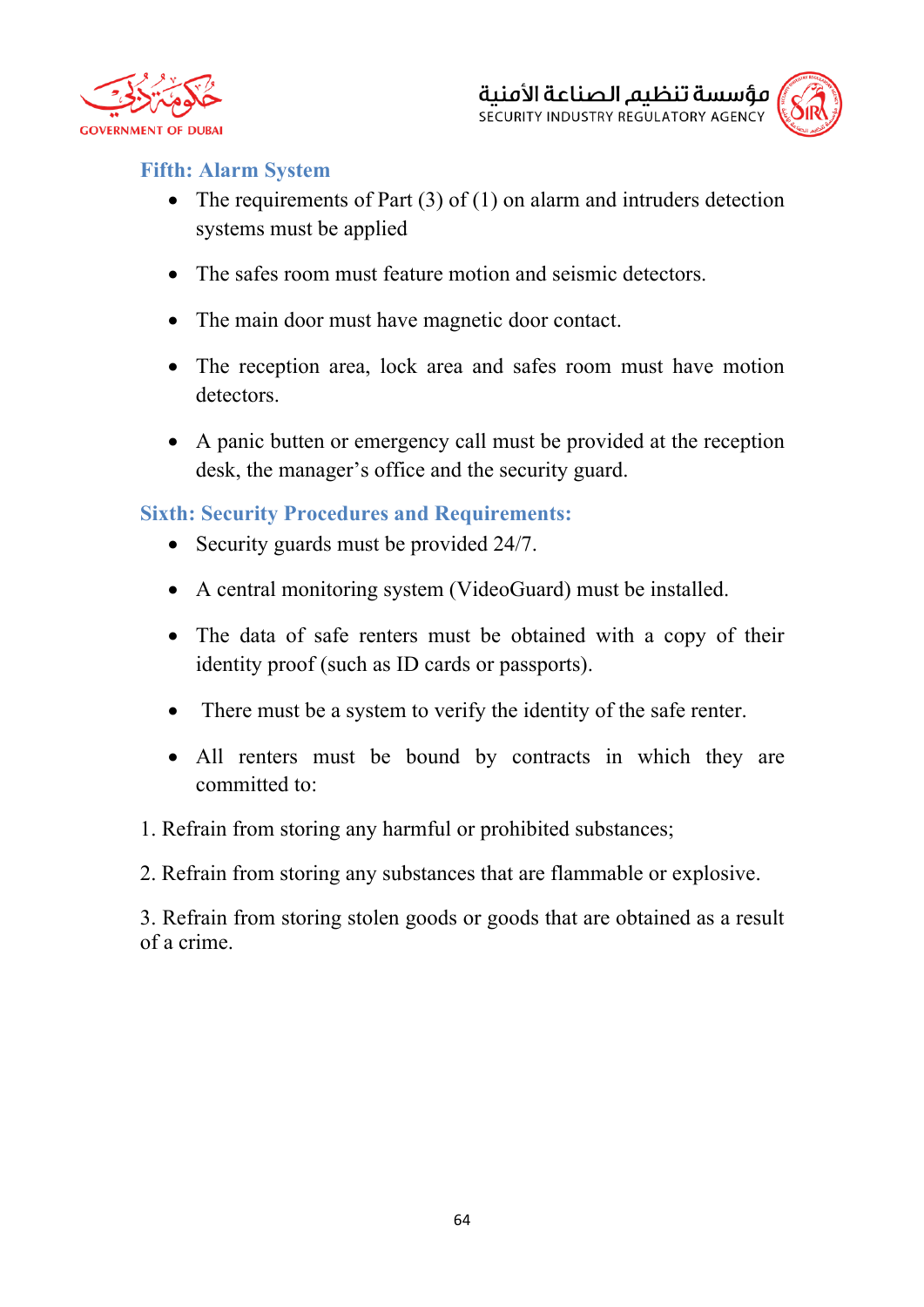



## **16- Automatic Deposit**

**First: Automatic deposit services include the following economic activities**

- Automatic storage services;
- Rental of safes to save precious deposits.

Definition: - All previous activities depended on automatic storage through automatic safes and all transactions are carried out without human intervention.

#### **Second: Definitions:**

- Safes area: is the area that contains the iron safes and which is surrounded by a concrete wall.
- Reception and waiting area: is the area where customers are received and dealt with or the area where they wait to be served.
- Viewing area: is the area where the client views his items privately and is within the protected area.

#### **Third: General Specifications of the Facilities**

- 1. Automatic deposit facilities must contain the following divisions:
- Reception and waiting area;
- Storerooms area; and
- Management area.
- 2. Doors should have electric locks to open doors only when supplied with electricity.
- 3. There must be spare power supply to operate the systems in case of power failure as follows:
- Alarm system: 8 hours;
- VSS system: 8 hours; and
- Doors system: 8 hours.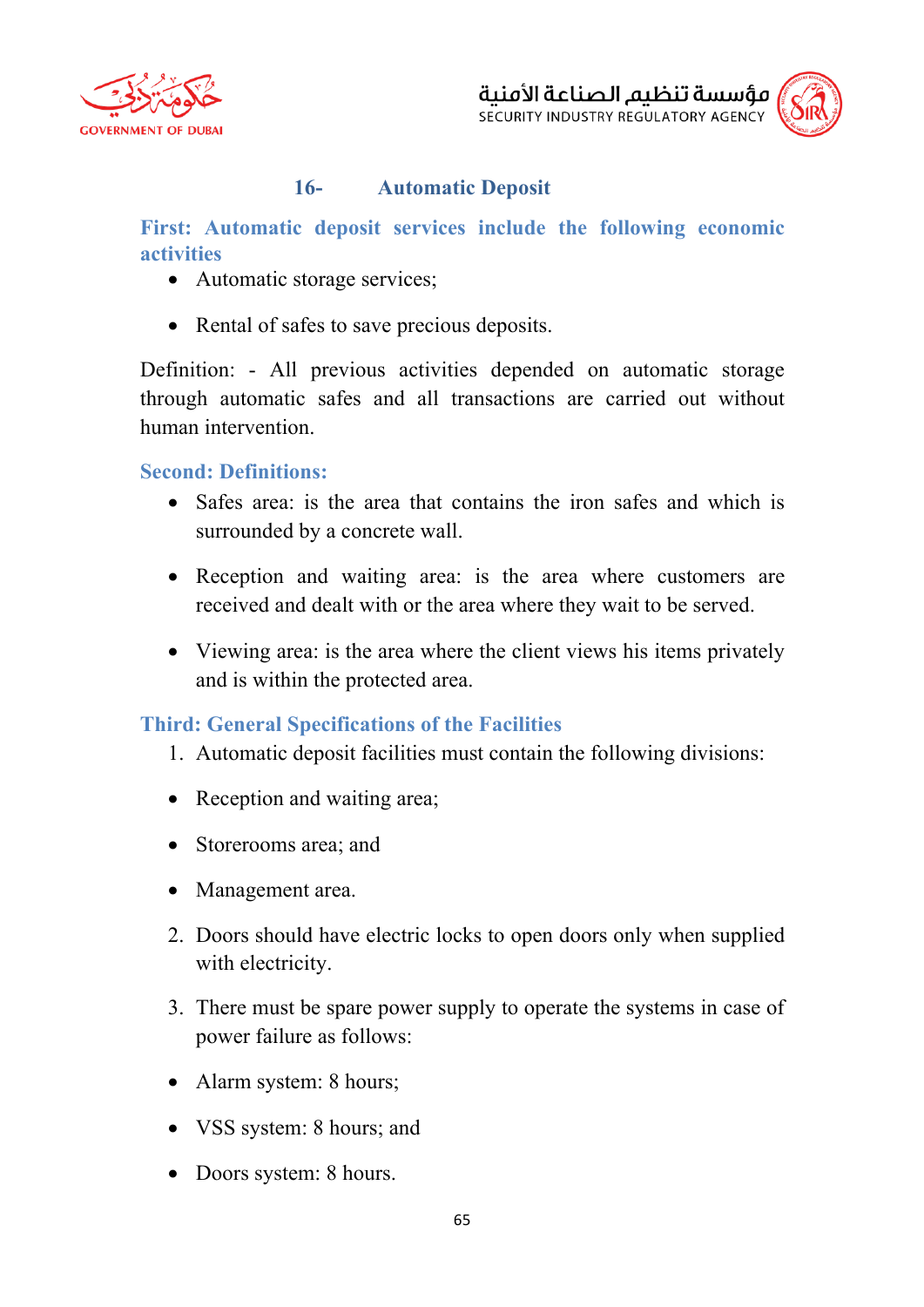



## **Fourth: VSS System**

- 1. Fixed colored cameras must be installed in the following locations:
- all entrances to the establishment and emergency exits within the identification view;
- On reception desks within the recognition view;
- the lobby within the monitoring view;
- the entrance to the maintenance of the safes and any outlet leading to them within the identification view;
- viewing area within the monitoring view.
- 2. The recordings must be kept for at least 90 days.
- 3. Recording speed must be at least 10 frames per second.

#### **Fifth: Alarm System**

- The requirements of Part  $(3)$  of  $(1)$  on alarm and intruders detection systems must be applied
- The safes room must feature motion and seismic detectors.
- The main door must have magnatic door contact.
- The maintenance door of the locker room and any entrance to it must contain a magnatic door contact.
- The reception area and lock area must have motion detectors.
- A panic butten or emergency call must be provided at the reception desk, the manager's office and the security guard.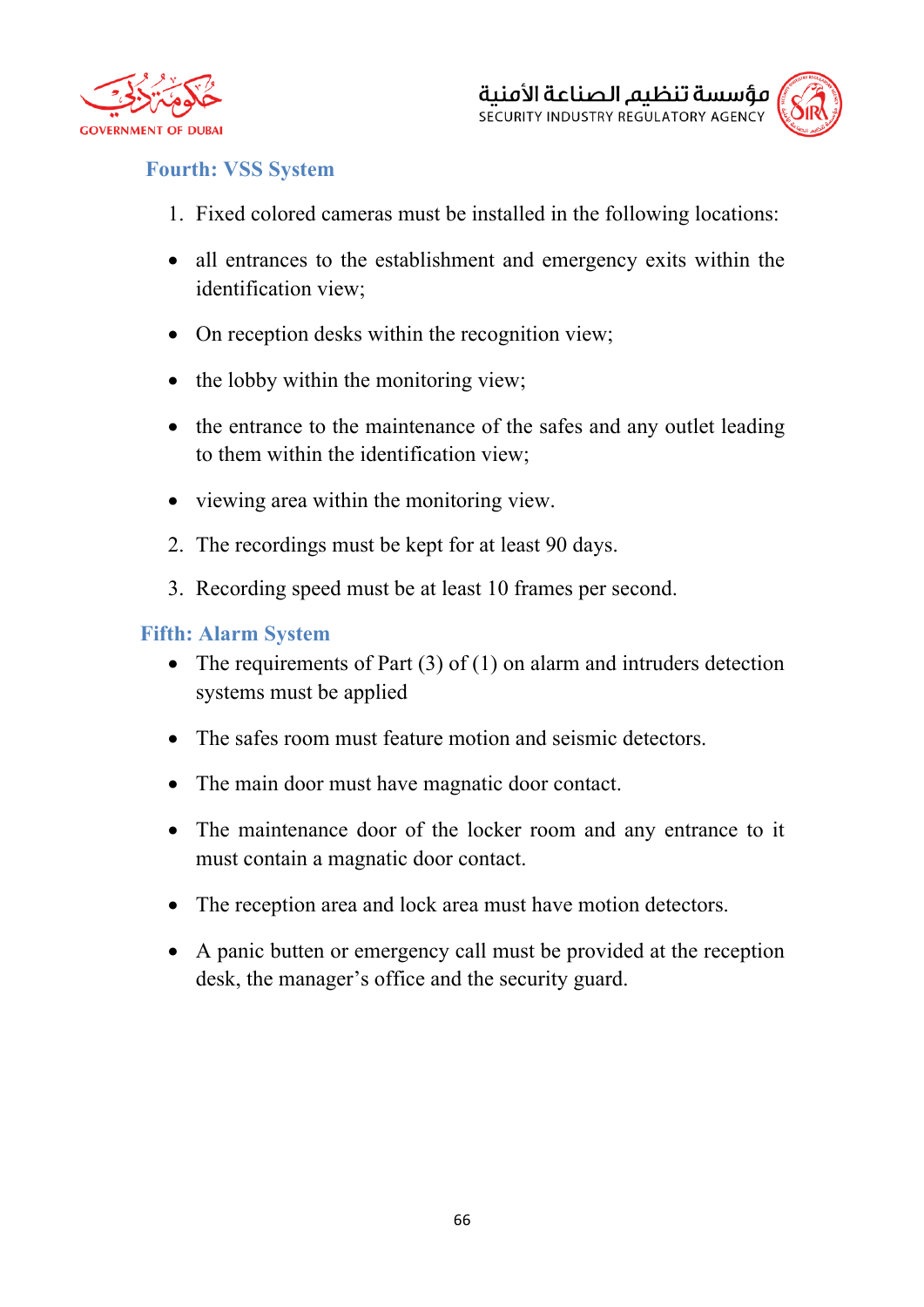



#### **Sixth: Security Procedures and Requirements:**

- Security guards must be provided 24/7.
- A central monitoring system (VideoGuard) must be installed.
- The data of safe renters must be obtained with a copy of their identity proof (such as ID cards or passports).
- There must be a system to verify the identity of the safe renter.
- All renters must be bound by contracts in which they are committed to:
- 1. Refrain from storing any harmful or prohibited substances;
- 2. Refrain from storing any substances that are flammable or explosive.
- 3. Refrain from storing stolen goods or goods that are obtained as a result of a crime.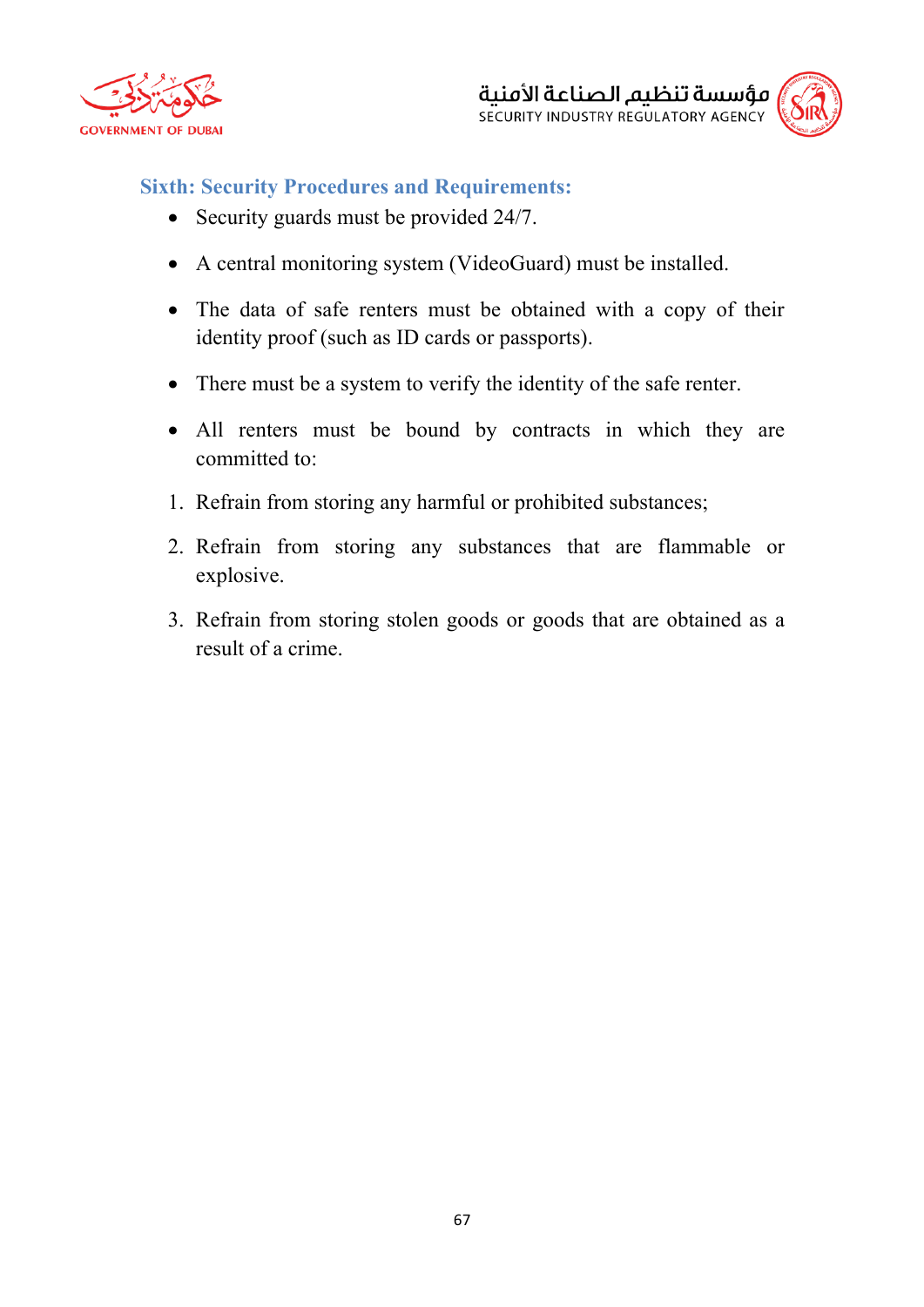



## **17- SIM Cards Shops**

**First: include all commercial facilities that are licensed to sell cell phones SIM cards.**

#### **Second: Security and Technical Requirements:**

- 1. Dedicated table(s) to sell cell phones SIM cards must be provided.
- 2. Fixed colored cameras must be provided on the table(s) dedicated to sell cell phones SIM cards as follows:
	- the purchaser's image is within the identification view;
	- the purchaser's image is within the recognition view.
- 3. The recordings must be kept for at least 31 days for all cameras.
- 4. A central monitoring system (VideoGuard) must be installed.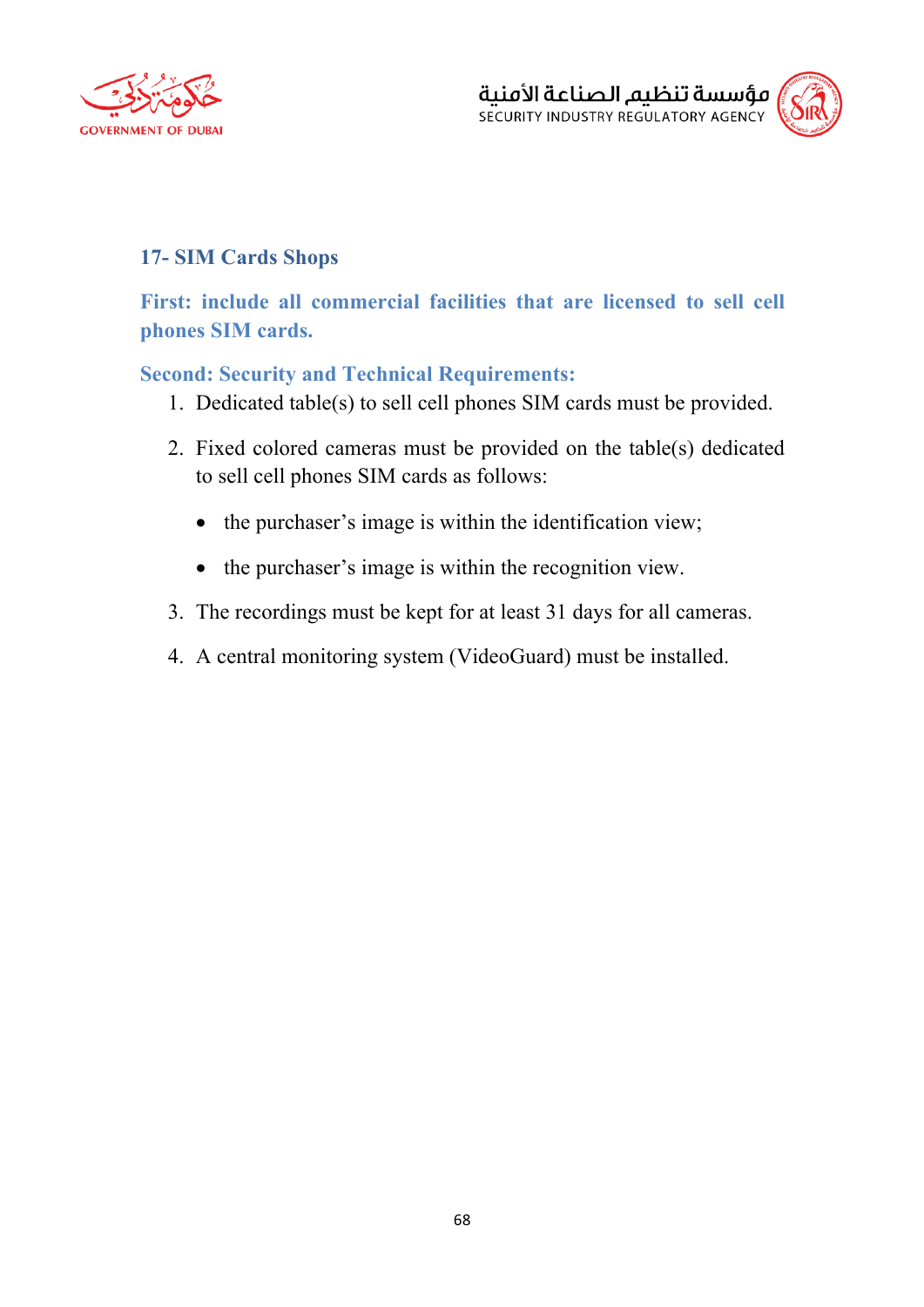



### **18. Shooting Ranges**

### **First: Shooting ranges include the following economic activities**

- 1. Shooting ranges,
- 2. Shooting clubs.

### **Second: Technical Specifications and Requirements**

- 1. Fixed colored cameras must be installed in the following locations:
- all entrances to the establishment and emergency exits so that a person's image is within the identification view;
- all cash desks, reception desks and arms and ammunition handover tables so that a person's image is within the recognition view;
- Inside the arms and ammunition depot so that a person's image is within the recognition view;
- all ranges so that a person's image is within the monitoring view;
- the entrances and exits of the parking lots of vehicles within the view of reading plate numbers;
- drive way of the parking lots of the vehicles within the monitoring view;
- corridors of toilets within the monitoring view;
- corridors so that a person's image is within the monitoring view.
- 2. Digital recording must be kept for at least 31 days for all cameras.
- 3. A central monitoring system (VideoGuard) must be installed.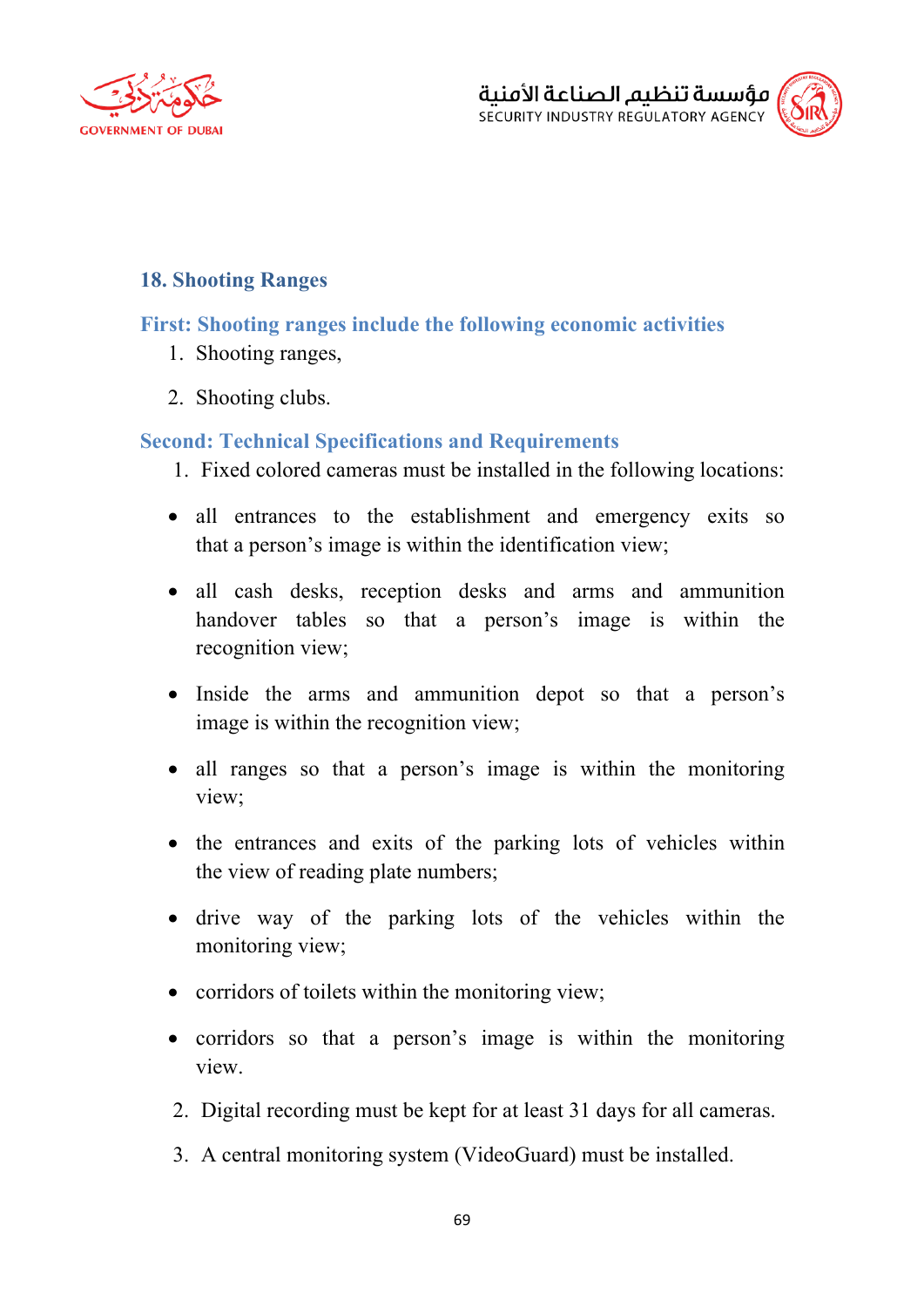

4. Shooting clubs software must be used.



#### **19. Shops of Precious Goods**

**First Shops of precious goods include all commercial facilities selling precious items worth up to AED 10,000 and above.**

#### **Second: Security and Technical Requirements:**

- 1. Fixed colored cameras must be installed in the following areas:
- all entrances to the establishment and emergency exits so that a person's image is within the identification view;
- cash desks so that a person's image is within the recognition view;
- display tables so that a person's image is within the monitoring view;
- Covering the hall of the establishment so that a person's image is within the monitoring view.
- 2. The recordings must be kept for at least 31 days for all cameras.
- 3. A central monitoring system (VideoGuard) must be installed.
- 4. If the establishment displays items worth more than AED 100,000, an alarm system should be provided as follows:
- The requirements of Part (3) of (1) on alarm and intruders detection systems must be applied
- The sensors field must cover the protected areas, offices and the management areas directly related to the establishment so that there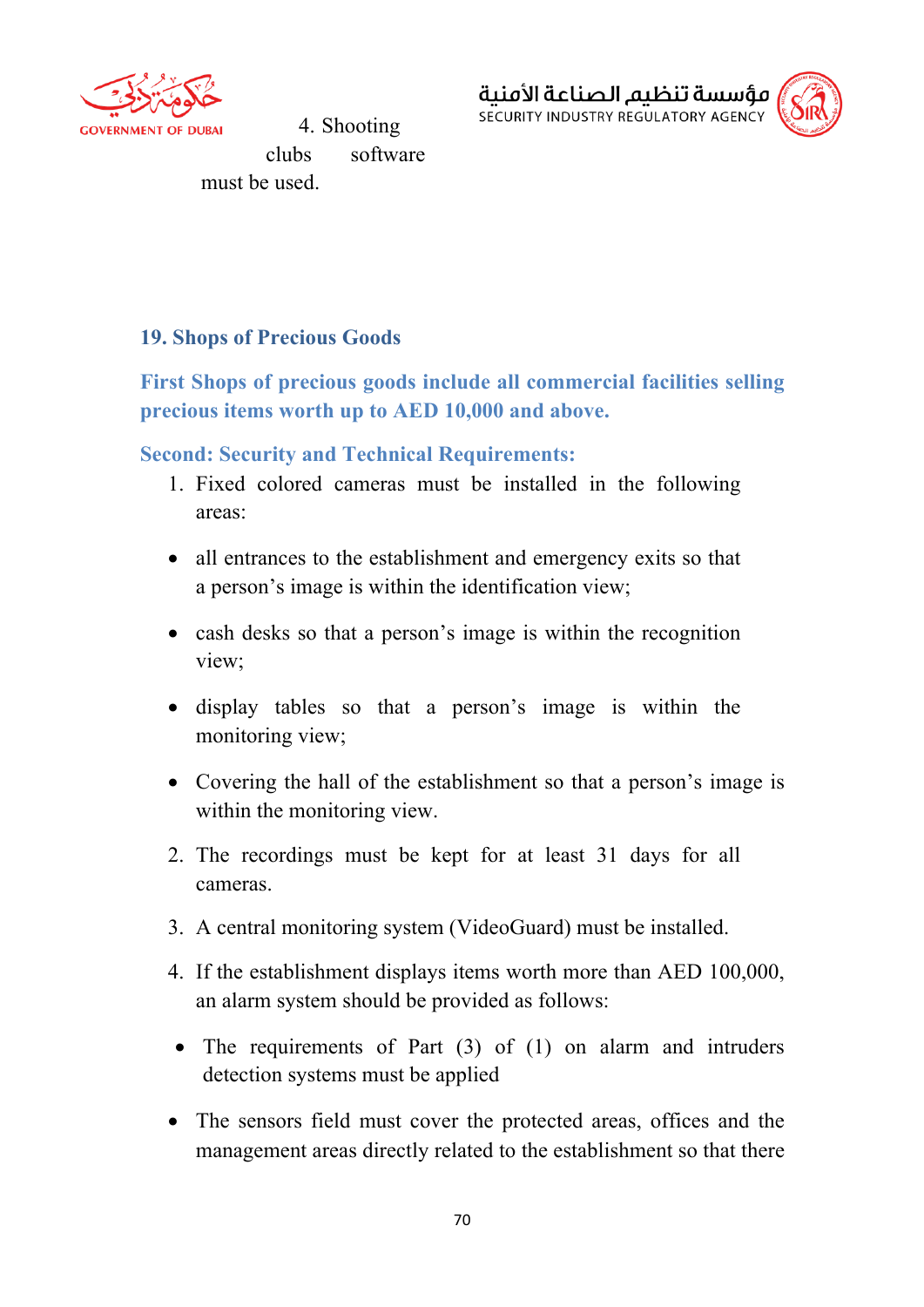

are no zones that can be penetrated to switch off or disable the security system.





• All glass facades of the establishment must be equipped with glass break detectors or motion detectors.

- The main and secondary entrances and emergency exits, if any, must be equipped with magnetic door contact or motion detectors.
- The safe must be equipped with a seismic detector sensor or motion detector sensor.
- The cashier, seller and manager must be provided with panic butten to be used in case of any emergency so that the panic butten at a level that is easily accessible and is not visible at the same time fot the visitor.
- The control panel must be installed in a secure, invisible and inaccessible place.
- The alarm keypad should not be installed near the alarm control panel and should preferably be installed near the entry door.
- The control panel must be connected to the central alarm station.
- Except for strobe light and sirens, no alarms shall be installed outside the establishment.
- The control panel and the siren or strobe must be equipped with a backup battery that operates for 8 hours continuously.
- All sensors must be equipped with tamper detection.
- The establishment administrator must activate the alarm system after the end of the working hours and evacuation of the establishment.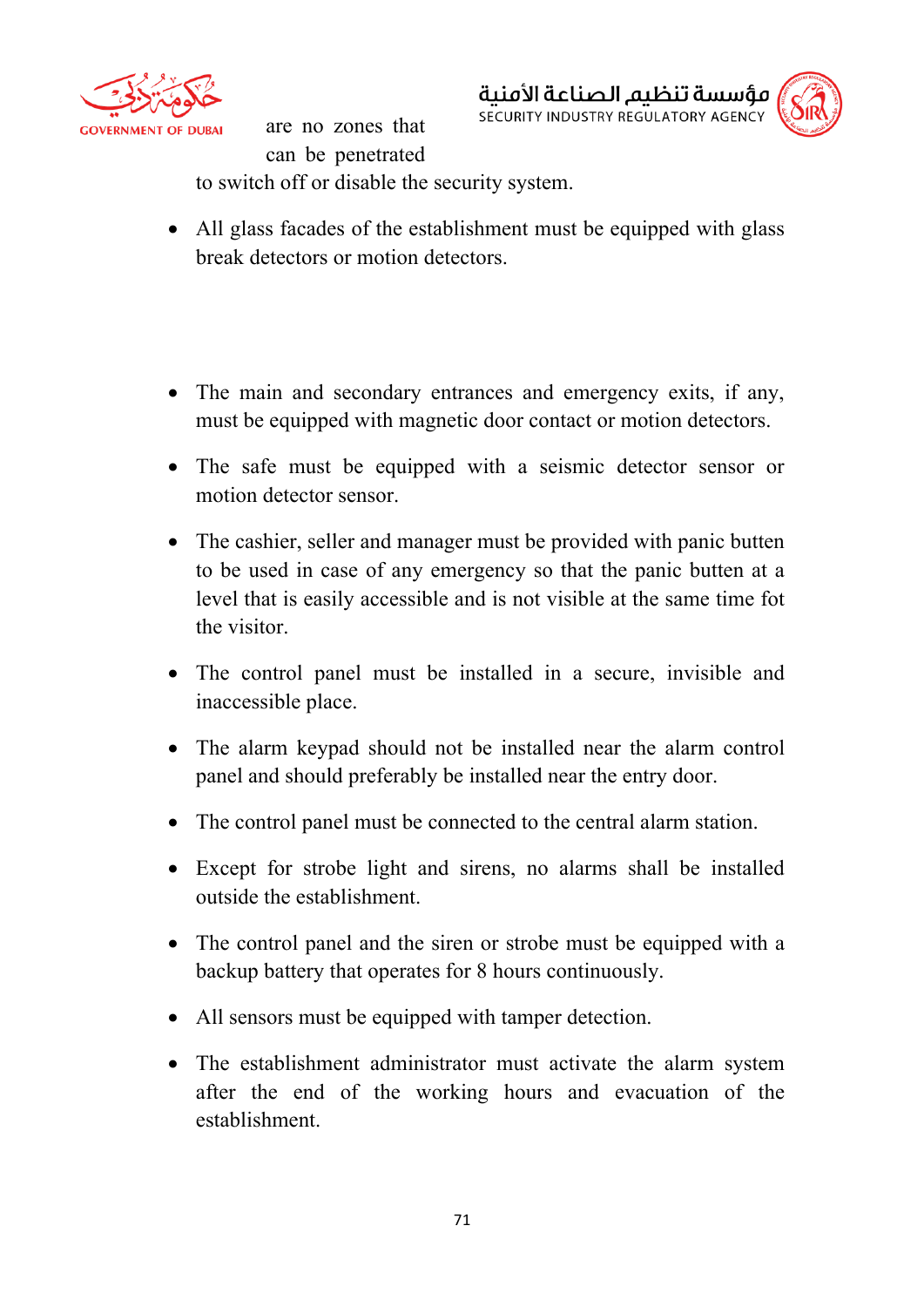

• The establishment



administrator must respond to the police call by moving to the establishment for inspection and ensuring the safety of the site in the event of an intrusion or theft warning.

# **20- Large and Diverse Stores**

**First: Large and diverse stores include the following economic activities**

- Department stores,
- Supermarkets.

#### **Second: Security and Technical Requirements:**

- 1. Fixed colored cameras must be installed in the following areas:
- all entrances to the establishment and emergency exits so that a person's image is within the identification view;
- cash desks so that a person's image is within the recognition view;
- all display tables so that a person's image is within the monitoring view; and
- Covering the hall of the store or the display shelves aisles so that a person's image is within the monitoring view.
- 2. The recordings must be kept for at least 31 days for all cameras.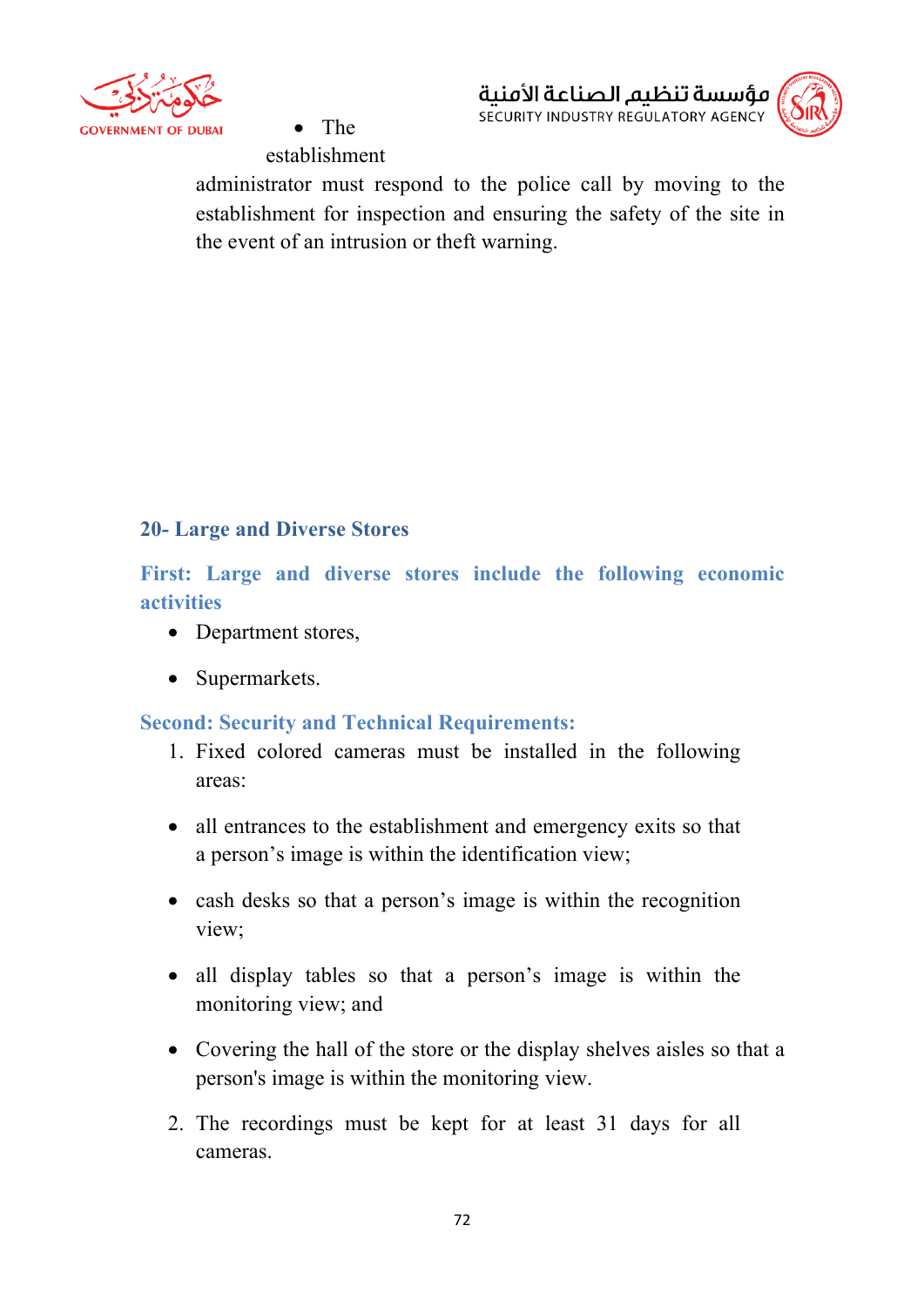

3. A central



monitoring system (VideoGuard) must be installed.

# **21- Military and Hunting Equipment Stores**

#### **First: These stores include the following economic activities**

- Military Equipment Stores,
- Hunting Equipment Stores.

## **Second: Technical Specifications and Requirements**

- 1. Fixed colored cameras must be installed in the following locations:
- entrances to the establishment and emergency exits so that a person's image is within the identification view;
- cash desks and reception and sale desks so that a person's image is within the recognition view;
- storage areas so that a person's image is within the monitoring view;
- Covering the hall of the establishment so that a person's image is within the monitoring view.
- 2. Digital recording must be kept for at least 31 days for all cameras.
- 3. A central monitoring system (VideoGuard) must be installed.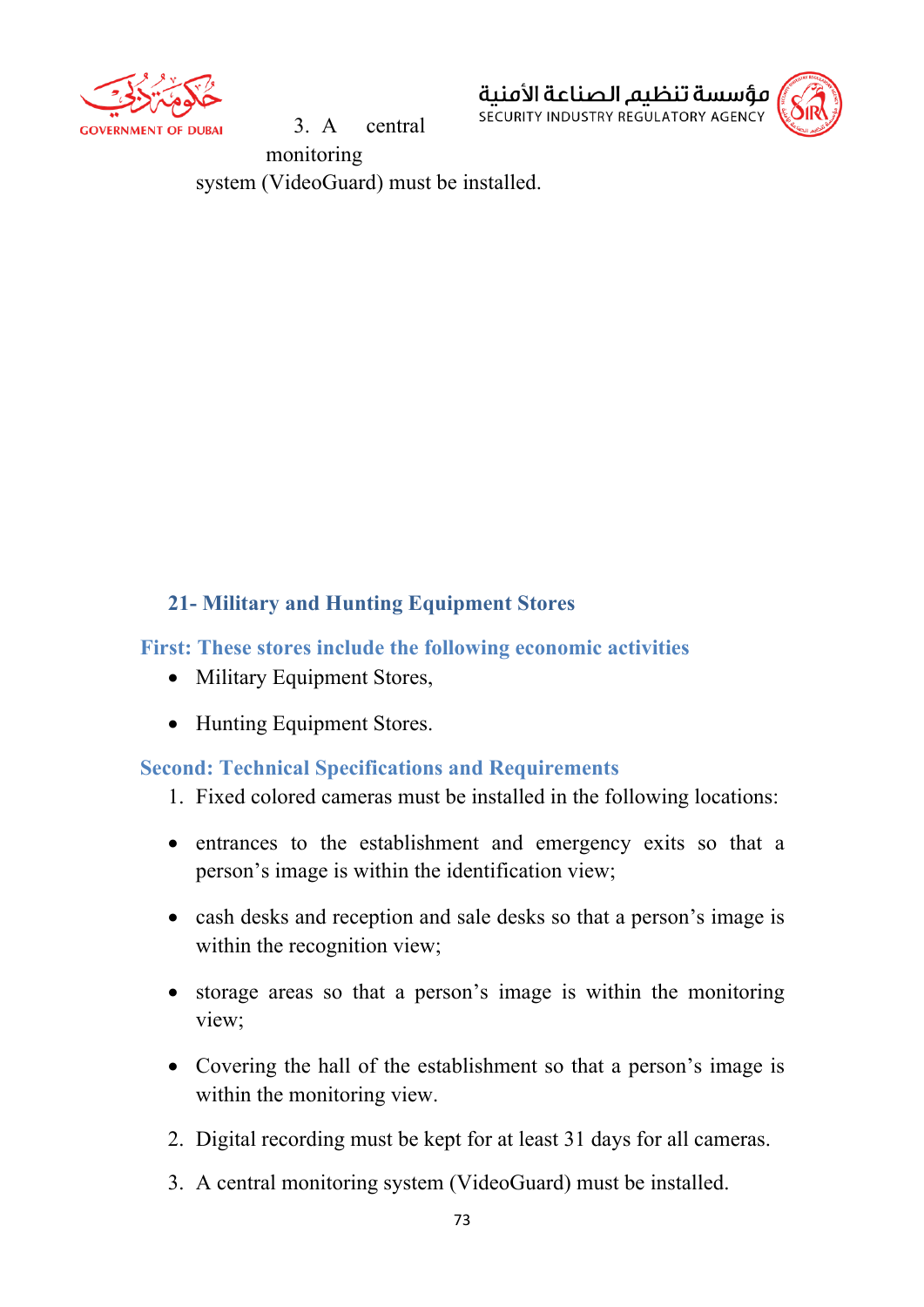

4. Shooting clubs software must be used.



#### **22- Places of Worship**

**First: The following requirements and specifications must be met:**

- 1. VSS cameras must be installed in the following locations:
- all entrances to the establishment so that a person's image is within the identification view;

- all main and secondary emergency exits leading inside or outside the establishment so that a person's image is within the identification view;
- In all places of worship so that a person's image is within the monitoring view;
- the area surrounding the annex building of the place of worship so that a person's image is within the monitoring view;
- all the areas surrounding the place of worship so that a person's image is within the monitoring view;
- all parking lots of the vehicles within the monitoring view;
- elevator lobby and stairs so that a person's image is within the recognition view;
- entrances and exits of parking lots within the view of reading plate numbers.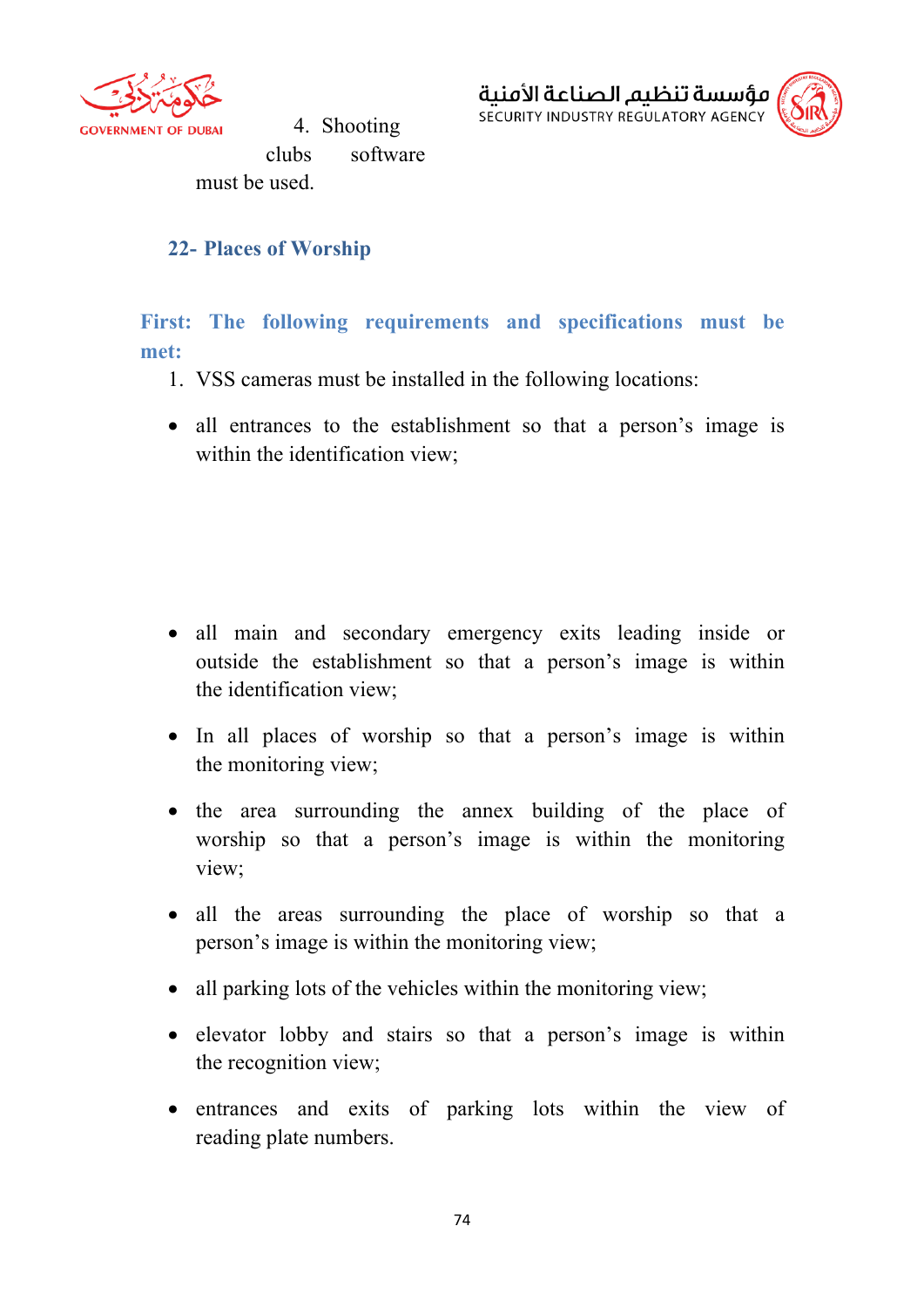

مؤسسة تنظىم الصناعة الأمنىة SECURITY INDUSTRY REGULATORY AGENCY



2. The recordings must be kept for a period of no less than 31 days.

3. IR cameras for the dark spots and outdoor cameras must be used.

## **23-Car Rental Facilities**

# **First: Technical Requirements for the VSS System**

- 1. Colored cameras must be installed as follows:
- entrances to the establishment and emergency exits within the identification view;
- reception desks and contracts conclusion desks within the recognition view; and
- the public area of the establishment within the monitoring view.
- 2. The recordings must be kept for at least 31 days for all cameras.
- 3. A central monitoring system (VideoGuard) must be installed.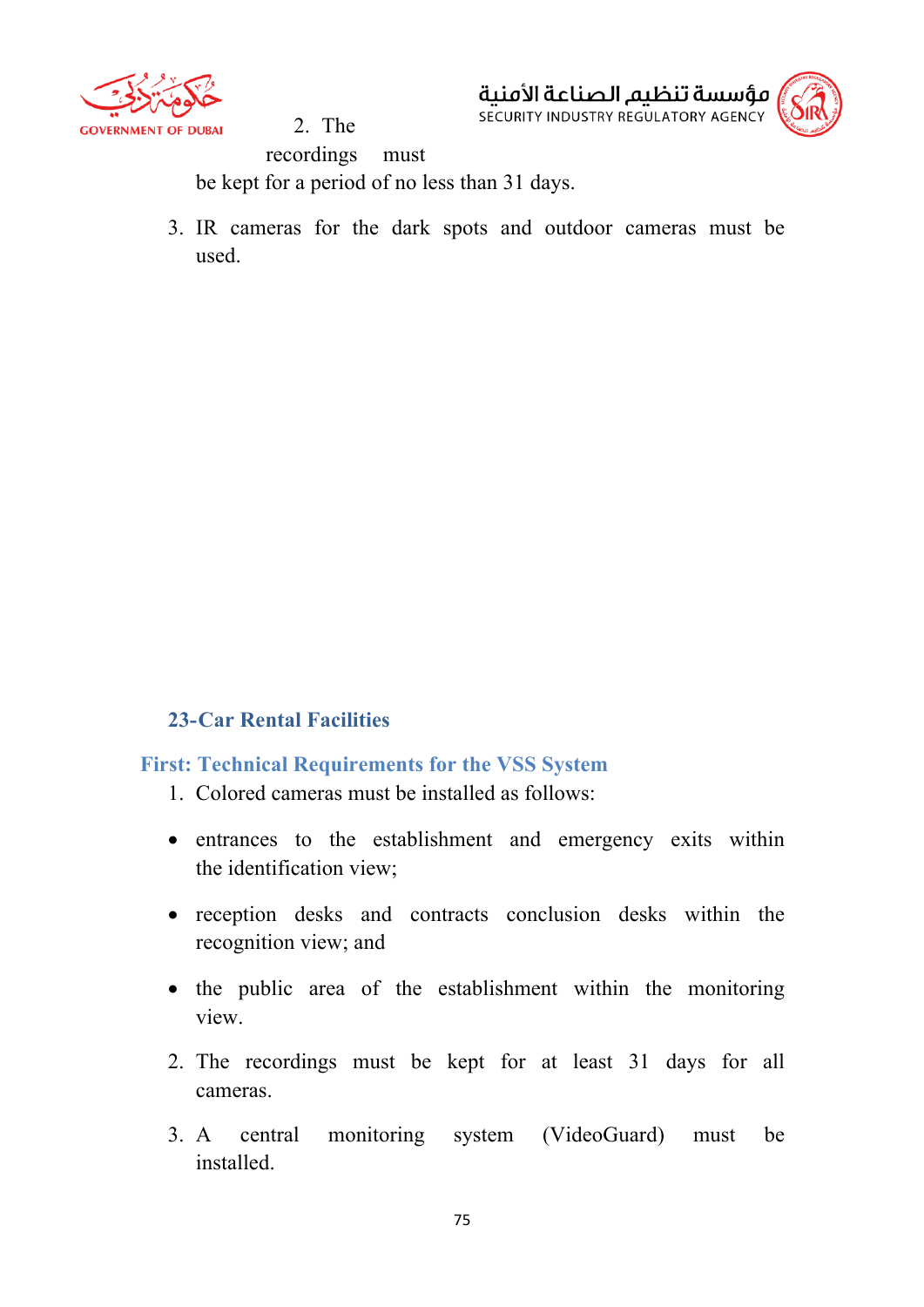



## **24-Vehicle Security and Protection**

## **First: Vehicle security and protection include the following:**

- Vehicles transporting hazardous substances
- Vehicles transporting fireworks
- Vehicles transporting explosives
- Vehicles transporting fuels
- Vehicles transporting liquefied gas
- Safari vehicles
- Rental vehicles
- Rental buses
- Luxury vehicles transporting passengers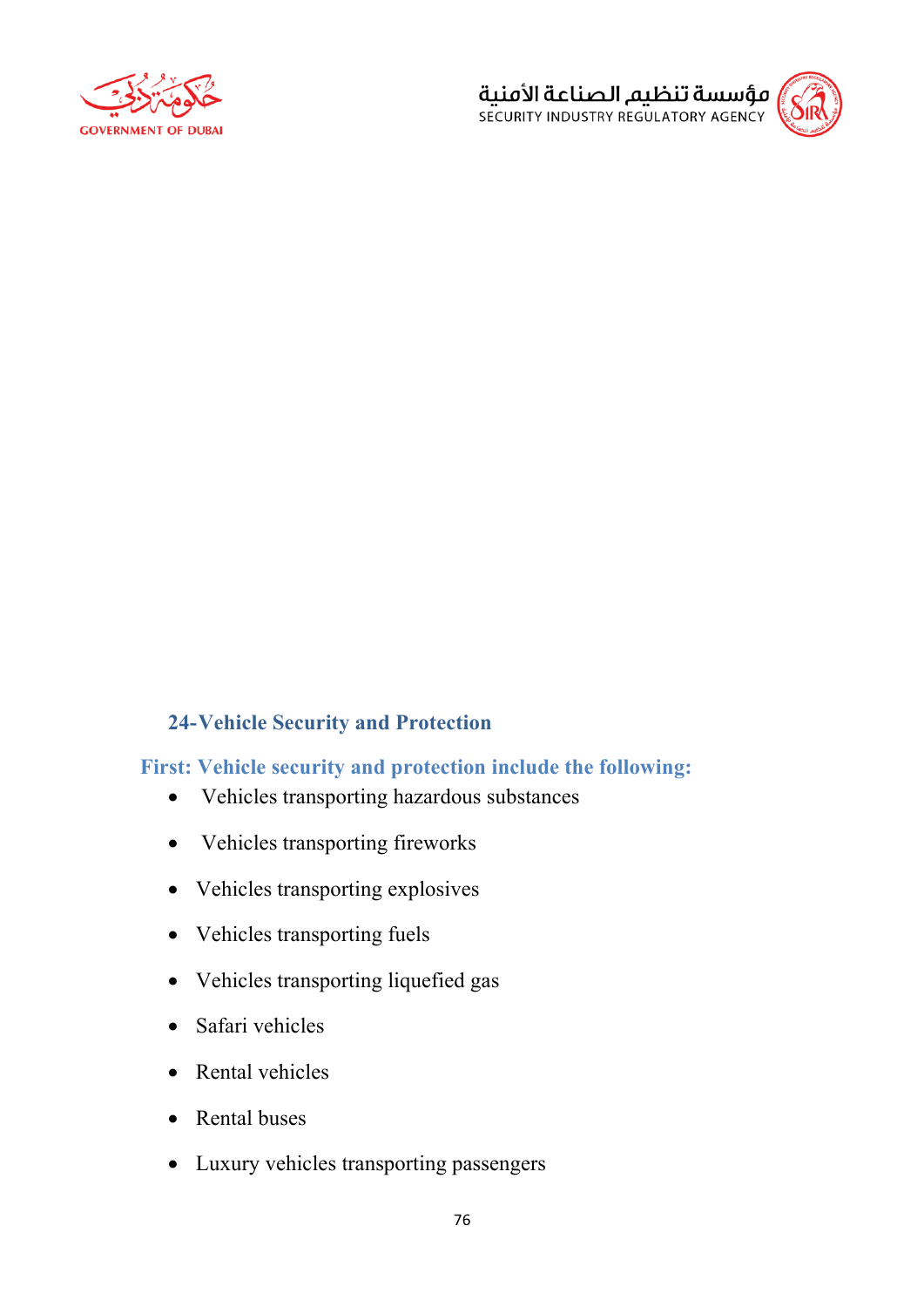

**Second: All vehicles must** 



**install protection and security systems (secure bath) that are approved by SIRA. Such systems must be renewed annually**.

#### **25-Money Transport Vehicles**

**First: The technical standards and requirements that must be fulfilled in money transport vehicles**:

They must be fully armored, from all directions, to resist any potential attack, emergency or fire, provided that the armoring level must be B4 at least, as per the international standards, or equivalent.

**Second: The interior of the vehicle must be divided into three sections as follows:**

- 1. A front section for the driver  $+$  an assistant, a middle section for the assistant guard, and a rear section for the safe.
- 2. The sections designated for the guards must be air conditioned and equipped with appropriate seats and seat belts for every individual in the vehicle.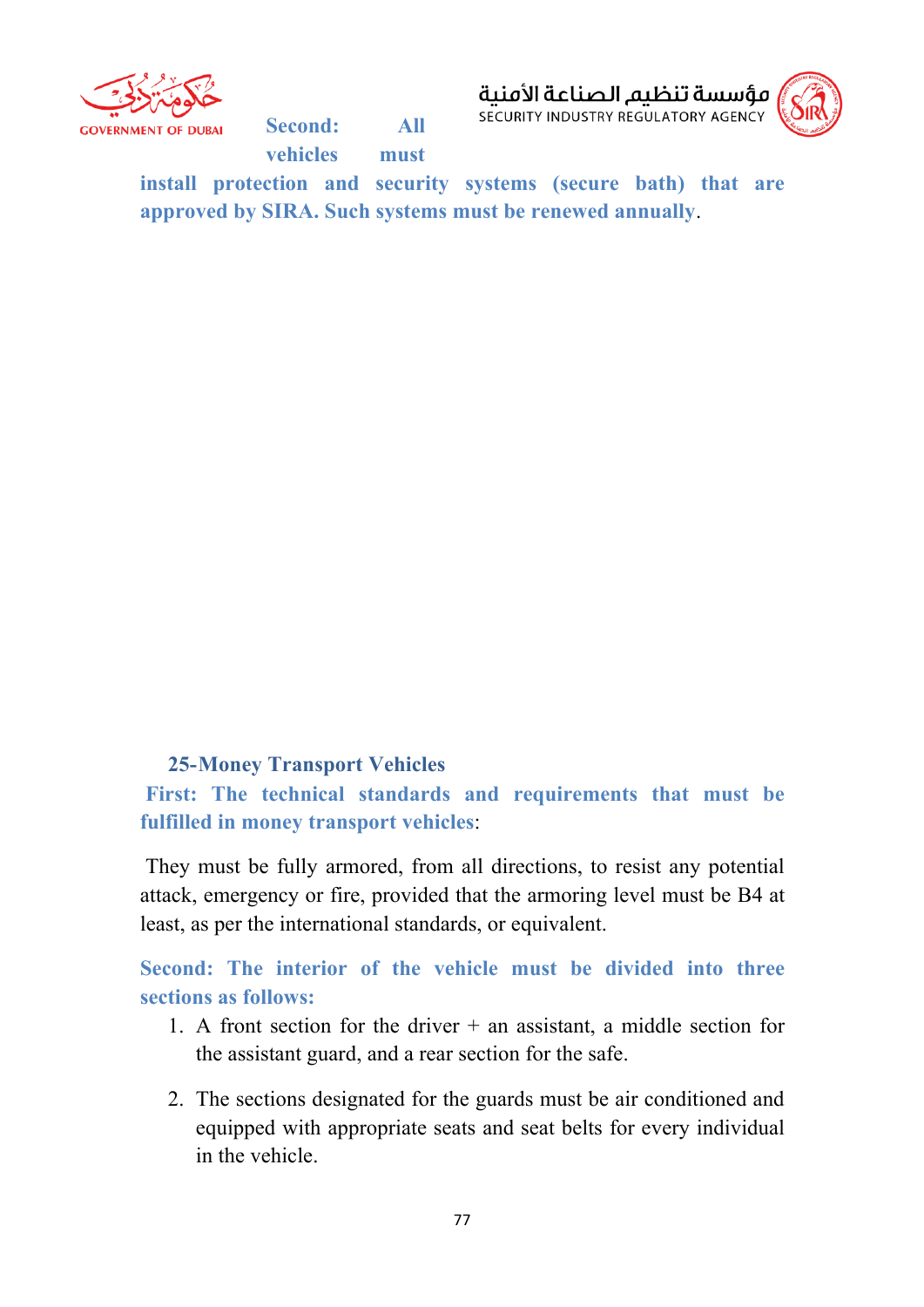

3. Only one door (the side مؤسسة تنظيم الصناعة الأمنية SECURITY INDUSTRY REGULATORY AGENCY



door) must be used for getting on and off, in addition to the front doors, which must be used in emergencies only.

- 4. The front view for the vehicle crew must be no less than 200 degrees with the naked eye.
- 5. All wheels must be equipped with an internal rubber frame to ensure that the vehicle keeps moving for no less than (100) onehundred kilometers in case any of the tires was punctured or damaged.
- 6. The evacuation hole measurements must be no less than 60 cm x 60 cm.
- 7. The locks must be secure and cannot be unlocked or tampered with using normal ways.
- 8. All doors must be connected to one electromechanical lock system that works by exchange (exchange system: the safe door will not open if there is another door is open in the rear section).
- 9. All door hinges must be inside the vehicle and must be very durable.
- 10.The safe lock must feature a digital key with fingerprint reader that can be unlocked by the ID card and a digital keypad.
- 11.The engine starter must be connected to the vehicle entry system and an electronic operation system that works with the ID card and a digital keypad.
- 12.The vehicle must be equipped with a GPS tracker, which is approved by SIRA, to identify the location of the vehicle.
- 13.The GPS tracker of the vehicle's location must be connected to the central monitoring station of the service provider.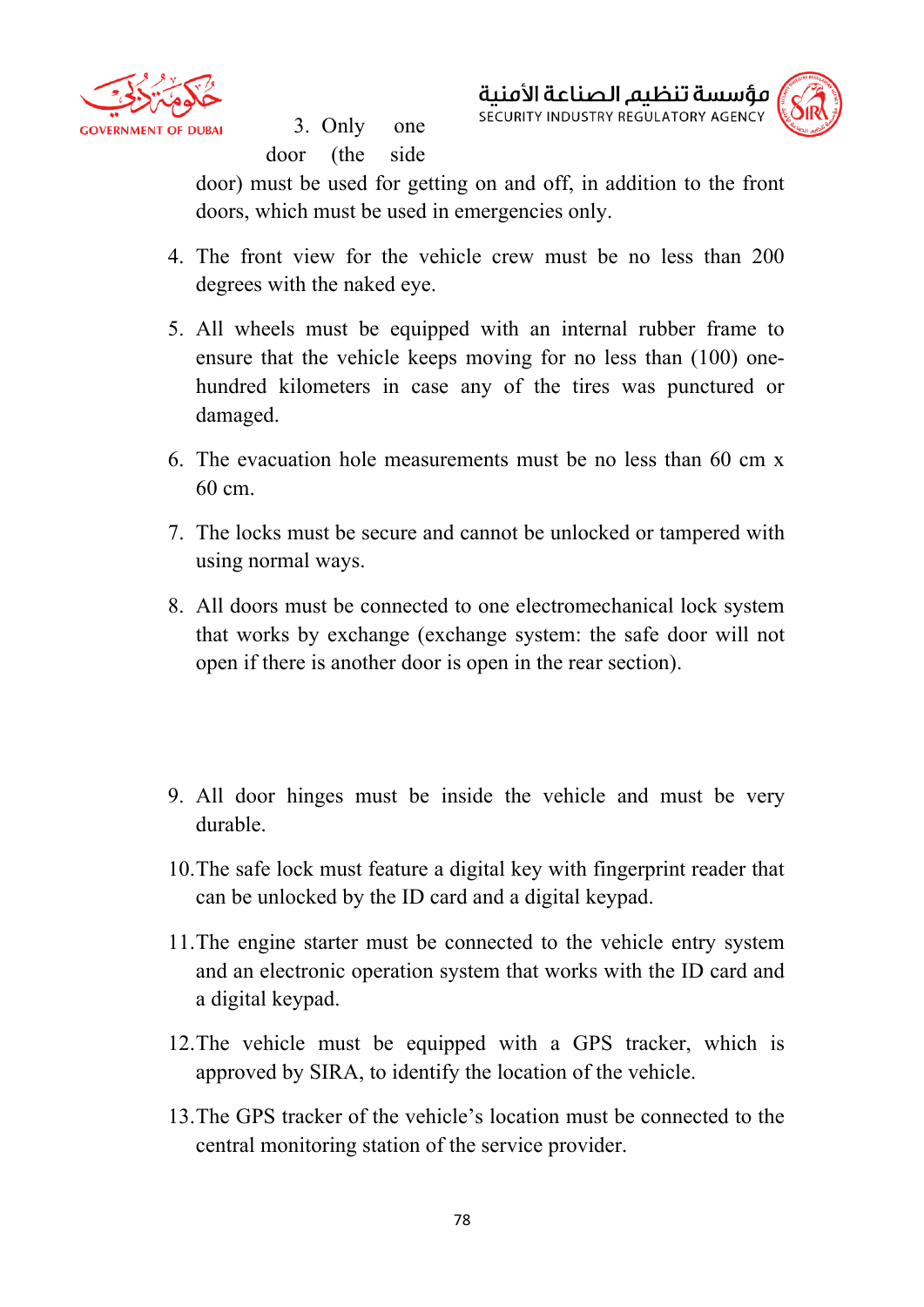

14.The vehicle must be equipped



with an alarm system against intrusion or theft. The help key must be within the reach of the driver and his assistant, and it must be linked to the central monitoring station of the service provider.

**Third: Requirements of the visual surveillance system:**

- 1. The vehicle must be equipped with no less than 5 surveillance cameras in the following locations:
- In the front: Covering the whole front part of the vehicle, with an angle of view no less than 110°;
- In the rear: Covering the whole rear part of the vehicle, with an angle of view no less than 110°;
- Inside the middle cabin of the vehicle: covering the safe door as well as the entry and exit door; and
- The right and left corners of the vehicle: covering the vehicle's sides with an angle of view no less than 90°.
- 2. The quality of the recording must not be less than Full HD 1080p with 25 frame per second.
- 3. The cameras must be IP66 rated

## **Fourth: Requirements of the Recording Device**

- 1. The recording device must be able to record, display and extract the recording, all at the same time.
- 2. A monitor showing all camera feeds at the same time must be installed in front of the driver and his assistant.
- 3. The recording device must be kept in a clean and secure place to protect it against theft, damage or tampering.
- 4. The recording device must be designed especially for these vehicles.
- 5. The recording device must come with a solid-state drive (SSD).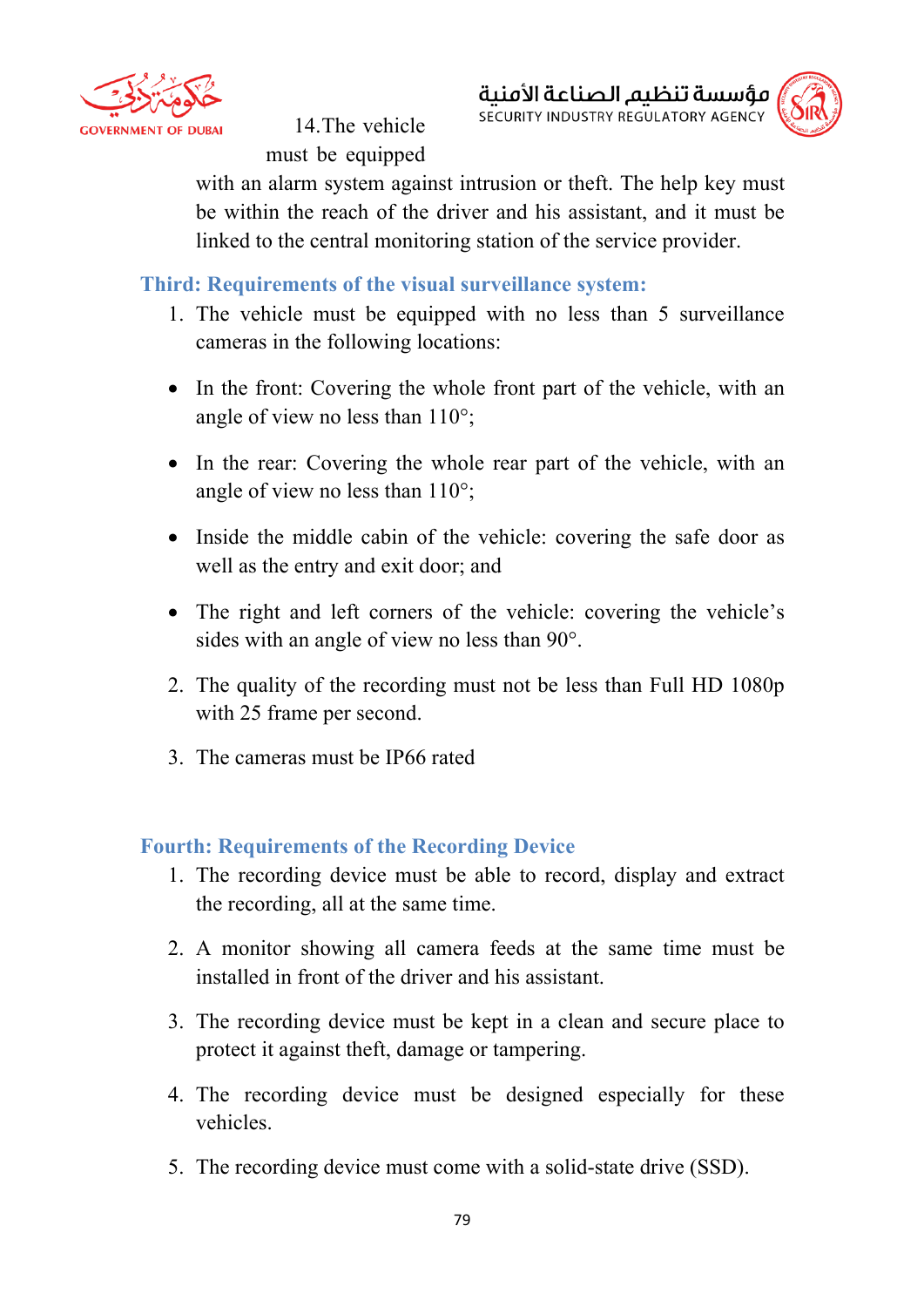

6. The system must be مؤسسة تنظيم الصناعة الأمنية SECURITY INDUSTRY REGULATORY AGENCY



connected to the vehicle's backup battery.

- 7. The recordings must be kept for at least 31 days.
- 8. All system cables must be kept in secure conductes.
- 9. The vehicle weight, after armoring, must not exceed the weights determined by the manufacturer of the vehicle. In case the vehicle weight exceeds the allowed limit, all mechanical specifications of the vehicle must be adjusted to comply with the new weight.
- 10.The vehicle must be equipped with emergency equipment to handle abrupt and simple malfunctions in the vehicle such as a flashlight, gloves, safety equipment, first aid kit, etc.
- 11.Any other equipment or supplies required by the competent authority (SIRA).

#### **26. Vehicles of Mobile ATMs:**

**First: The technical standards and requirements that must be fulfilled in mobile ATM vehicles:**

- 1. The interior of the vehicle must be divided into two sections as follows:
- The front section is for the driver and his assistant, and the rear section is for the safe; and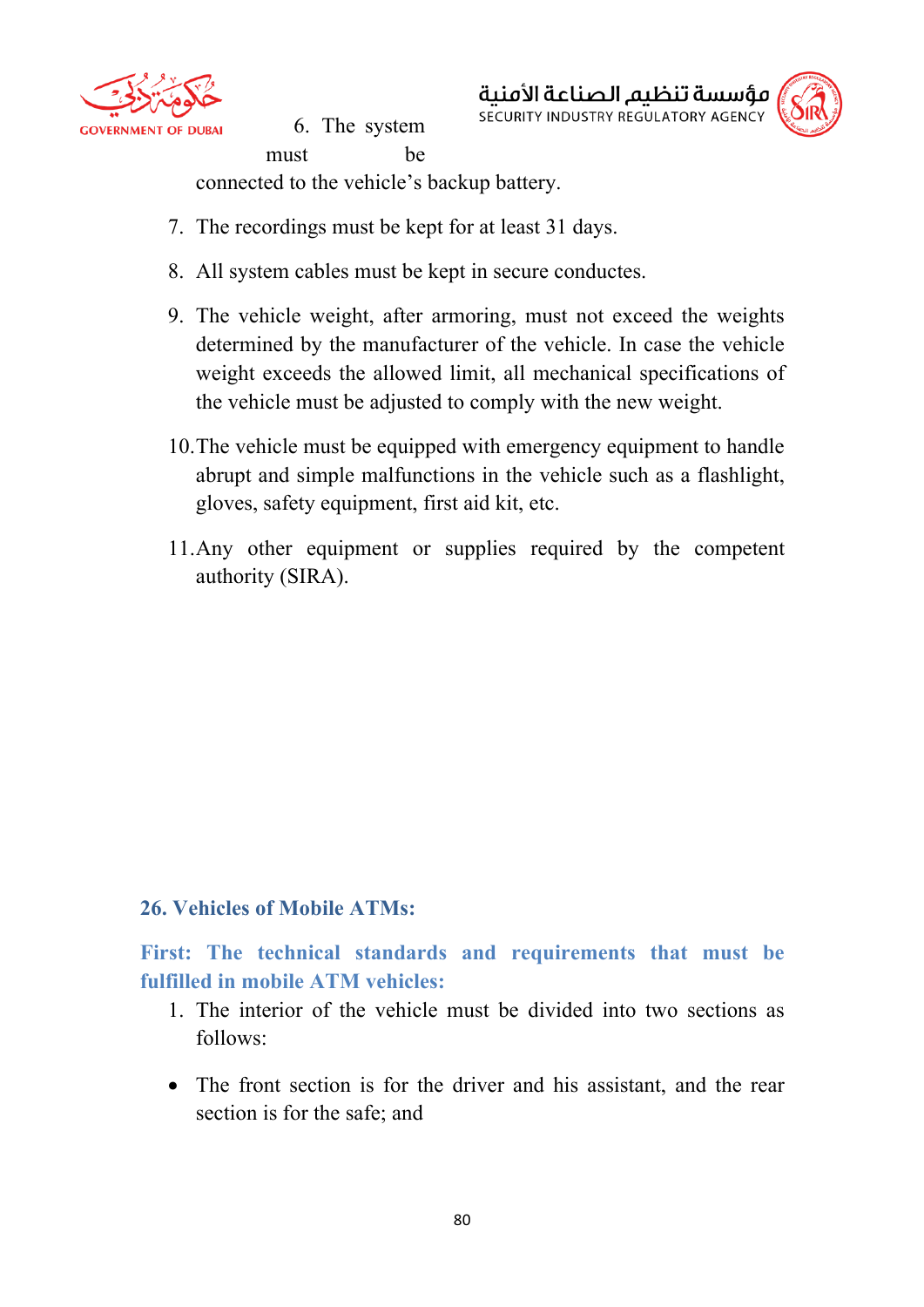

• The



sections

designated for the guards must be air conditioned and equipped with appropriate seats and seat belts for every individual in the vehicle.

- 2. Only the ATM room must be fully armored, from all directions, to resist any potential attack, emergency or fire, provided that the armoring level must be B2 at least, as per the international standards, or equivalent.
- 3. Only one door (the side door) must be used for getting on and off, in addition to the front doors, which must be used in emergencies only.
- 4. The front view for the vehicle crew must not be less than 200 degrees with the naked eye.
- 5. All wheels must be equipped with an internal rubber frame to ensure that the vehicle keeps moving for no less than 110 kilometers in case any of the tires was punctured or damaged.
- 6. The evacuation hole measurements must not be less than 60 cm x 60 cm. Its locks must be secure and cannot be unlocked or tampered with in normal ways.
- 7. All doors must be connected to one electromechanical lock system that works by exchange (exchange system: the safe door will not open if there is another door is open in the rear section).
- 8. All door hinges must be inside the vehicle and must be very durable.
- 9. The ATM room must be accessible through the ID card.
- 10.The engine starter must be connected to the vehicle entry system and an electronic operation system that works with the ID card and a digital keypad.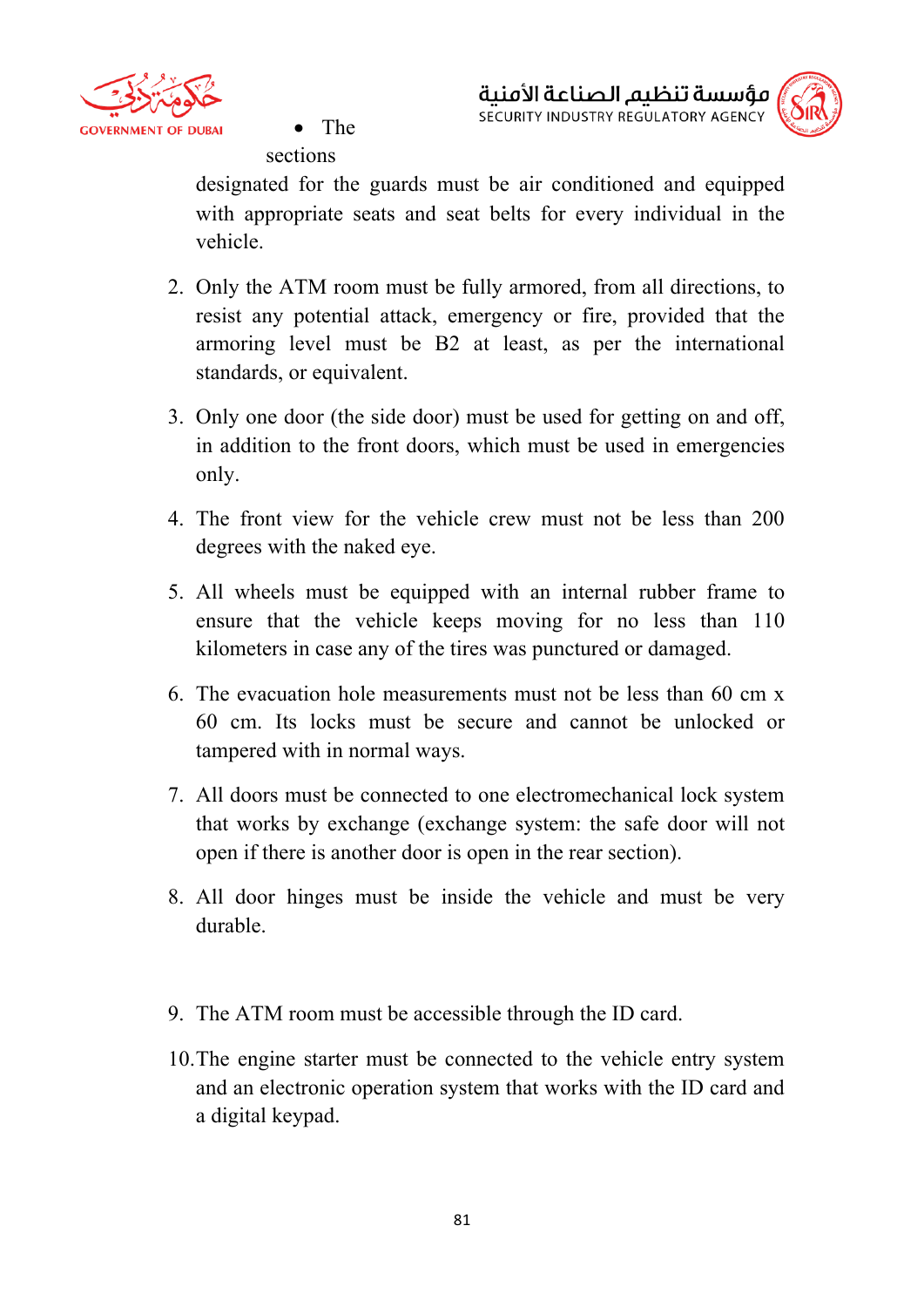

11.The vehicle must be equipped



with a GPS tracker, which is approved by SIRA, to identify the location of the vehicle.

12.The GPS tracker of the vehicle's location must be connected to the central monitoring station of the security service provider.

## **Second: Requirements of the Vehicle Tracking System**

- 1. The system approved by SIRA is used.
- 2. It must be connected to the vehicle operation system to make it possible to stop the vehicle remotely.

# **Third: Requirements of the Vehicle Entry System**

- 1. The vehicle must be equipped with an alarm system against intrusion or theft. The help key must be within the reach of the driver and his assistant, and it must be linked to the central monitoring station of the security service provider.
- 2. All system cables must be kept in secure conductes.

# **Fourth: Requirements of the Visual Surveillance System:**

- 1. The vehicle must be equipped with no less than 7 surveillance cameras in the following locations:
- In the front: Covering the whole front part of the vehicle, with an angle of view no less than 110°;
- In the rear: Covering the whole rear part of the vehicle, with an angle of view no less than 110°;
- Inside the middle cabin of the vehicle: covering the safe door as well as the entry and exit door;
- The right and left corners of the vehicle: covering the vehicle's sides with an angle of view no less than 90°;
- Above the ATM;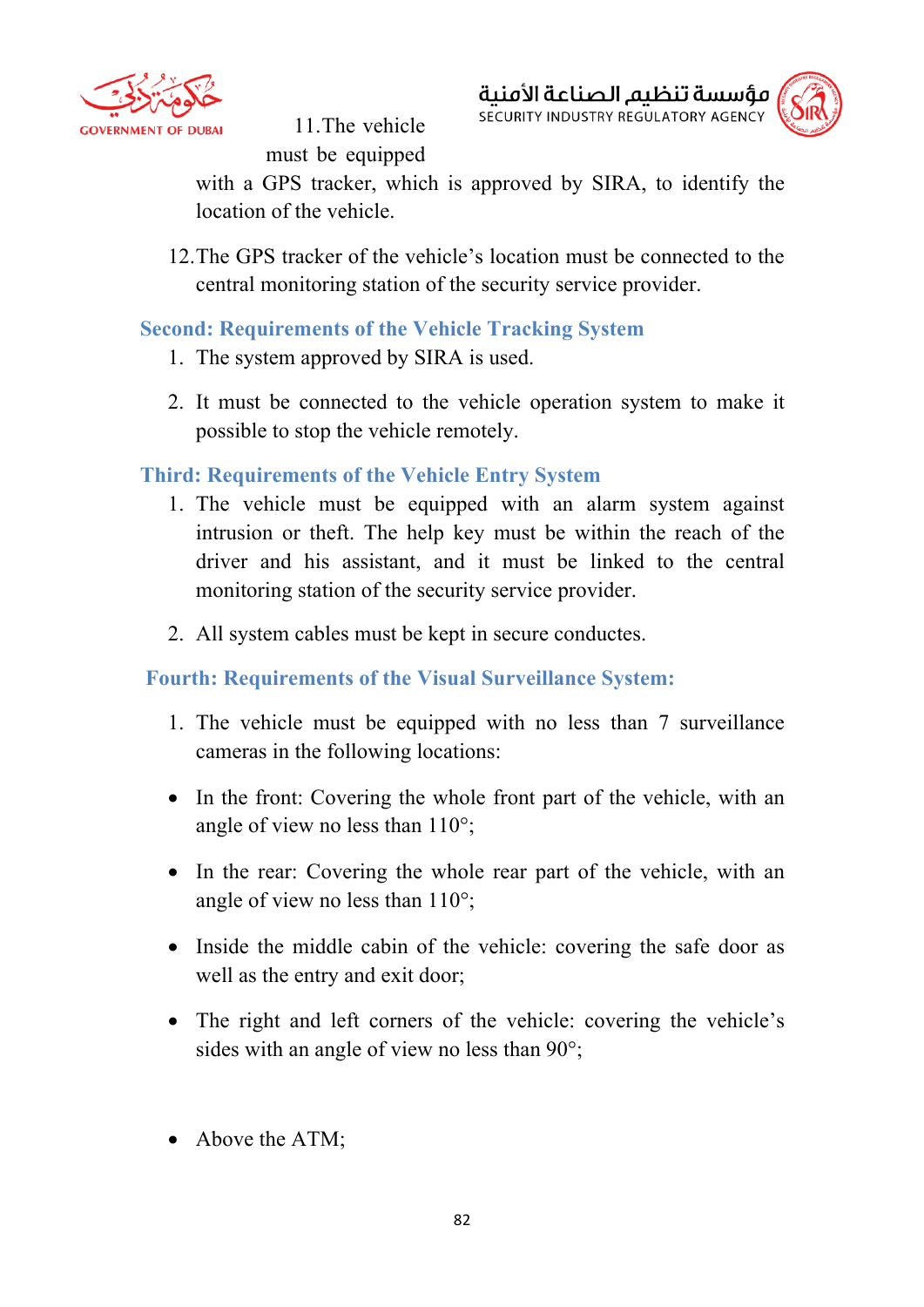

Inside the ATM, as required مؤسسة تنظىم الصناعة الأمنىة SECURITY INDUSTRY REGULATORY AGENCY



by law.

- 2. The quality of the recording must not be less than Full HD 1080p with 25 frame per second.
- 3. External cameras must be IP66 rated

# **Fifth: Requirements of the Recording Device**

- 1. The recording device must be able to record, display and extract the recording, all at the same time.
- 2. A monitor showing all camera feeds at the same time must be installed in front of the driver and his assistant.
- 3. The recording device must be kept in a clean and secure place to protect it against theft, damage or tampering.
- 4. The recording device must be designed especially for these vehicles.
- 5. The recording device must come with a solid-state drive (SSD).
- 6. The system must be connected to the vehicle's backup battery.
- 7. The recordings must be kept for at least 31 days.
- 8. All system cables must be kept in secure conductes.
- The vehicle weight, after armoring, must not exceed the weights determined by the manufacturer of the vehicle. In case the vehicle weight exceeds the allowed limit, all mechanical specifications of the vehicle must be adjusted to comply with the new weight.
- The vehicle must be equipped with emergency equipment to handle abrupt and simple malfunctions in the vehicle such as a flashlight, gloves, safety equipment and first aid kit.
- Adequate lighting must be provided around the vehicle and the ATM.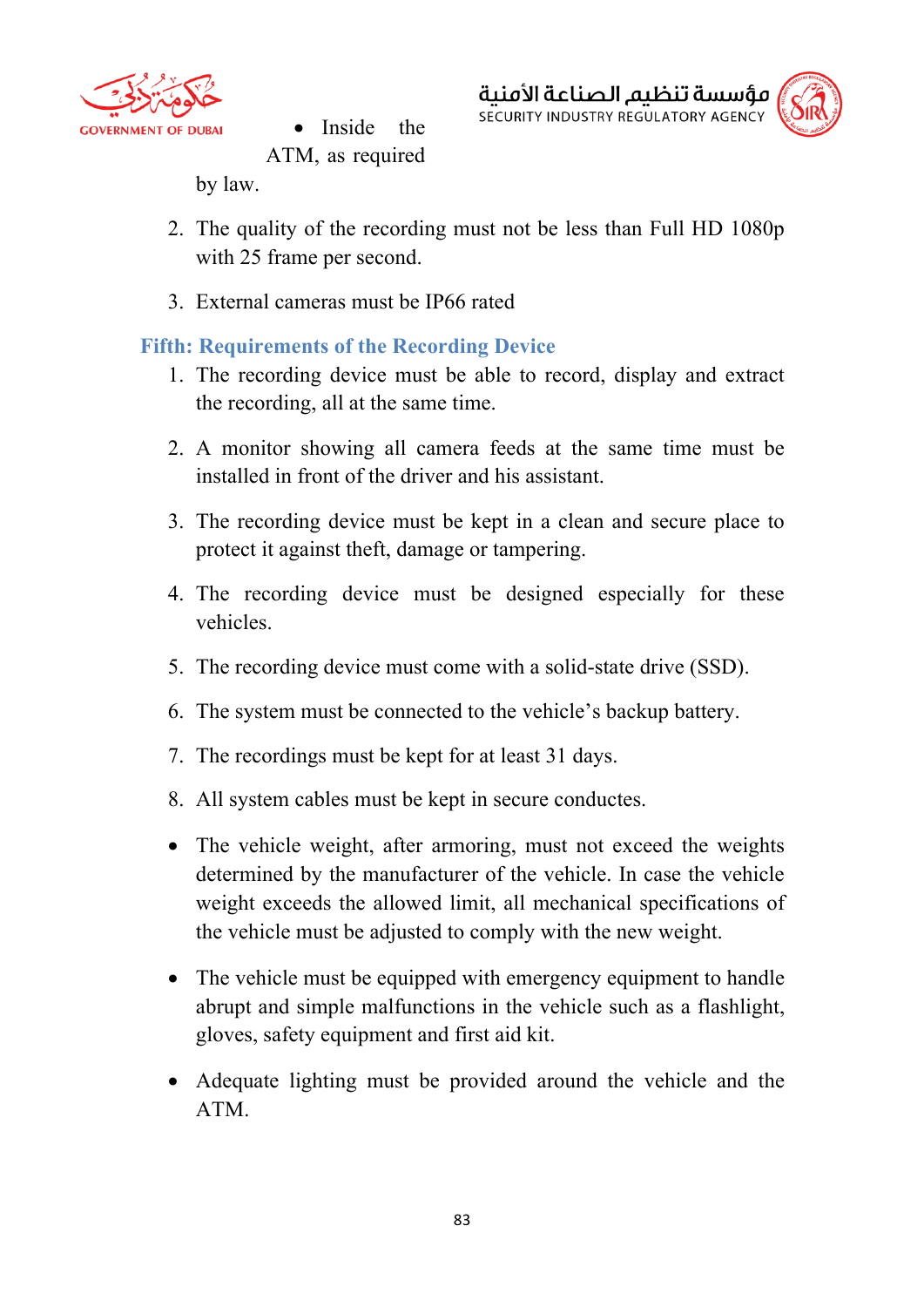

**Sixth: The** 





# **specifications must be provided in the ATM:**

**following** 

- 1. The money supply door must be in the rear part.
- 2. It must be installed on the vehicle's floor.
- 3. The visible part of the ATM must be the user interface only; all other parts must be hidden.
- There must be a space of no less than 21 cm between the rear entrance and the ATM, with a secure door to close this area in case the vehicle is moving.
- Any other equipment or supplies required by SIRA.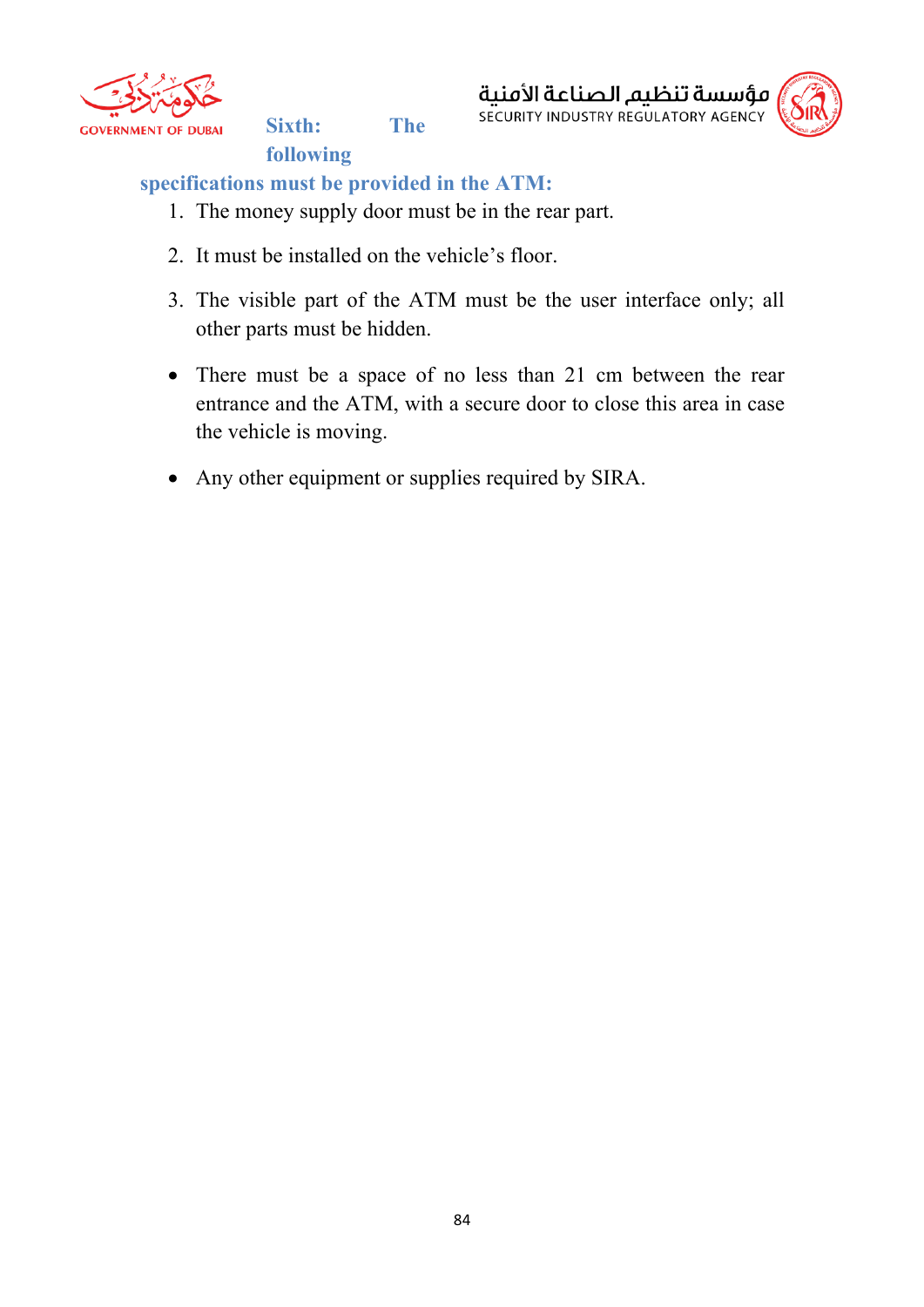



## **27. Transport and Delivery of Money**

#### **First: All money transport companies must abide by the following:**

- 1. Receipt and delivery of money inside secure bags sealed with unique serial numbers.
- 2. The receipt and delivery process must be at the client's site, in a secure location under surveillance by cameras to record the process.
- 3. Both delivering and receiving parties must ensure the safety of the package, its seal and serial number.
- 4. It is prohibited for the employee of the money transport company to count the money before receiving He must comply with his role only, which is to transfer the moneybags.
- 5. The moneybag must be opened only in the cash center by the concerned employee under the surveillance of cameras and after ensuring the safety of the bag and the serial number of its seal.
- 6. In case there was any tear or rip in the bag, the money transport company must be held liable for any shortfall of the amount provided by the client as from the total amount in the bag.
- 7. In case the bag was intact but the amount was less than the amount stated by the client, the money transport company must notify the client immediately of this matter or provide the client with the footage of the bag opening, showing that the bag and serial number were intact.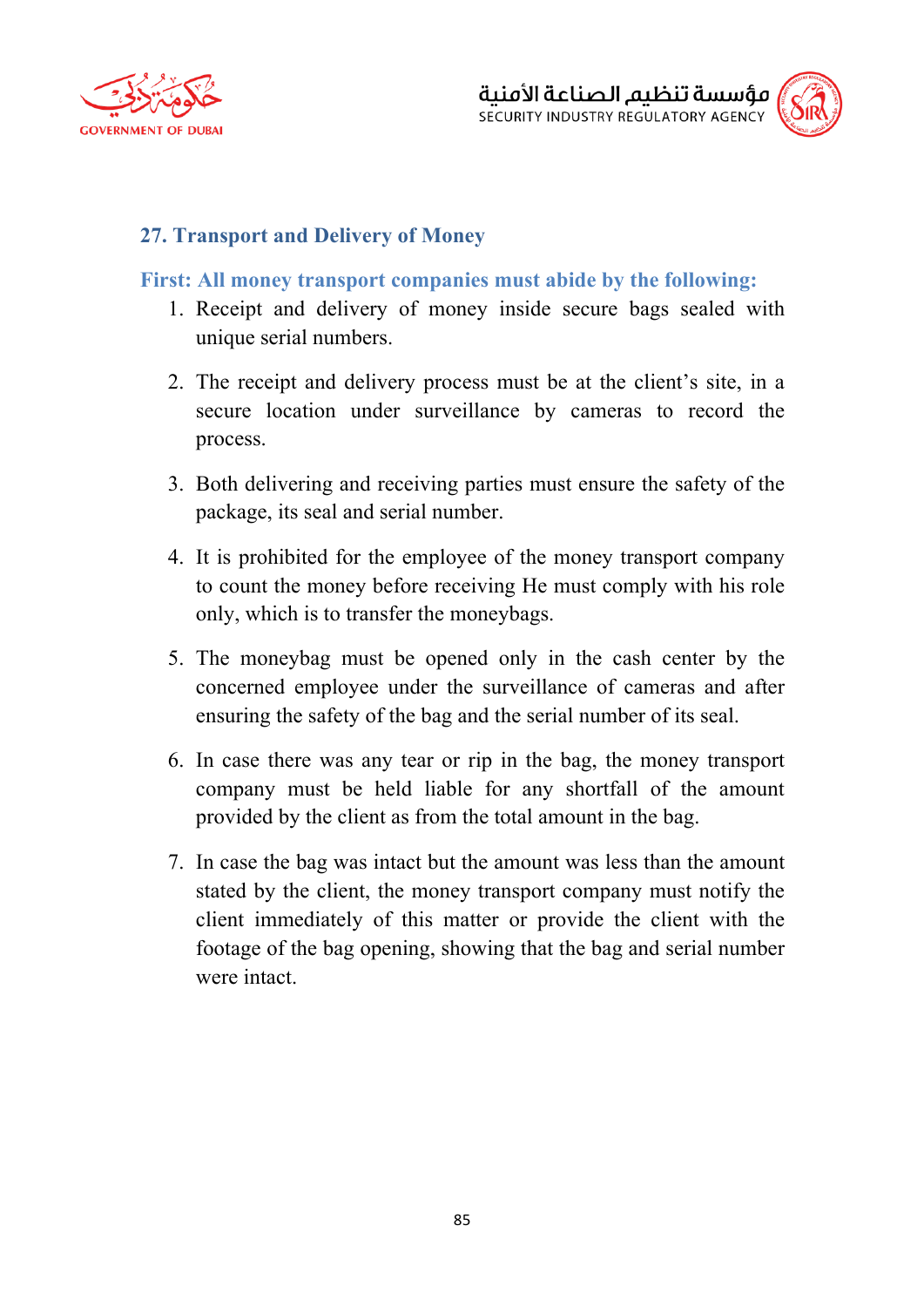



#### **28. The Security Surveillance Operations Center**

#### **First: The following requirements and specifications must be met:**

- 1. The area of the operations room must not be less than 300 sq. ft., and may be increased as deemed fit by the competent authority.
- 2. The operations room must work 24/7/365.
- 3. Employees in the room must not be less than 2 employees and room superviser. This number may be increased depending on the area and systems of the room.
- 4. The shift must not exceed 8 hours a day.
- 5. A communication method between the operations room and the security guards must be provided according to the location of the guards.
- 6. The operations room must have the possibility to be linked to the police.
- 7. A hotline with the police, ambulance and civil defense.
- 8. The operations room must be secured by security system and alarm systems connected to the police.
- 9. A backup power source must be provided for the computer systems, which works with batteries for no less than two hours.
- 10.The primary power source of the room must be connected to a backup power generator that works automatically in emergencies of electricity failure to operate all equipment and devices in the room.
- 11.Time in all devices in the room must be synchronized with the actual time.
- 12.Safety systems must be provided.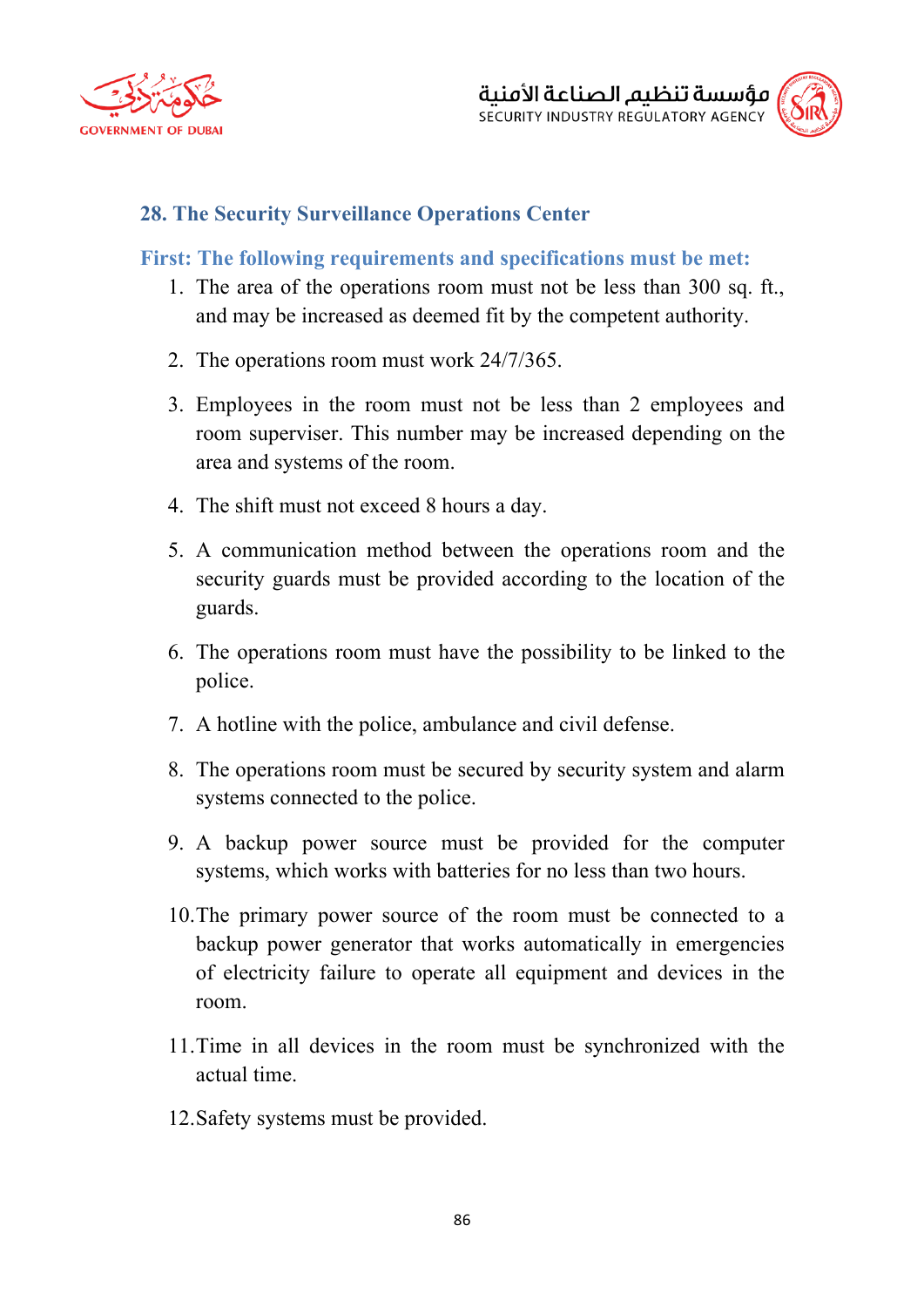

مؤسسة تنظيم الصناعة الأمنية SECURITY INDUSTRY REGULATORY AGENCY 13.There must be maintenance



contracts for all the devices inside the operations room.

14.There must be an evacuation plan and an emergency plan known for all employees in the operations room.

15.Adequate spaces or locations must be provided for the following:

- Space for the devices;
- Space for the employees of the control room;
- Space for the large screens (if required);
- Adequate space for maintenance;
- Space for the services.
- 16.The operations room must not have windows in a location that reveals the details of the work to anybody outside the room.
- 17.It must be in a location secured against any attack or penetration.
- 18.It must have additional wiring channels.
- 19.The wiring channels must be protected against all reptiles, rodents and any other creatures that can cut or damage the connectors.
- 20.The furniture designated for long periods must be used.
- 21. All wires and connectors must be hidden.
- 22.The recording devices and their accessories and wires must be put inside safe containers.
- 23.Surveillance cameras must be installed to cover all acts inside the control room within the monitoring view.
- 24.The following actions are prohibited inside the operations room:
- Smoking,
- Eating, and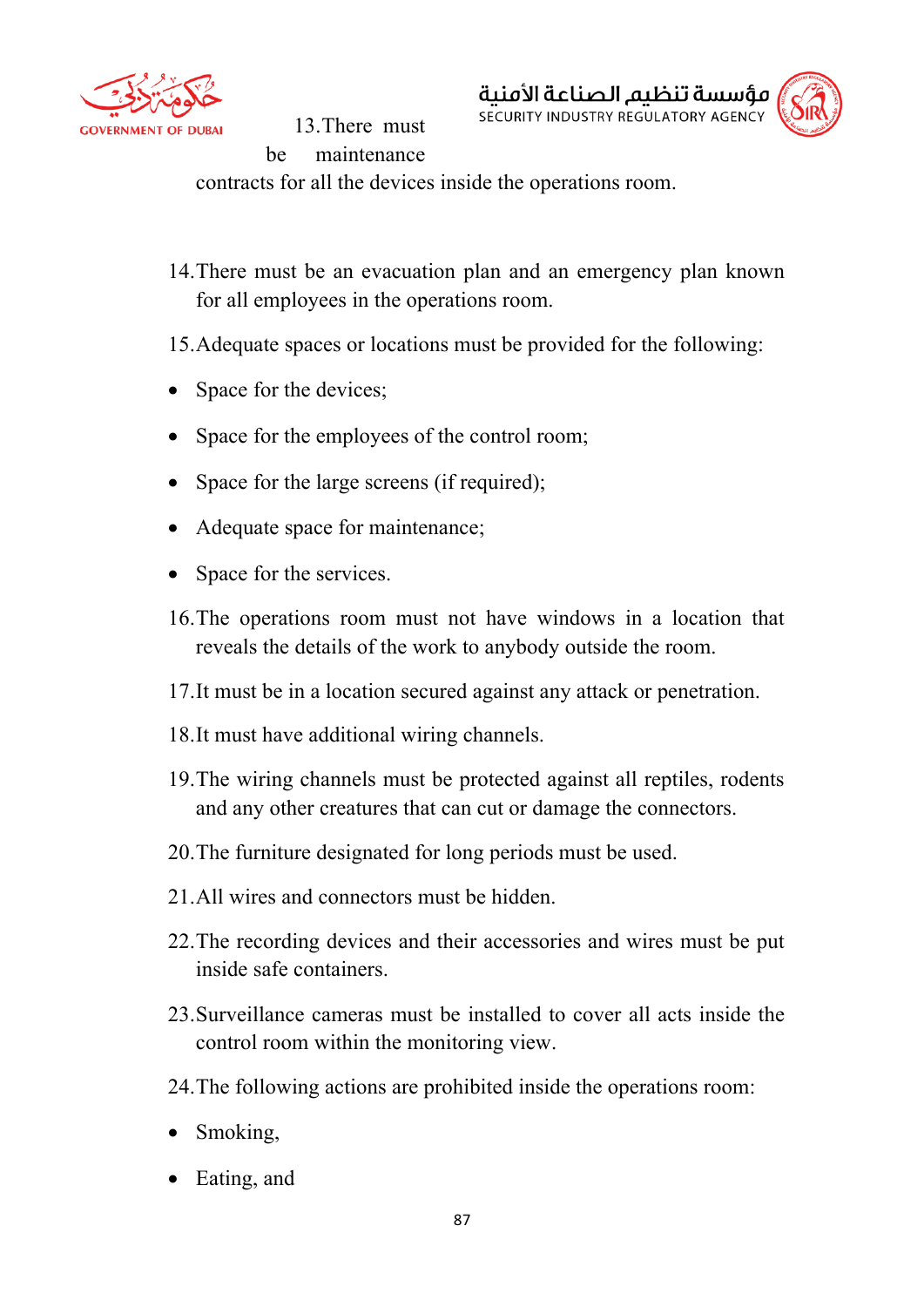

مؤسسة تنظيم الصناعة الأمنية SECURITY INDUSTRY REGULATORY AGENCY



Using the systems or the room for purposes that do not serve the security functions.

• Taking photos by moble phones

**29. Transporting, Importing and Exporting Armored or Military Vehicle:**

1. An application for transporting, importing or exporting armored and military vehicles must be filled in.

2. A letter from the armor manufacturer must be provided, including the number of vehicles, chassis number, type of the vehicle and type of armor.

3. The vehicle customs papers must be provided.

4. The vehicle's end user letter as attested by the embassy/consulate or a non-objection letter from the embassy/consulate must be provided to the party requesting the vehicle, with the seal attested by the Ministry of Foreign Affairs.

5. A non-objection letter from the Commodities Authority subject to import and export control by the Ministry of Foreign Affairs must be provided.

6. A non-objection letter from the Ministry of Defense must be provided for military vehicles.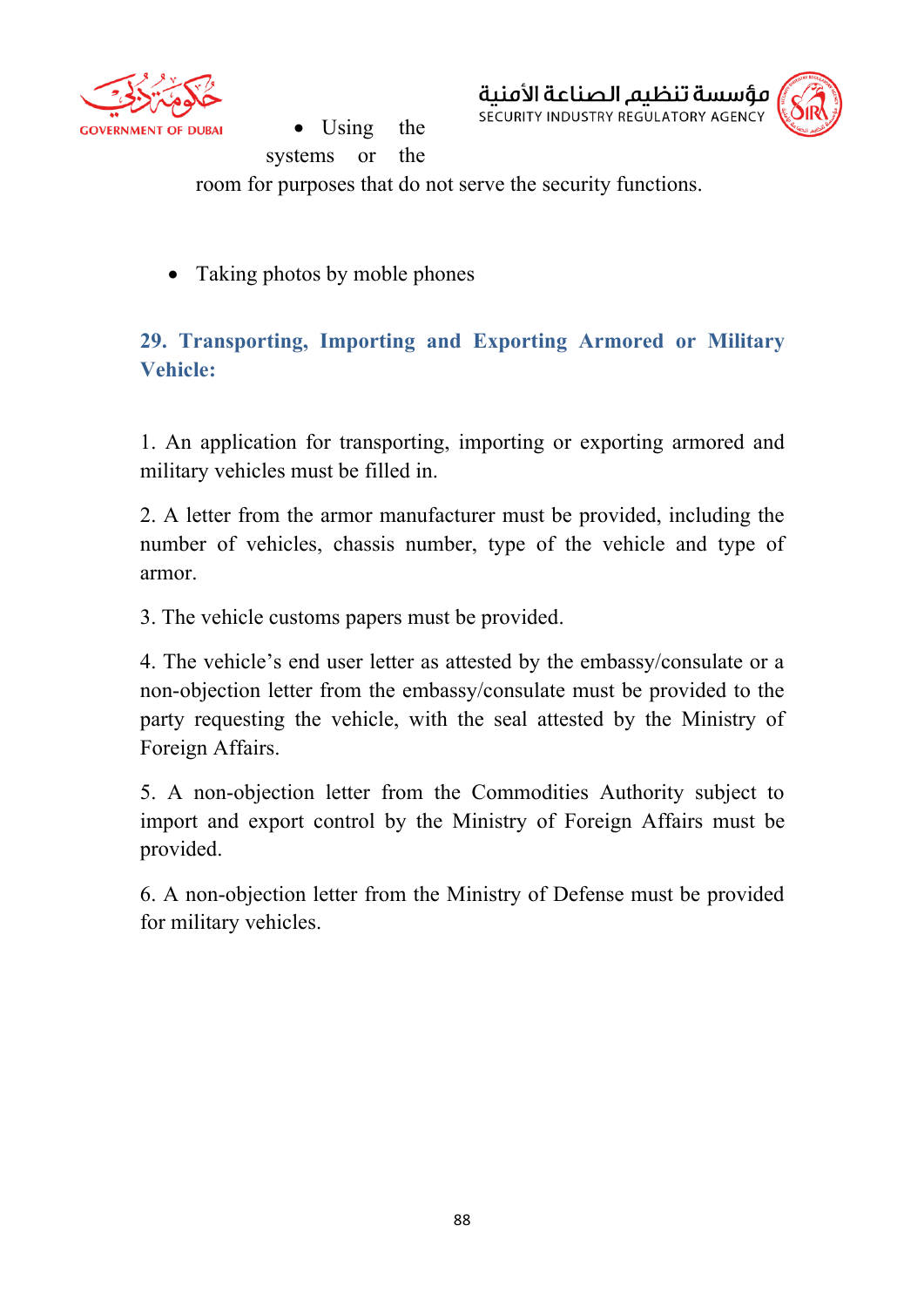



# **30. Public Events**

#### **First: Duties of the event organizer**

- 1. An approved service provider and registered in SIRA must be hired to secure the event.
- 2. A contract must be concluded to provide a sufficient number of guards that is adequate for the size, type and location of the event, and in compliance with requirements of SIRA.
- 3. The organizer must be supplied with signals and sign posts to the services locations, entrances and exits.
- 4. An ambulance must be provided for the events with audience exceeding two thousand people.
- 5. Compliance with the security requirements issued by SIRA for granting the permit to hold the event.

#### **Second: Duties of the security service provider to secure the event:**

- 1. A list of the guards or organizers of the event must be sent to SIRA at least one-week prior the start of the event.
- 2. A meeting with all guards responsible for the security of the event must be held to explain the task of each one and demonstrate the event security plan and emergency plans as well as all other instructions regarding the event, whether from the police or the sponsor.
- 3. All information related to all the incidents and cases that may occur in the event must be recorded and kept to be ready for submission to SIRA or the authority upon request.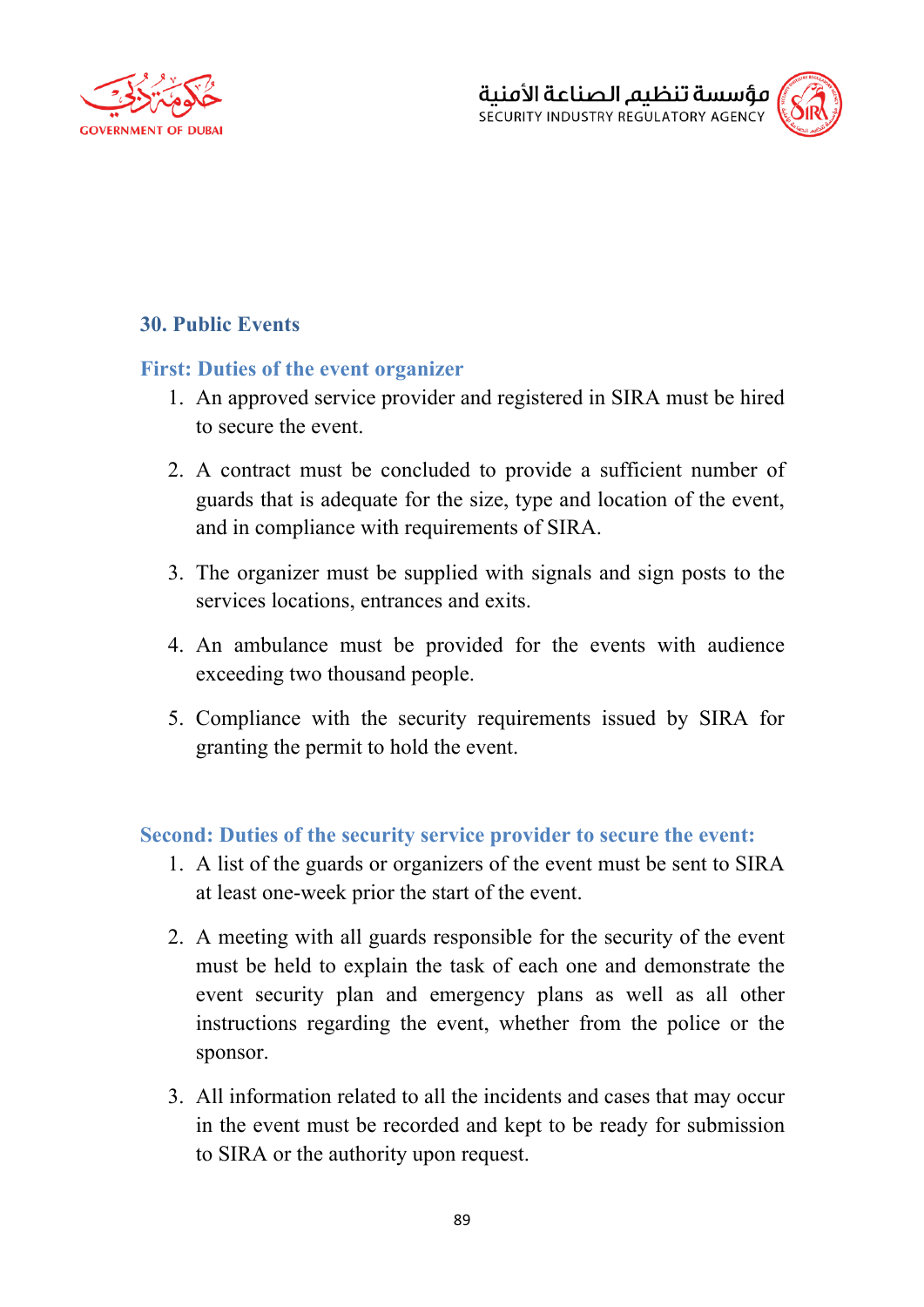

4. All security organizers of the



event must be ensured to carry the security license with them, and the license must be clearly visible

- 5. Guards and security organizers of the event must be present in the event location before the event.
- 6. A communication method must be provided among the security points in the event location.
- 7. Female personnel must be provided to help in organizing or securing the event.
- 8. A specific, secure place must be provided to keep the archives and lost property.
- 9. A special uniform or logo must be provided for each event.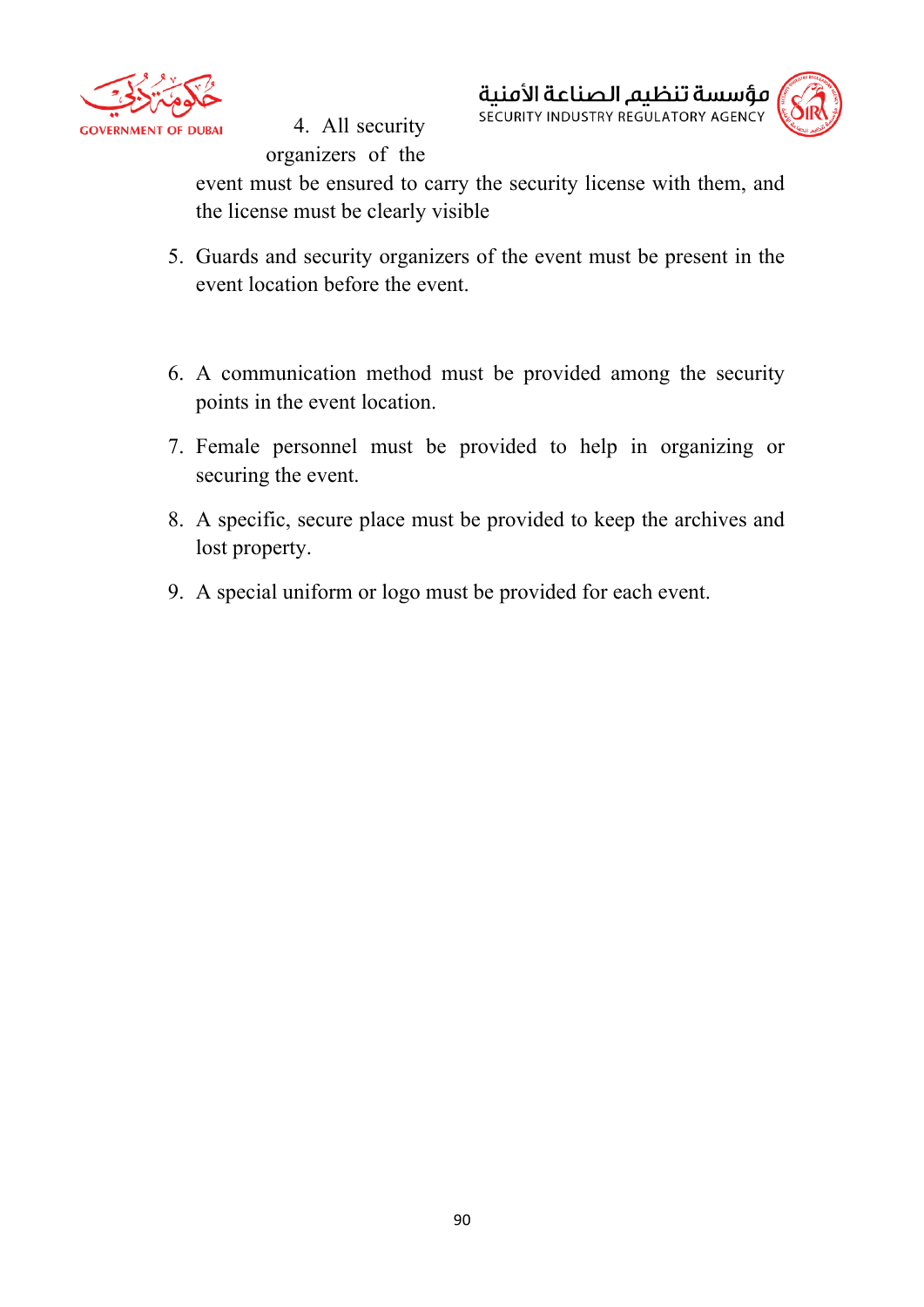



## **31. Security Events**

#### **First: Security events include the following:**

- Security exhibitions,
- Security conferences,
- Security seminars,
- Security lectures,
- Security courses,
- Security workshops.

# **Second: The speaker or the coach in the security event must meet the following requirements:**

- 1. He must be known to have good conduct and have never committed any crime breaching honesty or honor.
- 2. He must be a holder of an academic qualification not less than a diploma.
- 3. He must have at least five-year work experience in the field of security.

# **Third: security organizer seminars and courses, the following requirements must be fulfilled:**

- 1. The speaker or trainee must obtain security approval.
- 2. The security approval of the training subject or topics of research in the security event must be obtained.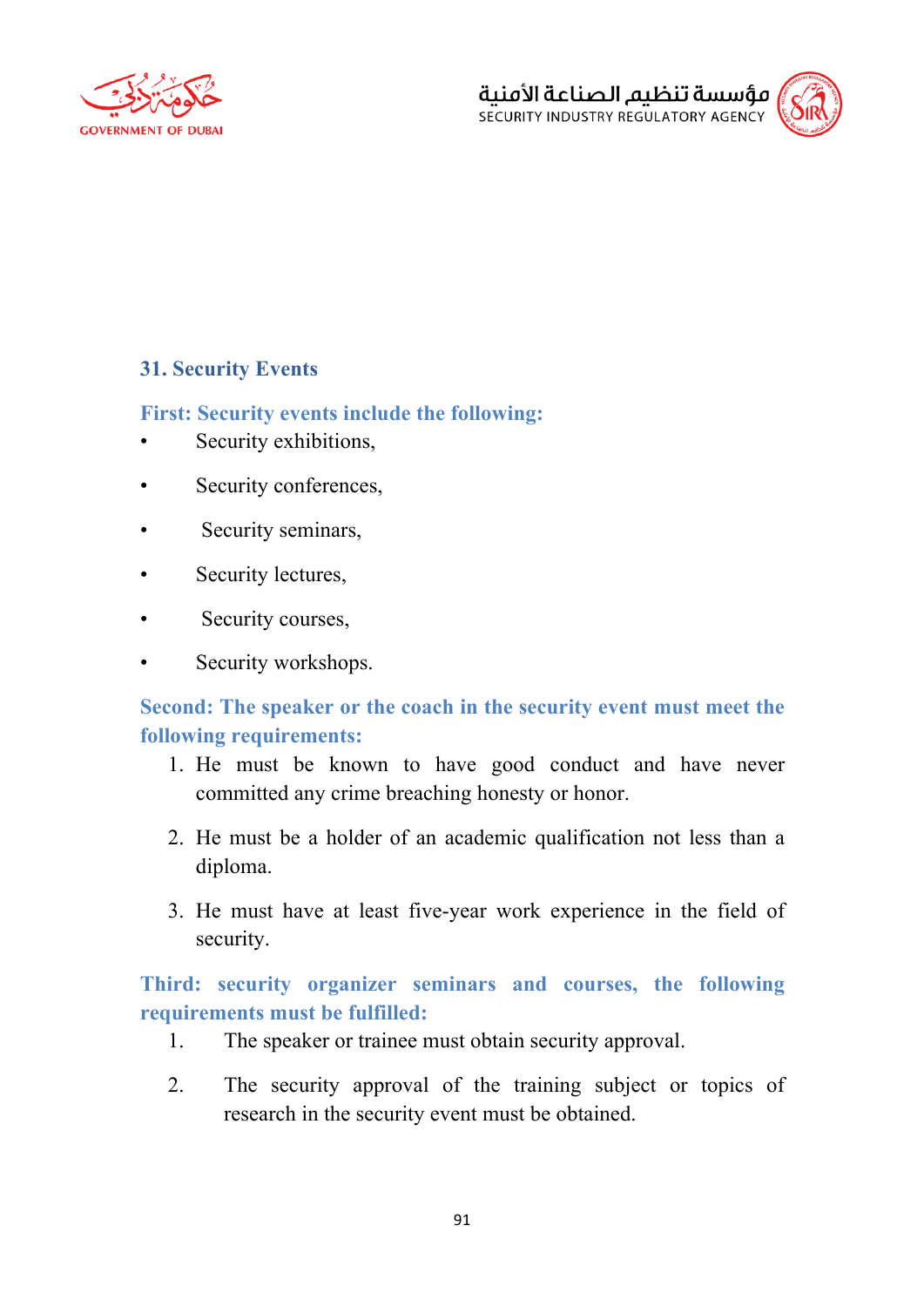

**Fourth: The** 

**security** 



## **exhibitions must meet the following requirements:**

- 1. The exhibition organizer must obtain the security approval.
- 2. All prohibited or restricted devices, equipment and programs must not be sold in the event.

**Fifth: The documents required to obtain a security approval for a speaker or trainer in a security event:**

- 1. Registration form for a speaker or trainer in a security event;
- 2. Curriculum vitae of the applicant;
- 3. Copy of the passport.

**Sixth: The documents required to obtain a security approval to organize a security exhibition:**

- 1. Application form for the organization of a security event;
- 2. A list of the names of the companies participating in the security event;
- 3. A list of the equipment, devices and programs that will be presented by the companies in the exhibition;
- 4. The data of the visitors of the security exhibition.

**Seventh: The documents required to obtain a security approval to organize a security course or seminar:**

- 1. Application form for the organization of a security event;
- 2. A list of the names of the lecturers participating in the security event;
- 3. The subject matter or topics of discussion in the security event;
- 4. The data of the people participating and attending the security event.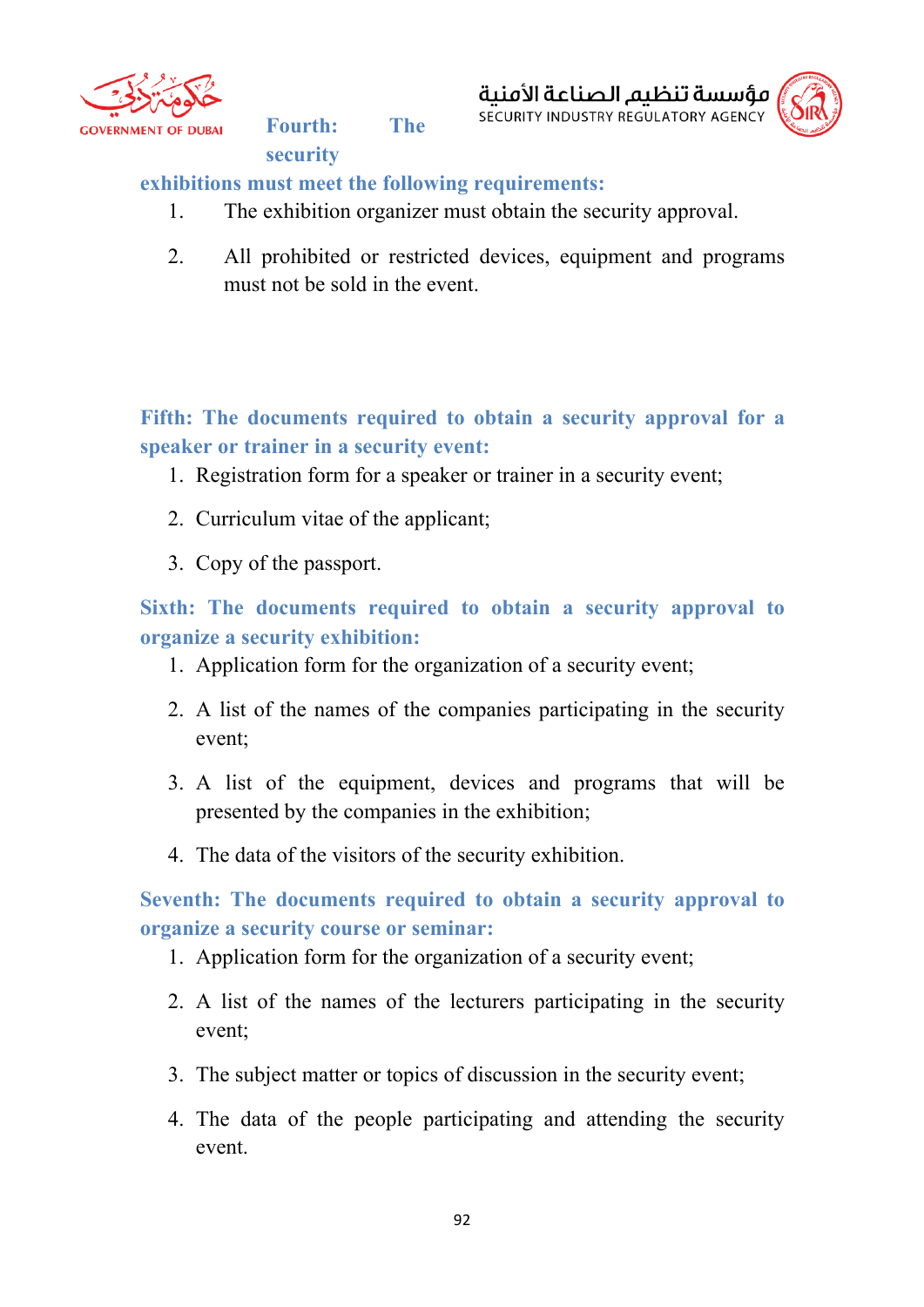



## **32. Obtaining licenses for companies and institutions**

The requirements provided for in Article (6) of Decree No. (1) of 2018 issuing the executive regulations of Law No. (12) of 2018 on Regulating the Security Industry in Dubai concerning issuing licenses for companies and institutions as well as the following depending on the type of the required security business must be fulfilled:

#### **First: Installing Security Devices and Equipment:**

- 1. A security systems engineer certified by SIRA must be provided.
- 2. Two security systems technicians certified by SIRA must be provided.
- 3. The business of security devices and equipment must be added.

## **Second: Technical Survey Services**

- 1. An equipped storehouse must be provided, or storing at one of the storehouses certified by SIRA.
- 2. Compliance with the procedures of conducting technical security surveys.

**Third: Public guarding services, event security and personal guarding services transport of money and precious materials services:**

A security manager certified by SIRA must be provided.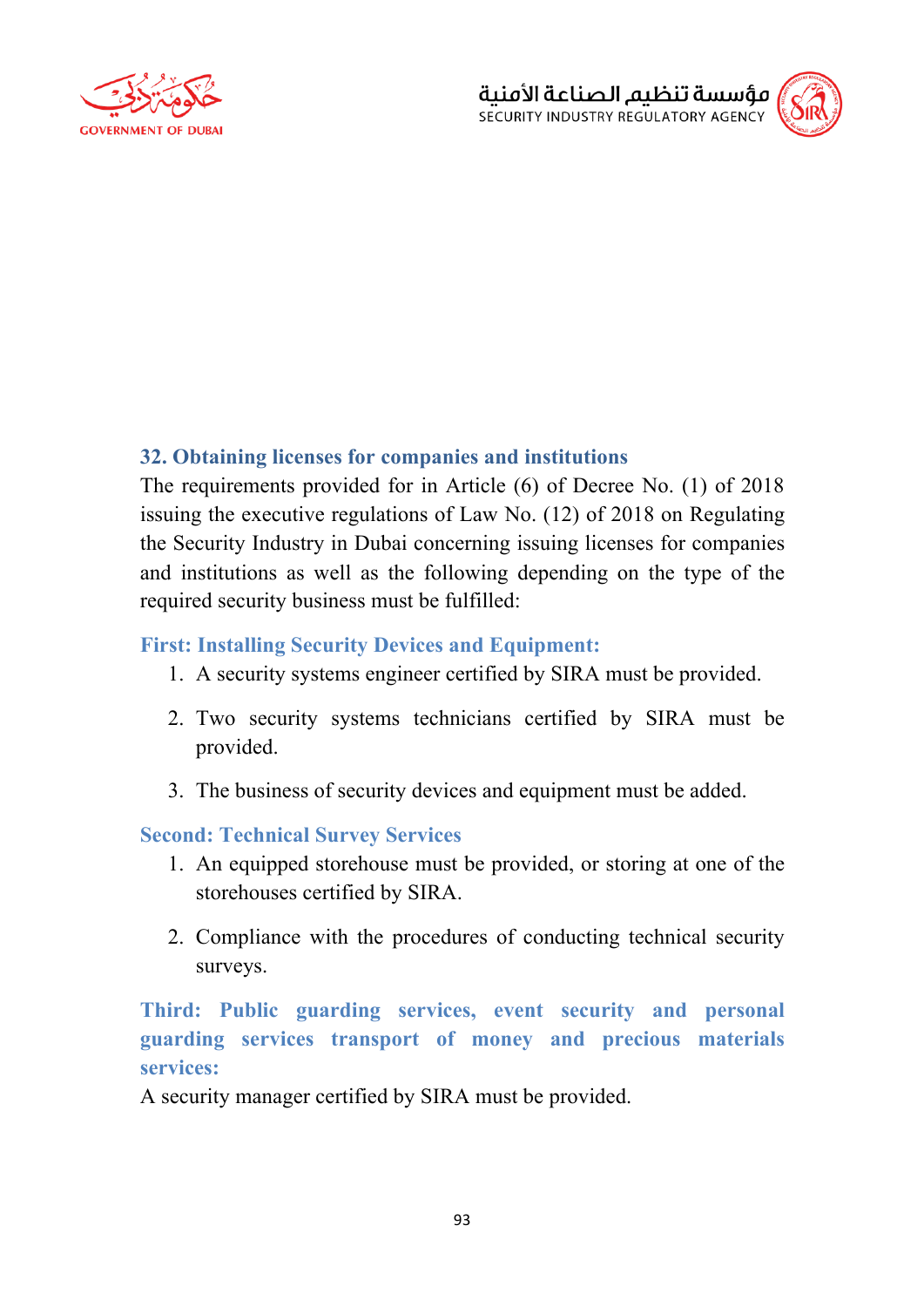

**Fourth: Security Consulting** 



#### **Services**

- 1. A security consultant or expert certified by SIRA must be provided.
- 2. The license holders must not by any means have any other business licenses, including the following security activities:
- Trading in security devices and equipment, and
- Installing security devices and equipment.

#### **Fifth: Security Training Services**

- 1. Two security trainers certified by SIRA must be provided.
- 2. A venue equipped with security systems in accordance with the requirements must be provided.

## **Sixth: Security Dog Training Center**

- 1. A security manager certified by SIRA must be provided.
- 2. Dubai Municipality's approval of the training venue must be obtained.

#### **Seventh: Control Centers**

- 1. A Security Surveillance Center must be provided as per security specifications and requirements.
- 2. A security systems controller certified by SIRA must be provided 24/7/365.

#### **Eighth: Car Tracking Systems Services**

- 1. A Security Surveillance Center must be provided as per security specifications and requirements.
- 2. A security systems controller certified by SIRA must be provided 24/7/365.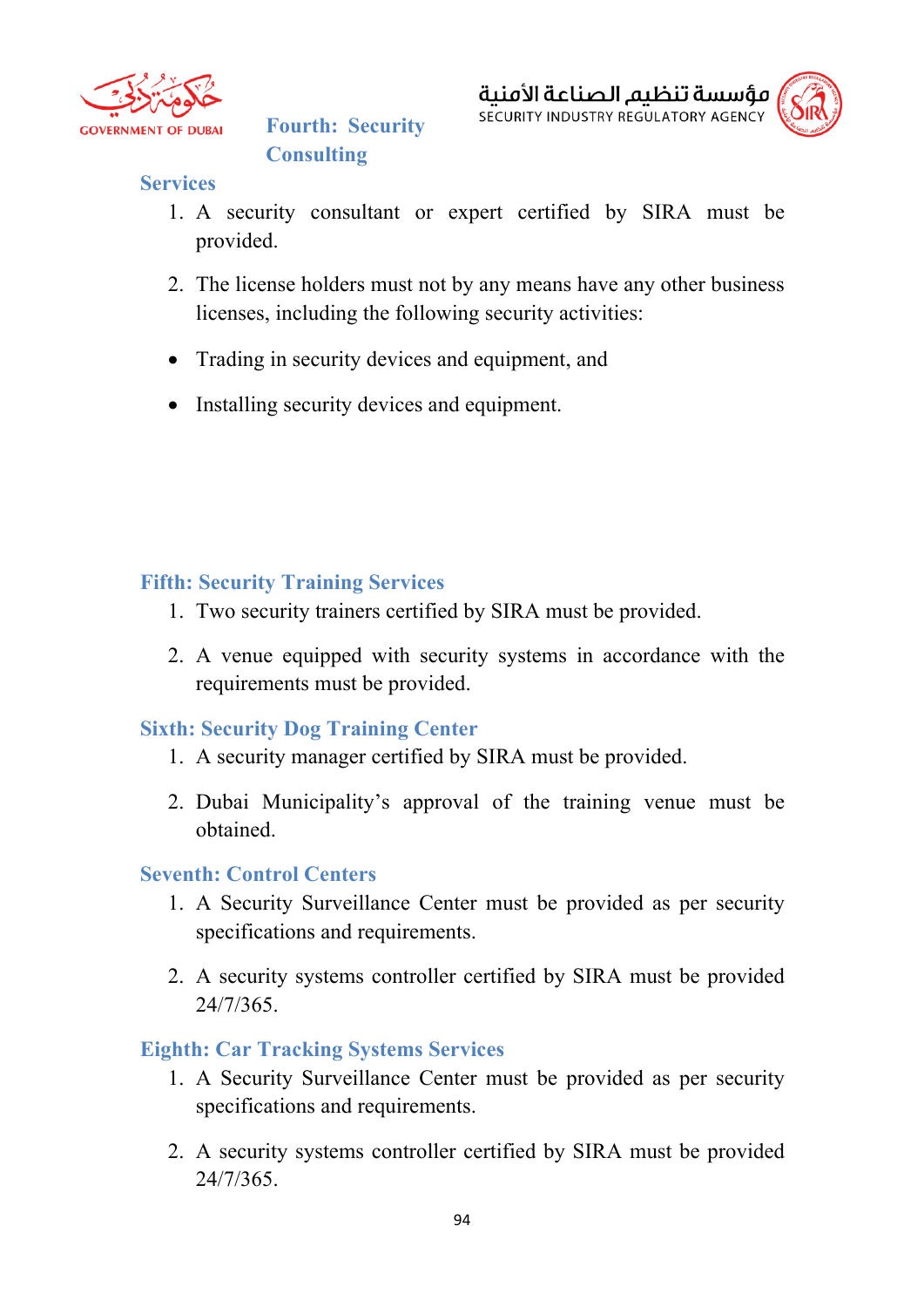

3. The



approval of the

Telecommunications Regulatory Authority (TRA) to the license and vehicle tracking devices must be obtained.

**Ninth: Connectivity Services to the Central Workstation**

- 1. A Security Surveillance Center must be provided as per security specifications and requirements.
- 2. A security systems controller certified by SIRA must be provided 24/7/365.
- 3. The necessary systems as per the requirements of the connectivity services to central workstation must be provided.

# **Tenth: Equipment and Preparation of Secure Transport Vehicles**

- 1. A security system equipped as per the requirements of precious items and hazardous substances must be provided.
- 2. The requirements for transporting, importing and exporting of Armored or Military Vehicles must be complied with.

# **Eleventh: Trading in Special Vehicles for Secure Transport:**

A security system equipped as per the requirements of precious items and hazardous substances must be provided.

## **Twelfth: Hazardous Substances Transport**

A tracking system for vehicles transporting hazardous substances must be provided as per the requirements of securing and protecting the vehicles by the multi-systems approved in SIRA.

## **Thirteenth: Tourist Facilities Guarding Services**

A security manager certified by SIRA must be provided.

**Fourteenth: Manufacture of Security Devices, Security Equipment and Instruments, Rental Services of Security Devices and Equipment** A security system equipped as per the requirements of precious items and hazardous substances must be provided.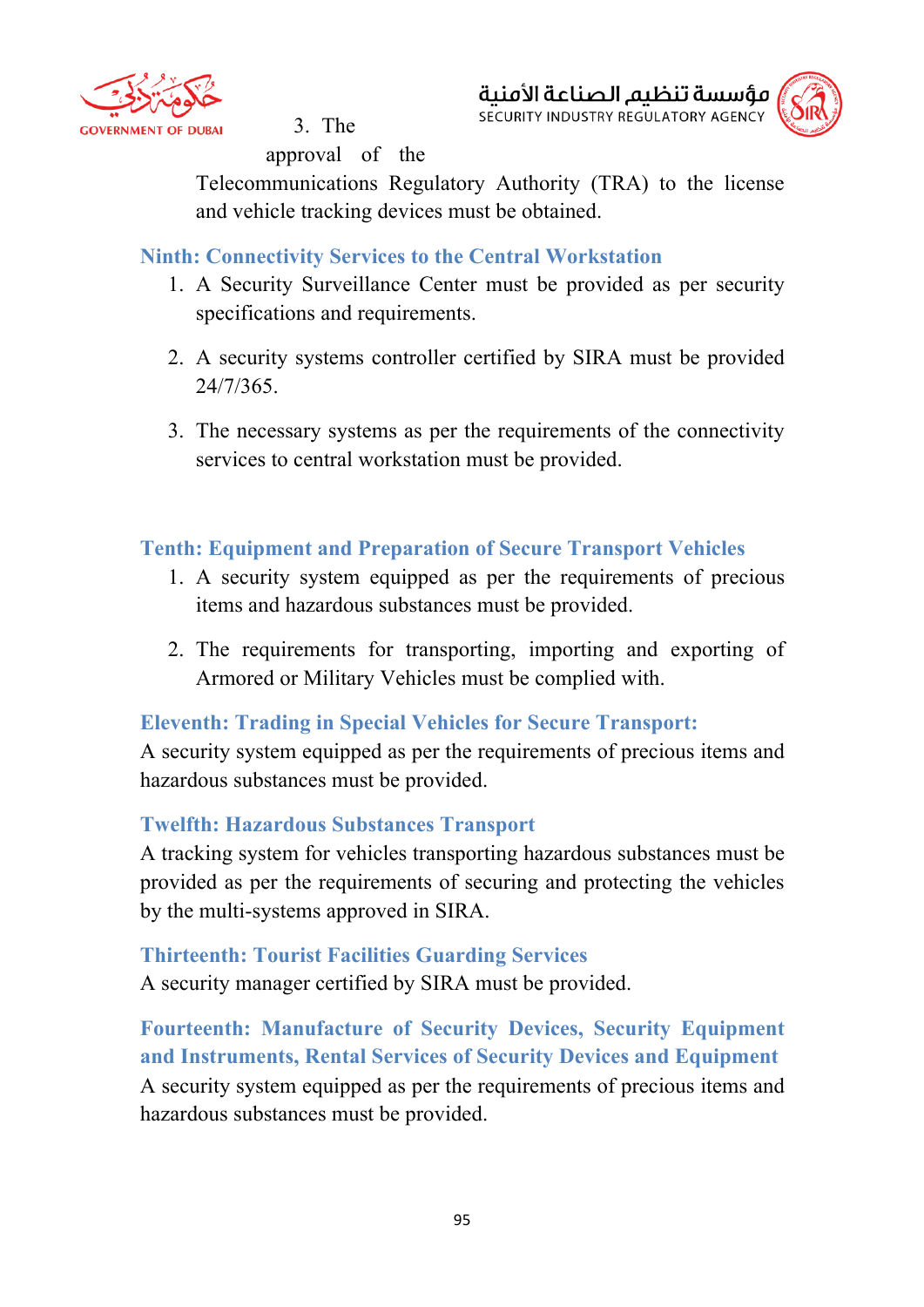

**Fifteenth: Naval Escorts and** 



**Beach Clubs Security**

A security manager certified by SIRA must be provided.

## **Sixteenth: Safe Deposit Services**

A security system equipped as per the requirements of deposit services must be provided.

#### **33. Licenses for Individuals**

The requirements provided for in Article (14) of Decree No. (1) of 2018 issuing the executive regulations of Law No. (12) of 2018 on Regulating the Security Industry in Dubai concerning issuing licenses for individuals as well as the following depending on the type of the required security job or work must be fulfilled:

#### **First: Security Consultant:**

- 1. He must be a holder of an academic qualification not less than a diploma and above in the field of security.
- 2. He must have a minimum of 10 (ten) years of work experience in the field of security.
- 3. He must not be under 30 or over 60 years old.
- 4. The security consultant certificate must be issued from Kawader Security Training Center.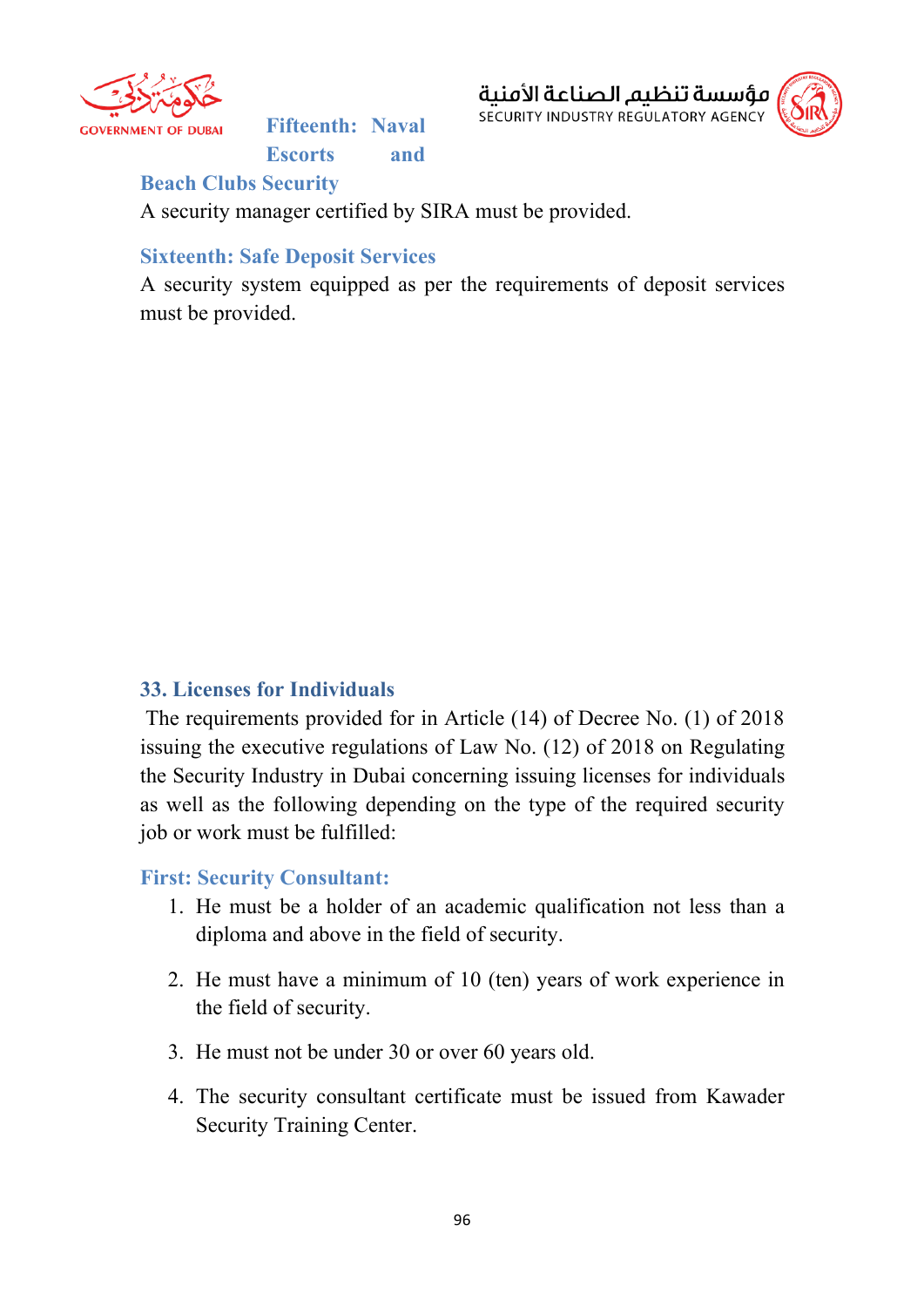

**Second: Security Expert:**



- 1. He must have a minimum of 15 (fifteen) years of work experience in the field of security.
- 2. He must not be under 25 or over 60 years old.

# **Third: Security Trainer**

- 1. He must be a holder of an academic qualification not less than a two-year diploma and above.
- 2. He must have a minimum of five (5) years of work experience in the field of security.
- 3. He must not be under 25 or over 60 years old.
- 4. The security course certificate of the security trainers must be issued from Kawader Security Training Center.

## **Fourth: Head of Security Department**

- 1. He must be a holder of an academic qualification not less than a two-year diploma and above.
- 2. He must have a minimum of seven (7) years of work experience in the field of security.
- 3. He must not be under 25 or over 60 years old.
- 4. The security course certificate of the security trainers must be issued from Kawader Security Training Center.
- 5. He must manage at least (2) security managers, (3) operations managers, or (2) security managers and (5) security supervisors.

## **Fifth: Security Manager**

- 1. He must be a holder of an academic qualification not less than a two-year diploma and above.
- 2. He must have a minimum of 7 (seven) years of work experience in the field of security.
- 3. He must not be under 25 or over 60 years old.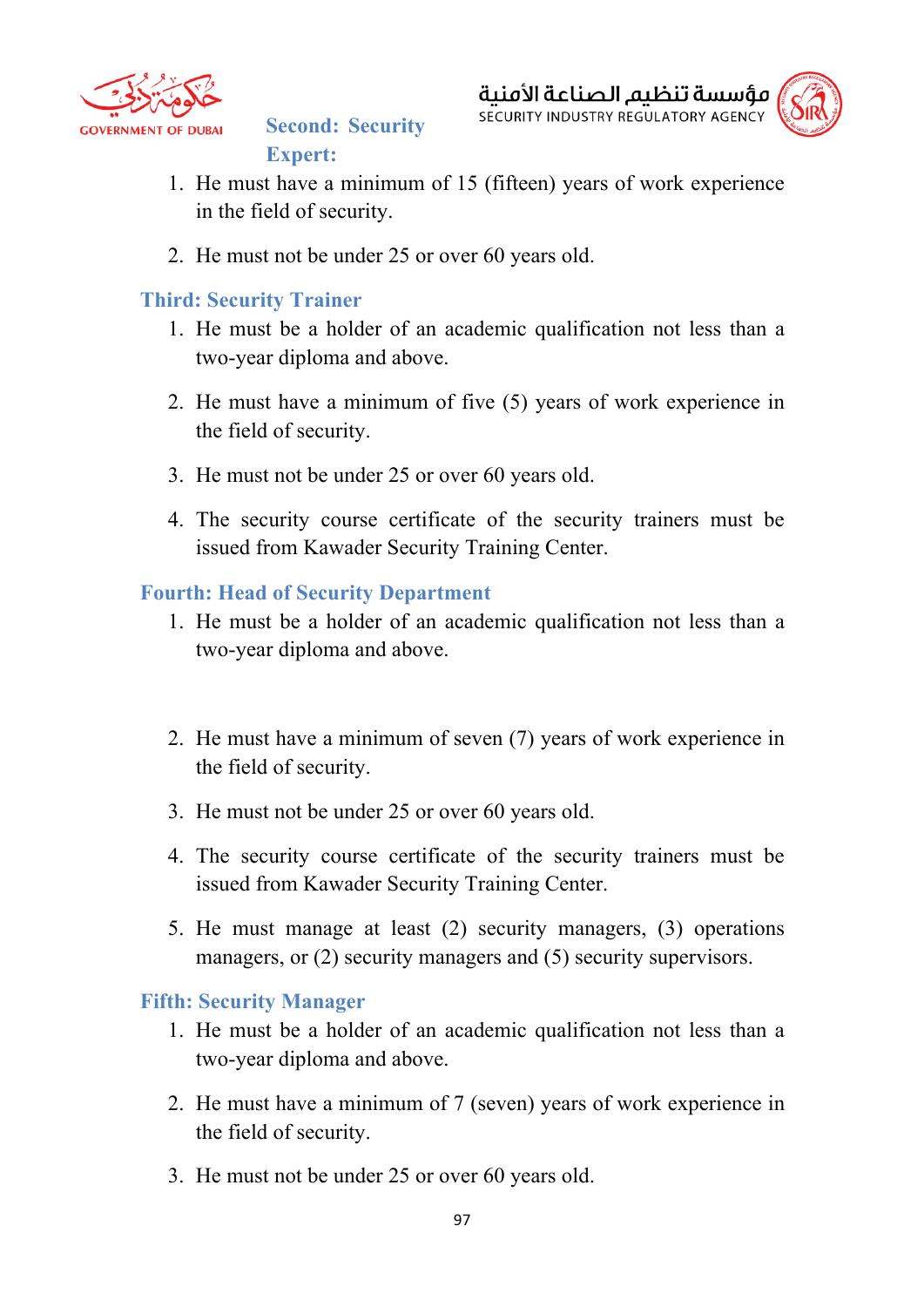

4. The

مؤسسة تنظيم الصناعة الأمنية SECURITY INDUSTRY REGULATORY AGENCY



security course

certificate of the security managers must be issued from Kawader Security Training Center.

## **Sixth: Security Operations Manager**

- 1. He must be a holder of an academic qualification not less than a two-year diploma and above.
- 2. He must have a minimum of five (5) years of work experience in the field of security.
- 3. He must not be under 25 or over 60 years old.
- 4. The security course certificate of the security operations managers must be issued from Kawader Security Training Center.

#### **Seventh: Security Supervisor**

1. He must be a holder of an academic qualification (high school diploma).

- 2. He must have at least five-year work experience in the field of security.
- 3. He must not be under 25 or over 60 years old.
- 4. The security course certificate of the security supervisors must be issued from Kawader Security Training Center.

## **Eighth: Security Systems Engineer**

- 1. He must be a holder of a B.A. degree, specializing in electronics, electricity, communications or computer science).
- 2. He must not be under 21 or over 55 years old.
- 3. The security course certificate of the security systems engineer must be issued from Kawader Security Training Center.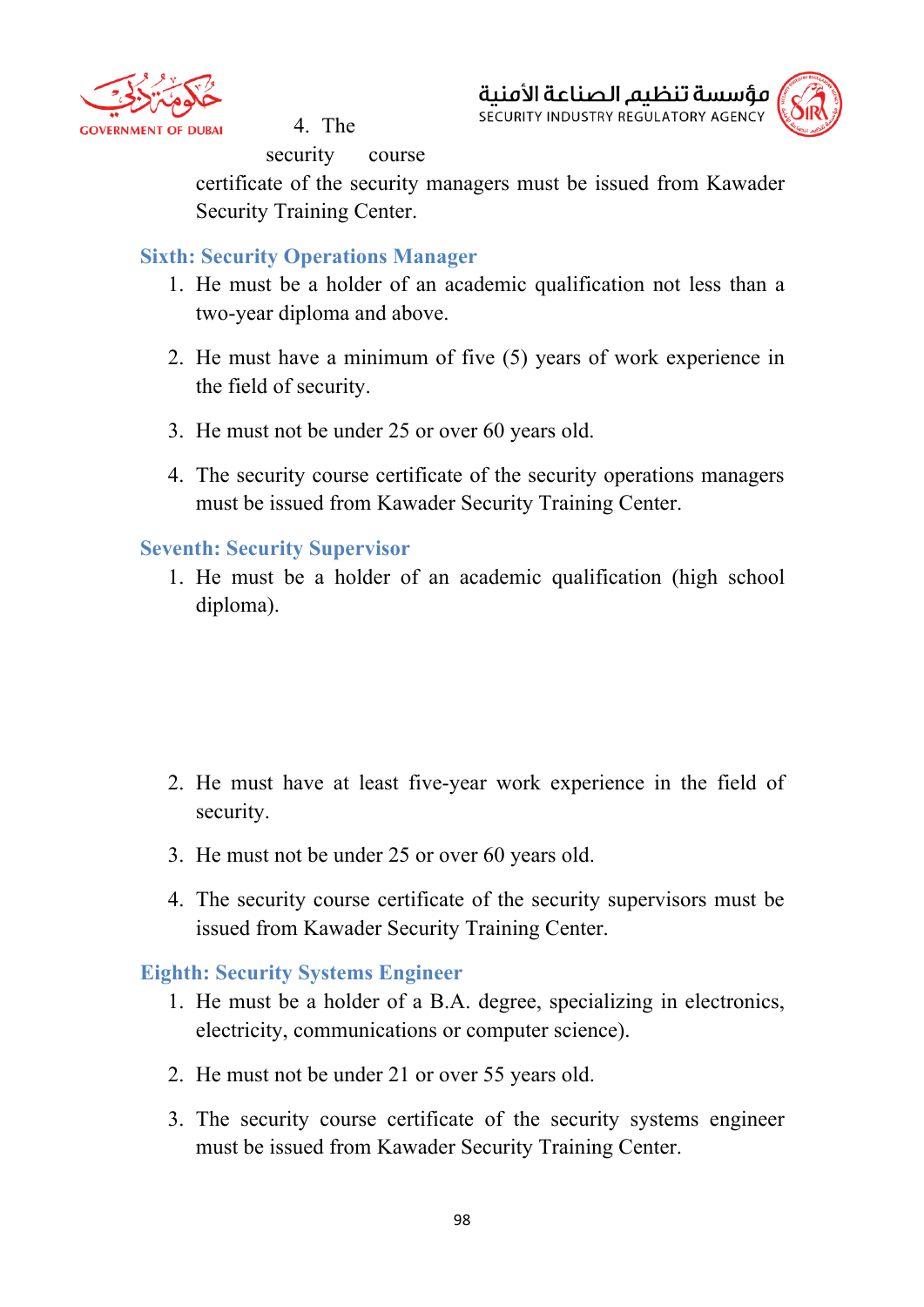

**Ninth: Security** 



## **Technician Assistant**

- 1. He must be a holder of an academic qualification not less than a two-year diploma and above.
- 2. He must not be under 25 or over 60 years old.
- 3. The security course certificate of the security systems technician assistant must be issued from Kawader Security Training Center.

# **Tenth: Security Systems Technician**

**Systems** 

- 1. He must be a holder of an academic qualification not less than a two-year diploma and above.
- 2. He must not be under 25 or over 60 years old.
- 3. The security course certificate of the security systems technician must be issued from Kawader Security Training Center.
- 4. He must have a minimum of three-year work experience as a security systems technician.

# **Eleventh: Money Transport Guard**

- 1. He must have a holder of an academic qualification not less than tenth grade and above.
- 2. He must not be under 21 or over 55 years old.
- 3. The security course certificate of the money transport guard must be issued from Kawader Security Training Center.
- 4. The physical fitness certificate must be valid for 3 months.
- 5. The first aid certificate of security guards must be issued from a certified and attested entity.

## **Twelfth: Security Guard**

1. He must have a holder of an academic qualification not less than tenth grade and above.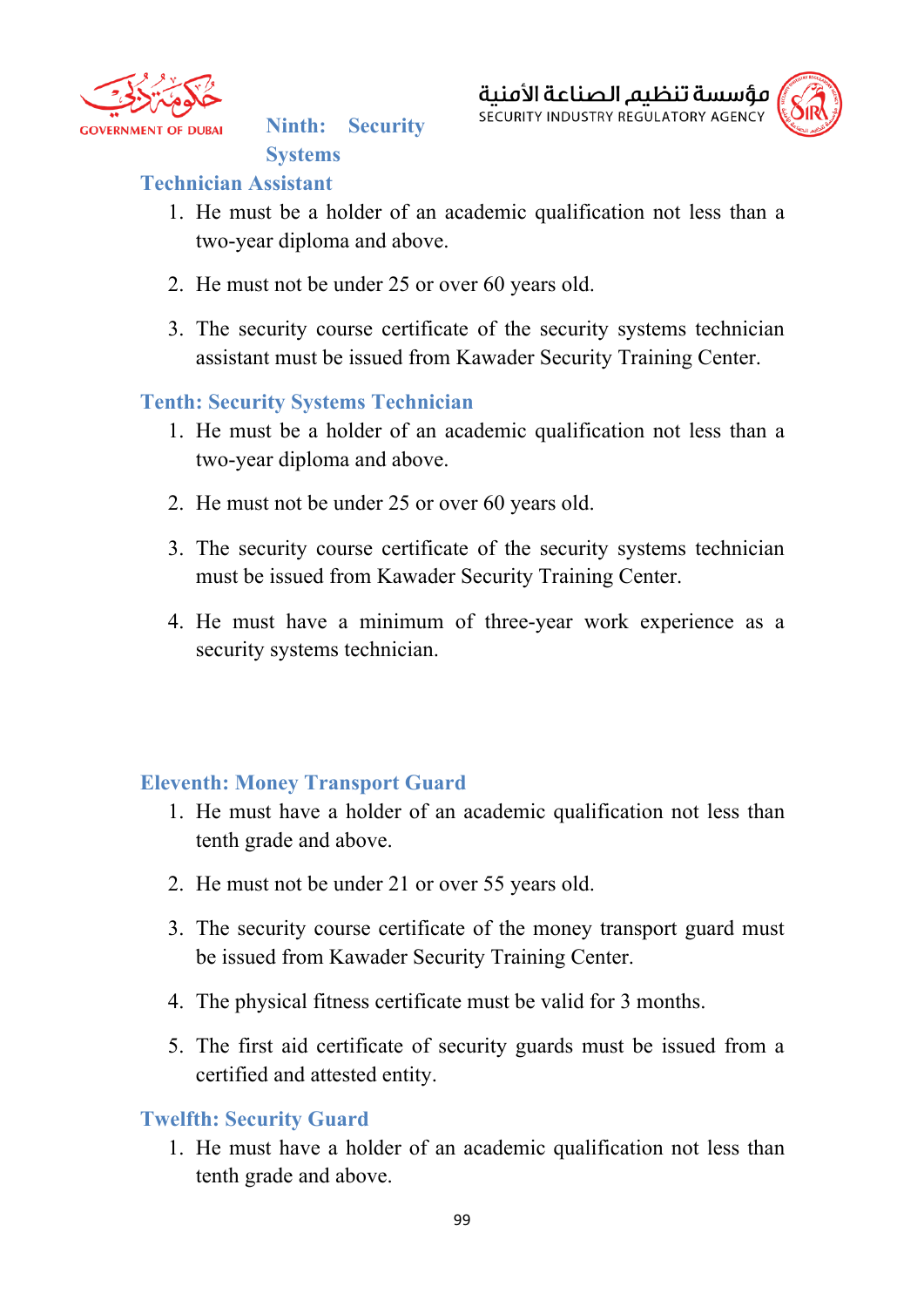

2. He must not be under 21 or over 55 years old.



- 3. The security course certificate of the security guard must be issued from Kawader Security Training Center.
- 4. The physical fitness certificate must be valid for 3 months.
- 5. The first aid certificate of security guards must be issued from a certified and attested entity.

# **Thirteenth: Money Transport Vehicle Driver**

- 1. He must not be under 21 or over 55 years old.
- 2. The security course certificate of the security guard must be issued from Kawader Security Training Center.
- 3. The physical fitness certificate must be valid for 3 months.
- 4. The first aid certificate of security guards must be issued from a certified and attested entity.

## Fourteenth**: Security Systems Controller**

- 1. He must have a holder of an academic qualification not less than tenth grade and above.
- 2. He must not be under 21 or over 55 years old.
- 3. The security course certificate of the security systems controller must be issued from Kawader Security Training Center.
- 4. The physical fitness certificate must be valid for 3 months.
- 5. The first aid certificate of security guards must be issued from a certified and attested entity.